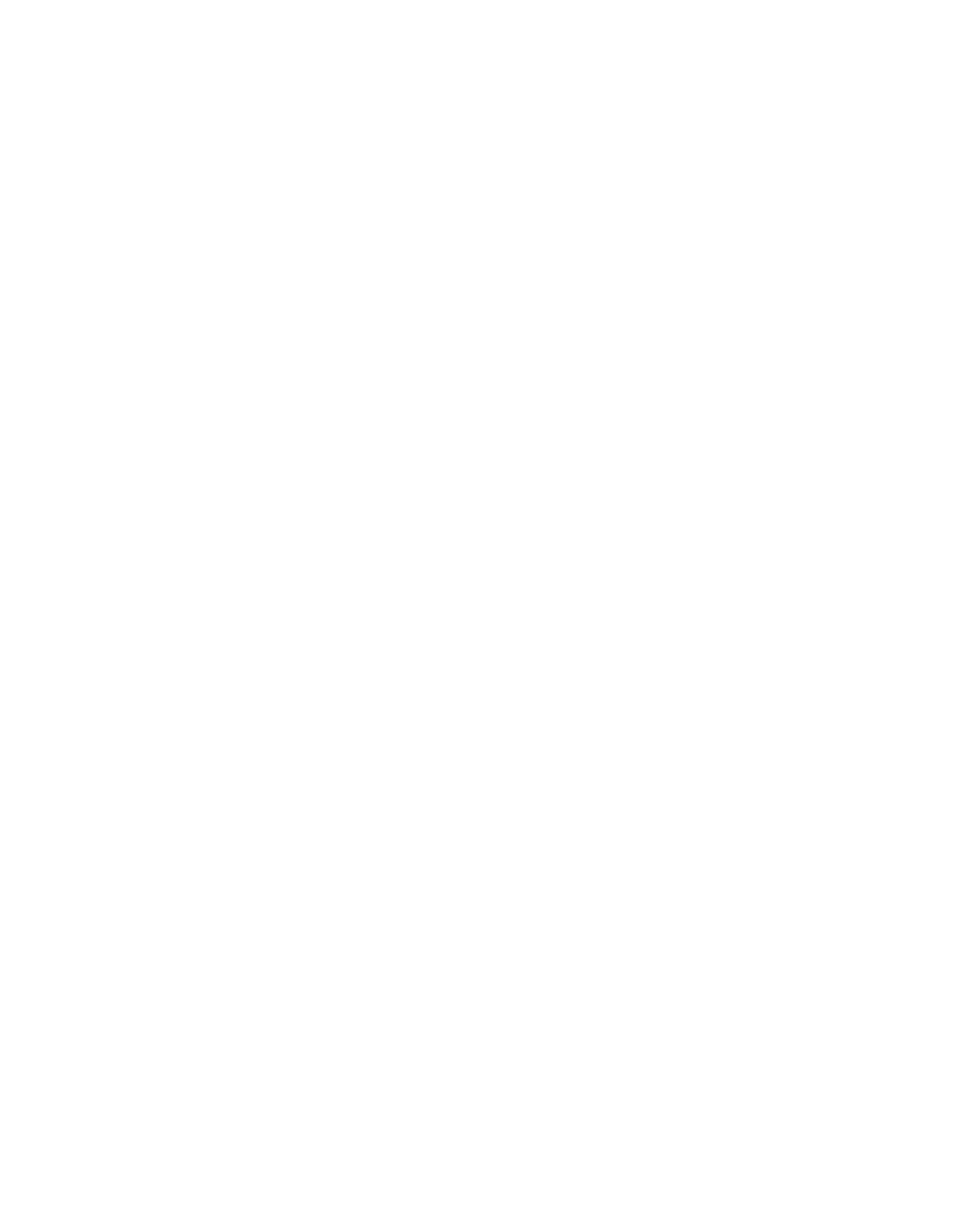# Índice general

# Índice general Glosario  $\mathbf{1}$

| 1        |      | Introducción<br>1                                                                 |
|----------|------|-----------------------------------------------------------------------------------|
|          | 11   | 1                                                                                 |
|          |      | 1                                                                                 |
|          |      | 3<br>Control Descentralizado                                                      |
|          | 1.2. | 3                                                                                 |
|          |      | $\overline{4}$<br>Resolución de los problemas generales                           |
|          |      | 5<br>Control descentralizado                                                      |
|          |      | 5<br>1.3. Estructura del Trabajo                                                  |
| $\bf{2}$ |      | Modos Deslizantes<br>7                                                            |
|          |      | $\overline{7}$<br>2.1. Sistemas de Estructura Variable                            |
|          | 22   | 9<br>Modos Deslizantes Convencionales                                             |
|          |      | 11                                                                                |
|          |      | 14                                                                                |
|          |      | 15<br>2.3. Modos Deslizantes Integrales                                           |
|          |      | 15                                                                                |
|          |      | 17                                                                                |
|          |      | 20                                                                                |
|          |      | 21<br>Modelo matemático                                                           |
|          |      | 24<br>$Control MD$                                                                |
|          |      | 26<br>$Control \text{ MDI} \dots \dots \dots \dots \dots \dots \dots \dots \dots$ |
| 3        |      | Modos Deslizantes con Criterio $\mathcal{H}_{\infty}$<br>29                       |
|          |      | 3.1. Introducción al control $\mathcal{H}_{\infty}$<br>29                         |
|          |      | 31<br>El problema de control $\mathcal{H}_{\infty}$                               |

 $\overline{\mathbf{H}}$ 

 $\overline{\mathbf{v}}$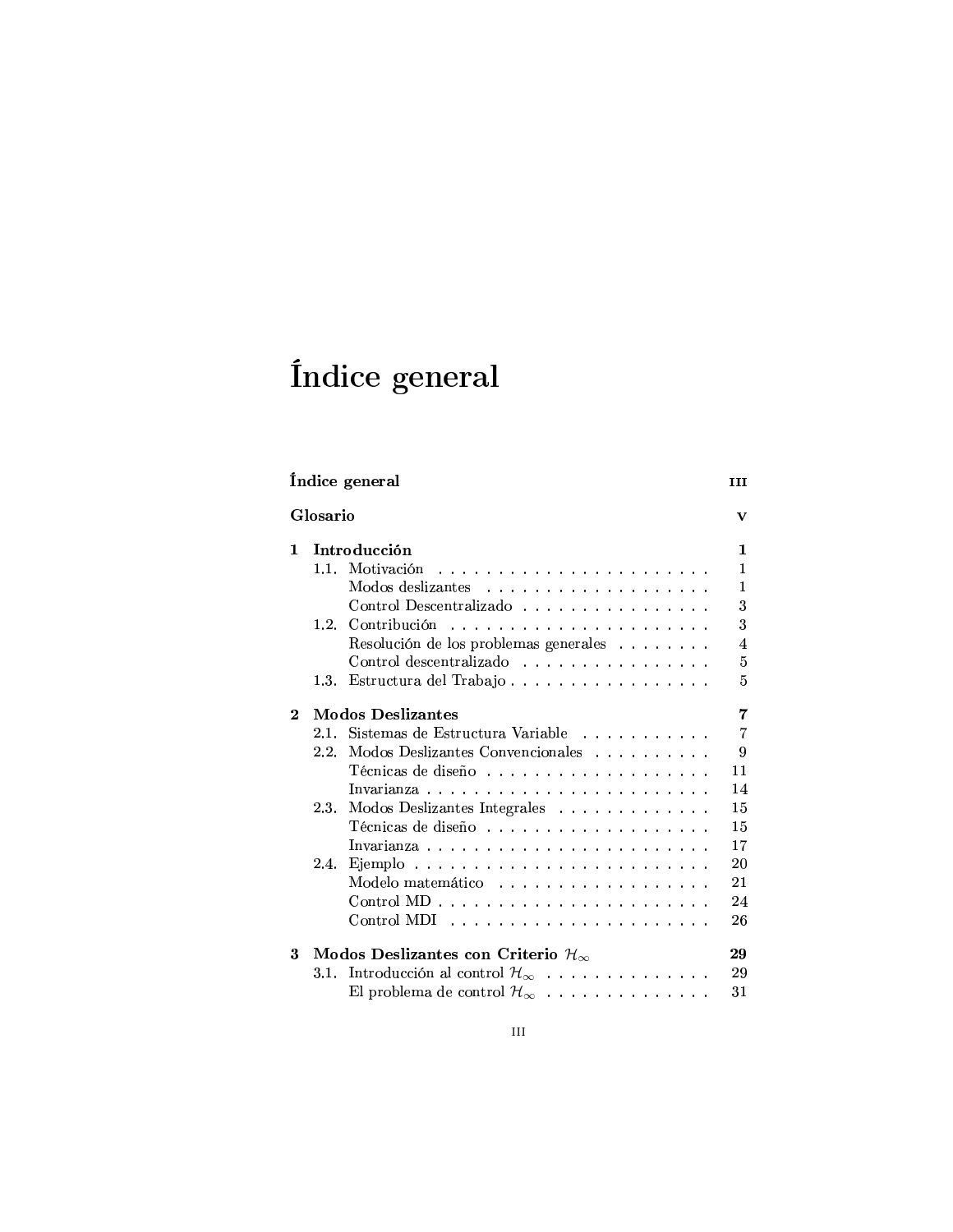### $\hat{\bf I}$ NDICE GENERAL

|                           |      | Solución al problema $\mathcal{H}_{\infty}$   | 31 |  |
|---------------------------|------|-----------------------------------------------|----|--|
|                           | 3.2. | Combinación de las dos Técnicas               | 34 |  |
|                           |      | Retro de estado con condición de acoplamiento | 34 |  |
|                           |      | Retro de estado sin condición de acoplamiento | 37 |  |
|                           |      | Retro de salida sin condición de acoplamiento | 40 |  |
|                           |      |                                               |    |  |
| 4                         |      | Aplicación al Control Descentralizado         | 49 |  |
|                           |      | 4.1. Motivación                               | 49 |  |
|                           | 4.2. | Planteamiento del Problema                    | 50 |  |
|                           | 4.3. |                                               | 51 |  |
|                           |      |                                               | 51 |  |
|                           |      |                                               | 54 |  |
|                           |      |                                               | 55 |  |
|                           |      |                                               | 56 |  |
|                           |      | Retro de estado con condición de acoplamiento | 57 |  |
|                           |      | Retro de estado sin condición de acoplamiento | 62 |  |
|                           |      | Retro de Salida sin Condición de Acoplamiento | 65 |  |
|                           |      |                                               |    |  |
| 5.                        |      | Conclusiones                                  | 71 |  |
|                           | 5.1. | Resultados Generales                          | 71 |  |
|                           | 5.2. |                                               | 71 |  |
|                           | 5.3. | Aplicación al Control Descentralizado         | 72 |  |
|                           |      |                                               |    |  |
| <b>Bibliografía</b><br>73 |      |                                               |    |  |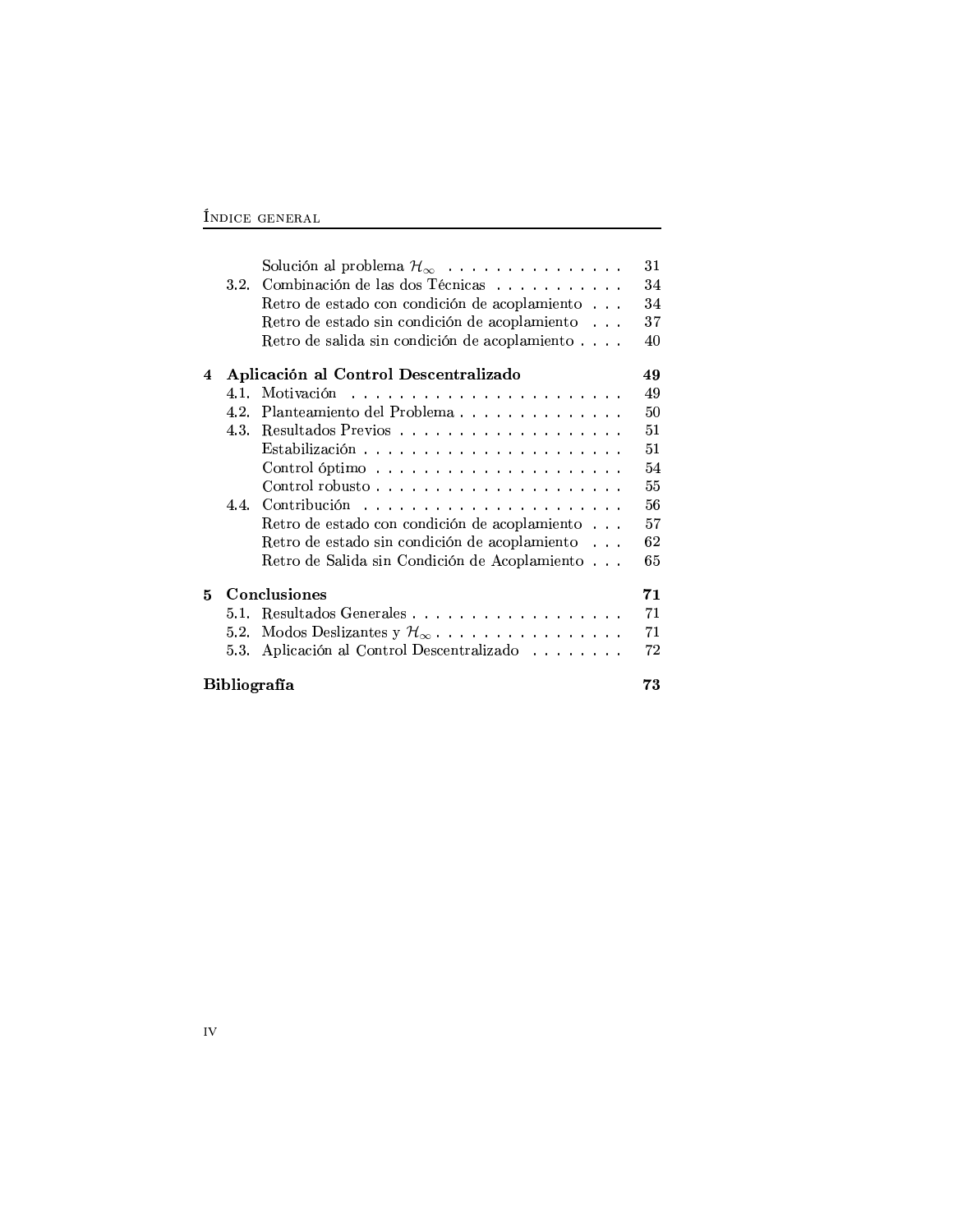- $I$  La matriz identidad (de dimensión apropiada).  $\mathcal{O}_p(x)$ na función que contiene términos de  $x$  a la potencia  $p$  y superiores.  $\beta$  (Prefijo). La bola de radio unitario...  $\mathcal{R}$  (Prefijo). Las funciones reales-racionales...  $\mathcal{H}_2$  El espacio de Hardy, compuesto por funciones de cuadrado integrable sobre el eje imaginario y con continuación analítica en el plano derecho.  $\mathcal{H}_{\infty}-$  El espacio de Hardy, compuesto por funciones acotadas y con continuación analítica en el plano derecho.  $\mathcal{L}_2$  El espacio de Lebesgue, compuesto por funciones de cuadrado integrable sobre  $(-\infty, \infty)$ .
	- C El espacio formado por funciones continuas.<br>  $\mathbb{R}$  El conjunto formado por los números reales.  $\mathbb R$  El conjunto formado por los números reales.
	- $\mathbb C$  El conjunto formado por los números complejos.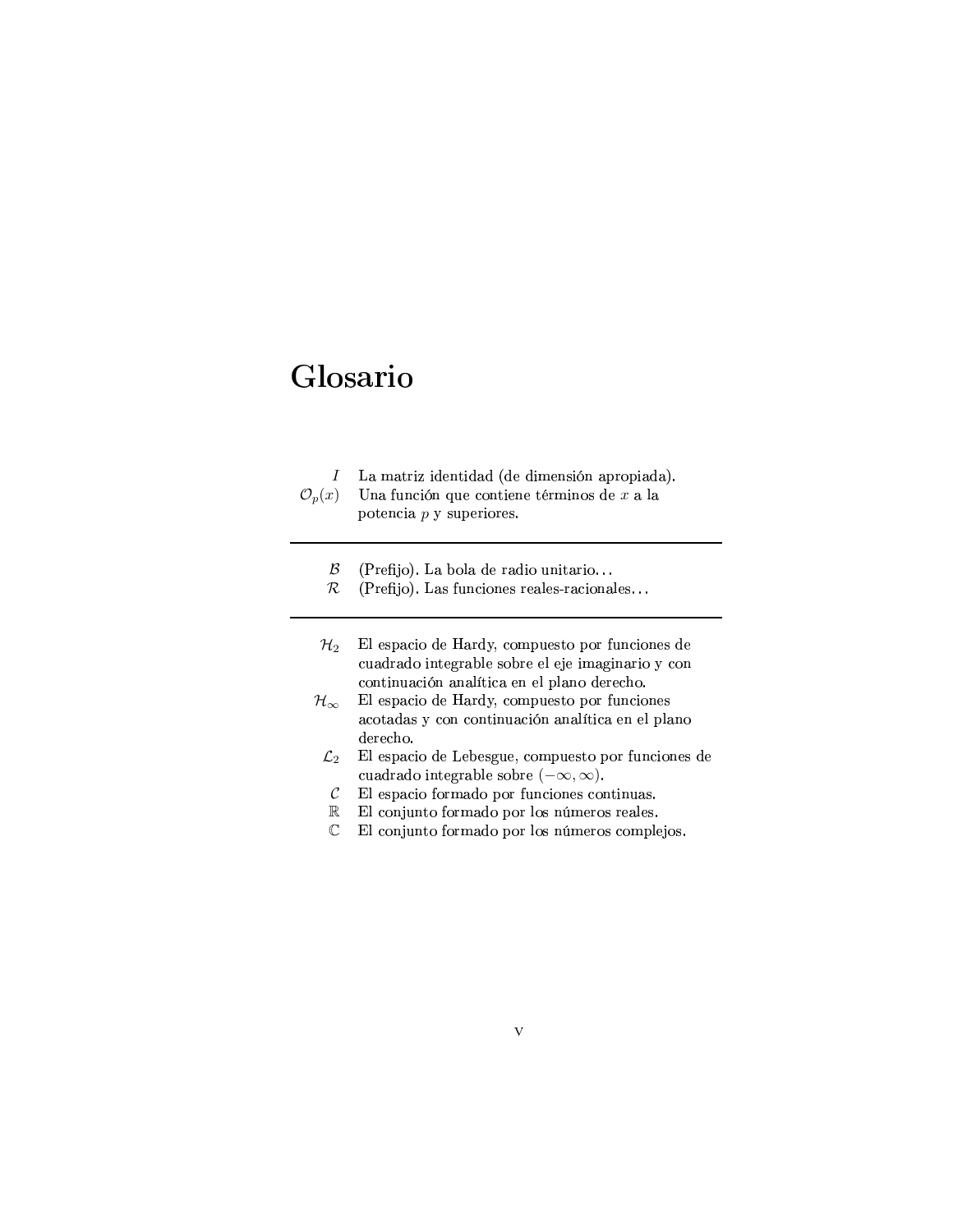$||B||$ La norma euclídea de B.  $B^T$ La matriz transpuesta de  $B$ . La pseudo-inversa de  $B, B^+ \triangleq (B^T B)^{-1} B^T$ .  $B^+$ Una matriz cuyas columnas expanden el<br>
espacio ortogonal a  $B, B^T \times B^{\perp} = 0$ .<br>
El gradiente de  $s, \nabla s(x) = \begin{bmatrix} \frac{\partial s}{\partial x_1} & \cdots & \frac{\partial s}{\partial x_n} \end{bmatrix}^T$  $B^\perp$  $\nabla s(x)$ El kernel o espacio nulo de  $B$ .  $\ker(B)$  $span(B)$ El espacio expandido por las columnas de  $B$ . rank $(B)$ El número de columnas independientes en B.  $diag(d_1,\ldots,d_n)$ La matriz diagonal a bloques formada por los argumentos de la función; diag $(d_1, ..., d_n) = \begin{bmatrix} d_1 & 0 & 0 \\ 0 & \ddots & 0 \\ 0 & 0 & d_n \end{bmatrix}$ .<br>El vector columna formado por los  $col(x_1, \ldots, x_n)$ argumentos de la función;  $col(x_1,...,x_n) = \begin{bmatrix} x_1 \\ \vdots \\ x_n \end{bmatrix}$ <br>sign(s) La función signum, sign(s) =  $\begin{cases} 1 & s > 0 \\ -1 & s < 0 \end{cases}$ .

$$
\begin{array}{c}\n\begin{array}{c}\nA & B \\
\hline\nC & D\n\end{array}\n\end{array}\n\quad \text{Un sistema representado por una matriz} \\
\begin{array}{c}\n\text{de transforma,} \\
\begin{bmatrix}\nA & B \\
\hline\nC & D\n\end{bmatrix}\n\triangleq C(sI - A)^{-1}B + D.
$$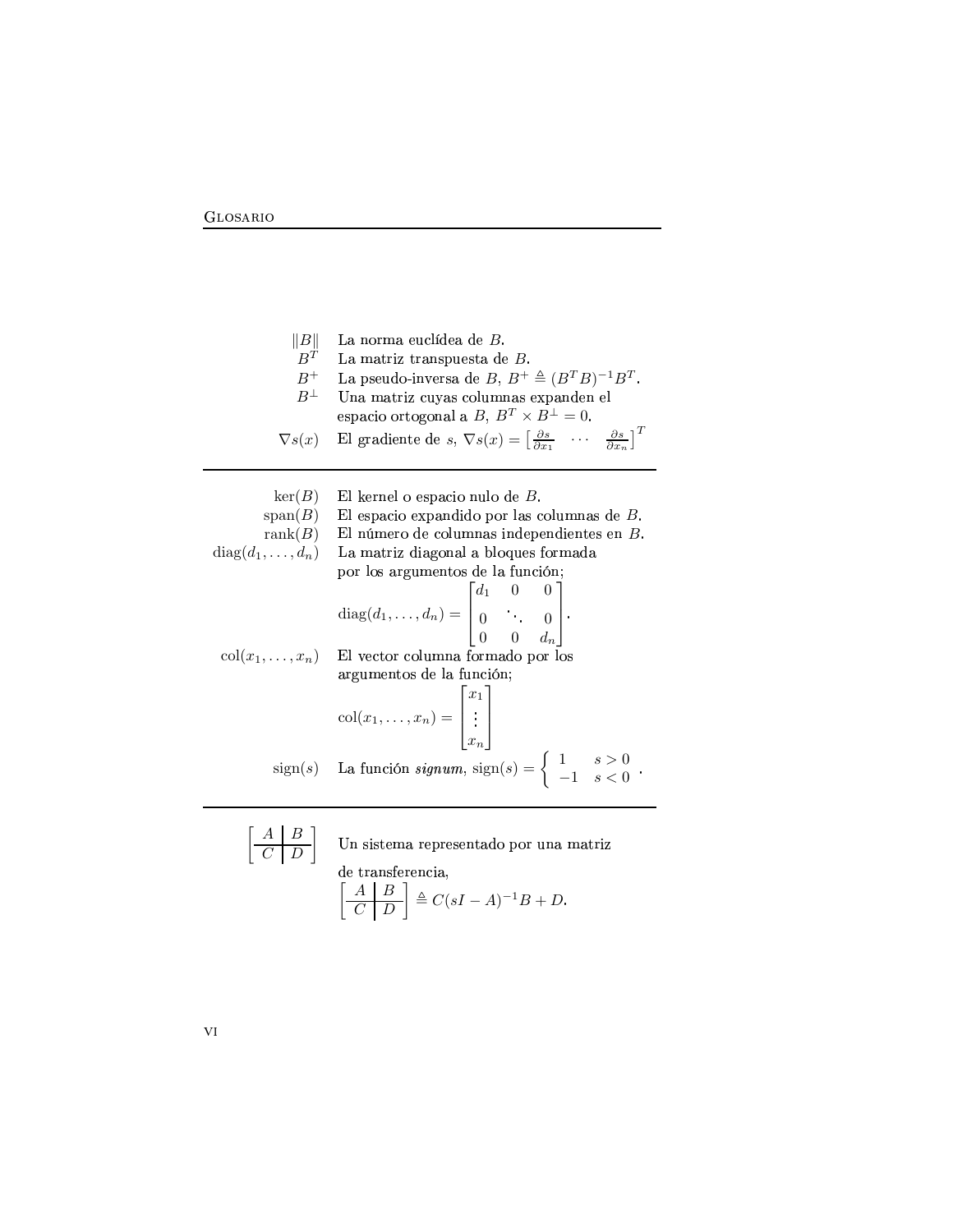# Capítulo 1

# Introducción

#### $1.1.$ Motivación

Para motivar el presente trabajo, se presentan de modo muy general algunos de los problemas y algunas de las soluciones que se han obtenido en las áreas de control por modos deslizantes y control descentralizado.

#### **Modos** deslizantes

Uno de los principales problemas que surgen en el área de control, es el diseño de controladores para sistemas que operan en condiciones de incertidumbre y se encuentran sometidos a perturbaciones externas. El control por modos deslizantes resulta atractivo cuando el criterio de diseño es robustez; como se verá en el capítulo 2, un sistema controlado por modos deslizantes es insensible a perturbaciones e incertidumbres acopladas al control. A grandes rasgos, lo que hace un control por modos deslizantes es garantizar (a pesar de perturbaciones e incertidumbres), que el sistema satisfaga una restricción previamente establecida. Normalmente dicha restricción se satisface aplicando acciones de control discontinuas, usando conmutadores por ejemplo.

La técnica de control mencionada, a pesar de ser sumamente robusta, sufre de algunas desventajas. Una de ellas es el llamado *chattering* o *castañeteo*, esto es, vibraciones de alta frecuencia que pueden llegar a dañar el sistema. Otra desventaja es que el controlador sólo es capaz de eliminar las perturbaciones que entran por el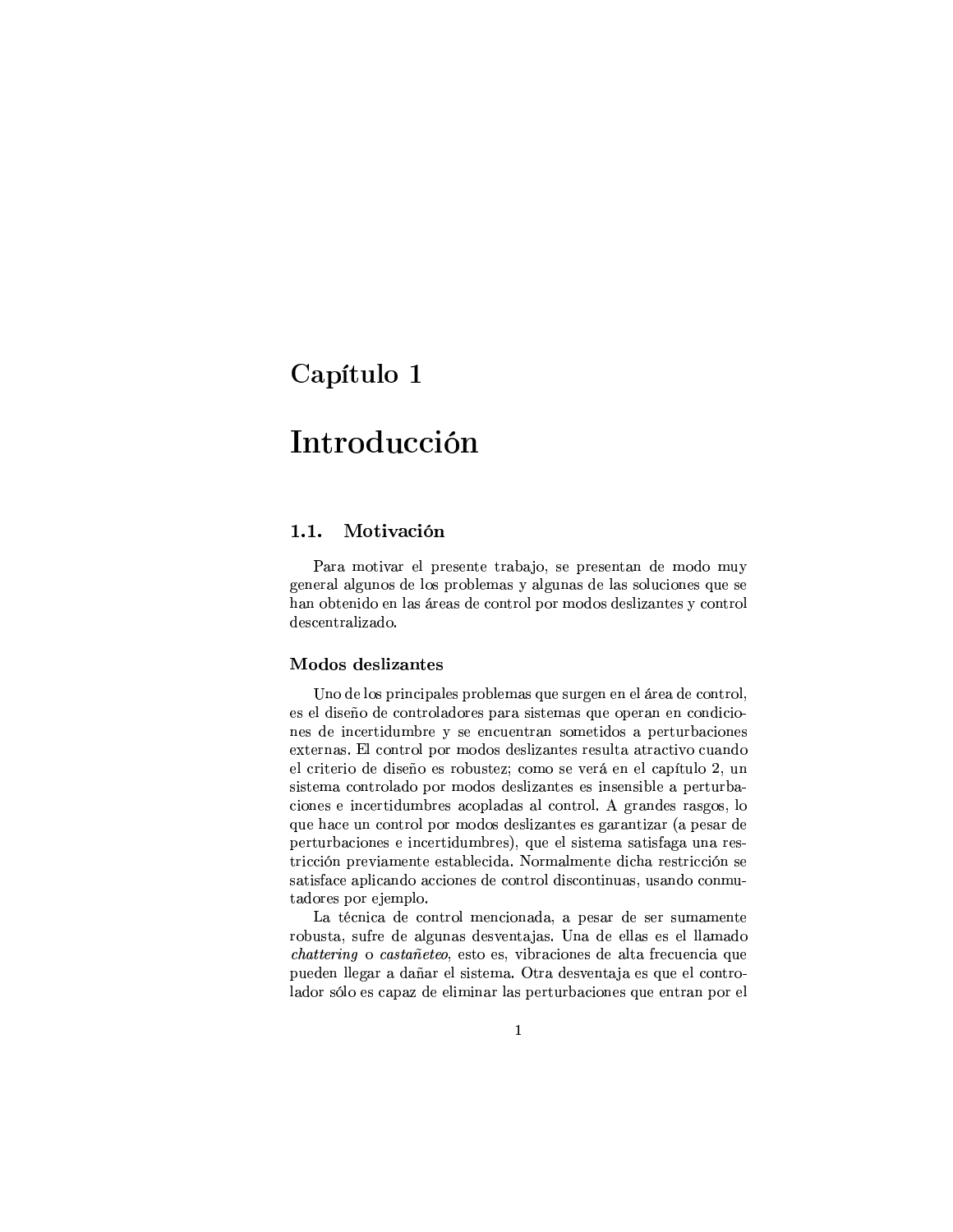#### 1. INTRODUCCIÓN

mismo canal que el control: por sí solo no es robusto en cuanto a perturbaciones desacopladas. Otro problema es que la robustez no se garantiza desde el primer momento, hay un periodo de tiempo inicial en el que el sistema no satisface la restricción preestablecida, por lo que el sistema, durante ese periodo, es sensible incluso a perturbaciones de tipo acoplado. Finalmente, tenemos el problema de retro-alimentación de salida. En la literatura sobre modos deslizantes generalmente se asume que se dispone de todo el estado.

Robustez hacia perturbaciones desacopladas. Para que el sistema sea también robusto respecto a perturbaciones desacopladas, se pueden combinar los modos deslizantes con otros métodos. Por ejemplo, en [22] se propone una estrategia multi-modelo con un criterio óptimo usando modos deslizantes integrales. En [30] se propone la combinación de modos deslizantes integrales con métodos de Lyapunov. En [4] se define la restricción usando desigualdades matriciales lineales LMI. En [3] se propone el uso de modos deslizantes convencionales en conjunto con métodos de Lyapunov.

Robustez desde el primer instante. La única forma de garantizar la robustez desde el primer momento es usando modos deslizantes integrales [28].

Retro-alimentación de salida. Cuando se utiliza un control lineal no es necesario medir el estado completo, pues es posible observarlo usando un estimador. En el caso de los modos deslizantes no es recomendable utilizar un estimador en serie con el controlador, pues como se verá en el capítulo 3, éste último pierde sus propiedades de robustez.

Para este problema se han planteado algunas soluciones. Cuando se trata con sistemas mecánicos, normalmente las variables de salida equivalen a la medición de posiciones (lineales o angulares) y lo que se necesita estimar son velocidades. Una de las propuestas es el uso de *diferenciadores exactos*, que son sistemas, también basados en modos deslizantes, cuya salida es igual a la derivada de la entrada, pero sin ruido. Para el caso general hay pocas propuestas, una de ellas se encuentra en [3], en donde se presupone que la dinámica no acoplada al control satisface la condición de Kimura-Davison [18, 7], lo cual en pocas palabras, se traduce a una presuposición de que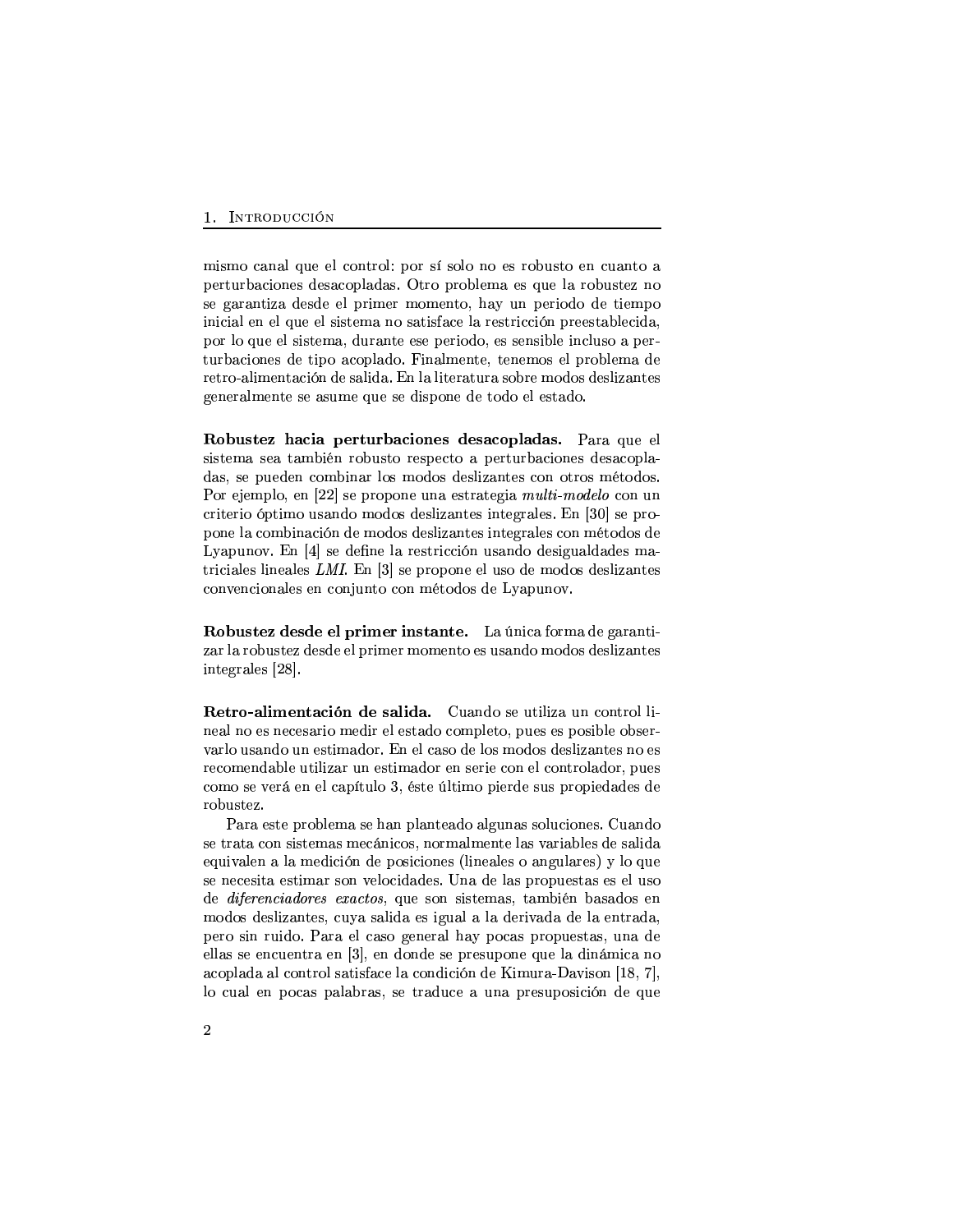la dinámica no acoplada es estabilizable por medio de una retroalimentación estática de la salida.

Resumen. Antes de comentar las contribuciones de este trabajo, conviene resumir los problemas (y algunas de sus soluciones) en el cuadro 1.1.

|                 | M.D. Integrales | M.D. Convencionales            |
|-----------------|-----------------|--------------------------------|
|                 | Lyap. $[30]$    | Lyap $[3]$<br>$LMI$ [4]        |
| Robustez        | Sí se considera | Sí se considera                |
| Pert. no Acopl. |                 |                                |
| Robustez        | Sí se resuelve  | No se resuelve                 |
| ler momento     |                 |                                |
| Retro de salida | No se resuelve  | Sí se considera No se resuelve |

Cuadro 1.1: Resultados Previos

### Control Descentralizado

El control de una planta por medio de un controlador descentralizado resulta útil cuando la dimensión del sistema es grande o cuando el sistema se encuentra ampliamente distribuido en el espacio. Los ejemplos típicos son las estructuras flexibles con muchos grados de libertad y los sistemas eléctricos de potencia. En un control descentralizado, el sistema se descompone en un conjunto de subsistemas interconectados y se buscan leyes de control que estabilicen dichos subsistemas en presencia de la interconexiones.

El control descentralizado es un área interesante por sí sola. Uno de los resultados previos, muestra que hay sistemas lineales e invariantes en el tiempo que no pueden controlarse por medio de controladores invariantes en el tiempo, pero sí por medio de controladores periódicos. Otro resultado interesante muestra que hay ocasiones en que un funcional, restringido por una planta lineal puede minimizarse por medio de un controlador no-lineal.

#### 1.2. Contribución

En este trabajo se plantea la combinación de modos deslizantes y  $\mathcal{H}_{\infty}$ . La selección del control  $\mathcal{H}_{\infty}$  como complemento al control por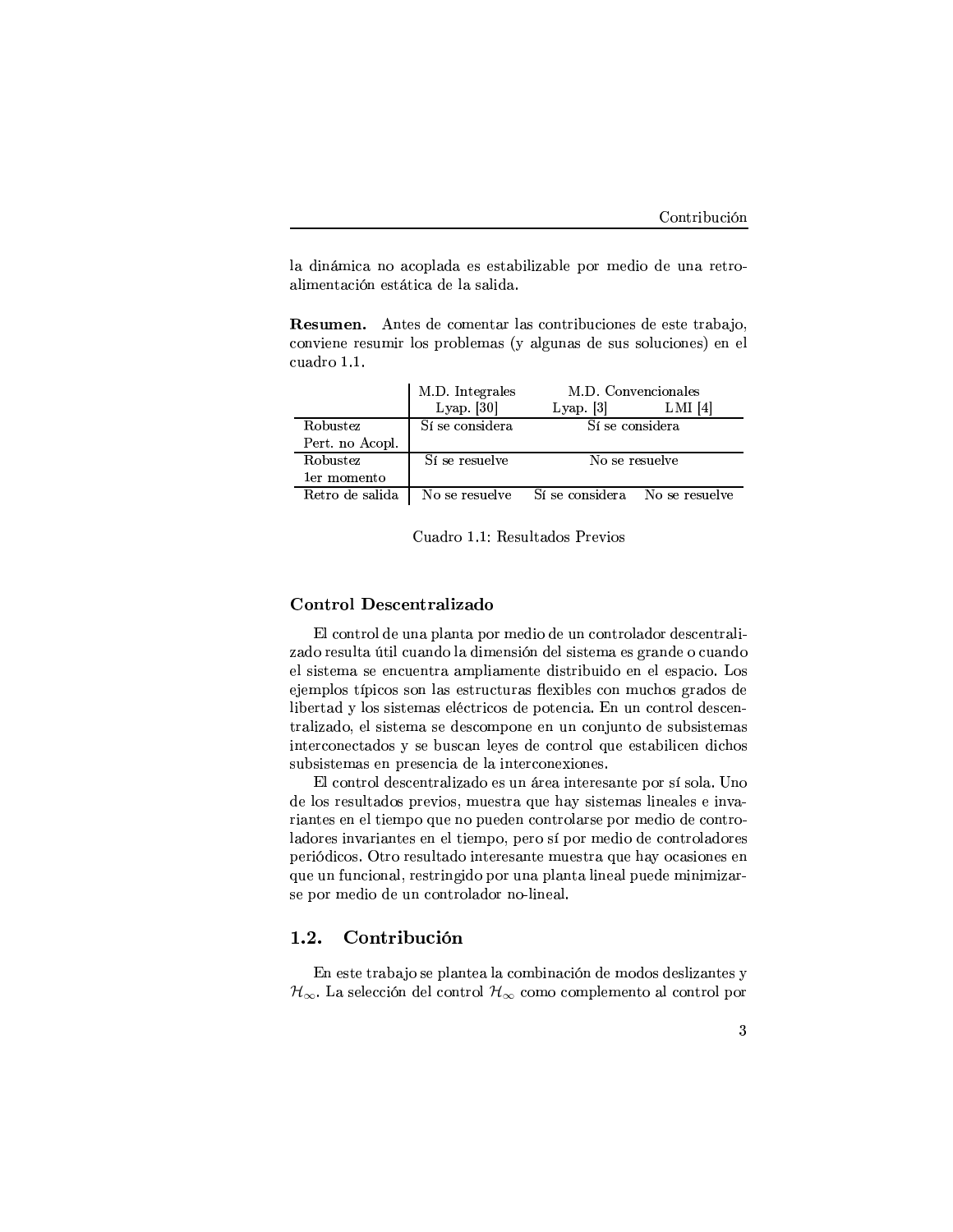modos deslizantes obedece principalmente a dos razones: por un lado se trata de una técnica que también se enfoca a la robustez, y por otro lado, proporciona una estimación del estado. Esta combinación permite resolver los problemas discutidos anteriormente. Como se verá más adelante, la combinación de los métodos no puede hacerse directamente.

Para verificar la efectividad de la técnica resultante, ésta se aplica al problema de control descentralizado.

#### Resolución de los problemas generales

Cuando es posible medir todo el estado se prefiere el uso de modos deslizantes integrales, la razón principal es la robustez desde el primer momento. Cuando se diseñan controladores por modos deslizantes integrales, los parámetros que definen la restricción a la que ha de someterse el sistema se consideran libres. En este texto se muestra que la selección arbitraria de dichos parámetros puede amplificar las perturbaciones no acopladas. Más adelante, se propone una selección sistemática de los parámetros, la cual garantiza que el efecto de las perturbaciones no acopladas, debido al uso del control discontinuo, sea mínimo. Se muestra también, que cuando se alcanza el mínimo, la perturbación desacoplada no se amplifica. Este resultado es de carácter general y puede aplicarse siempre que se consideren perturbaciones desacopladas, independientemente del método que se utilice en combinación con los modos deslizantes integrales.

La combinación de los dos métodos resulta innecesaria cuando únicamente existen perturbaciones acopladas. Otra de las contribuciones es una proposición que muestra que, bajo estas condiciones, si la planta es inestable conviene más utilizar los modos deslizantes integrales que el control  $\mathcal{H}_{\infty}$ . El criterio de comparación utilizado es el índice de desempeño propuesto por la teoría de control  $\mathcal{H}_{\infty}$ .

Se considera también el problema de retro-alimentación de salida. Se muestra que si la parte acoplada del estado es medible, entonces sí es posible utilizar un estimador para el resto del estado. Desafortunadamente la metodología propuesta no puede aplicarse en combinación con modos deslizantes integrales, sólo con modos deslizantes convencionales.

Podemos ubicar los resultados mencionados hasta ahora por medio del cuadro 1.2.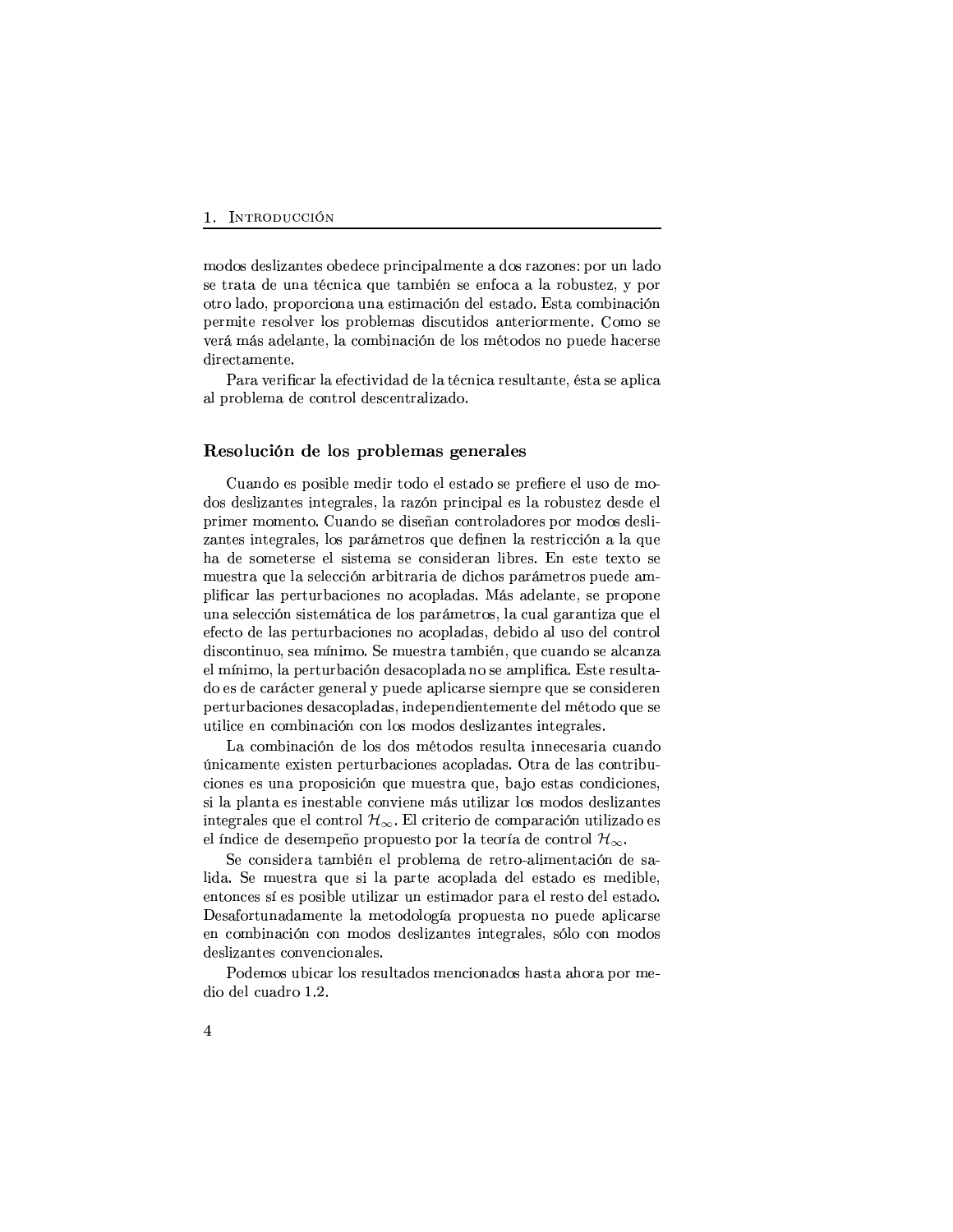|                 | $\mathcal{H}_{\infty}$ | M.D. Integrales M.D. Convencionales<br>$\mathcal{H}_{\infty}$ |
|-----------------|------------------------|---------------------------------------------------------------|
| Robustez        | Sí se considera        | Sí se considera                                               |
| Pert. no Acopl. |                        |                                                               |
| Robustez        | Sí se resuelve         | No se resuelve                                                |
| ler momento     |                        |                                                               |
| Retro de salida | No se resuelve         | Sí se considera                                               |

Cuadro 1.2: Contribución al control por modos deslizantes

#### Control descentralizado

Hasta ahora se ha discutido el problema de control por modos deslizantes desde un punto de vista teórico. Para verificar la utilidad de los métodos propuestos, se aplican los resultados obtenidos al control descentralizado. Con las técnicas desarrolladas, se establecen condiciones de suficiencia para la estabilización de sistemas con control descentralizado. Los controladores propuestos resultan robustos en cuanto perturbaciones estructurales, en las que los subsistemas se desconectan y vuelven a conectarse durante la operación.

#### $1.3.$ Estructura del Trabajo

El siguiente capítulo presenta una breve introducción a los modos deslizantes, convencionales e integrales. Ahí se presentan también los resultados relativos a la selección sistemática de los parámetros. El capítulo 3 contiene una introducción al control  $\mathcal{H}_{\infty}$  y una propuesta para combinarlo con modos deslizantes. Ahí se trata el problema de retro-alimentación de salida. Las técnicas desarrolladas se aplican al control descentralizado en el capítulo 4. El capítulo 5 contiene las conclusiones.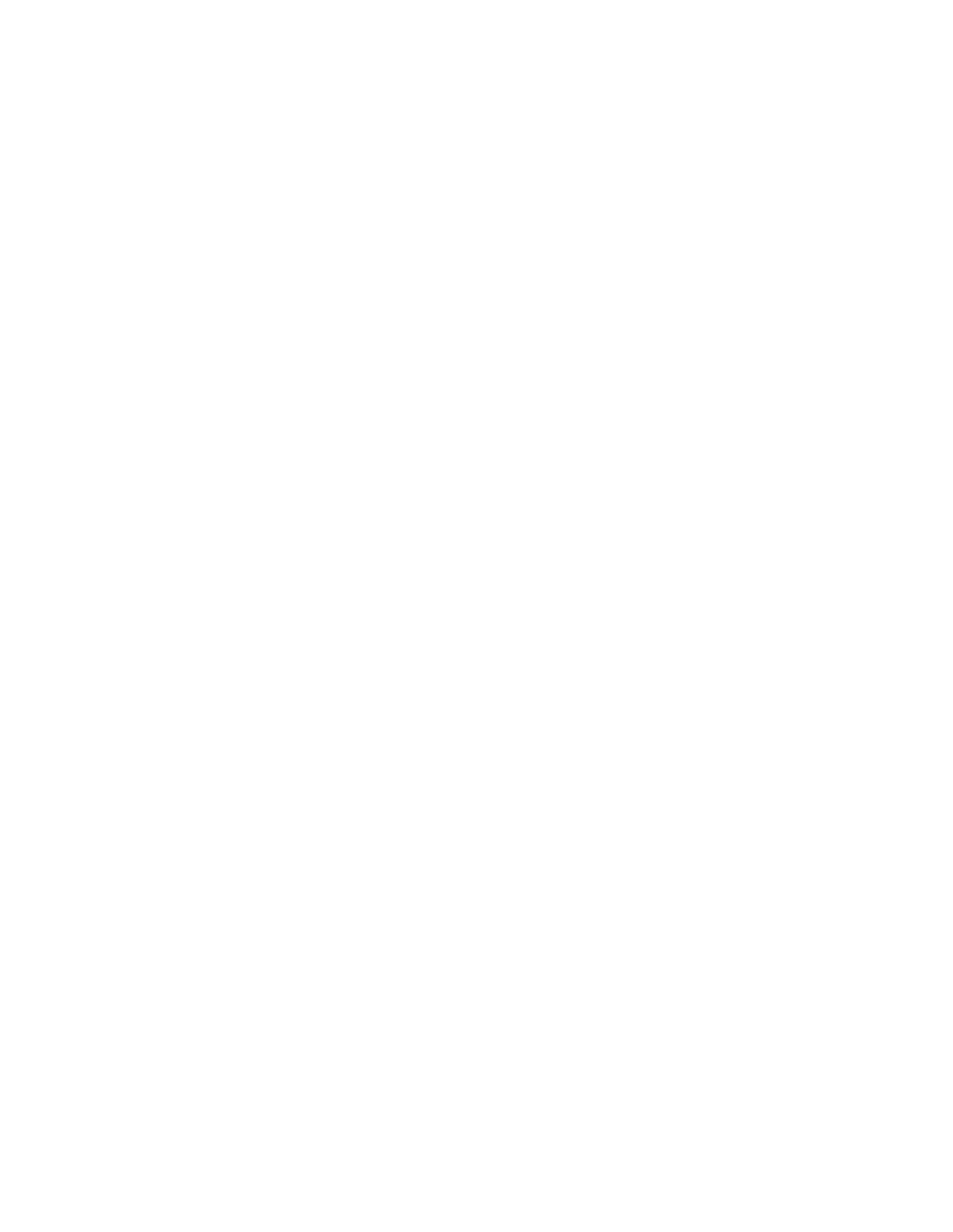## Capítulo 2

# **Modos Deslizantes**

En este capítulo se hace una breve introducción al control por modos deslizantes, tanto convencionales como integrales. Se describen las técnicas de diseño usuales y se analizan algunas de sus propiedades, como reducción de orden e invarianza respecto a perturbaciones de tipo acoplado. Al final se presenta un criterio para determinar la superficie deslizante en el caso de los modos deslizantes integrales, un parámetro que se ha considerado generalmente como libre.

#### $2.1.$ Sistemas de Estructura Variable

En general, el término sistemas de estructura variable se refiere a sistemas descritos por ecuaciones diferenciales con términos discontinuos. Dichos sistemas exhiben comportamientos más variados y más complejos que los sistemas continuos. A modo de ejemplo, consideremos primero los sistemas lineales

$$
\ddot{x} - 0.4\dot{x} + 0.29x = 0 \tag{2.1}
$$

 $\mathbf{y}$ 

$$
\ddot{x} - 0.4\dot{x} + 4.04x = 0. \tag{2.2}
$$

Ambos sistemas son inestables, el primero tiene sus polos ubicados en  $s_{1,2} = 0.2 \pm 0.5j$  y el segundo en  $s_{1,2} = 0.2 \pm 2j$ . La figura 2.1 ilustra las trayectorias de dichos sistemas cuando  $x(0) = 0$  y  $\dot{x}(0) = 1$ . En la parte izquierda de la figura está resaltado con línea gruesa uno de los segmentos de la trayectoria cuando el estado del sistema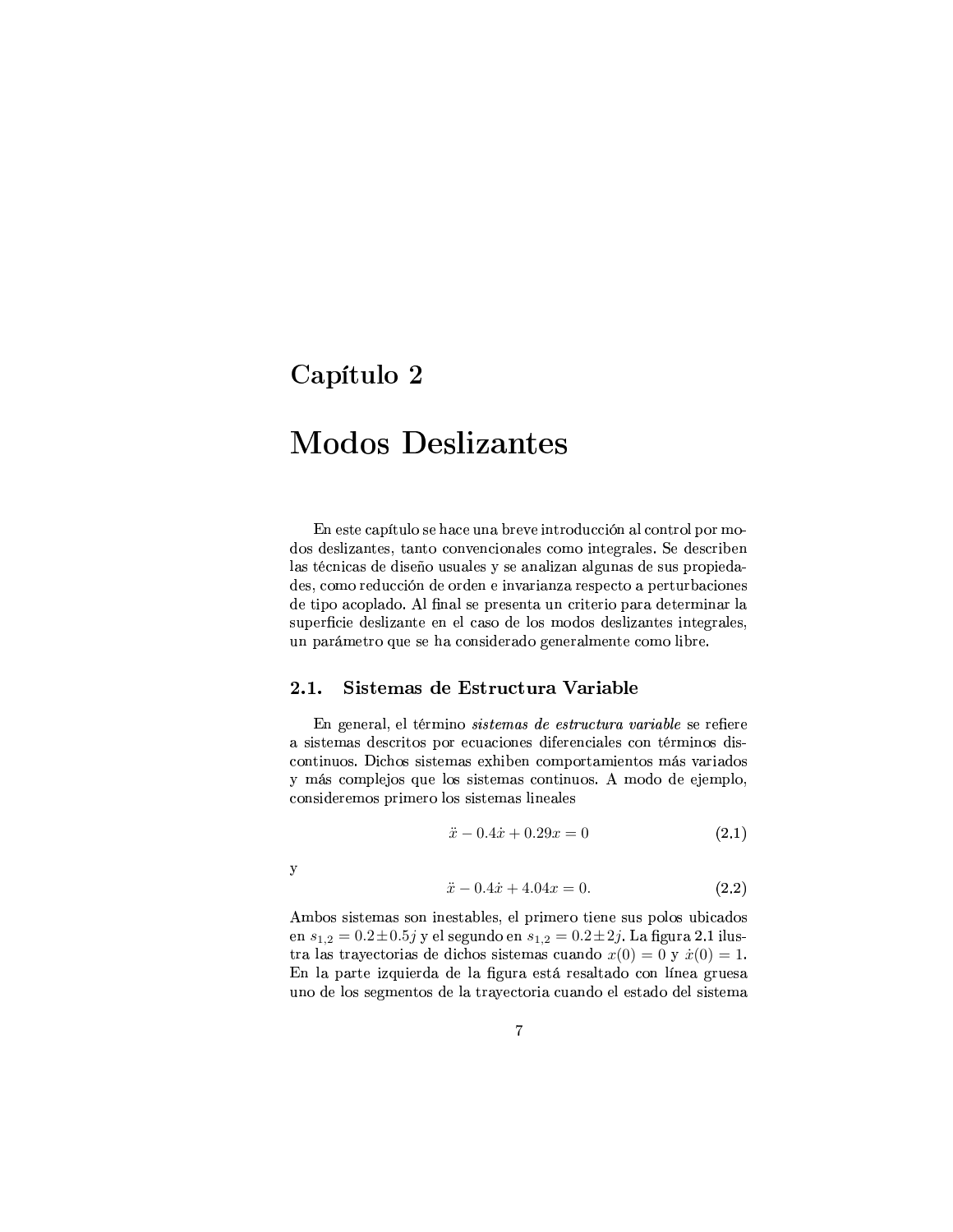

Figura 2.1: Trayectorias *inestables* de los sistemas  $\ddot{x} - 0.4\dot{x} + 0.29x$ (izquierda) y  $\ddot{x} - 0.4\dot{x} + 4.04x$  (derecha) con  $x(0) = 0, \dot{x}(0) = 1$ .

cumple la condición  $x\dot{x} < 0$ . Podemos notar que durante el recorrido de ese segmento, la distancia al punto de equilibrio  $x = \dot{x} = 0$  prácticamente no aumenta. Por otra parte, en el lado derecho se resalta uno de los segmentos que cumple la condición  $x\dot{x} > 0$ . Si bien la trayectoria tiende a infinito conforme el tiempo pasa, en el recorrido de ese segmento la distancia al origen disminuye. Consideremos ahora un sistema cuya estructura varíe entre la del sistema (2.1) y la del sistema $(2.2)$ 

$$
\ddot{x} - 0.4\dot{x} + f(x, \dot{x}) = 0, \quad f(x, \dot{x}) = \begin{cases} 0.29x & x\dot{x} \le 0 \\ 4.04x & x\dot{x} > 0 \end{cases}.
$$

La trayectoria de dicho sistema cuando  $x(0) = 0$  y  $\dot{x}(0) = 1$  se muestra en la figura 2.2. Se puede observar que el sistema es asintóticamente estable, esto se debe a que la concatenación de los segmentos de cada una de las estructuras resulta en una disminución neta de la distancia al origen.

Los sistemas de estructura variable pueden ocurrir de forma natural, debido a la fricción seca por ejemplo, cuyos términos usualmente contienen discontinuidades; o de forma deliberada, con acciones de control discontinuas, normalmente aplicadas por medio de relevadores de tipo "encendido-apagado". Estos sistemas tienen varias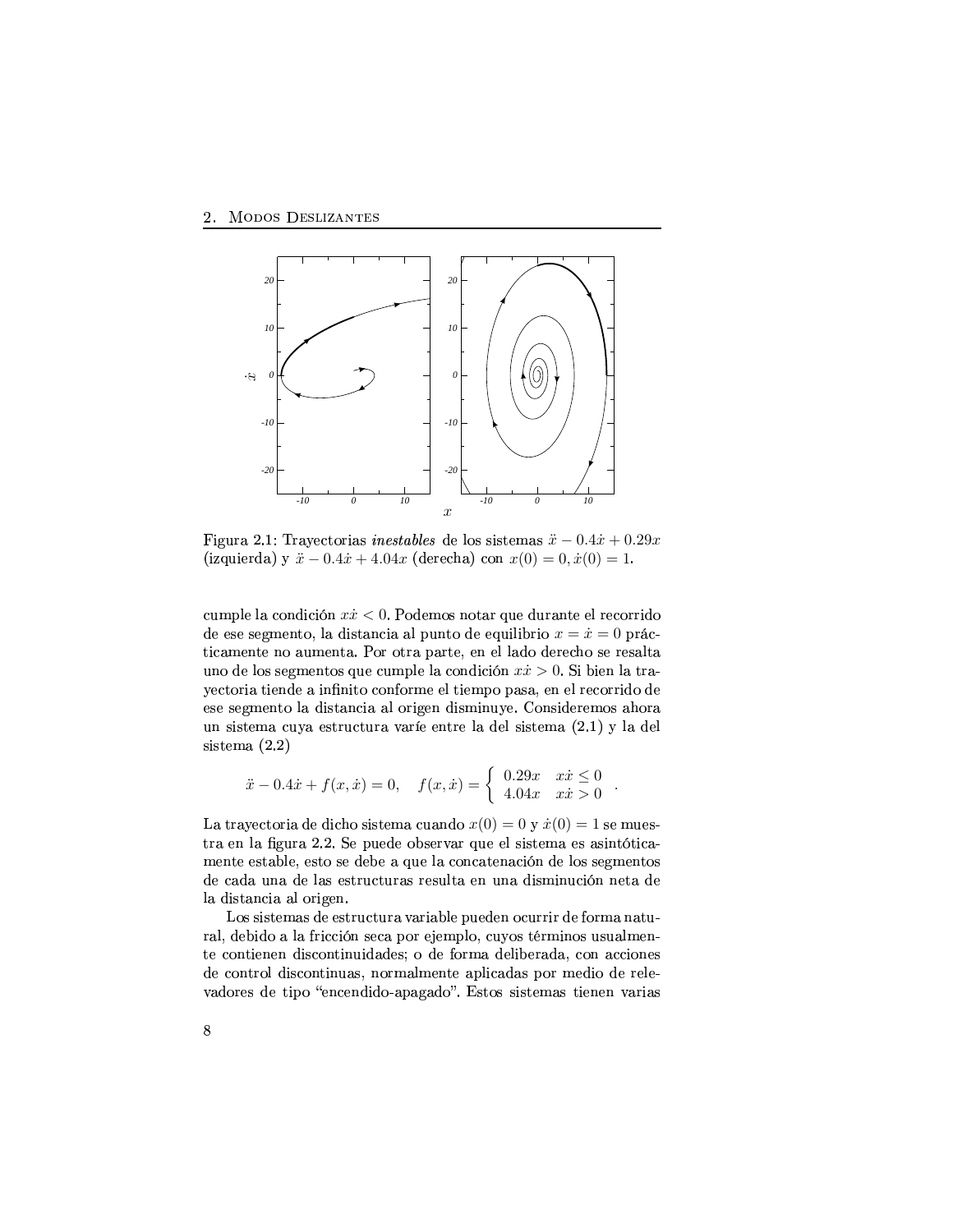

Figura 2.2: Trayectoria *estable* del sistema conmutado con  $x(0) =$  $0, \dot{x}(0) = 1.$ 

ventajas, entre ellas, la eliminación de zonas muertas, la facilidad de richter in der Richter and Richter and Richter and Richter and Richter and Richter and Richter and Richter and R O1R8C\*R8Y+jDUK<FO1B-C\*D?h!BO(RLh<RSYfC+c(Y\*b<FHD?BKdRSPS>

### 2.2. Modos Deslizantes (MD)

R8KdP\*R8jBIPmRSK R8T9P\*D?PfC\*RSjFO1RLR0PvC+Y\*c<HsC\*cdY+F-E&F]Y+D?Fb(T?R

$$
\dot{x} = a - 3\,\text{sign}(x), \quad a = 2, \quad x(0) = c_1 \tag{2.3}
$$

Cuando  $x < 0$  tenemos  $\dot{x} = 5$ , y la solución a la ecuación es  $x(t) = 5t + c_1$ ; para  $x > 0$  tenemos  $\dot{x} = -1$ , y la solución está dada por  $x(t) = -t + c_1$  (ver figura 2.3). Conforme  $t$  aumenta, cada solución alcanza la línea  $x = 0$ . La dirección de los campos impide  $\mathbf{F}$  represents the proposition of  $\mathbf{F}$  and  $\mathbf{F}$  proposition of  $\mathbf{F}$ RSPfC\*R-RvuvRSjh(TUB h!B1O1R8jBIPNEIR8Y \$c(RkF O1DR8Y+R8K<HDF O1RT?BIPMP\*D?PfC\*RSjFIPNTUD?K(RSFTUR0P  $R$  ratio and  $R$  ratio and  $R$  ratio and  $R$  finite  $R$  and  $R$  and  $R$  has been defined by  $R$  and  $R$ importante es la de robustez, ya que el parámetro  $a$  que aparece en (2.3) podría tomar cualquier valor que satisfaga  $|a| < 3$ . Siempre y cuando esta relación se cumpla, el sistema alcanzará el punto de equilibrio  $x = 0$  en tiempo finito.

De acuerdo con [27], puede suceder que en un sistema retro-F]T?D?j-RSK\$C+FO(B R8T H8BK\$C\*Y+BT HBIK(jc1C+R-<sup>F</sup> Y+RSHcdR8KdH8D?FgF]TUC+F C+R8JY+DH8F]jRSKIC+R D?K  $\mathbf{F} \times \mathbf{F}$  and  $\mathbf{F} \times \mathbf{F}$  is the problem of the  $\mathbf{F}$  representation of the  $\mathbf{F}$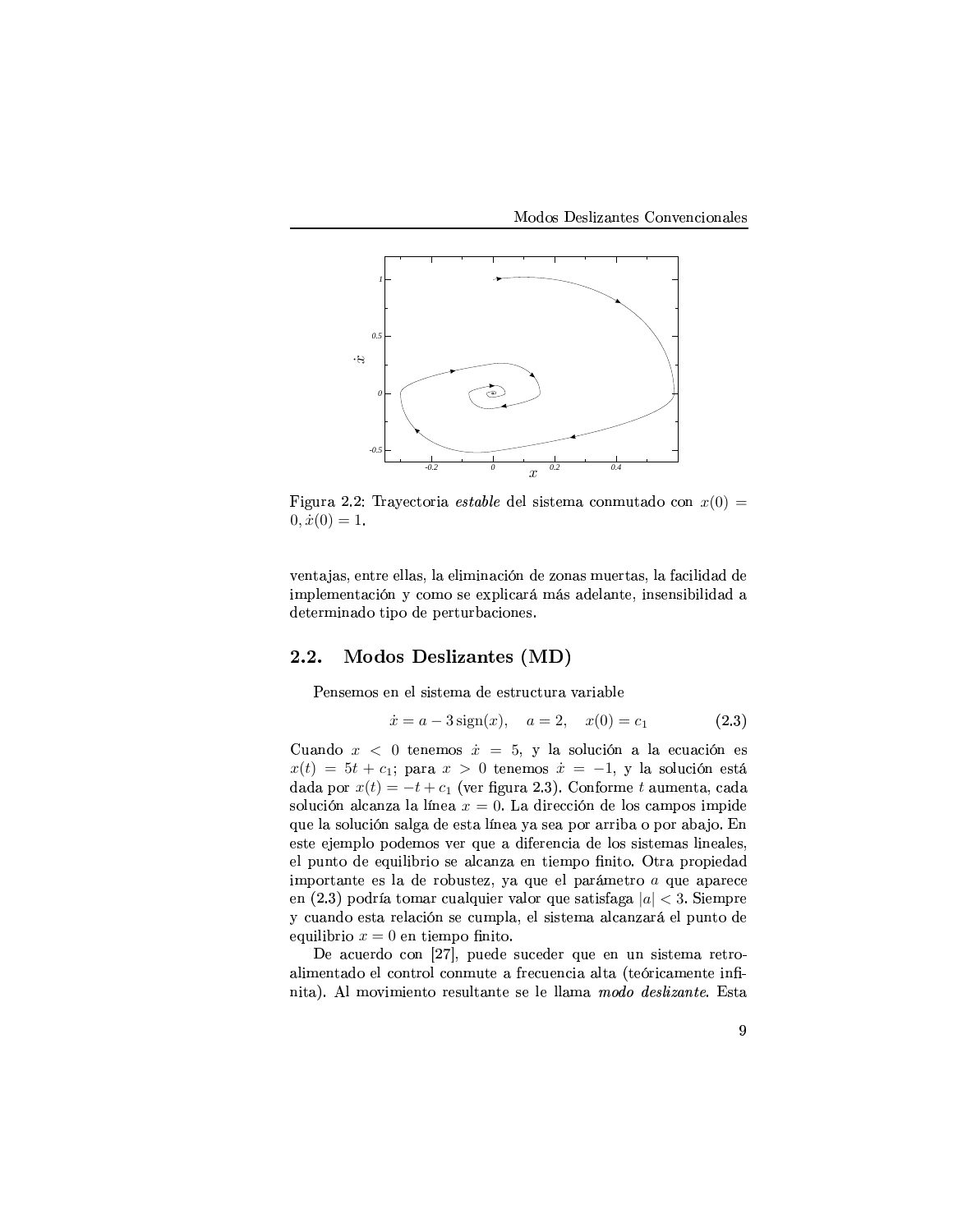

Figura 2.3: Trayectorias del sistema  $\dot{x} = 2 - 3 \text{sign}(x)$ .

definición, si bien es poco formal, en combinación con el ejemplo anterior nos da una idea intuitiva de lo que son los modos deslizantes. En [11] se presenta una definición formal.

El ejemplo presentado plantea un problema teórico interesante. El punto  $x = 0$  es un punto de equilibrio, ya que cuando  $x(t)$  llega a cero, su valor permanece constante y su derivada necesariamente es igual a cero, es decir,  $\dot{x} = 0$ . Sin embargo, no hay función  $x(t)$ , que al ser introducida en la ecuación (2.3) resulte en  $\dot{x} = 0$ . Es necesario pues, modificar la noción usual de solución de una ecuación diferencial. En la literatura de los sistemas de estructura variable se habla normalmente de soluciones en el sentido de Filippov [11]. Para fines prácticos podemos usar el método del control equivalente. Dicho método nos permite determinar las ecuaciones de movimiento cuando el lado derecho de la ecuación diferencial es valuado en un punto de discontinuidad.

Consideremos un sistema

$$
\dot{x} = f(x, u_1(x, t), \dots, u_m(x, t), t),
$$

la función f es continua en sus argumentos y las funciones  $u_i(x, t)$  son discontinuas en un conjunto de puntos o superficies  $S_i$ ,  $i = 1, ..., m$ . Los conjuntos  $S_i$  se definen normalmente como

$$
S_i = \{x | s_i(x) = 0\}.
$$

10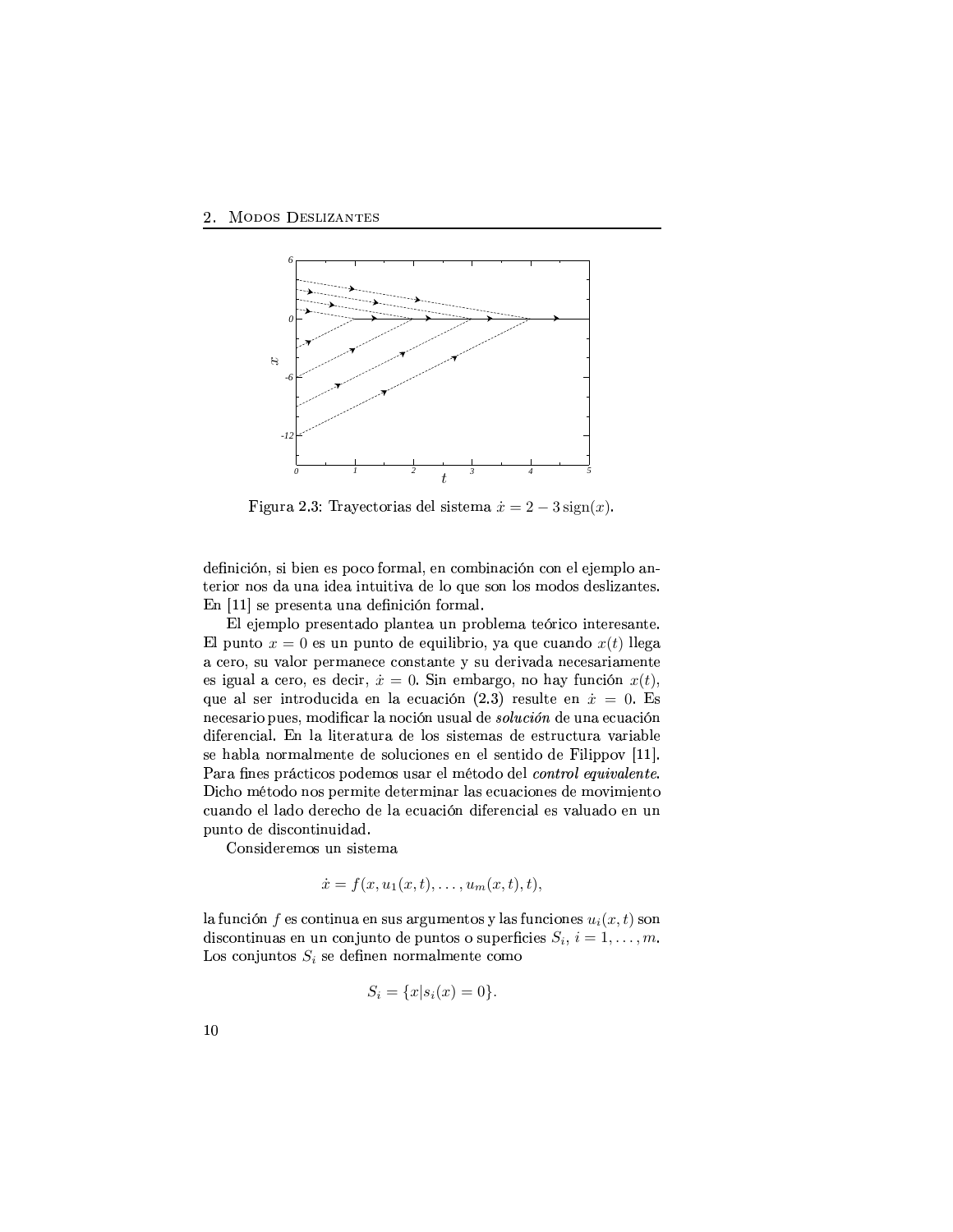En nuestro ejemplo  $S_1 = \{x | s_1(x) = x = 0\} = \{0\}$  y  $u_1(x,t) =$  $3\operatorname{sign}(x)$ . Una vez alcanzadas las superficies de discontinuidad el sistema permanece ahí, por lo que se sustituyen las  $u_i(x, t)$  por funciones continuas  $u_{i\text{eq}}$  que satisfagan  $\dot{s}_i = 0$ . Para el ejemplo tenemos

$$
\dot{s} = \dot{x} = 2 - u_{1eq} = 0,
$$

 $u_{1\text{eq}}=2$ 

por lo que

y se verifica  $\dot{x} = 0$ .

#### Técnicas de diseño

Consideremos un sistema -estabilizable- descrito por

$$
\dot{x} = f(x, t) + B(x, t)u + \phi, \quad x, f \in \mathbb{R}^n
$$
  
\n
$$
B(x, t) \in \mathbb{R}^{n \times m}, \quad \text{rank}(B(x, t)) = m \quad \forall x, t.
$$
\n(2.4)

Cuando la perturbación  $\phi$  entra por el mismo canal que u, es decir  $\phi = B(x, t)\delta$ , la perturbación satisface la llamada condición de acoplamiento. Por el momento, sólo trataremos con perturbaciones de esta naturaleza.

El diseño de controladores basados en modos deslizantes consta normalmente de dos pasos. El primero es determinar una superficie de discontinuidad

$$
s(x) = 0, \quad s^T(x) = [s_1(x) \quad \dots \quad s_m(x)] \tag{2.5}
$$

tal que las trayectorias a lo largo de ella sean estables. El segundo paso es diseñar una acción de control discontinua

$$
u_i(x) = \begin{cases} u_i^+(x,t) & \text{si} \quad s_i(x) > 0 \\ u_i^-(x,t) & \text{si} \quad s_i(x) < 0 \end{cases}, \quad i = 1,\dots,m
$$

que garantice que el estado del sistema alcance la superficie y permanezca en ella de ahí en adelante.

El procedimiento de diseño se simplifica si separamos el sistema en dos componentes, una acoplada a la señal de control y otra perpendicular a ella (ver figura 2.4).

Se dice que un sistema así descrito está en forma regular, es decir

$$
\dot{x}_1 = f_1(x_1, x_2, t) \tag{2.6a}
$$

$$
\dot{x}_2 = f_2(x_1, x_2, t) + B_2(x_1, x_2, t)(u + \delta), \quad (2.6b)
$$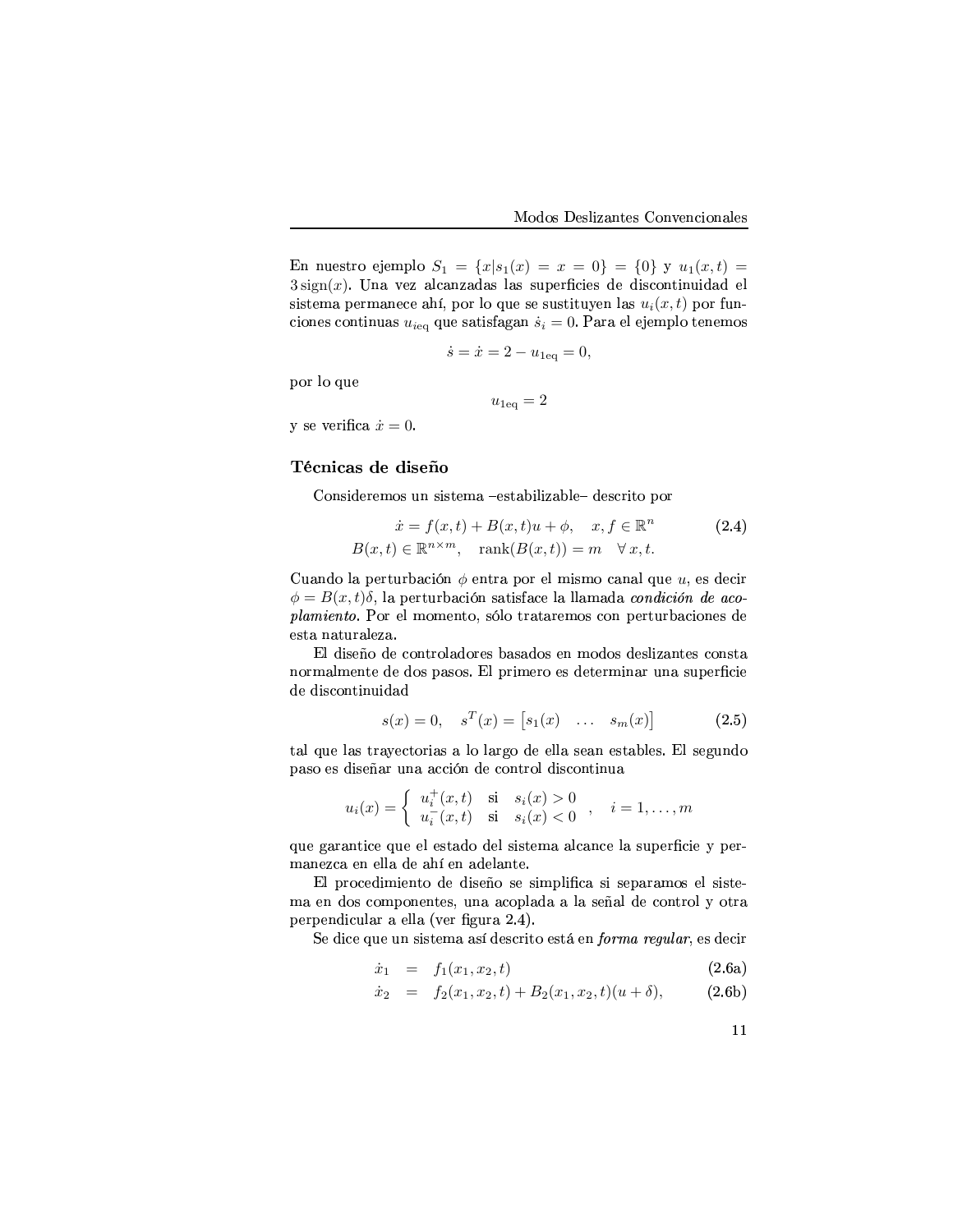

Figura 2.4: Descomposición del sistema.

donde  $x_1 \in \mathbb{R}^{n-m}$ ,  $x_2 \in \mathbb{R}^m$  y  $B_2$  es una matriz no-singular de dimensión  $m \times m$ . El sistema (2.6a) no depende del control, por lo que se usa  $x_2$  como control virtual y se diseña en función del estado  $x_1$ 

$$
x_2 = -s_0(x_1).
$$

Es importante mencionar que el problema de diseño es de orden reducido (una ventaja clara), ya que el sistema (2.6a) es de orden  $n - m$ . Otra forma de explicar la reducción de orden, es que cuanon a choibreachd ann an choibreachd ann an t-aiste. Daoine an choibreachd ann an choibreachd ann an choibreach trayectorias quedan confinadas a dicha superficie, la cual de acuerdo  $\hbox{con (2.5)}$  es de dimensión  $n-m.$  La superficie queda entonces como

$$
s(x_1, x_2) = x_2 + s_0(x_1) = 0.
$$

Para garantizar la atractividad de la superficie se propone el uso Olah - Andrej McHarl II That a transition and an analyzed the standard of the standard of the standard of the s deslizante sin la necesidad de seleccionar cada componente individual O1RSTHBIKIC+Y\*BIT>"qTHBK\$C+Y\*BIT!hdY\*BIh(c(RSPfC\*B-C+DURSK(RLT?FBIY\*jkF

$$
u = -\rho(x, t) \frac{(GB)^T s(x)}{\|(GB)^T s(x)\|}, \quad G^T = \nabla s(x)
$$

donde  $(GB)$  se asume no-singular. Nótese que en este caso se tiene la libertad de elegir el control virtual  $s_0(x_1)$  y que a partir de éste queda definida  $s$  –y por consiguiente  $G^T.$ 

La derivada de  $s$  con respecto al tiempo es

$$
\dot{s} = G(f + \phi) + GBu. \tag{2.7}
$$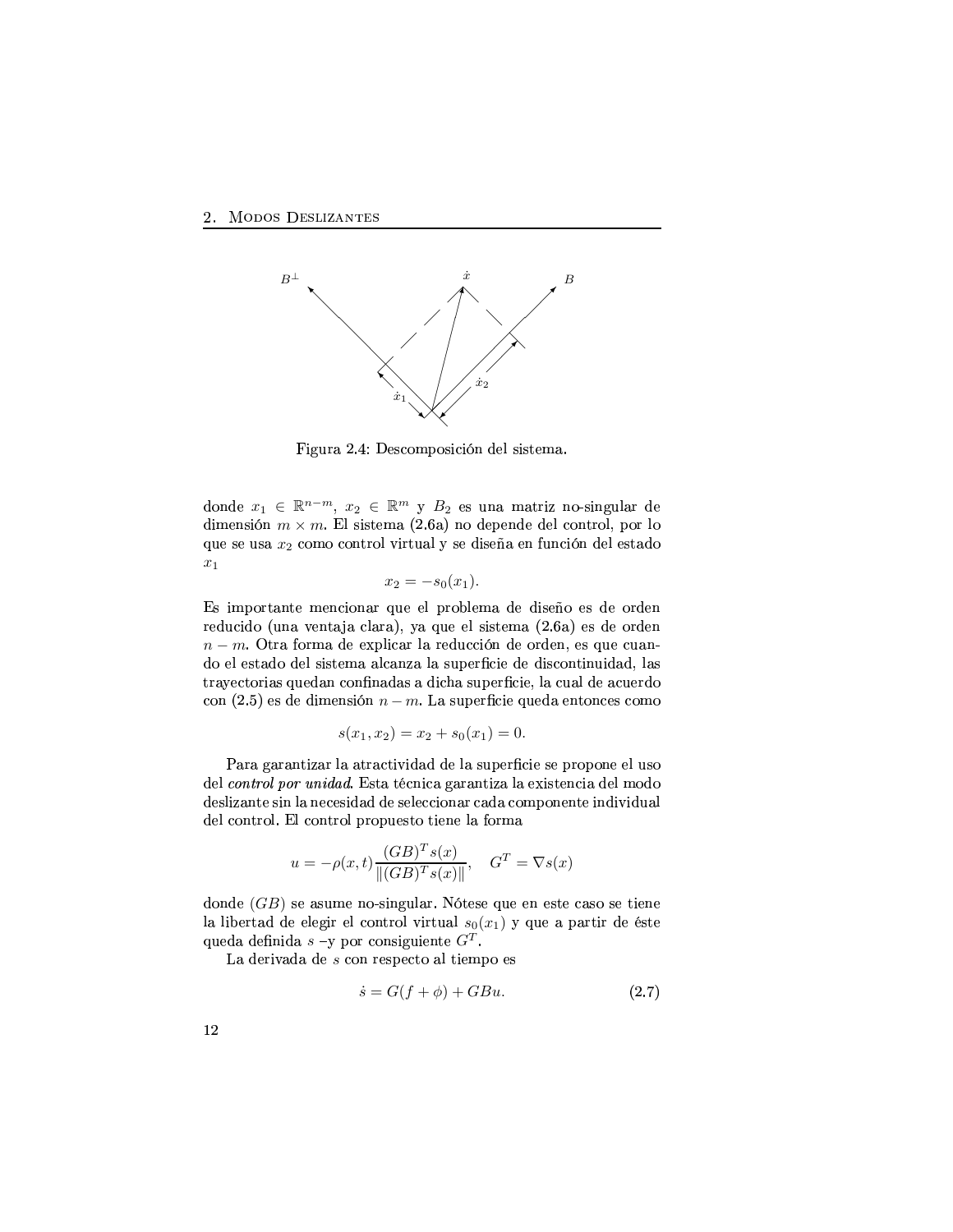Buscamos que la derivada de la función candidata de Lyapunov

$$
V = \frac{1}{2}s^T s \tag{2.8}
$$

sea negativa a lo largo de las travectorias del sistema. Combinando  $(2.8)$  y  $(2.7)$  tenemos

$$
\dot{V} = s^T G(f + \phi) - \rho(x, t) \frac{s^T (GB)(GB)^T s}{||(GB)^T s||}
$$
\n
$$
= s^T G(f + \phi) - \rho(x, t) ||(GB)^T s||
$$
\n
$$
= s^T (GB)(GB)^{-1} G(f + \phi) - \rho(x, t) ||(GB)^T s||
$$
\n
$$
\leq ||(GB)^T s|| [||(GB)^{-1} G(f + \phi)|| - \rho(x, t)],
$$

por lo que si la ganancia  $\rho(x,t)$  satisface

$$
\rho(x,t) - ||(GB)^{-1}G(f+\phi)|| \ge \rho_0 > 0,
$$

entonces el sistema alcanza la superficie  $s(x) = 0$  (y de acuerdo h:B definition definition and distribution and distribution of the state of the state of the state of the state of the state of the state of the state of the state of the state of the state of the state of the state of the

Antes de proseguir, conviene comentar sobre el fenómeno deno- $\mathbf{1}$  ,  $\mathbf{1}$  ,  $\mathbf{1}$  ,  $\mathbf{1}$  ,  $\mathbf{1}$  ,  $\mathbf{1}$  ,  $\mathbf{1}$  ,  $\mathbf{1}$  ,  $\mathbf{1}$  ,  $\mathbf{1}$  ,  $\mathbf{1}$  ,  $\mathbf{1}$  ,  $\mathbf{1}$  ,  $\mathbf{1}$  ,  $\mathbf{1}$  ,  $\mathbf{1}$  ,  $\mathbf{1}$  ,  $\mathbf{1}$  ,  $\mathbf{1}$  ,  $\mathbf{1}$  ,  $\mathbf{A}$  and  $\mathbf{A}$  the state  $\mathbf{A}$  the state  $\mathbf{A}$ tar a frecuencia infinita, exhibe más bien, componentes de frecuencia jc#wF]TUC+Fd>9qKAPfDPfC\*R8jkFIPMj-R0H8K(D?H8BIPNRSPfC\*BY+RSP\*c(TUC+FgR8K BIP+HD?TFHD?BKdRSPNDUK<O1R seables que incluso pudieran dañar los equipos. En la sección 2.3 se  $\Gamma$  and the state corresponding corresponding to the state corresponding to the state corresponding to the state corresponding to the state corresponding to the state of the state corresponding to the state of the state

### $\rm{Sistemas\ Linear}$

En general, para sistemas no-lineales no es tarea fácil encontrar  $\mathcal{A}$  by the set of  $\mathcal{A}$  by the set of  $\mathcal{A}$  by the set of  $\mathcal{A}$  by the set of  $\mathcal{A}$  $\overline{\phantom{A}}$  , the finally contribution of  $\overline{\phantom{A}}$ cha transformación cuando  $m = 1$ . Sin embargo, para los sistemas lineales

$$
\dot{x} = Ax + B(u + \delta), \quad \text{rank}(B) = m
$$

O1DHaber - Charles and Rose and Charles and Charles and Charles and Charles and Charles and Charles and Charles and Charles and Charles and Charles and Charles and Charles and Charles and Charles and Charles and Charles an  $m$ . Una posibilidad es

$$
\begin{bmatrix} v_1 \\ v_2 \end{bmatrix} = Tx, \quad T = \begin{bmatrix} (B^\perp)^+ \\ B^+ \end{bmatrix}.
$$
 (2.9)

=0\_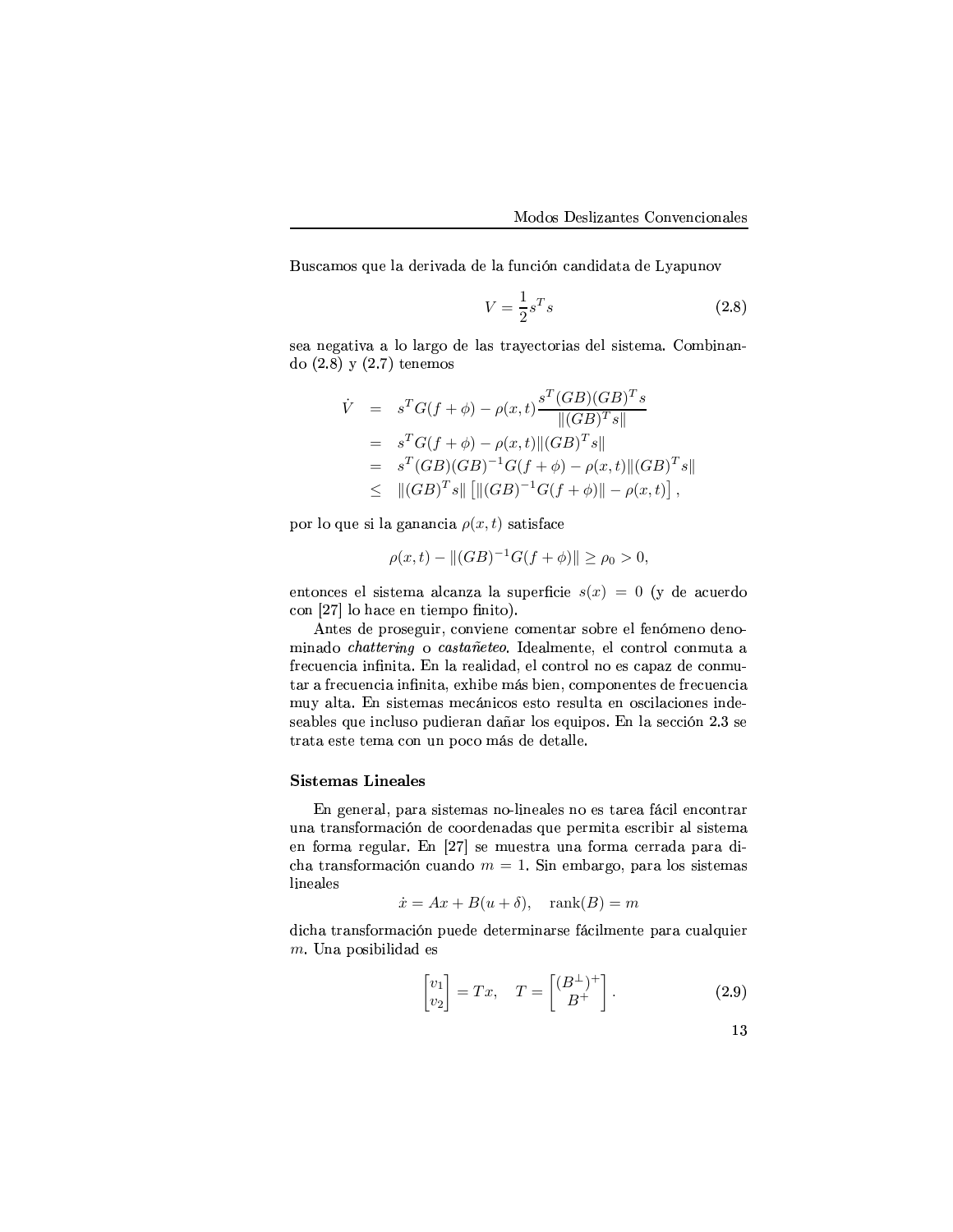#### 2. MODOS DESLIZANTES

En el nuevo sistema de coordenadas

$$
\begin{bmatrix} \dot{v}_1 \\ \dot{v}_2 \end{bmatrix} = TAT^{-1} \begin{bmatrix} v_1 \\ v_2 \end{bmatrix} + \begin{bmatrix} (B^\perp)^+ \\ B^+ \end{bmatrix} B(u+\delta),
$$

es decir

$$
\begin{bmatrix} \dot{v}_1 \\ \dot{v}_2 \end{bmatrix} = \begin{bmatrix} A_{11} & A_{12} \\ A_{21} & A_{22} \end{bmatrix} \begin{bmatrix} v_1 \\ v_2 \end{bmatrix} + \begin{bmatrix} 0 \\ I \end{bmatrix} (u + \delta).
$$

Para estabilizar al sistema de orden reducido  $\dot{v}_1 = A_{11}v_1 + A_{12}v_2$ , con  $v_2 = -Fv_1$  como control virtual, puede utilizarse cualquier técnica de control lineal (asignación de polos, control óptimo, etc). Naturalmente se requiere la controlabilidad (o al menos la estabilizabilidad) del subsistema. Cabe mencionar que la controlabilidad de  $\{A, B\}$  implica la de  $\{A_{11}, A_{12}\}$ . La superficie deslizante quedaría entonces como

$$
s(x) = \begin{bmatrix} F & I \end{bmatrix} Tx = 0
$$

Nótese que la suposición 'GB no-singular' se verifica automáticamente, ya que

$$
GB = \underbrace{[F \quad I] \, T \, B}_{G} = [F \quad I] \begin{bmatrix} 0 \\ I \end{bmatrix} = I.
$$

El cambio de coordenadas  $T$ , simplifica también el diseño del control discontinuo

$$
u = -(\alpha|v| + \alpha_0) \frac{s}{\|s\|}.
$$

La derivada de V con respecto al tiempo resulta en

$$
\dot{V} = s^T((FA_{11} + A_{21})v_1 + (FA_{12} + A_{22})v_2 + \delta) - (\alpha|v| + \alpha_0) \|s\| \tag{2.10}
$$

Sólo resta elegir  $\alpha$  y  $\alpha_0$  suficientemente grandes (pero finitas), de tal suerte que  $\dot{V}$  sea negativa definida.

### Invarianza

Analicemos las trayectorias del sistema a lo largo de la superficie de conmutación. Supongamos de ahora en adelante que la perturbación del sistema no satisface la condición de acoplamiento, es decir, existe una componente  $B^{\perp}\eta$  en la perturbación  $\phi$ 

$$
\begin{bmatrix} \dot{v}_1 \\ \dot{v}_2 \end{bmatrix} = \begin{bmatrix} A_{11} & A_{12} \\ A_{21} & A_{22} \end{bmatrix} \begin{bmatrix} v_1 \\ v_2 \end{bmatrix} + \begin{bmatrix} \eta \\ (u+\delta) \end{bmatrix}.
$$
 (2.11)

14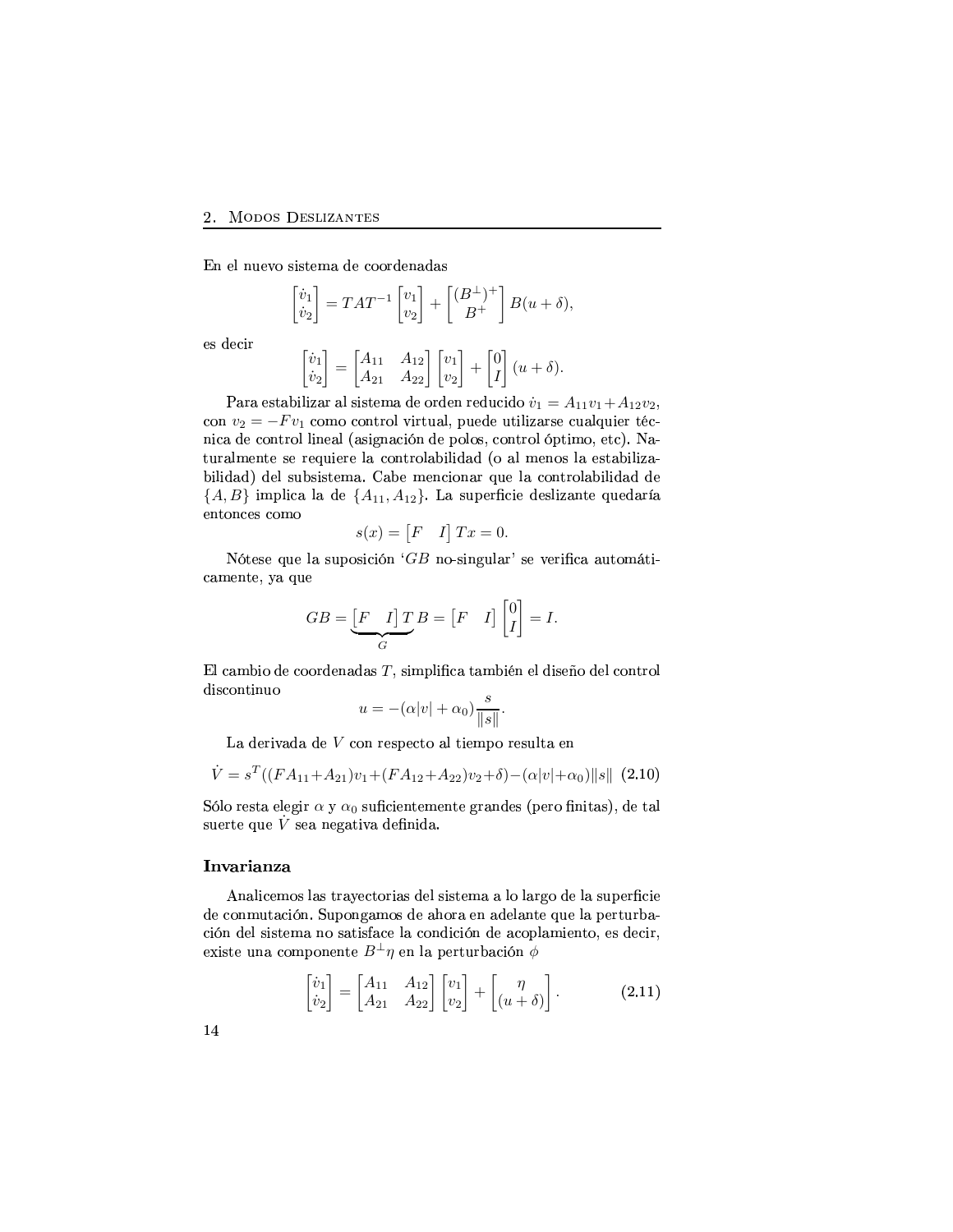Usando el método del control equivalente obtenemos las ecuaciones de movimiento una vez realizado el modo deslizante.

$$
s = Fv_1 + v_2
$$
  
\n
$$
\dot{s} = F(A_{11}v_1 + A_{12}v_2 + \eta) + A_{21}v_1 + A_{22}v_2 + u + \delta
$$
  
\n
$$
\Rightarrow
$$
  
\n
$$
u_{eq} = -F(A_{11}v_1 + A_{12}v_2 + \eta) - A_{21}v_1 - A_{22}v_2 - \delta.
$$
 (2.12)

Sustituyendo  $u_{eq}$  por u en (2.11) se obtiene

$$
\begin{bmatrix} \dot{v}_1 \\ \dot{v}_2 \end{bmatrix} = \begin{bmatrix} A_{11} & A_{12} \\ -FA_{11} & -FA_{12} \end{bmatrix} \begin{bmatrix} v_1 \\ v_2 \end{bmatrix} + \begin{bmatrix} \eta \\ -F\eta \end{bmatrix}.
$$
 (2.13)

De la ecuación (2.13) podemos verificar dos cosas. La primera es que las ecuaciones de movimiento son independientes de la perturbación acoplada  $\delta$ , esto es, el sistema controlado es robusto en cuanto a perturbaciones de este tipo. Y la segunda, es que el sistema efectivamente es de orden reducido, ya que las ecuaciones de movimiento de  $v_2$  dependen linealmente -vía F- de las de  $v_1$ .

El análisis realizado podría repetirse fácilmente para sistemas no-lineales, con lo que se obtendrían las mismas conclusiones.

#### 2.3. Modos Deslizantes Integrales (MDI)

Existen dos problemas principales con los controladores por modos deslizantes. Uno de ellos es que la insensibilidad a perturbaciones acopladas sólo se garantiza una vez que el sistema ha entrado en la superficie deslizante. El otro es el fenómeno de chattering, que resulta debido a que el control discontinuo excita dinámicas no modeladas.

En el control por modos deslizantes integrales se sacrifica la reducción en el orden de las ecuaciones por la robustez desde el primer instante. De acuerdo con [28],

Definición 1 A un modo deslizante se le denomina modo deslizante integral si la ecuación de movimiento del sistema en este modo deslizante es del mismo orden que la del sistema original.

#### Técnicas de diseño

Para controlar al sistema (2.4) se propone una ley de control de la forma

$$
u(x,t) = u_0(x,t) + u_1(x,t).
$$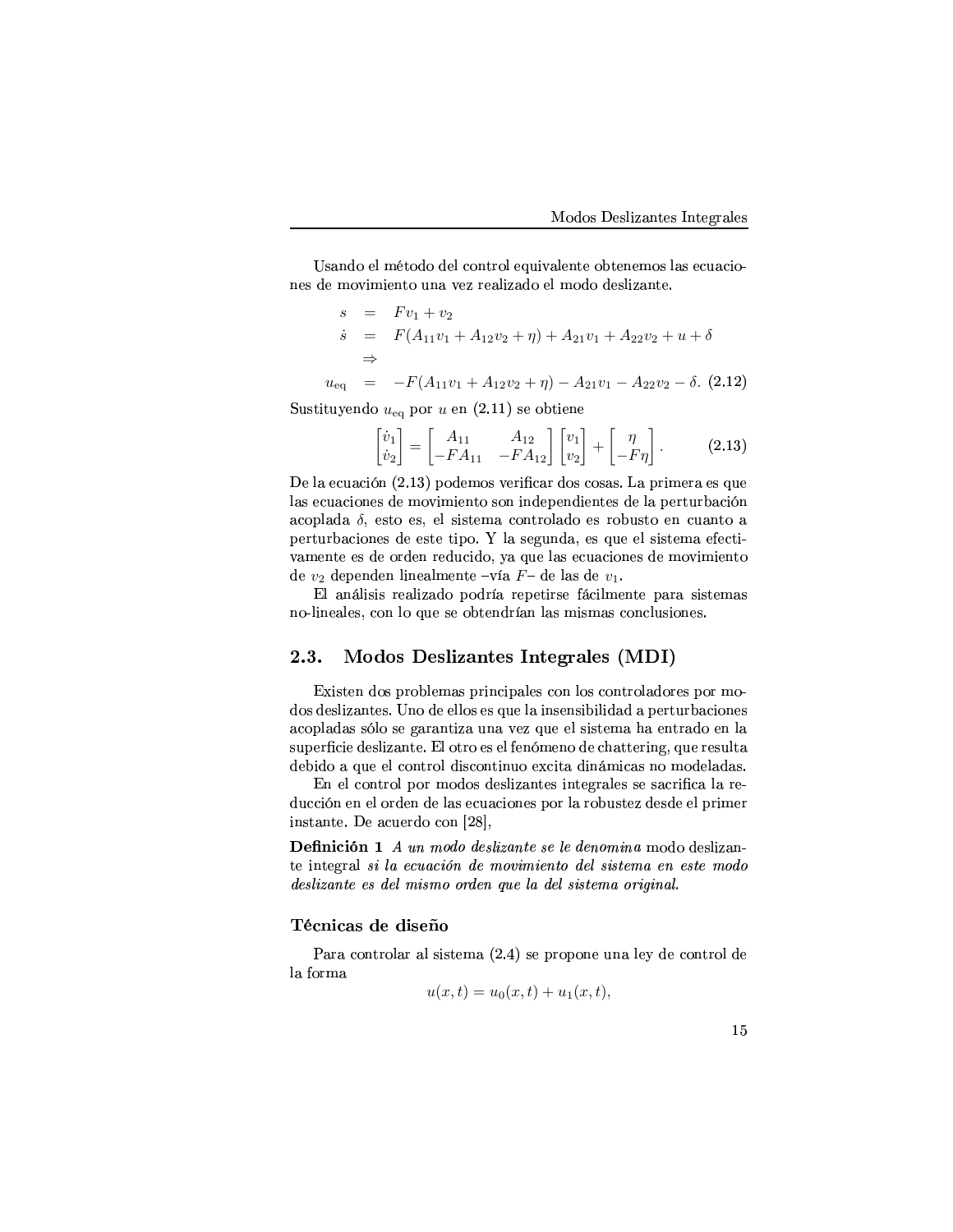donde  $u_1 \in \mathbb{R}^m$  es una acción discontinua diseñada para atraer al estado hacia la superficie de conmutación y así rechazar perturbaciones e incertidumbres acopladas.  $u_0 \in \mathbb{R}^m$  es responsable de estabilizar al sistema nominal.

La superficie deslizante se selecciona como

$$
s(x,t) = Gx(t) - Gx(t_0) -
$$

$$
- \int_{t_0}^t G[f(x,\tau) + B(x,\tau)u_0(x,\tau)]d\tau
$$

$$
= 0
$$

donde  $G \in \mathbb{R}^{m \times n}$  y una vez más, GB se asume no-singular. El término integral en la parte derecha resulta en una ecuación dinámica de la misma dimensión que la del estado. Una posible interpretación de  $s$ , es como un factor que penaliza la diferencia entre la trayectoria deseada  $\int_{t_0}^t [f(x,\tau)+B(x,\tau)u_0(x,\tau)d\tau+x(t_0),y]$ la real, proyectada a lo largo de G. A diferencia de los modos deslizantes convencionales,  $G$  se considera un parámetro de diseño a partir del cual (en conjunto con  $u_0$ ) queda determinada la superficie s.

El control discontinuo puede diseñarse utilizando la misma técnica del control por unidad

$$
u_1(x,t) = -\rho(x) \frac{(GB)^T s(x,t)}{\|(GB)^T s(x,t)\|}
$$

Esta ley de control garantiza la atractividad de la superficie. De hecho, si las condiciones iniciales se conocen con precisión,  $s = 0$ está garantizado desde el instante inicial  $t_0$ , lo cual a su vez asegura la propiedad de robustez para todo  $t \geq t_0$ .

Una posible selección de  $\rho(x)$  es

$$
\rho(x) > \rho_0 \ge ||(GB)^{-1}G\phi|| \tag{2.14}
$$

Utilizando  $V(s) = ||s||^2/2$  como función de Lyapunov verificamos la estabilidad de $\boldsymbol{s}$ 

$$
\dot{V} = s^T \dot{s},\tag{2.15}
$$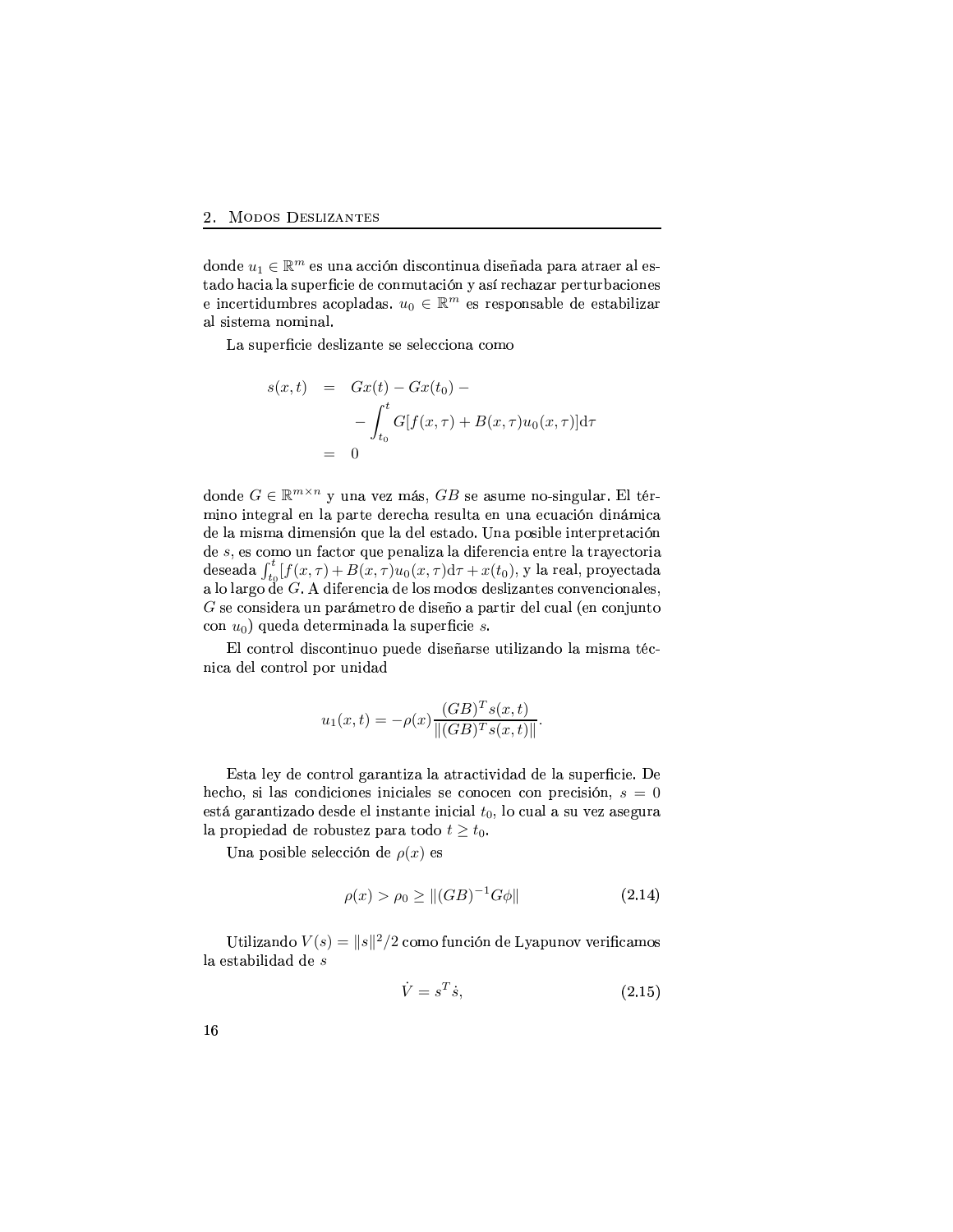la derivada de  $s$  con respecto al tiempo es

$$
\dot{s} = G\dot{x}(t) - G[f(x, t) + B(x, t)u_0(x, t)]
$$
\n
$$
= G[f(x, t) + B(x, t)u_0 - B(x, t)\rho(x)\frac{(GB)^T s}{||(GB)^T s||}
$$
\n
$$
+ \phi - f(x, t) - B(x, t)u_0]
$$
\n
$$
= -\rho GB \frac{(GB)^T s}{||(GB)^T s||} + G\phi.
$$
\n(2.16)

Combinando  $(2.15)$  y  $(2.16)$ , se tiene

$$
\dot{V} = -\rho ||(GB)^{T} s|| + s^{T} G \phi
$$
  
\n
$$
\leq - ||(GB)^{T} s|| [\rho - ||(GB)^{-1} G \phi ||]
$$
  
\n
$$
< 0
$$

 $\mathbf r$  the contractor extending the contractor of the contractors of the contractors of the contractors of the contractors of the contractors of the contractors of the contractors of the contractors of the contractors of

- no es necesario escribir el sistema en forma regular, por lo que la metodología puede extenderse fácilmente a sistemas nolineales:
- la ganancia del control discontinuo sólo debe compensar el efecto de la perturbación, y no la dinámica del sistema, como en el caso de los modos deslizantes convencionales;
- el control  $u_1$  puede procesarse por medio de un filtro pasob<F&ufFPLH8c
BFKdH(B O1RkbdF]K<O(F PfRkRSKdHc(RSK\$C\*Y+R-RSK\$C\*Y+R-RSTRSP\*h!RSHsC+Y\*BO1R TFPNh!R8Y\*C\*c(Y+bdFIHD?BK(R0P RSTO1RT?FIPMO1DUK<]jD?HSFPNK(BgjB"O(R8TFO(FIPNO(R-T?BIP actuadores, con esto se reduce el chattering;
- $\blacksquare$  dicho control filtrado es una versión aproximada de  $u_{1\text{eq}}$ , que resulta ser una señal que corresponde a la perturbación, es decir, tenemos un estimador de perturbaciones e incertidumbres.

### Invarianza

Antes de aplicar el método del control equivalente descompongamos la perturbación  $\phi$  en sus partes acoplada y desacoplada

$$
\phi = B\delta + B^{\perp}\eta, \quad \delta = B^{+}\phi, \quad \eta = (B^{\perp})^{+}\phi.
$$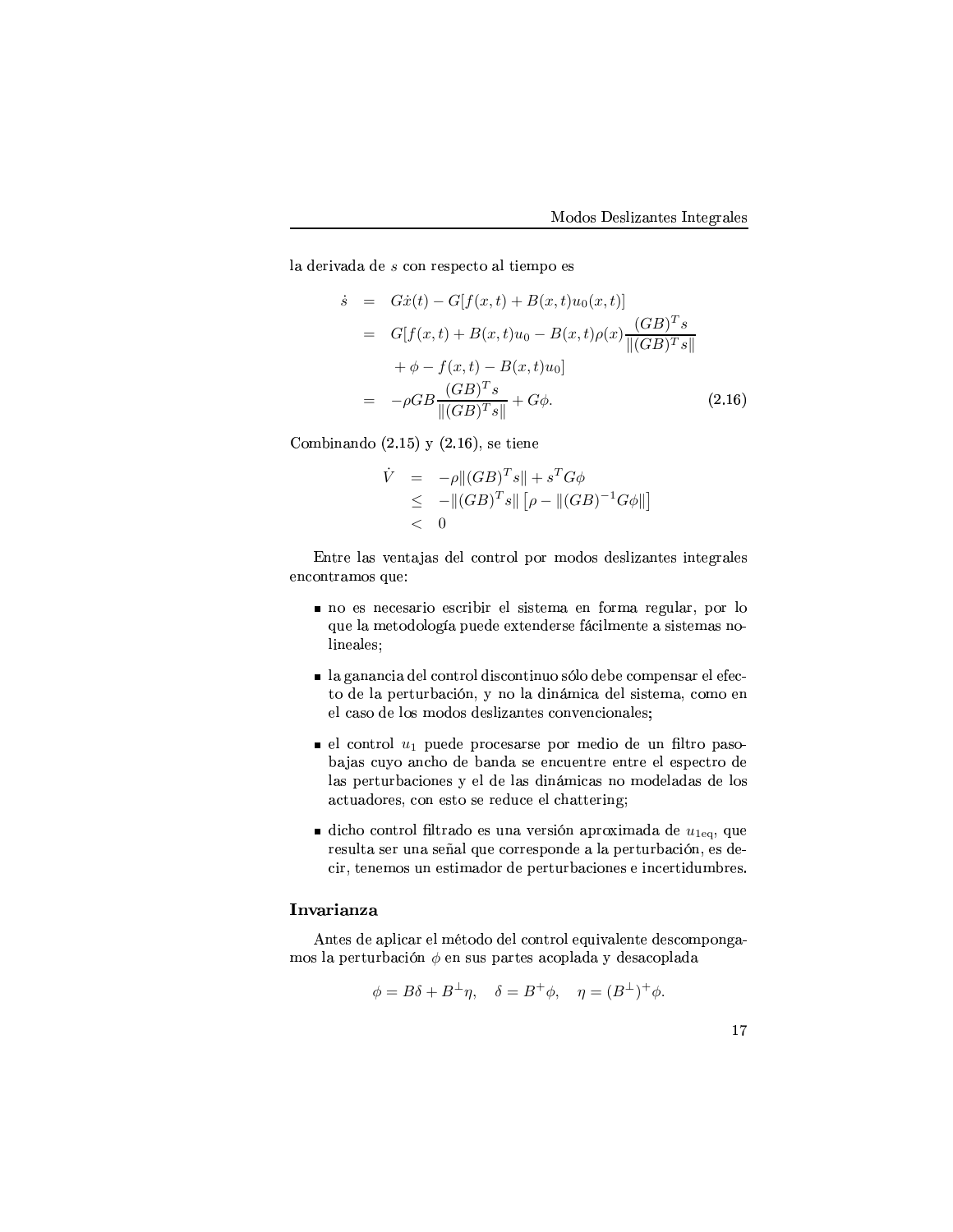La derivada de s es

$$
\dot{s}(x,t) = G\dot{x}(t) - G[f(x,t) + B(x,t)u_0(x,t)]
$$
  
= 
$$
G[B(x,t)u_1 + B(x,t)\delta + B^{\perp}(x,t)\eta] = 0
$$

Resolviendo para el control equivalente se obtiene

$$
u_{1\text{eq}} = -\delta - (GB)^{-1}GB^{\perp}\eta. \tag{2.17}
$$

Si sustituimos el control equivalente obtenemos la ecuación de movimiento

$$
\dot{x} = f(x,t) + B(x,t)[u_0 + u_{1\text{eq}}] + B(x,t)\delta + B^{\perp}(x,t)\eta
$$
  
=  $f + B[u_0 - \delta - (GB)^{-1}GB^{\perp}\eta + \delta] + B^{\perp}\eta$   
=  $f + Bu_0 + [I - B(GB)^{-1}G]B^{\perp}\eta$ ,

de donde podemos ver que la perturbación acoplada ha sido eliminada satisfactoriamente.

A pesar de haber eliminado la incertidumbre acoplada, introdujimos una ganancia para la desacoplada. Básicamente, transformamos la perturbación

$$
\phi = B\delta + B^{\perp}\eta
$$

 $en$ 

$$
\Gamma B^{\perp}\eta, \quad \Gamma \triangleq [I - B(GB)^{-1}G].
$$

En los textos sobre modos deslizantes normalmente se asume que las perturbaciones e incertidumbres son de tipo acoplado y  $G$  se considera un parámetro libre, sólo se pide  $\exists$   $(GB)^{-1}$ . En este trabajo se determina el parámetro  $G$  en función de la perturbación desacoplada. El resultado se presenta en la forma de dos proposiciones.

**Proposición 1** Para cualquier  $B \in \mathbb{R}^{n \times m}$  que satisfaga rank $(B)$  = m, y cualquier vector  $\beta \in \mathbb{R}^n$ , la norma

$$
\| [I - B(GB)^{-1}G] \beta \|
$$

alcanza su mínimo cuando  $G = B<sup>T</sup>$ .

Prueba: Considérese primero el problema de encontrar el vector  $\xi \in \text{span}(B)$  más cercano a un vector arbitrario  $\beta$ , es decir, que minimice  $\|\beta - \xi\|$  (ver figura 2.5).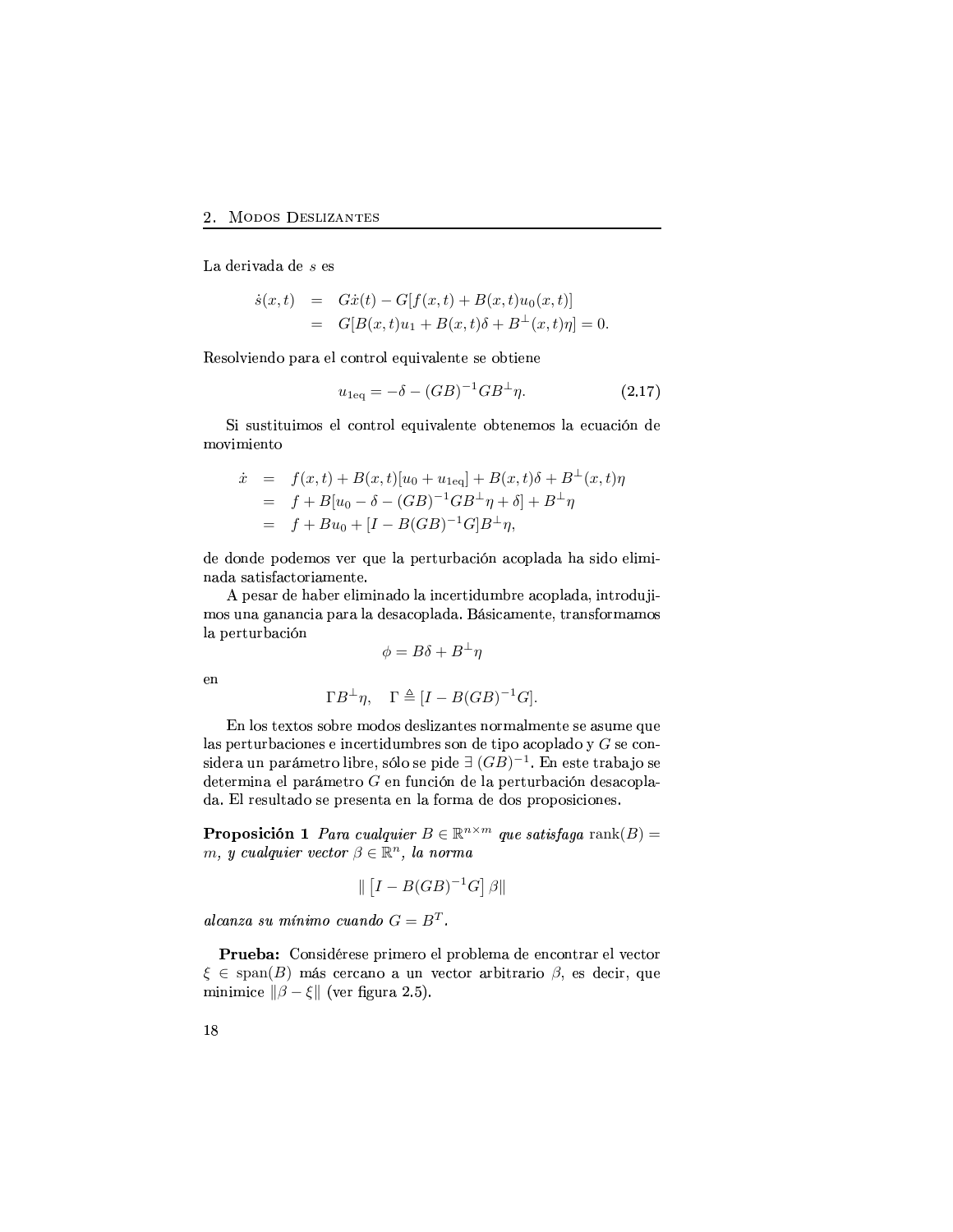

D?lc(Y\F-`(> p- K\$C\*R8Y+h(Y+RC\FHD?JK lRSBjC+Y\*DH8F-O1R8Th(Y\*BIb(T?R8jkF(>

De acuerdo al Teorema de Proyección [19, p. 51],  $\xi$  es un vector único y minimiza  $\|\beta - \xi\|$  cuando  $\beta - \xi$  es ortogonal a span(*B*).

Para resolver el problema anterior, hacemos  $\xi = B\alpha$ . Esto ga- $\text{rantiza } \xi \in \text{span}(B)$ . Después buscamos el vector  $\alpha$  que hace  $\beta - B\alpha$ ortogonal a span $(B)$ , esto es

$$
0 = BT(\beta - B\alpha) = BT\beta - BTB\alpha
$$
  
\n
$$
\alpha = (BTB)-1BT\beta = B+\beta
$$

La condición rank $(B) = m$  garantiza que la matriz de Gram  $B^T B$ P\*RSF-DUK"EIR8Y\*C\*D?b(TURI> =B]C\F]KdO(B \$c(R

$$
\left\| \left[I - B(B^T B)^{-1} B^T\right] \beta \right\| = \left\| \left[I - BB^+ \right] \beta \right\|
$$

es mínimo, sólo resta hacer  $G = B^T$  para completar la prueba.

Cabe mencionar que con  $G = B^+$  también se obtiene  $\Gamma = [I BB^+]$ , por lo que  $G = B^+$  también minimiza el efecto de la perturbación desacoplada.

**Proposición 2** para  $m < n$  se cumple la siguiente identidad:

$$
\|\Gamma\| = \|I - BB^+\| = 1
$$

 $\blacksquare$  and  $\blacksquare$  are the contract of  $\blacksquare$ 

$$
\Gamma^T \Gamma = [I - B(B^T B)^{-1} B^T] [I - B(B^T B)^{-1} B^T]
$$
  
=  $I - B(B^T B)^{-1} B^T - B(B^T B)^{-1} B^T +$   
+  $B(B^T B)^{-1} B^T B (B^T B)^{-1} B^T$   
=  $I - B(B^T B)^{-1} B^T = \Gamma$ ,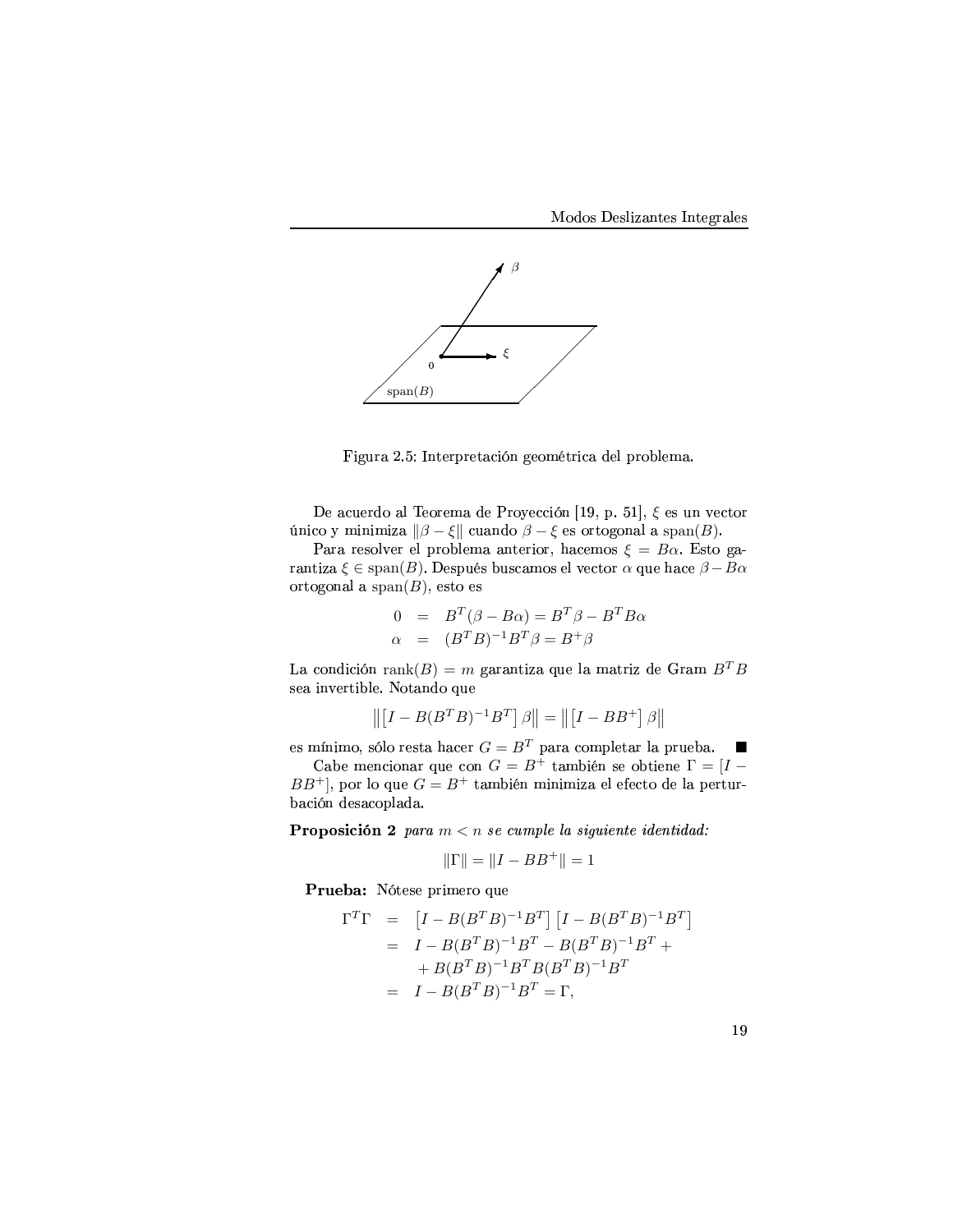de donde se deduce que  $\Gamma$  es una matriz simétrica, por lo que todos sus valores característicos son reales. Supóngase que  $v$  es un eigenvector asociado a cualquier eigen-valor  $\lambda$  de  $\Gamma,$  es decir,

$$
\begin{aligned}\n\Gamma v &= \lambda v \\
&\Rightarrow \\
v^T \Gamma^T \Gamma v &= \lambda^2 ||v||^2. \n\end{aligned} \n(2.18)
$$

Pero, dado que  $\Gamma^T\Gamma=\Gamma$  tenemos que

$$
v^T \Gamma^T \Gamma v = v^T \Gamma v = \lambda ||v||^2. \tag{2.19}
$$

De  $(2.18)$  y  $(2.19)$ , vemos que los valores característicos de  $\Gamma$  deben satisfacer

$$
\lambda^2=\lambda.
$$

La última ecuación tiene dos soluciones,  $\lambda = 0$  y  $\lambda = 1$ .

Como  $\mathrm{rank}(BB^+) < n$ , el rango de  $I-BB^+$  no puede ser 0. Esto quiere decir que  $\Gamma$  debe contener al menos un eigen-valor diferente O1RMHRSY\*B IR0PiO1R0HD?Y "RST!jk"D?jB RSDUlIR8KE&F]T?BYrR0PrcdK(Bd>"qT-(TUC\*D?jB RSK"c(KdHDFO(B significa que  $\|\Gamma\|=1.$  $\blacksquare$ 

Esto es, si hacemos  $G = B^+$  la ganancia  $\Gamma$  ya no representa ningún problema. Es más, por la definición de  $B^\perp,$ 

$$
\begin{array}{rcl} B^+B^\perp &=& 0 \\ \left[I-BB^+\right]B^\perp\eta &=& B^\perp\eta. \end{array}
$$

Lo que significa que la perturbación desacoplada no se altera. Las here here the second state  $\mathbf{R}$  is the second state of the second state  $\mathbf{R}$ bación desacoplada por medio de la componente discontinua  $u_1;$  y para evitar amplificación, sólo debemos penalizar la diferencia entre la trayectoria deseada y la real, a lo largo de  $B$ . Nótese además que, como  $\text{rank}(B) = m$ ,  $(GB)^{-1} = (B^T B)^{-1}$  siempre existe. Esta propiedad se cumple también cuando  $G = B^+$ , lo cual puede comprobarse fácilmente:  $B^+B = I$ .

#### <sup>T</sup> - -

Consideremos un sistema mecánico con dos articulaciones, tal  $\mathbf{r} = \mathbf{r} \mathbf{r}$ O1B\$PbdFY\*Y\FP T?FIP H8cdF]T?RSP PfR H8BKdP\*DO1R8Y\F]K DO1RSFTUR0Ph<BIY T?B \$c(R T?BIP H8R8K\$C\*Y+BIP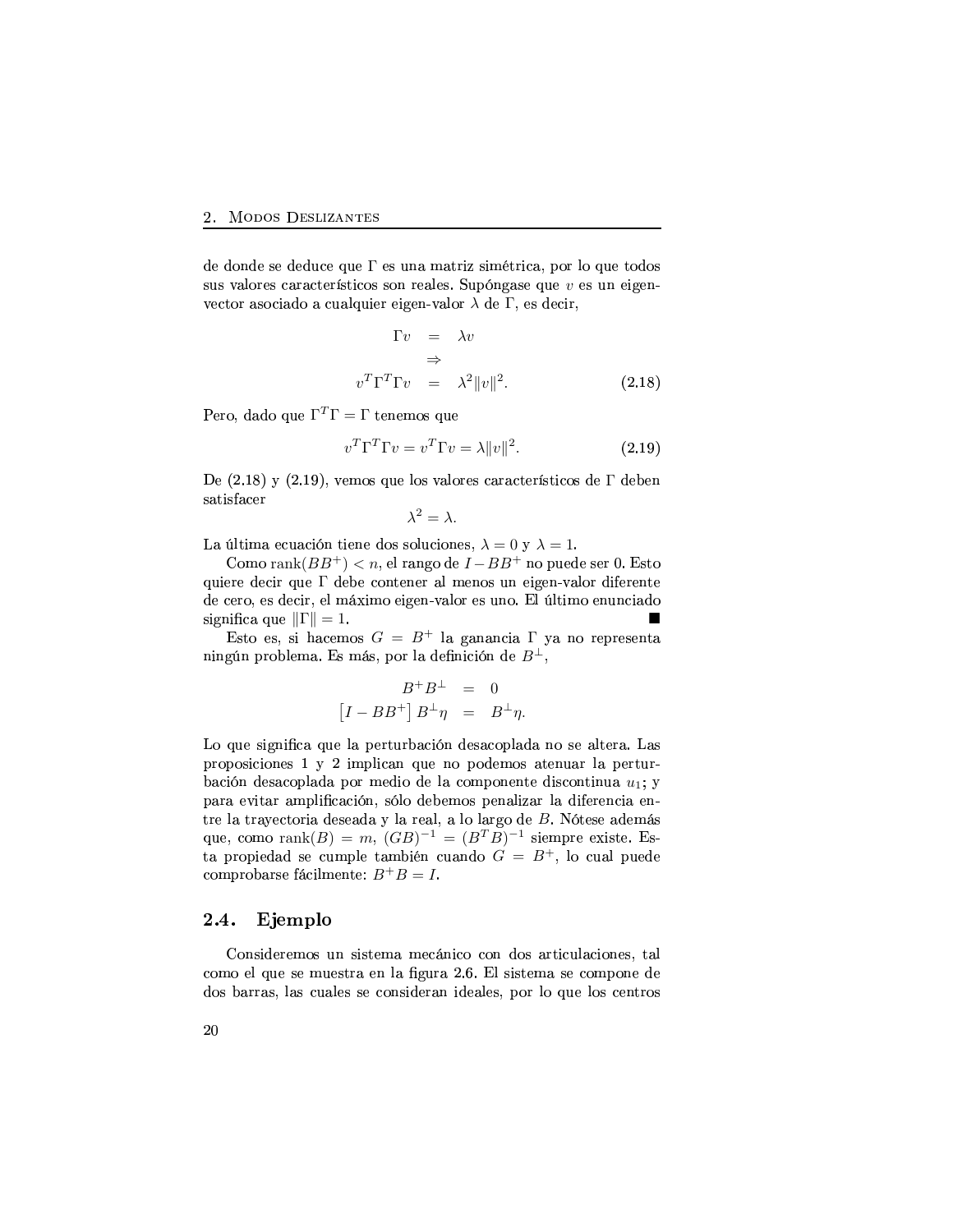



Figura 2.6: Sistema mecánico con dos articulaciones.

de masa se ubican en los extremos. La acción sobre el sistema está dada por las torcas  $\tau_1$ y  $\tau_2.$  Supongamos que el sistema se somete a perturbaciones sobre cada una de las articulaciones.

### Modelo matemático

Para modelar el sistema podemos utilizar el método del Lagrangiano. La energía potencial del sistema es

$$
P = (m_1 + m_2)gl_1 \cos \theta_1 + m_2gl_2 \cos \theta_2,
$$

donde  $g$ es la aceleración gravitacional; y la energía cinética es

$$
K = \frac{1}{2}(m_1 + m_2)l_1^2\dot{\theta}_1^2 + m_2l_1l_2\dot{\theta}_1\dot{\theta}_2\cos(\theta_1 - \theta_2) + \frac{1}{2}m_2l_2^2\dot{\theta}_2^2.
$$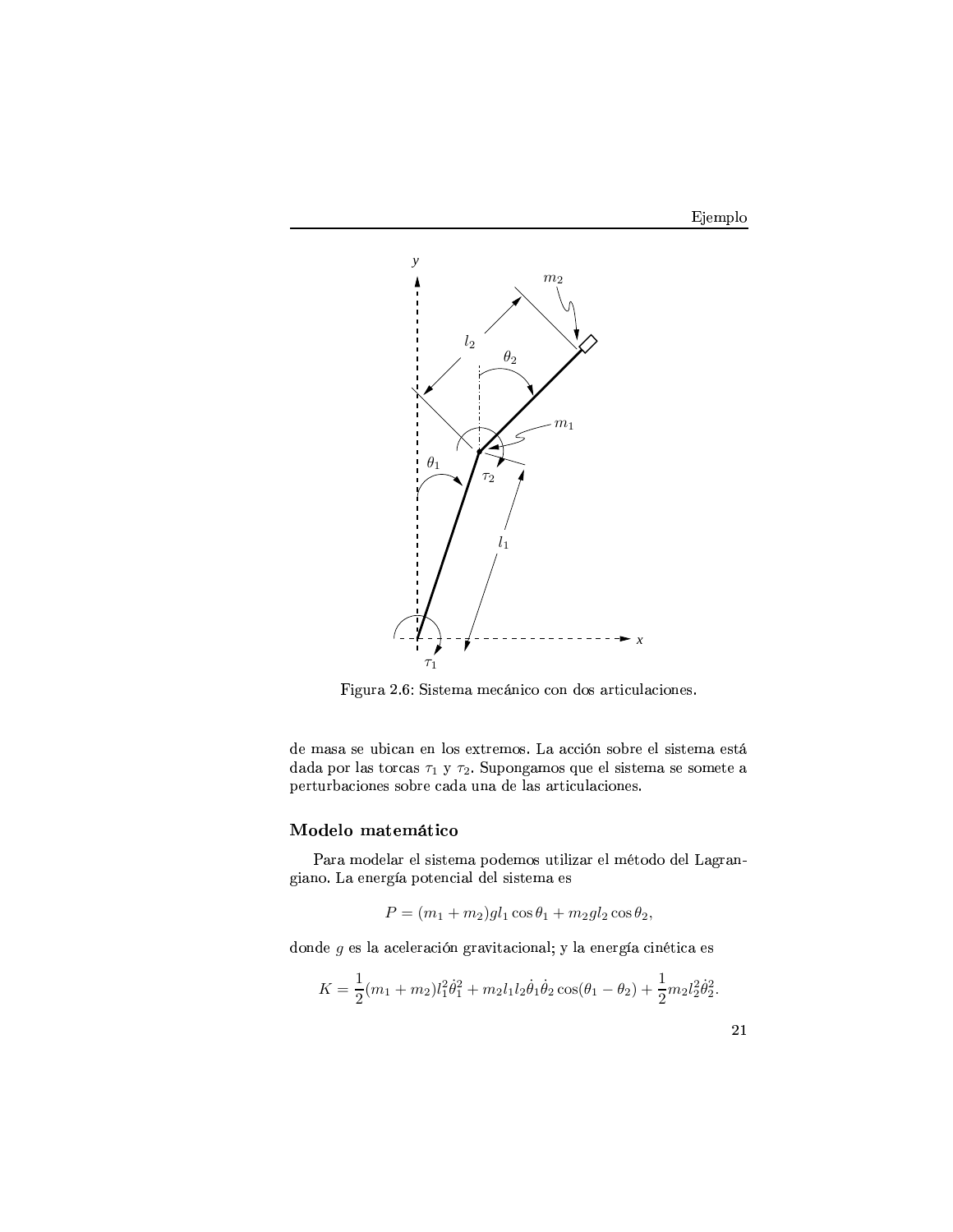#### $\sim$   $\sim$   $\sim$   $\sim$

El Lagrangiano se define como

$$
L=K-P,
$$

TFPmR0HcdFIHD?BK(R0PQO1RMj-B&E"D?jDURSKIC+BRSPfC+]K O(FIO(FPmh!BY

$$
\frac{\mathrm{d}}{\mathrm{d}t}\left(\frac{\partial L}{\partial \dot{\theta}_i}\right) - \frac{\partial L}{\partial \theta_i} = \tau_i + \delta_i - c_{fi}\dot{\theta}_i, \quad i = 1, 2,
$$

donde $\delta_i$ son las perturbaciones y $c_{\mathrm{f}i}$ son los coeficientes de fricción en las articulaciones.

 $\blacksquare$  is the state of  $\blacksquare$ 

$$
(m_1 + m_2)l_1^2 \ddot{\theta}_1 + m_2 l_1 l_2 \ddot{\theta}_2 \cos(\theta_1 - \theta_2) + m_2 l_1 l_2 \dot{\theta}_2^2 \sin(\theta_1 - \theta_2) - - (m_1 + m_2)gl_1 \sin \theta_1 = \tau_1 + \delta_1 - c_{f1} \dot{\theta}_1, (2.20)
$$

hodie in the following the state of the following the state of the state of the state of the state of the state of the state of the state of the state of the state of the state of the state of the state of the state of the

$$
m_2 l_1 l_2 \ddot{\theta}_2 \cos(\theta_1 - \theta_2) + m_2 l_2^2 \ddot{\theta}_2 - m_2 l_1 l_2 \dot{\theta}_1^2 \sin(\theta_1 - \theta_2) -
$$

$$
- m_2 g l_2 \sin \theta_2 = \tau_2 + \delta_2 - c_{f2} \dot{\theta}_2. \quad (2.21)
$$

Escribiendo las ecuaciones (2.20) y (2.21) en forma matricial llega- $\max$ a

$$
\begin{bmatrix}\n(m_1 + m_2)l_1^2 & m_2l_1l_2 \cos(\theta_1 - \theta_2) \\
m_2l_1l_2 \cos(\theta_1 - \theta_2) & m_2l_2^2\n\end{bmatrix} \begin{bmatrix} \ddot{\theta}_1 \\ \ddot{\theta}_2 \end{bmatrix} + \begin{bmatrix} \\
-m_2l_1l_2\dot{\theta}_1 \sin(\theta_1 - \theta_2) \\
-m_2l_1l_2\dot{\theta}_1 \sin(\theta_1 - \theta_2)\n\end{bmatrix} \begin{bmatrix} \dot{\theta}_1 \\ \dot{\theta}_2 \end{bmatrix} - \begin{bmatrix} (m_1 + m_2)gl_1 \sin \theta_1 \\ m_2gl_2 \sin \theta_2 \end{bmatrix} = \begin{bmatrix} \tau_1 + \delta_1 \\ \tau_2 + \delta_2 \end{bmatrix}.
$$

Despejando  $\ddot{\theta}_1$  y  $\ddot{\theta}_2$  se obtiene

$$
\ddot{\theta}_1 = f_1(\theta_1, \theta_2, \dot{\theta}_1, \dot{\theta}_2, \tau_1, \tau_2, \delta_1, \delta_2) \n\ddot{\theta}_2 = f_2(\theta_1, \theta_2, \dot{\theta}_1, \dot{\theta}_2, \tau_1, \tau_2, \delta_1, \delta_2)
$$

con

$$
f_1 = \frac{1}{\alpha} \left[ -m_2 \operatorname{sen} \theta \left( \dot{\theta}_1^2 \cos \theta + \frac{l_2}{l_1} \dot{\theta}_2^2 \right) - \frac{c_{f1} \dot{\theta}_1}{l_1^2} + \frac{c_{f2} \dot{\theta}_2 \cos \theta}{l_1 l_2} + \frac{m g \operatorname{sen} \theta_1 - m_2 g \operatorname{sen} \theta_2 \cos \theta}{l_1} + \frac{1}{l_1^2} (\tau_1 + \delta_1) - \frac{\cos \theta}{l_1 l_2} (\tau_2 + \delta_2) \right]
$$

 $22\,$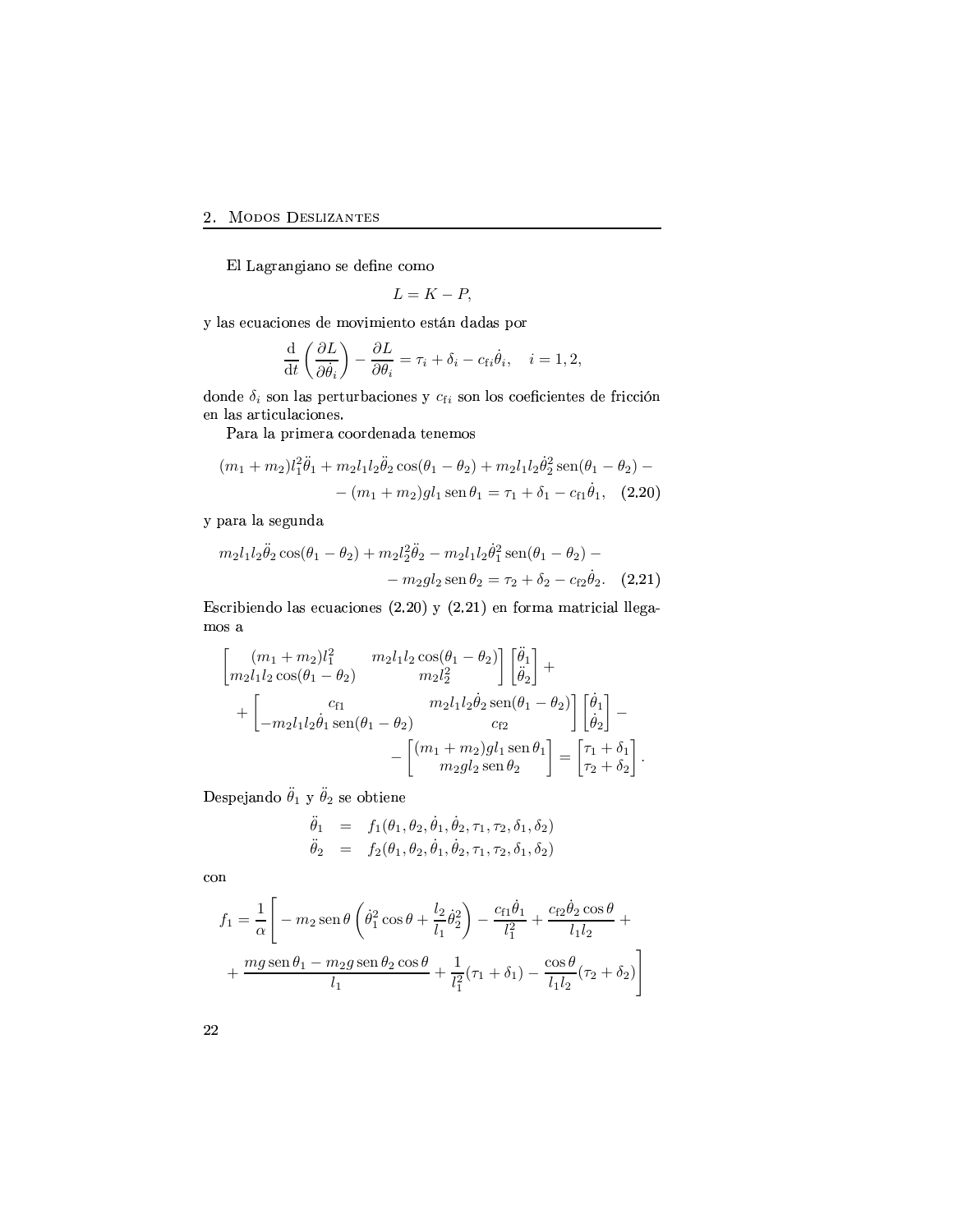$23\,$ 

$$
f_2 = \frac{1}{\alpha} \left[ \text{sen}\,\theta \left( \frac{ml_1}{l_2} \dot{\theta}_1^2 + \dot{\theta}_2^2 m_2 \cos \theta \right) + \frac{c_{f1}}{l_1 l_2} \dot{\theta}_1 \cos \theta - \frac{mc_{f2}}{m_2 l_2^2} \dot{\theta}_2 + \frac{mg \sin \theta_2 - mg \sin \theta_1 \cos \theta}{l_2} - \frac{\cos \theta}{l_1 l_2} (\tau_1 + \delta_1) + \frac{m}{m_2 l_2^2} (\tau_2 + \delta_2) \right]
$$

donde  $\alpha = m_1 + m_2 \operatorname{sen}^2 \theta$ ,  $\theta = \theta_1 - \theta_2$  y  $m = m_1 + m_2$ .

Haciendo  $x = col(\theta_1, \theta_2, \dot{\theta}_1, \dot{\theta}_2), u = col(\tau_1, \tau_2), \delta = col(\delta_1, \delta_2)$  y

$$
\dot{x}_1 = x_3
$$
\n
$$
\dot{x}_2 = x_4
$$
\n
$$
\dot{x}_3 = f_1(0) + \frac{\partial f_1}{\partial x}\Big|_0 x + \frac{\partial f_1}{\partial u}\Big|_0 u + \frac{\partial f_1}{\partial \delta}\Big|_0 \delta + \mathcal{O}_2(\theta)(u + \delta)
$$
\n
$$
\dot{x}_4 = f_2(0) + \frac{\partial f_2}{\partial x}\Big|_0 x + \frac{\partial f_2}{\partial u}\Big|_0 u + \frac{\partial f_2}{\partial \delta}\Big|_0 \delta + \mathcal{O}_2(\theta)(u + \delta).
$$

Las derivadas parciales están dadas por

$$
\begin{aligned}\n\frac{\partial f_1}{\partial x}\Big|_0 &= \frac{1}{m_1} \Big[ \frac{mg}{l_1} - \frac{m_2g}{l_2} - \frac{c_{f1}}{l_1^2} - \frac{c_{f2}}{l_1l_2} \Big] \\
\frac{\partial f_1}{\partial u}\Big|_0 &= \frac{\partial f_1}{\partial \delta}\Big|_0 = \frac{1}{m_1 l_1} \Big[ \frac{1}{l_1} - \frac{1}{l_2} \Big] \\
\frac{\partial f_2}{\partial x}\Big|_0 &= \frac{1}{m_1} \Big[ -\frac{mg}{l_2} - \frac{mg}{l_2} - \frac{c_{f1}}{l_1l_2} - \frac{mc_{f2}}{m_2l_2^2} \Big] \\
\frac{\partial f_2}{\partial u}\Big|_0 &= \frac{\partial f_2}{\partial \delta}\Big|_0 = \frac{1}{m_1 l_2} \Big[ -\frac{1}{l_1} - \frac{m}{m_2 l_2} \Big]\n\end{aligned}
$$

Supongamos que se tienen los siguientes parámetros

| Parámetro        |           | Valor                                 |
|------------------|-----------|---------------------------------------|
| m <sub>1</sub>   | 0.3       | $\lg$                                 |
| $m_2$            | 0.8       | [kg]                                  |
| $\boldsymbol{m}$ | $1.1\,$   | [kg]                                  |
| g                | 9.81      | $\rm [m/s^2]$                         |
| l <sub>1</sub>   | 0.85      | $\lceil m \rceil$                     |
| $l_2$            | 0.7       | $\lceil m \rceil$                     |
| $c_{f1}$         | $\rm 0.4$ | $\left[\mathrm{kg}/\mathrm{s}\right]$ |
| $c_{f1}$         | 0.4       | $[\mathrm{kg}/\mathrm{s}].$           |

 $\mathbf{y}$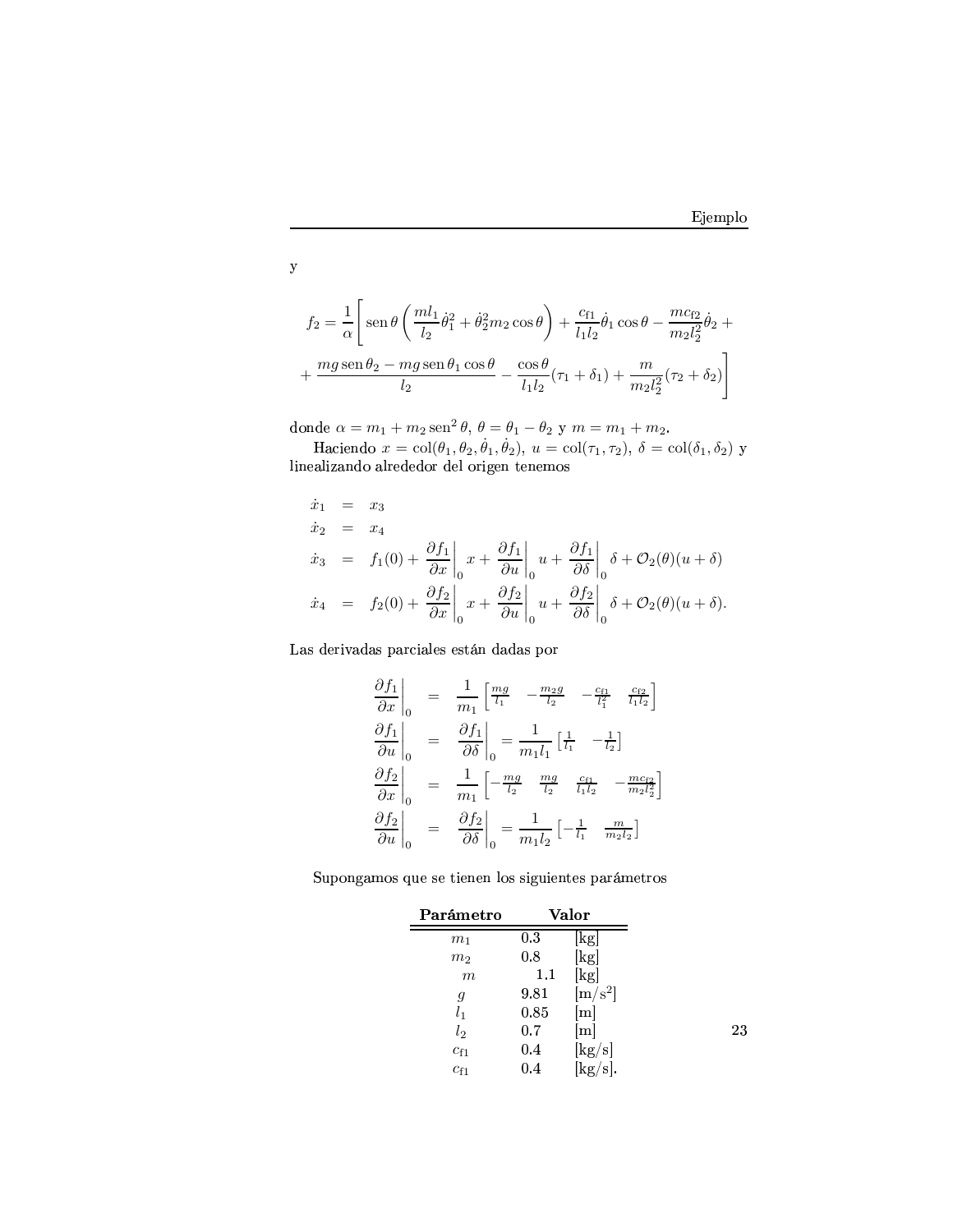### 2. MODOS DESLIZANTES

Entonces el sistema queda descrito como

$$
\begin{bmatrix} \dot{x}_1 \\ \dot{x}_2 \\ \dot{x}_3 \\ \dot{x}_4 \end{bmatrix} = \begin{bmatrix} 0 & 0 & 1 & 0 \\ 0 & 0 & 0 & 1 \\ 42.3 & -37.4 & -1.8 & 2.2 \\ -51.4 & 51.4 & 2.2 & -9.4 \end{bmatrix} \begin{bmatrix} x_1 \\ x_2 \\ x_3 \\ x_4 \end{bmatrix} + \begin{bmatrix} 0 & 0 \\ 0 & 0 \\ 4.6 & -5.6 \\ -5.6 & 9.4 \end{bmatrix} \begin{bmatrix} u_1 + \delta_1 + \mathcal{O}_2(\theta)(u + \delta) \\ u_2 + \delta_2 + \mathcal{O}_2(\theta)(u + \delta) \end{bmatrix}.
$$
 (2.22)

### Control MD

La transformación

$$
T = \begin{bmatrix} -0.6357 & -0.7719 & 0 & 0\\ 0.7719 & -0.6357 & 0 & 0\\ 0 & 0 & 0.7947 & 0.4760\\ 0 & 0 & 0.4760 & 0.3920 \end{bmatrix}
$$

expresa al sistema en la forma regular

$$
\begin{bmatrix} \dot{v}_{1,1} \\ \dot{v}_{1,2} \\ \dot{v}_{2,1} \\ \dot{v}_{2,2} \end{bmatrix} = \begin{bmatrix} 0 & 0 & 1.3916 & -3.6591 \\ 0 & 0 & 7.1228 & -10.2708 \\ -1.7850 & 10.4124 & 13.1205 & -22.7470 \\ -1.8174 & -1.4967 & 14.5658 & -24.3197 \end{bmatrix} \begin{bmatrix} v_{1,1} \\ v_{1,2} \\ v_{2,1} \\ v_{2,2} \end{bmatrix} + \begin{bmatrix} 0 \\ u_1 + \delta_1 + \mathcal{O}_2(\theta)(u + \delta) \\ u_2 + \delta_2 + \mathcal{O}_2(\theta)(u + \delta) \end{bmatrix}.
$$

Para estabilizar al sistema de orden reducido

$$
\begin{bmatrix} \dot{v}_{1,1} \\ \dot{v}_{1,2} \end{bmatrix} = \begin{bmatrix} 0 & 0 \\ 0 & 0 \end{bmatrix} \begin{bmatrix} v_{1,1} \\ v_{1,2} \end{bmatrix} + \begin{bmatrix} 1.3916 & -3.6591 \\ 7.1228 & -10.2708 \end{bmatrix} \begin{bmatrix} v_{2,1} \\ v_{2,2} \end{bmatrix}
$$

podemos, por ejemplo, utilizar un control óptimo (LQR) [2]. El funcional

$$
J = \int_0^\infty 10||v_1(\tau)||^2 + ||v_2(\tau)||^2 d\tau
$$

24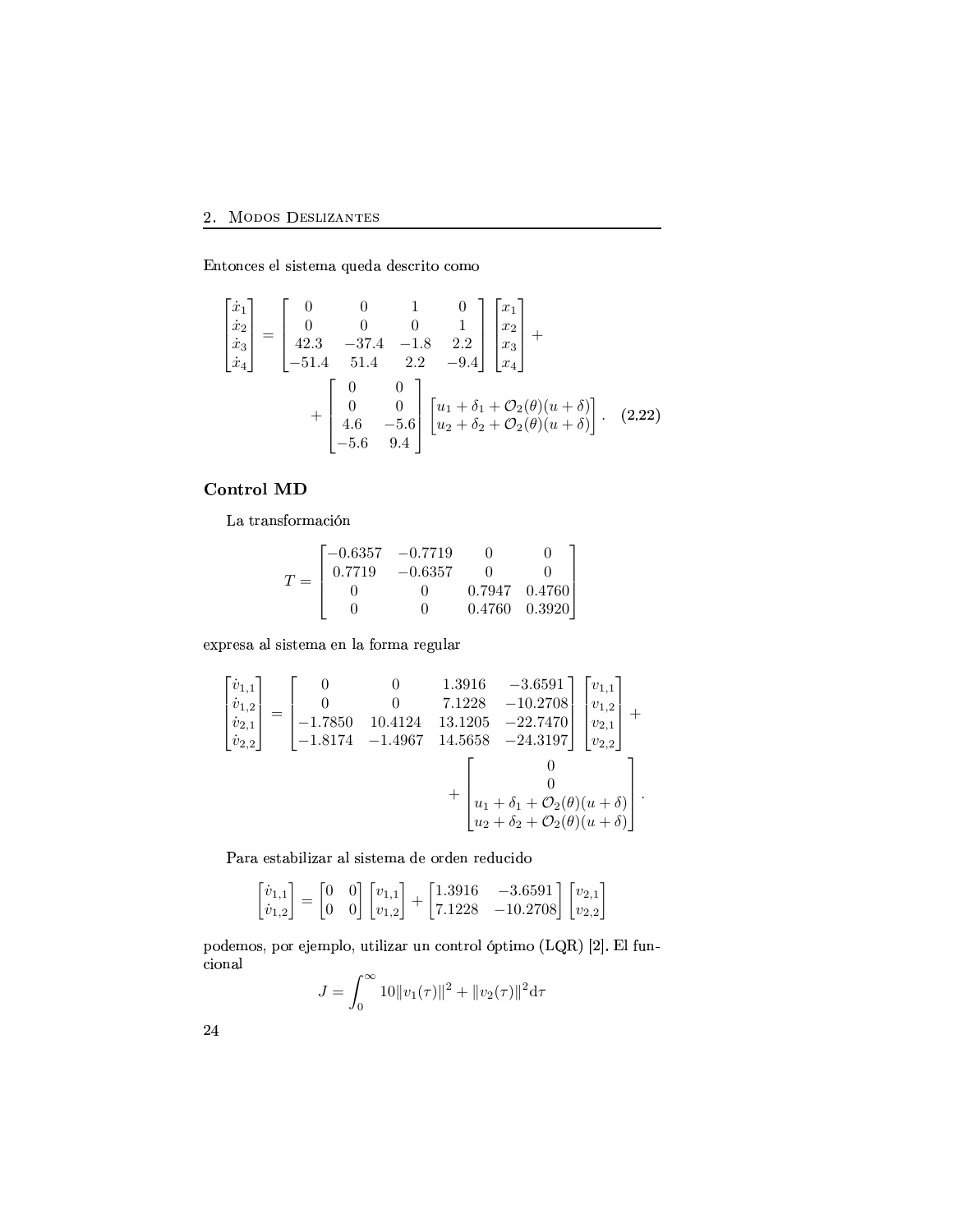es mínimo cuando

$$
v_2 = -\begin{bmatrix} -2.0103 & 2.4411 \\ -2.4411 & -2.0103 \end{bmatrix} v_1.
$$

La superficie queda entonces definida como

$$
s(x) = \begin{bmatrix} -2.0103 & 2.4411 & 1 & 0 \ -2.4411 & -2.0103 & 0 & 1 \end{bmatrix} Tx
$$

$$
= \begin{bmatrix} 3.1623 & 0 & 0.7947 & 0.4760 \ 0 & 3.1623 & 0.4760 & 0.3920 \end{bmatrix} x
$$

Para el control

$$
u(x)=-\rho(x)\frac{s}{\|s\|},
$$

buscamos la ganancia  $\rho(x)$  que satisfaga -ver (2.10)-

$$
\rho(x) > \| [FA_{11} + A_{21} \quad FA_{12} + A_{22}] \, T \| \, \|x\| + \\ + \| \Big[ \delta_1 + \mathcal{O}_2(\theta)(u+\delta) \Big] \| \, .
$$

Supongamos que las perturbaciones están acotadas por

$$
|\delta_1| \le 10, \quad |\delta_2| \le 10,
$$

calculando se obtiene

$$
\rho(x) > 92.135||x|| + 10\sqrt{2} + ||\mathcal{O}_2(\theta)(u+\delta)||.
$$

El uso de la norma para el cálculo de  $\rho(x)$  implica la consideración del peor caso. Para las simulaciones que se llevaron a cabo,  $\rho(x)$  se estimó inicialmente usando el cálculo anterior y se ajustó "experimentalmente" como

$$
\rho(x) = 20||x|| + 20.
$$

Las condiciones iniciales del sistema fueron  $\theta_1(0) = 0.3$ ,  $\theta_2(0) = 0.4$ y  $\dot{\theta}_1(0) = \dot{\theta}_2(0) = 0$ . Como perturbaciones se usaron  $\delta_1 = \delta_2 =$  $10\,\text{sen}(5t)$ .

Es común sustituir el control discontinuo por una aproximación continua. Esto reduce significativamente el chattering y facilita el proceso de simulación. Se puede sustituir, por ejemplo, la función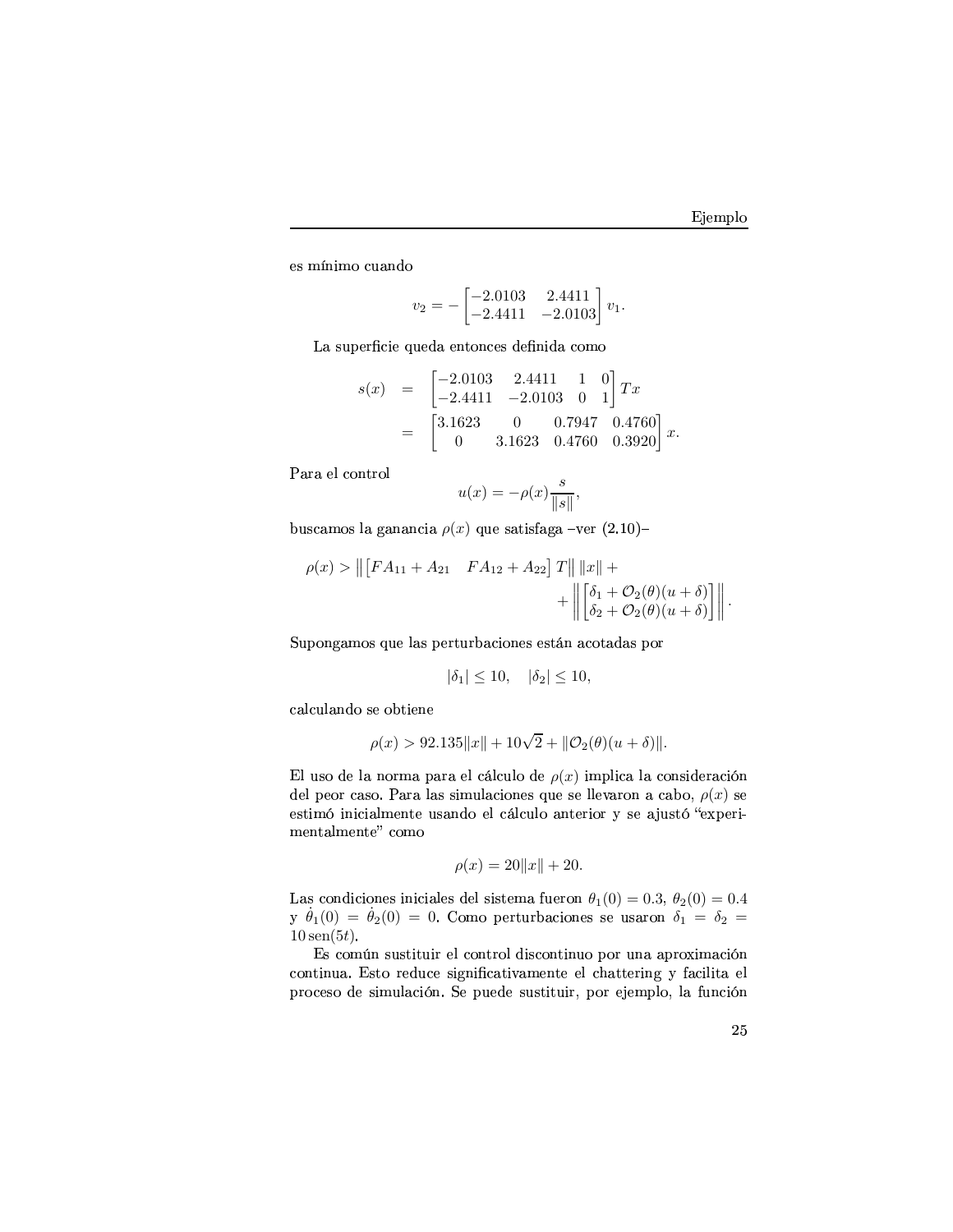

Figura 2.7: Aproximación continua de la función signum.

 $\operatorname{sign}(s)$  por  $s/(|s| + h)$ , donde  $h$  puede hacerse tan pequeño como se quiera (ver figura  $2.7$ ).

F]Y\F TFkP\*DUjc(T?FIHD?JKO1RLTFdlcdY+Fk`1> , <PfRLY+R8lIc(T?FY\*D?V8J-R8THBK\$C+Y\*BIT9O1RLT?F P\*DUlIc(DURSK\$C\*R BY+jkF-

$$
u = -\rho(x) \frac{s}{\|s\| + 0.0005}.
$$

Se observa que el control estabiliza satisfactoriamente al sistema. Debido a la regularización del control, la respuesta presenta una ligera oscilación.

Conforme el sistema se aproxima al punto de equilibrio, el control P\*RF]h(Y+B1DUjkF-<sup>F</sup> TFh!R8Y\*C\*c(Y+bdFH8DUJIK 1h!R8Y+BH8BKP\*DUlIK(BBh(c(R0PvC+B dH8BjBjc(R0P  $\sim$  1. Ref. 1. Ref. 2. Ref. 2. And 2. Ref. 2. Ref. 2. Ref. 2. Ref. 2. Ref. 2. Ref. 2. Ref. 2. Ref. 2. Ref. 2. Ref. 2. Ref. 2. Ref. 2. Ref. 2. Ref. 2. Ref. 2. Ref. 2. Ref. 2. Ref. 2. Ref. 2. Ref. 2. Ref. 2. Ref. 2. Ref. 2 TF-Fjh(TUDUC\*c<O O1RMT?BIPQH8BK\$C\*Y+BT?RSP O1c(Y\F]K\$C\*RNR8T7C+Y+FKdP\*DC+BY+DUB-RSP bdFIPvC\F]K\$C\*RMlY\F]K O1R RSPfC\*B PfR O1R8b!RF IcdR D?K(DHDF]T?j-RSK\$C\*R RST HBIKIC+Y\*BIT O(R8b!R H8Bjh!R8KdP+F]Y-T?F perturbación y la dinámica del sistema.

### Control MDI

Para el control nominal elegimos, una vez más, un control óptimo. ZRdK(D?jBIPmRST-c(KdH8DUBIKdF]T9H8BjB

$$
J = \int_0^\infty ||x(\tau)||_Q^2 + ||u(\tau)||^2 d\tau,
$$

**26**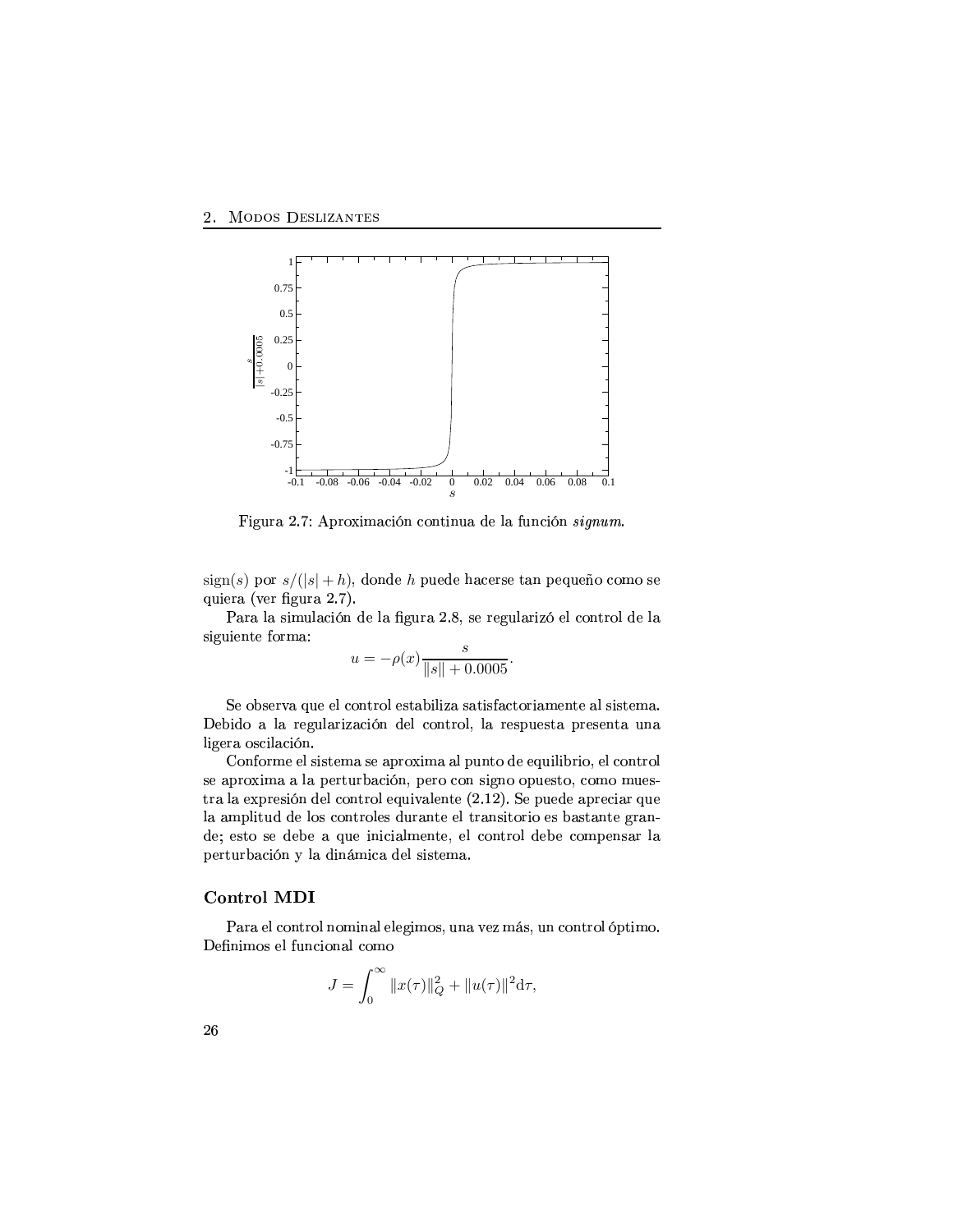

Figura 2.8: Respuesta del sistema usando modos deslizantes conven- $\rm cionales.$ 

 $\operatorname{con}$ 

$$
Q = \begin{bmatrix} 10 & 0 & 0 & 0 \\ 0 & 10 & 0 & 0 \\ 0 & 0 & 1 & 0 \\ 0 & 0 & 0 & 1 \end{bmatrix}
$$

El control que minimiza el funcional en ausencia de perturbaciones  $\mathop{\mathrm{es}}$ 

$$
u_0 = -Kx = -\begin{bmatrix} 10.7475 & -1.8061 & 2.3394 & 0.4964 \\ -9.5735 & 7.9413 & -1.2748 & 0.4607 \end{bmatrix} x.
$$

La superficie queda como

$$
s(x,t) = B^{+} \left[ x(t) - x(t_0) - \int_{t_0}^{t} (A - BK)x(\tau) d\tau \right].
$$

 $\sqrt{27}$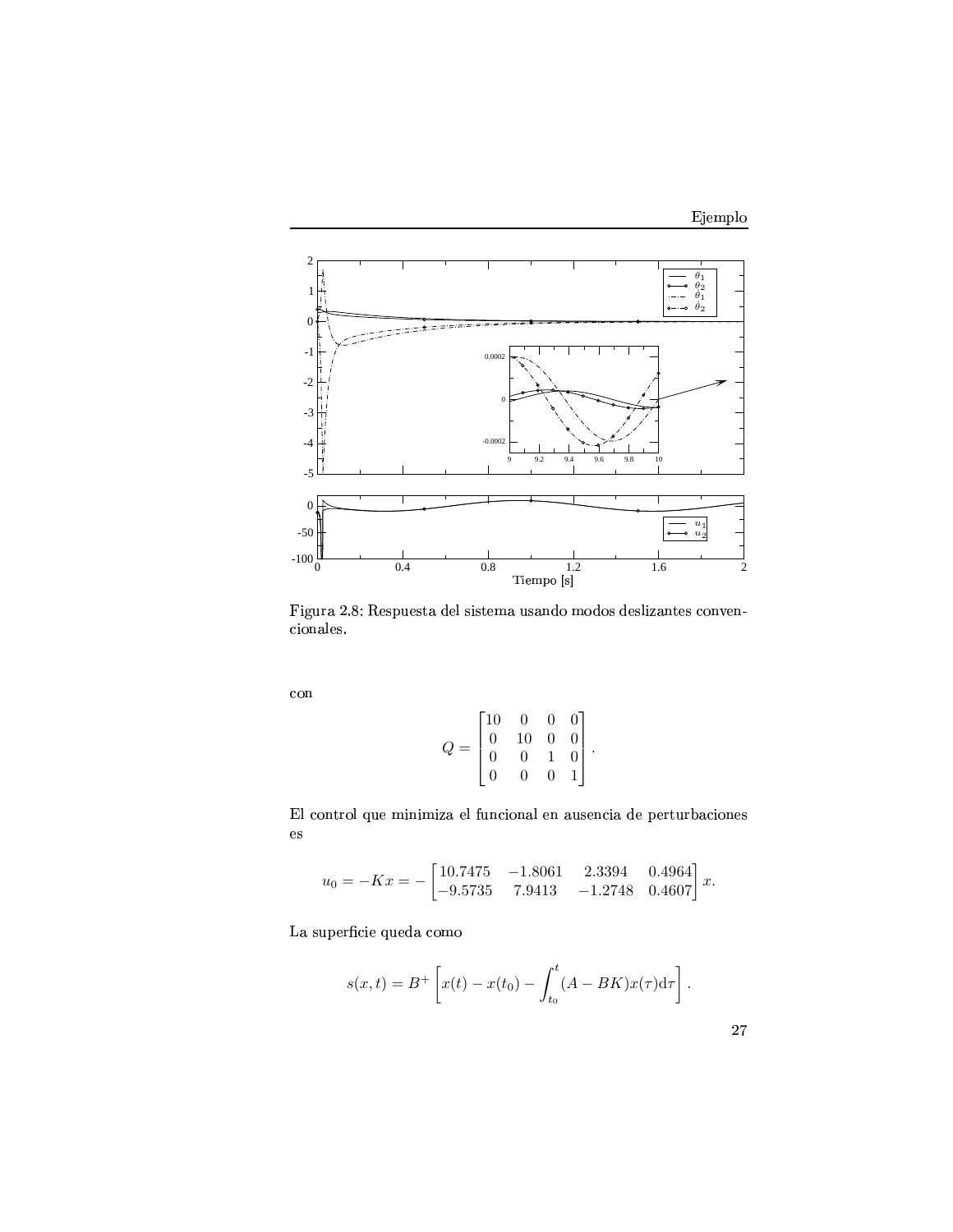

Figura 2.9: Respuesta del sistema usando modos deslizantes integrales.

La ganancia del control discontinuo debe satisfacer –ver  $(2.14)$ –

$$
\rho(x) > \left\| (GB)^{-1}GB\left[\begin{array}{l} \delta_1 + \mathcal{O}_2(\theta)(u+\delta) \\ \delta_2 + \mathcal{O}_2(\theta)(u+\delta) \end{array}\right] \right\|
$$

$$
= \left\| \begin{bmatrix} \delta_1 + \mathcal{O}_2(\theta)(u+\delta) \\ \delta_2 + \mathcal{O}_2(\theta)(u+\delta) \end{bmatrix} \right\|.
$$

Para las mismas perturbaciones tenemos

$$
\rho(x) = 10\sqrt{2} + ||\mathcal{O}_2(\theta)(u+\delta)||.
$$

Para las simulaciones de la figura 2.9, se estableció  $\rho(x) = 20$ . Las condiciones iniciales fueron las mismas que para el control MD. La amplitud del control durante el transitorio es mucho menor que en R8T9HSFP\*Bk@ Z RSTPfDPfC\*R8jkF-RSPmY+BbdcdPvC+BkO1RSP+O1RMR8T9hdY\*D?jR8YQjBjR8K\$C+Bd>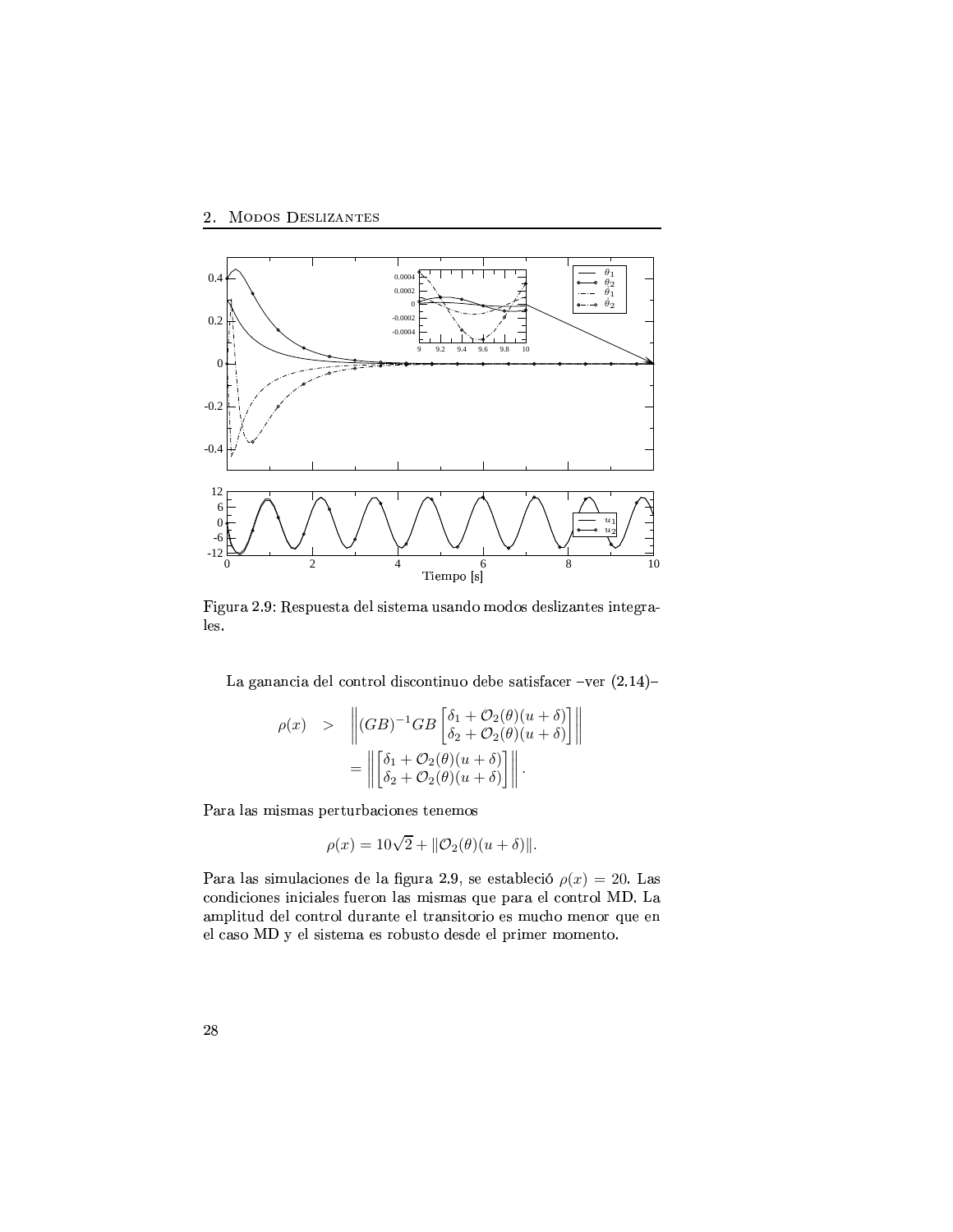## Capítulo 3

# **Modos Deslizantes con** Criterio  $\mathcal{H}_{\infty}$

Como se vio en el capítulo 2, los modos deslizantes son insensibles a perturbaciones de tipo acoplado, pero sensibles a perturbaciones desacopladas. En dicho capítulo se asumió, además, que las mediciones disponibles corresponden al estado completo. La idea central de este capítulo es diseñar la superficie deslizante usando las técnicas de control  $\mathcal{H}_{\infty}$  para tratar las perturbaciones desacopladas, y en casos particulares, relajar la suposición de que se cuenta con todo el estado.

#### $3.1.$ Introducción al control  $\mathcal{H}_{\infty}$

En esta sección se hace una pequeña revisión al problema de control  $\mathcal{H}_{\infty}$  en el espacio de estados, tal como se presenta en [9], donde la metodología se compara con la propuesta en la teoría de control  $\mathcal{H}_2$ , originalmente denominada Lineal Cuadrática Gaussiana  $(LQG).$ 

En la figura 3.1 se muestra el diagrama de bloques más general de un sistema de control [8, p. 6], donde a  $Ge$  se le llama la planta generalizada y  $K$  es el controlador. La salida  $z$  es un variable de penalización que podría por ejemplo, contener una señal de error;  $y$  se compone de las mediciones disponibles;  $u$  es la entrada de control y  $w$  contiene todas las entradas externas, incluyendo perturbaciones,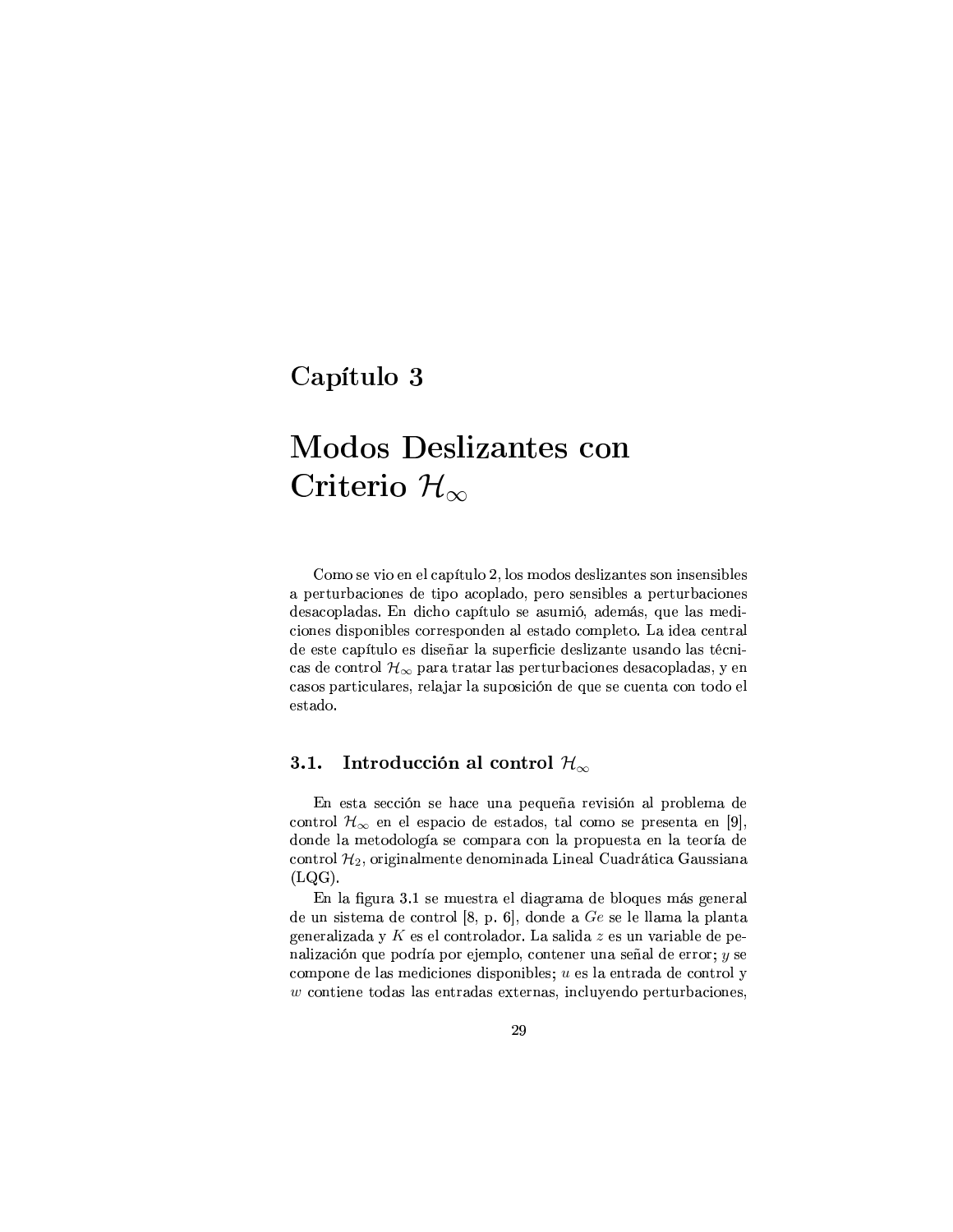

Figura 3.1: Diagrama de bloques de un sistema de control

ruido en los sensores y señales de referencia. La función de transferencia de  $w$  a  $z$  se denota  $T_{zw}$ .

El objetivo es minimizar  $||T_{zw}||_{\infty}$ , donde la norma  $\mathcal{H}_{\infty}$ , definida en el domino de la frecuencia de una matriz de transferencia estable  $G(s)$  es

$$
||G(s)||_{\infty} \triangleq \sup_{\omega} \sigma_{max}[G(j\omega)].
$$

Con este objetivo en mente, los algoritmos de control  $\mathcal{H}_{\infty}$  y  $\mathcal{H}_2$  pueden ponerse en el mismo contexto. De acuerdo con [9], el problema LQG, trasladado al dominio de la frecuencia (esto es,  $\mathcal{H}_2$ ) puede formularse como un problema de minimización de  $||T_{zw}||_2$ .

La minimización de las normas euclídea e infinito tiene varias interpretaciones, una de ellas es en términos de energía. En el caso  $\mathcal{H}_{\infty}$  podemos pensar en términos de minimización de la energía total de  $z$ , mientras que en el caso  $\mathcal{H}_2$ , podemos pensar en términos de minimización de la energía puntual.

Se produce un resultado interesante cuando en sentido inverso, el problema de control  $\mathcal{H}_{\infty}$  se traslada al dominio del tiempo. En el caso general, el controlador en el espacio de estados tiene una estructura tipo estimador-retro de estado, similar a la de los controladores LQG.

A pesar de las similitudes descritas, existe una diferencia fundamental: cuando se utiliza la norma infinita, sólo es posible encontrar soluciones explícitas para  $||T_{zw}||_{\infty} < \gamma$ , donde  $\gamma$  es mayor al valor óptimo. Para encontrar el óptimo, se requiere una búsqueda. Esto contrasta con  $\mathcal{H}_2$ , donde la  $\gamma$  óptima puede calcularse directamente. Aunque la comparación entre  $\mathcal{H}_2$  y  $\mathcal{H}_{\infty}$  no es estrictamente necesaria en el análisis, definitivamente proporciona intuición en el problema de control  $\mathcal{H}_{\infty}$ .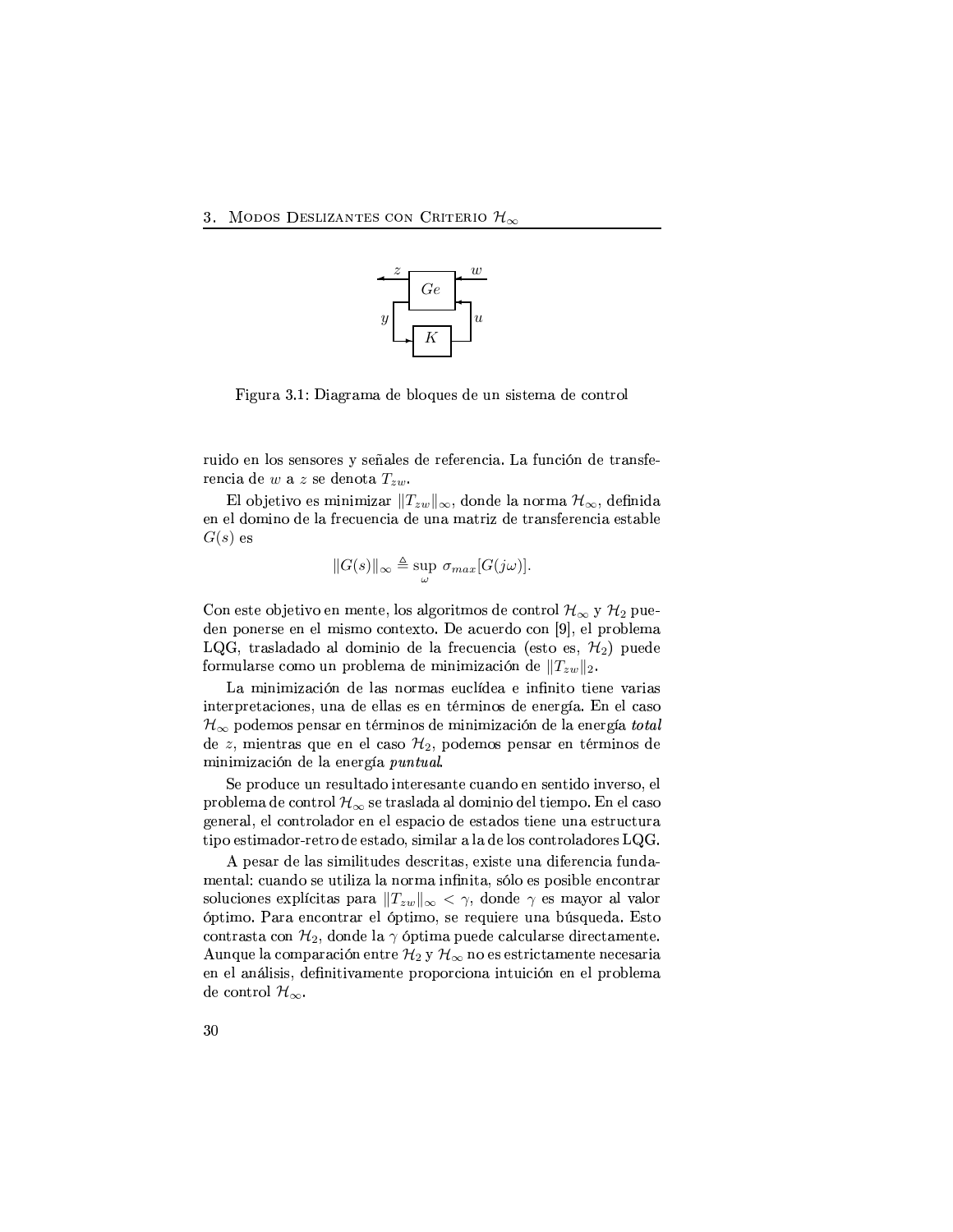# El problema de control  $\mathcal{H}_{\infty}$

El problema de control  $\mathcal{H}_{\infty}$  puede plantearse de la siguiente forma: encontrar un controlador  $K$ tal que  $||T_{zw}||_{\infty} < \gamma$ . La satisfacción de esta norma establece una relación entrada-salida, pero no establece explícitamente una cota para el estado del sistema. Se requiere entonces, una característica adicional: estabilidad interna. Por estabilidad interna nos referimos a que los estados de  $Ge$  y K van a cero para cualquier estado inicial cuando  $w = 0$ . Un controlador K que estabiliza internamente se denomina admisible.

# Solución al problema  $\mathcal{H}_{\infty}$

La solución requiere de algunos supuestos. La planta generalizada se considera de la forma

$$
Ge(s) = \begin{bmatrix} A & B_1 & B_2 \\ \hline C_1 & 0 & D_{12} \\ C_2 & D_{21} & 0 \end{bmatrix}.
$$

Ge puede escribirse en el domino del tiempo como

$$
\dot{x} = Ax + B_1 w + B_2 u \tag{3.1a}
$$

$$
z = C_1 x + D_{12} u \t\t(3.1b)
$$

$$
y = C_2 x + D_{21} w, \t\t(3.1c)
$$

donde  $x \in \mathbb{R}^n$ ,  $u \in \mathbb{R}^m$ ,  $y \in \mathbb{R}^p$ ,  $w \in \mathbb{R}^q$ ,  $z \in \mathbb{R}^r$  y todas las matrices son de dimensión apropiada.

**Supuesto 1**  $\{A, B_1\}$  es estabilizable y  $\{C_1, A\}$  es detectable.

**Supuesto 2**  $\{A, B_2\}$  es estabilizable y  $\{C_2, A\}$  es detectable.

Supuesto 3

$$
D_{12}^T \begin{bmatrix} C_1 & D_{12} \end{bmatrix} = \begin{bmatrix} 0 & I \end{bmatrix}
$$

Supuesto 4

$$
\begin{bmatrix} B_1 \\ D_{21} \end{bmatrix} D_{21}^T = \begin{bmatrix} 0 \\ I \end{bmatrix}
$$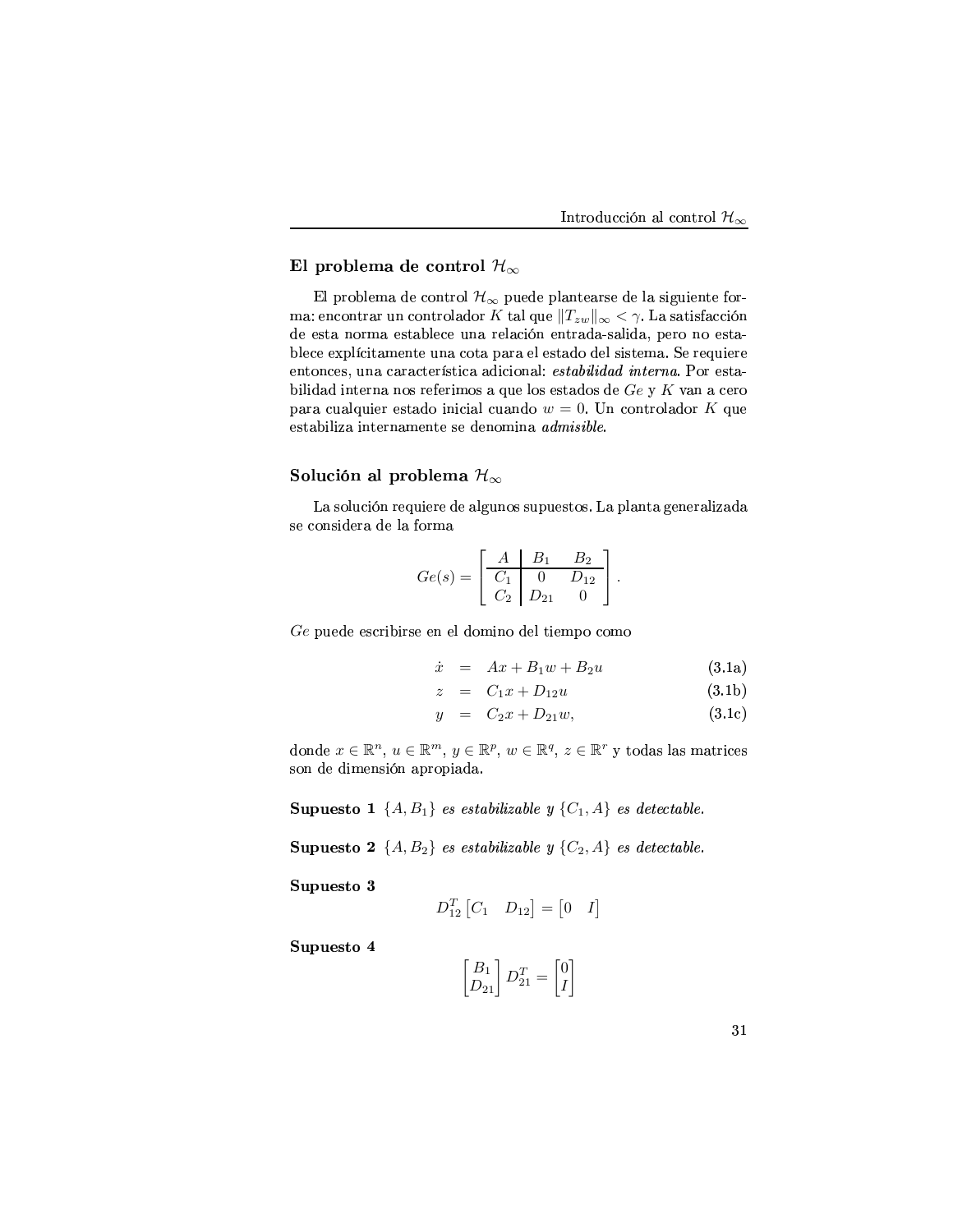Los supuestos 1 y 2 garantizan la equivalencia entre estabilidad interna y estabilidad entrada-salida ( $T_{zw} \in \mathcal{RH}_{\infty}$ ). El supuesto 3 significa que z no contiene términos cruzados entre el estado y el control, y que la matriz de peso que se le da al control está normalizada. Este supuesto se utiliza solamente para simplificar las fórmulas desarrolladas y puede relajarse por medio de una transformación de coordenadas. El supuesto 4 es dual a 3 y se refiere a la forma en que la señal exógena  $w$  entra en  $Ge$ :  $w$  incluye tanto perturbaciones en la planta como ruido en los sensores, estos son ortogonales, y el peso que se le da al ruido en los sensores está normalizado y es no-singular.

**Teorema 1** ([9, teorema 3]) Dados los supuestos 1-4, existe un controlador admisible tal que  $||T_{zw}||_{\infty} < \gamma$  si y sólo si, las siguientes tres condiciones se cumplen

1. Existe una matriz real, positiva semi-definida  $X_{\infty}$  que satisface la ecuación de Riccati

$$
A^T X_{\infty} + X_{\infty} A - X_{\infty} (B_2 B_2^T - \gamma^{-2} B_1 B_1^T) X_{\infty} + C_1^T C_1 = 0.
$$
\n(3.2)

Existe una matriz real, positiva semi-definida  $Y_{\infty}$  que satisface 2. la ecuación de Riccati

$$
AY_{\infty} + Y_{\infty}A^T - Y_{\infty}(C_2^T C_2 - \gamma^{-2}C_1^T C_1)Y_{\infty} + B_1B_1^T = 0.
$$
 (3.3)

El radio espectral de  $X_{\infty}Y_{\infty}$  es menor que  $\gamma^2$ . 3.

Es más, cuando se cumplen estas condiciones, dicho controlador puede realizarse como

$$
K_{\rm sub}(s) \triangleq \left[\begin{array}{c|c}\n\hat{A}_{\infty} & -Z_{\infty}L_{\infty} \\
\hline\nF_{\infty} & 0\n\end{array}\right]
$$
\n(3.4)

 $\emph{donde}$ 

$$
\hat{A}_{\infty} \triangleq A + \gamma^{-2} B_1 B_1^T X_{\infty} + B_2 F_{\infty} + Z_{\infty} L_{\infty} C_2
$$

$$
F_{\infty} \triangleq -B_2^T X_{\infty}, \quad L_{\infty} \triangleq -Y_{\infty} C_2^T
$$

$$
Z_{\infty} \triangleq (I - \gamma^{-2} Y_{\infty} X_{\infty})^{-1}.
$$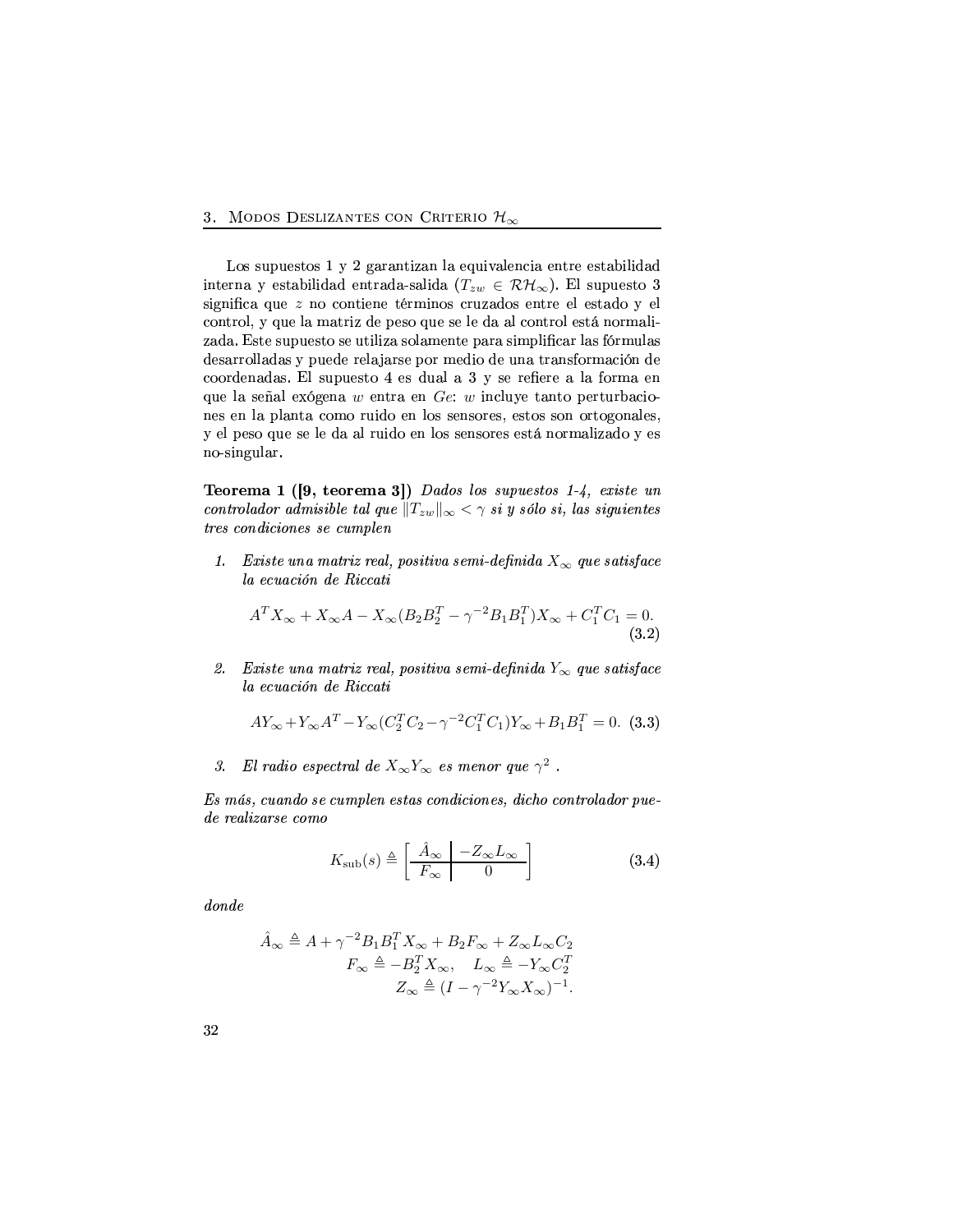El controlador (subóptimo)  $K_{\text{sub}}$  en (3.4) puede realizarse con una estructura estimador-retro de estado como

$$
\dot{\hat{x}} = A\hat{x} + B_1 \hat{w}_{\text{worst}} + B_2 u + Z_{\infty} L_{\infty} (C_2 \hat{x} - y)
$$

$$
u = F_{\infty} \hat{x}, \quad \hat{w}_{\text{worst}} = \gamma^{-2} B_1^T X_{\infty} \hat{x}.
$$

Esta estructura es similar a la de un controlador LQG. Para el caso general (retro de salida) se requiere en ambos casos la solución a dos ecuaciones de Riccati. Como en el caso  $\mathcal{H}_2$ , cuando se dispone del estado completo, sólo se requiere la solución a una de las ecuaciones, la (3.2); y cuando se considera únicamente el problema de estimación sólo es necesario resolver la ecuación (3.3). Es interesante notar que conforme  $\gamma \to \infty$ , el controlador  $\mathcal{H}_{\infty}$  se aproxima al controlador  $\mathcal{H}_2.$ Esto puede verificarse fácilmente observando las ecuaciones de Riccati y la realización del controlador (3.4).

Una forma de interpretar la norma infinita de la matriz de transferencia  $G(s)$ , es en términos de la ganancia del sistema. A modo de ejemplo, pensemos en el caso SISO (una entrada, una salida). Supongamos que al sistema se le aplica una entrada  $w \in \mathcal{L}_2$  y consideremos la salida $\boldsymbol{z}$ 

$$
||z||_{\mathcal{L}_2}^2 \triangleq \int_{-\infty}^{\infty} z^2(t) dt
$$
  
= 
$$
\frac{1}{2\pi} \int_{-\infty}^{\infty} |G(j\omega)|^2 |\bar{w}(j\omega)|^2 d\omega,
$$

donde  $\bar{w}$  es la transformada de Laplace de  $w$ .

$$
||z||_{\mathcal{L}_2}^2 \leq ||G||_{\infty}^2 \frac{1}{2\pi} \int_{-\infty}^{\infty} |\bar{w}(j\omega)|^2 d\omega = ||G||_{\infty}^2 ||w||_{\mathcal{L}_2}^2.
$$

Es decir, la norma  $\mathcal{H}_{\infty}$  en el dominio de la frecuencia y la norma  $\mathcal{L}_2$ inducida de un sistema lineal en el dominio del tiempo son equivalentes. Esta equivalencia se da también para el caso general (MIMO), es decir,

$$
||G||_{\infty} = \sup_{w \in BC_2} ||z||_{\mathcal{L}_2}.
$$
 (3.5)

La última igualdad permite entender el problema de  $\mathcal{H}_{\infty}$  en términos de *atenuación de perturbaciones*, determinar la estabilidad en términos de funciones de Lyapunov y generalizar los conceptos de  $\mathcal{H}_{\infty}$  a sistemas no-lineales.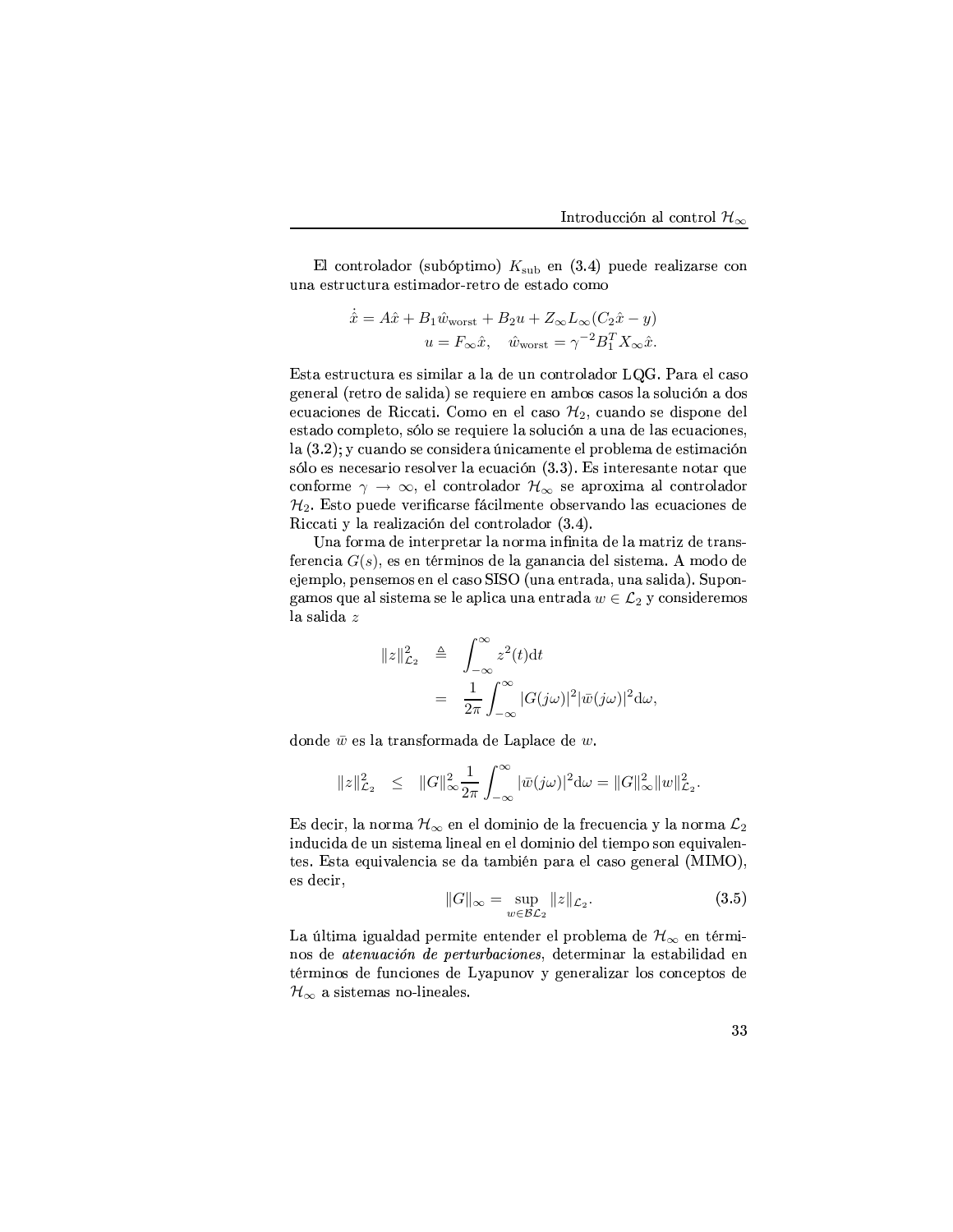Teorema 2 ([16]) Supóngase que,

- 1. Los supuestos 1 a 4 se cumplen.
- 2. Las condiciones del teorema 1 se satisfacen con  $X_{\infty}$  positiva  $definida.$

Entonces, el controlador  $K_{\text{sub}}$  en (3.4) es admisible y

$$
\int_0^T z^T(s)z(s)ds \le \gamma^2 \int_0^T w^T(s)w(s)ds
$$

se cumple cuando  $x(0) = \hat{x}(0) = 0$  para cualquier  $T > 0$ . Es más, la función candidata de Lyapunov

$$
V(x, \hat{x}) = x^T X_{\infty} x + \gamma^2 (x - \hat{x})^T (Z_{\infty} Y_{\infty})^{-1} (x - \hat{x})
$$

 $satisface$ 

$$
\dot{V} \le -||C_1x||^2 - ||u||^2 + \gamma^2 ||w||^2.
$$

#### $3.2.$ Combinación de las dos Técnicas

Hasta este punto se han presentado dos técnicas de control, ambas enfocadas a la robustez. En esta sección se hace un esfuerzo por combinar las dos técnicas. Primero se hace un análisis comparativo entre las dos técnicas; después se combinan las técnicas cuando es posible retro-alimentar el estado; y finalmente, se combinan cuando sólo es posible retro-alimentar la salida.

# Retro de estado con condición de acoplamiento

Cuando se dispone de todo el estado y se cumple la condición de acoplamiento, los modos deslizantes son capaces de eliminar por completo las perturbaciones. La superficie deslizante puede diseñarse entonces sin considerar perturbaciones, usando  $\mathcal{H}_2$  por ejemplo. La combinación de  $\mathcal{H}_{\infty}$  y modos deslizantes resulta pues, innecesaria; la alternativa es realizar un análisis comparativo entre las dos técnicas. El criterio para evaluar la robustez es el propuesto por el control  $\mathcal{H}_{\infty}$ , es decir, la ganancia  $\mathcal{L}_2$  entre la perturbación w y el error z.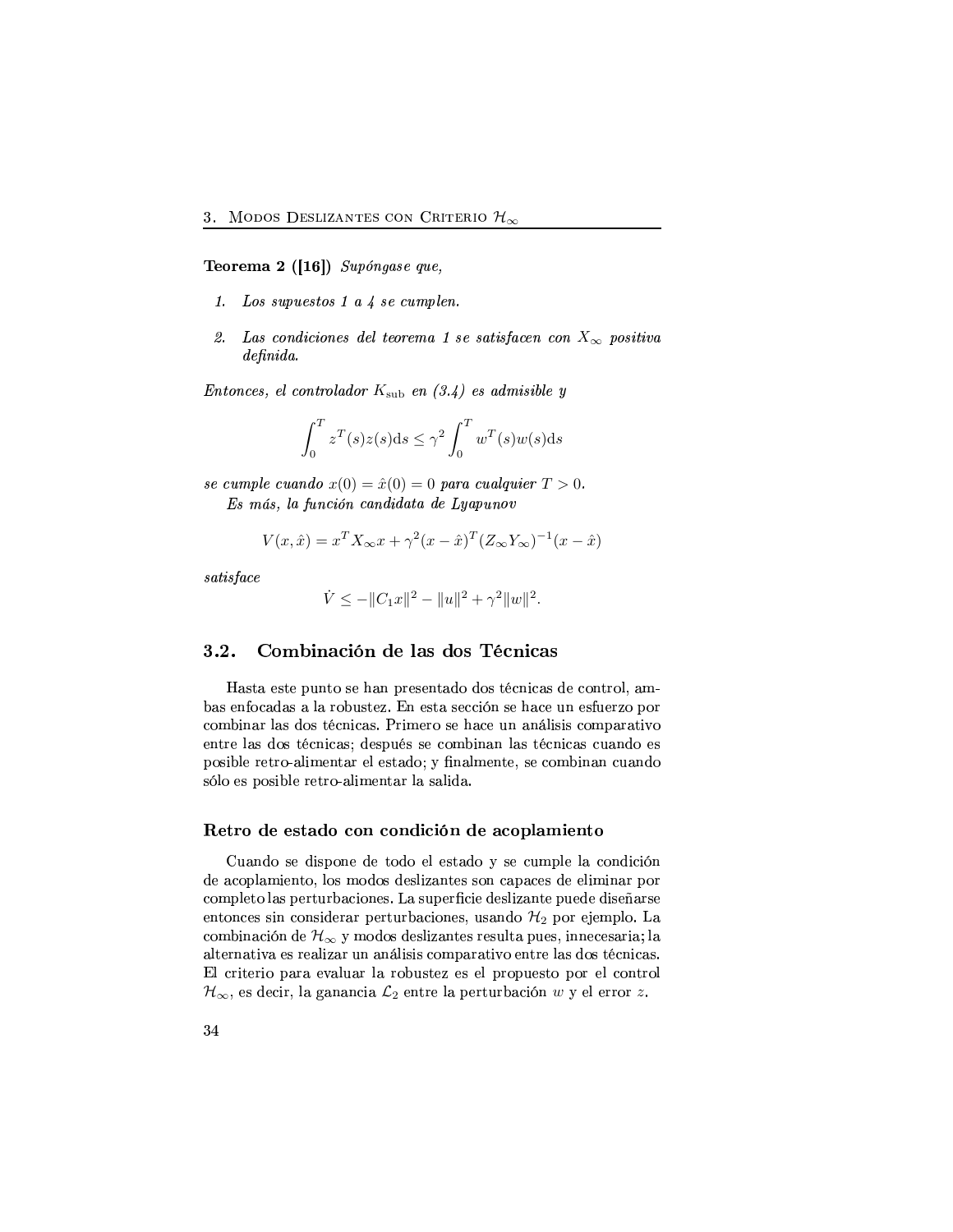Bajo los supuestos establecidos, podemos escribir al sistema como

$$
\dot{x} = Ax + B_2w + B_2u
$$
  
\n
$$
z = C_1x + D_{12}u
$$
  
\n
$$
y = x.
$$

En el caso de los modos deslizantes integrales, el control equivalente está dado por

$$
u_{1\text{eq}} = -\delta - (GB)^{-1}GB^{\perp}\eta,
$$

ver (2.17, p. 18). Cuando se satisface la condición de acoplamiento  $\eta = 0$  y  $\delta = w$ , por lo que el control equivalente es igual a la perturbación, pero con signo inverso. Dado que la perturbación se elimina por completo, el estado y el control nominal  $u_0$  se mantienen en cero para condiciones iniciales nulas. La suposición de condiciones nulas se debe a que el problema de control  $\mathcal{H}_{\infty}$  está planteado en términos de funciones de transferencia.

La norma de  $z$ es

$$
\int_0^T z^T z dt = \int_0^T \|C_1 x + D_{12} u_0 + D_{12} u_{1\text{eq}}\|^2 dt = \int_0^T w^T w dt.
$$

Esto es, el índice de desempeño en el caso de los modos deslizantes integrales es siempre igual a 1

$$
\gamma_{\rm MDI}=1.
$$

En el caso MD con condiciones iniciales nulas, el control equivalente también es igual a la perturbación, pero con signo inverso, ver  $(2.12, p. 15)$ , por lo que

$$
\gamma_{\rm MD}=1.
$$

Cuando se utiliza la metodología  $\mathcal{H}_{\infty}$ , buscamos la  $\gamma$  más pequeña que satisfaga

$$
A^T X_{\infty} + X_{\infty} A - X_{\infty} (B_2 B_2^T - \gamma^{-2} B_2 B_2^T) X_{\infty} + C_1^T C_1 = 0
$$

con  $X_{\infty} \geq 0$ , es decir,

$$
A^T X_{\infty} + X_{\infty} A - (1 - \gamma^{-2}) X_{\infty} (B_2 B_2^T) X_{\infty} + C_1^T C_1 = 0.
$$
 (3.6)

Como ya habíamos dicho, no podemos determinar  $\gamma_{\rm opt}$  a priori; pero podemos establecer un resultado interesante. Antes de presentarlo es necesario introducir el siguiente teorema.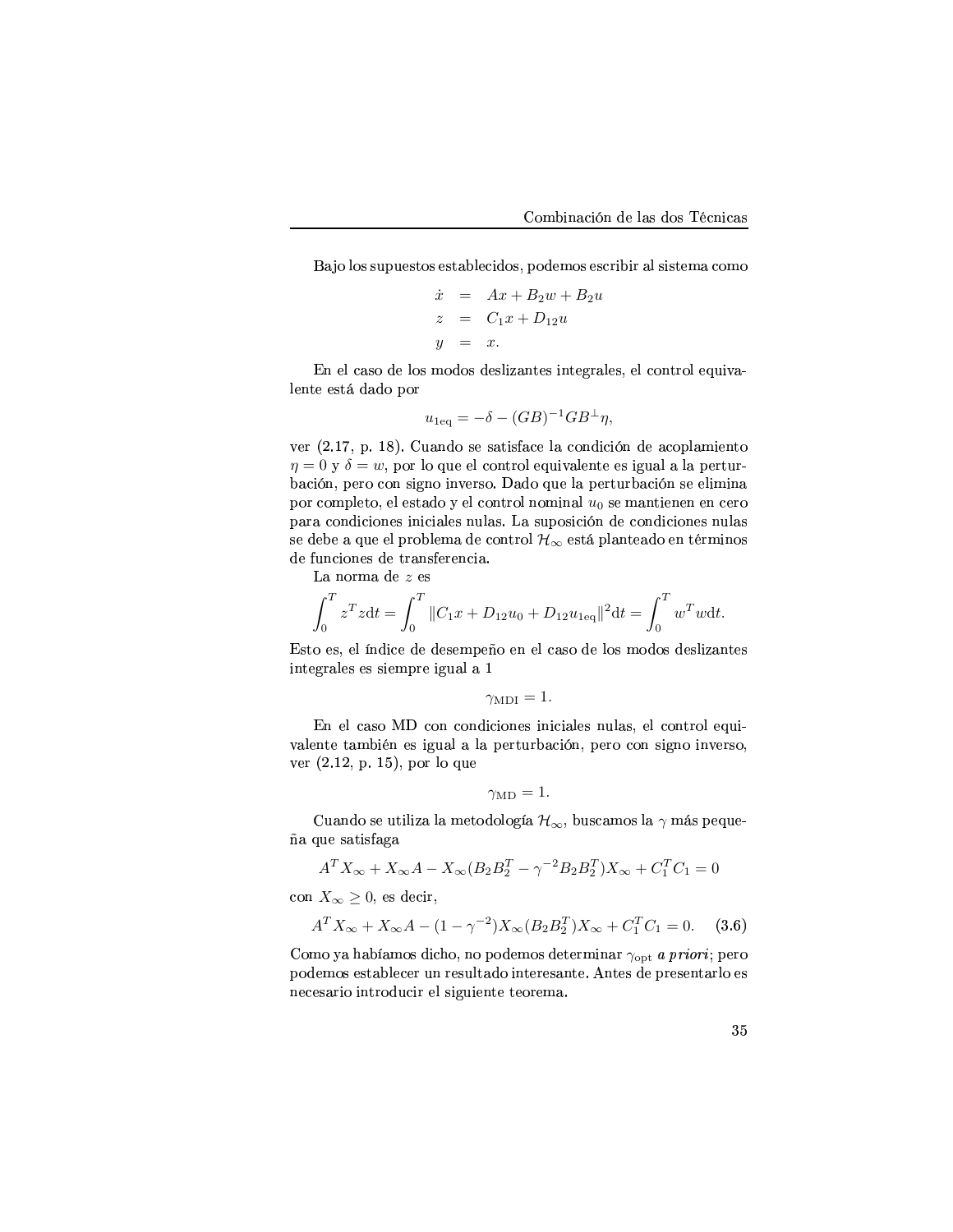Teorema 3 (Conjunto Invariante [26, p. 73]) Considérese el sistema autónomo  $\dot{x} = f(x)$ , dónde f es continua, y sea  $V(x)$  una función escalar cuyas derivadas parciales de primer orden sean continuas. Asúmase que

- $\bullet$   $\dot{V}(x) \leq 0$  en todo el espacio de estados.
- $V(x) \rightarrow \infty$  conforme  $||x|| \rightarrow \infty$ .

Sea R el conjunto de puntos para los cuales  $V(x) = 0$ , y M el conjunto invariante más grande en R. Entonces todas las soluciones convergen global y asintóticamente a M conforme  $t \to \infty$ .

El resultado prometido se establece en la siguiente proposición.

**Proposición 3** Si la matriz A no es estable, entonces  $\gamma_{\text{opt}} > 1$ .

Prueba: La demostración es por reducción al absurdo. Supongamos que A no es Hurwitz y que  $\gamma_{\text{opt}} \leq 1$ . La última condición (junto con  $X_{\infty} \geq 0$  implica que la matriz

$$
N = -(1 - \gamma_{\rm opt}^{-2})X_{\infty}(B_2 B_2^T)X_{\infty} + C_1^T C_1
$$

es positiva semi-definida.

La ecuación (3.6) puede reescribirse como la ecuación matricial de Lyapunov

$$
A^T X_{\infty} + X_{\infty} A = -N = -H^T H,
$$
  

$$
H^T = \left[ \sqrt{- (1 - \gamma_{\rm opt}^{-2})} X_{\infty} B_2 \quad C_1^T \right].
$$

Recuérdese que la estabilidad de A se define en términos de la estabilidad del sistema autónomo

$$
\dot{x} = Ax.
$$

Consideremos la función escalar  $V(x) = x^T X_\infty x$ . Tenemos entonces que

$$
\dot{V}(x) = x^T (A^T X_{\infty} + X_{\infty} A)x = -x^T N x \le 0.
$$

En términos del teorema 3, es claro que  $R = \text{ker}(H)$ . La estructura de H significa que  $R = \text{ker}(B_1^T X_\infty) \bigcap \text{ker}(C_1)$ .

Como es de esperarse, existen valores de  $x$  diferentes de cero, para los cuales  $C_1x$  es igual a cero, es decir,

$$
\ker(C_1) \neq \{0\}
$$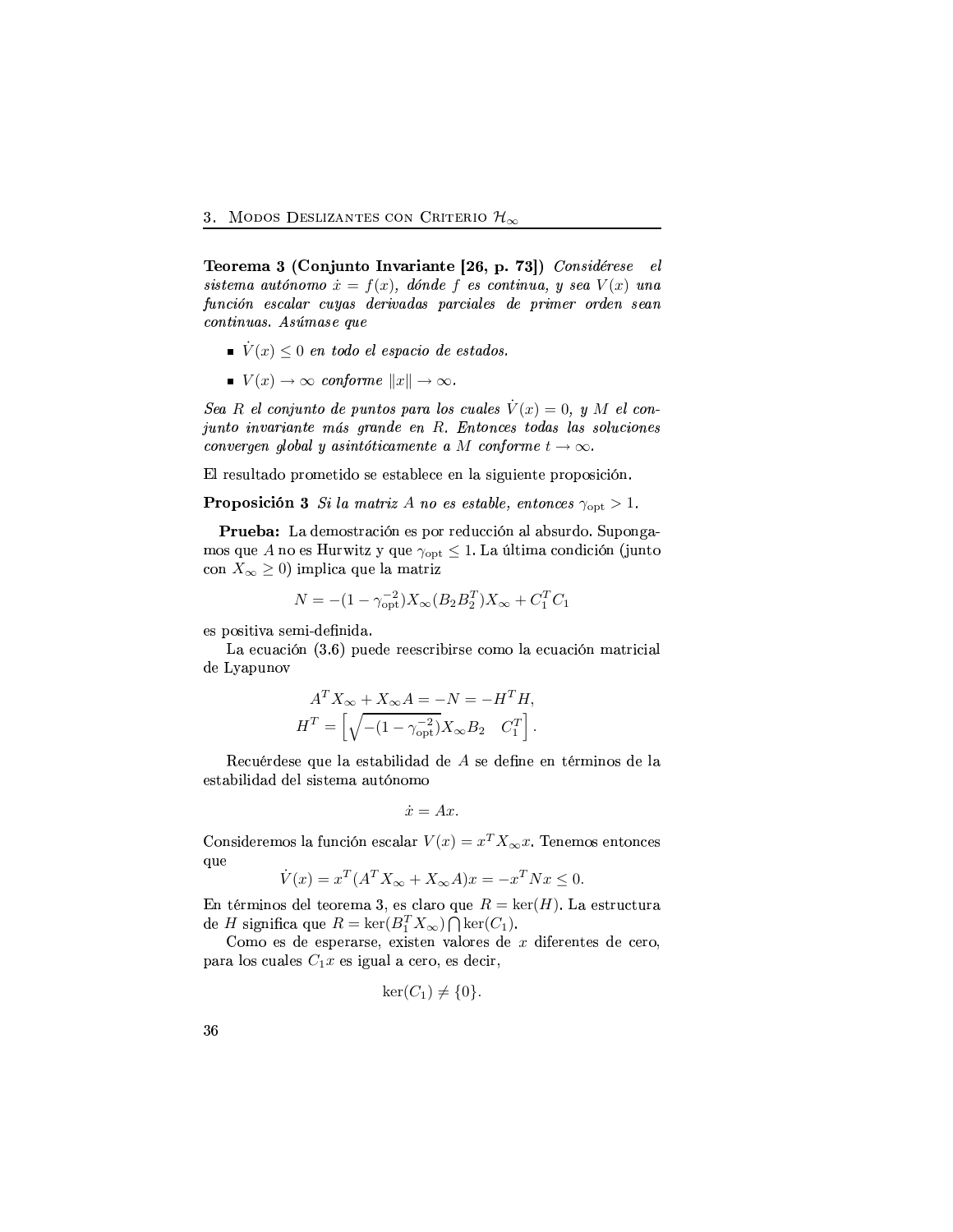Una forma de interpretar la detectabilidad de  $\{A, C_1\}$ , es que las trayectorias que pertenecen a  $\ker(C_1)$  son asintóticamente estables; esto quiere decir que  $M$  consta de un sólo punto, el cero, y que éste es un punto de equilibrio global y asintóticamente estable. Lo anterior implica que los eigen-valores de A deben ser estrictamente menores que cero, lo cual, contradice el supuesto inicial. п

Podemos resumir el resultado del análisis en el siguiente cuadro:

|                                                                   | l MDI | MD. |                                    |              |
|-------------------------------------------------------------------|-------|-----|------------------------------------|--------------|
|                                                                   |       |     | $A \notin$ Hurwitz $A \in$ Hurwitz |              |
| Ganancia $\mathcal{L}_2$   $\gamma = 1$ $\gamma = 1$ $\gamma > 1$ |       |     |                                    | $\gamma = ?$ |

Cabe mencionar que en el caso del control  $\mathcal{H}_{\infty}$ , la minimización se hace suponiendo que se trata de un controlador lineal, esto explica el hecho de que usando modos deslizantes pueda diseñarse un controlador cuyo índice de desempeño supera el óptimo. Cabe mencionar también, que en el caso de los modos deslizantes integrales, el índice de desempeño mostrado en el cuadro anterior es válido siempre y cuando la magnitud de la perturbación no supere la cota usada en el diseño del controlador. El controlador  $\mathcal{H}_{\infty}$ , por el contrario, garantiza el índice de desempeño para cualquier perturbación.

# Retro de estado sin condición de acoplamiento

Hemos retirado la suposición de que la condición de acoplamiento se cumple, pero mantenemos por el momento, la suposición de que el estado es medible. Dadas las ventajas que presentan los modos deslizantes integrales con respecto a los convencionales (ver p. 17). combinamos en esta sección, los modos deslizantes integrales y el control  $\mathcal{H}_{\infty}$ .

Podemos proyectar una vez más la perturbación:

$$
B_1 w = \Gamma B_1 w + \Gamma B_1 w,
$$

donde

 $\overline{\Gamma} = B_2 B_2^+$  y  $\Gamma = B_2^{\perp} B_2^{\perp +}$ .

Definimos la superficie deslizante como

$$
s(x,t) = B_2^+ \left[ x(t) - x_0 - \int_{t_0}^t (Ax(\tau) + B_2 u_0) d\tau \right].
$$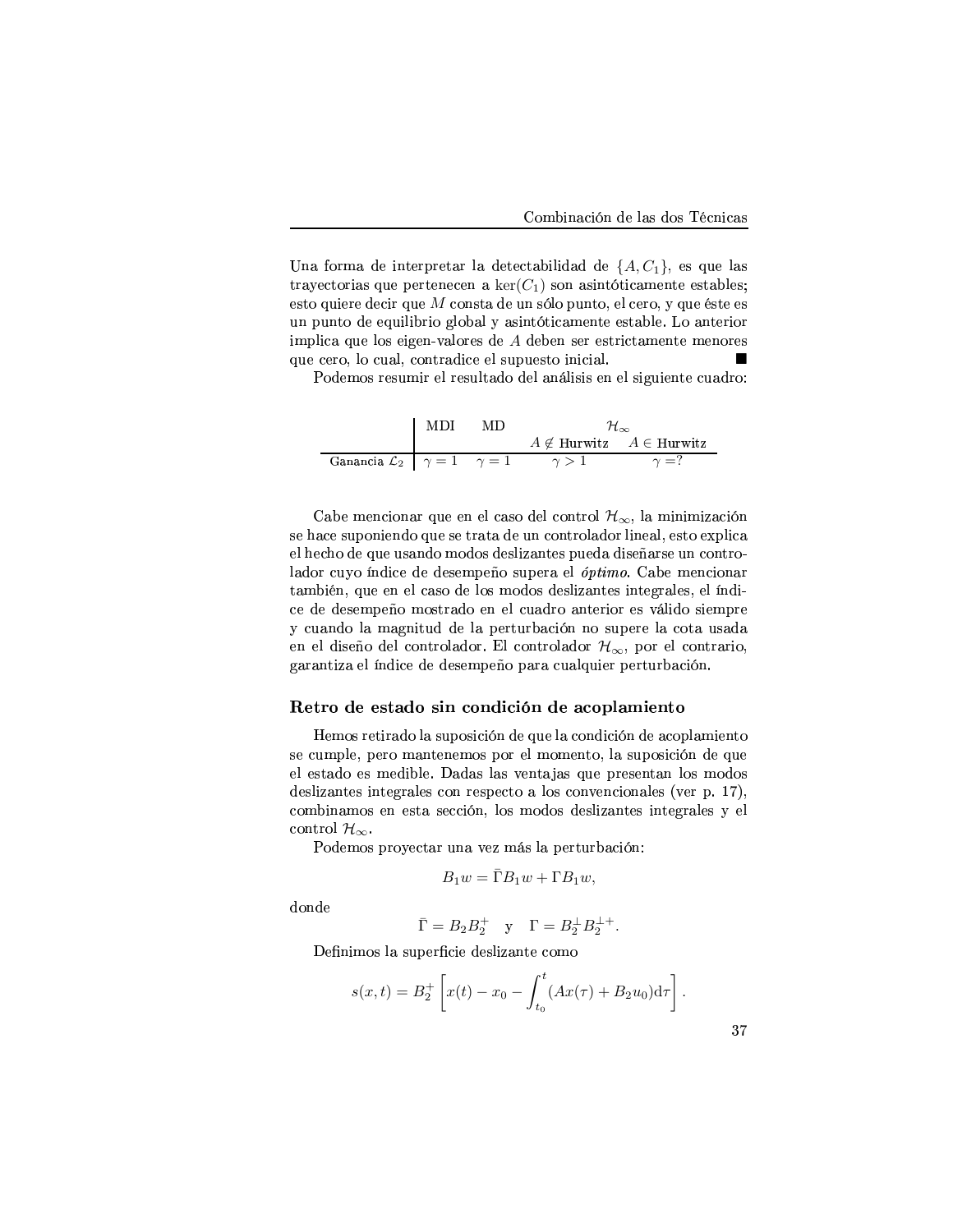Su derivada con respecto al tiempo es

$$
\dot{s}(x,t) = B_2^+ [Ax(t) + \bar{\Gamma}B_1w + \Gamma B_1w + B_2(u_0 + u_1)]
$$
  

$$
- B_2^+ [Ax(t) + B_2u_0]
$$
  

$$
= B_2^+ B_1w + u_1
$$

y el control equivalente es igual a

$$
u_{1\text{eq}} = -B_2^+ B_1 w.
$$

Sustituyéndolo en la ecuación dinámica obtenemos

$$
\dot{x} = Ax + \Gamma B_1 w + B_2 u_0. \tag{3.7}
$$

El control nominal  $u_0$  puede determinarse resolviendo la ecuación de Riccati

$$
A^T X_{\infty} + X_{\infty} A - X_{\infty} B_2 B_2^T X_{\infty} + \gamma^{-2} X_{\infty} \Gamma B_1 B_1^T \Gamma X_{\infty} + C_1^T C_1 = 0
$$

y haciendo

$$
u_0 = -B_2^T X_\infty x.
$$

# Ejemplo

Cuando se trata de sistemas mecánicos, las perturbaciones siempre son acopladas si el sistema está completamente actuado. En el siguiente ejemplo se trata con un sistema sub-actuado y con perturbaciones desacopladas. Al sistema de la figura 2.6 se le llama comúnmente pendubot cuando sólo es posible ejercer una acción sobre la articulación inferior. Cuando sólo tenemos  $\tau_1$  para controlar al sistema, el modelo queda descrito como -ver (2.22)-

$$
\begin{bmatrix} \dot{x}_1 \\ \dot{x}_2 \\ \dot{x}_3 \\ \dot{x}_4 \end{bmatrix} = \begin{bmatrix} 0 & 0 & 1 & 0 \\ 0 & 0 & 0 & 1 \\ 42.3 & -37.4 & -1.8 & 2.2 \\ -51.4 & 51.4 & 2.2 & -9.4 \end{bmatrix} \begin{bmatrix} x_1 \\ x_2 \\ x_3 \\ x_4 \end{bmatrix} + \begin{bmatrix} 0 & 0 \\ 0 & 0 \\ 4.6 & -5.6 \\ -5.6 & 9.4 \end{bmatrix} \underbrace{\begin{bmatrix} \delta_1 + \mathcal{O}_2(\theta)(u+\delta) \\ \delta_2 + \mathcal{O}_2(\theta)(u+\delta) \end{bmatrix}}_{w} + \underbrace{\begin{bmatrix} 0 \\ 0 \\ 4.6 \\ -5.6 \end{bmatrix}}_{B_2} u. \quad (3.8)
$$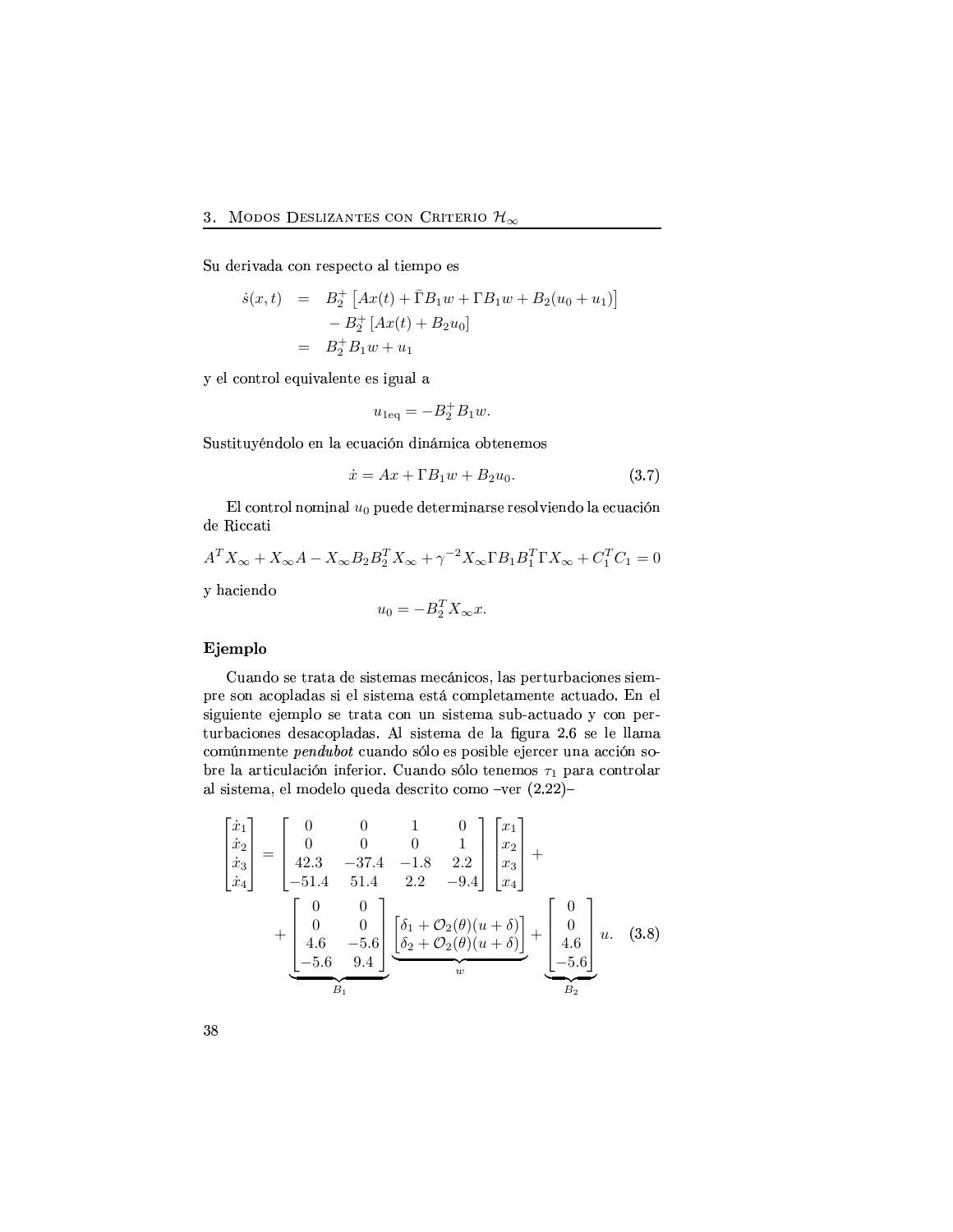Las perturbaciones pueden descomponerse como

$$
B_1 w = \underbrace{\begin{bmatrix} 0 & 0 \\ 0 & 0 \\ 4.6 & -6.9 \\ -5.6 & 8.3 \end{bmatrix}}_{B_2 B_2^+ B_1} w + \underbrace{\begin{bmatrix} 0 & 0 \\ 0 & 0 \\ 0 & 1.3 \\ 0 & 1.0 \end{bmatrix}}_{B_2^+ B_2^+ B_1} w.
$$

La parte izquierda se encuentra acoplada al control y será eliminada por la componente discontinua  $u_1;$  la derecha está desacoplada y se tratará con la componente continua  $u_0$  mediante la técnica  $\mathcal{H}_{\infty}$ .

 $\blacksquare$  and the point of the point of the point of the point of the point of the point of the point of the point of the point of the point of the point of the point of the point of the point of the point of the point of th

$$
z = \underbrace{\begin{bmatrix} \sqrt{10} & 0 & 0 & 0 \\ 0 & \sqrt{10} & 0 & 0 \\ 0 & 0 & 1 & 0 \\ 0 & 0 & 0 & 1 \\ 0 & 0 & 0 & 0 \end{bmatrix}}_{C_1} x + \underbrace{\begin{bmatrix} 0 \\ 0 \\ 0 \\ 0 \\ 1 \end{bmatrix}}_{D_{12}} u
$$

Buscamos una $X_\infty \geq 0$ y la $\gamma > 0$ más pequeña que satisfaga

$$
A^T X_{\infty} + X_{\infty} A - X_{\infty} B_2 B_2^T X_{\infty} +
$$
  
+  $\gamma^{-2} X_{\infty} (B_2^{\perp} B_2^{\perp +} B_1) (B_2^{\perp} B_2^{\perp +} B_1)^T X_{\infty} + C_1^T C_1 = 0.$ 

La solución es

$$
X_{\infty} = \begin{bmatrix} 1321 & 12924 & 2092 & 1737 \\ 12924 & 129735 & 20932 & 17417 \\ 2092 & 20932 & 3379 & 2810 \\ 1737 & 17417 & 2810 & 2339 \end{bmatrix}, \quad \gamma = 50,
$$

y el control nominal

$$
u_0 = -Kx = -B_2^T X_{\infty} x = [80 \quad 1003 \quad 157 \quad 133] \, x.
$$

La superficie queda como

$$
s(x,t) = B_2^+ \left[ x(t) - x(t_0) - \int_{t_0}^t (A - BK) x(\tau) d\tau \right].
$$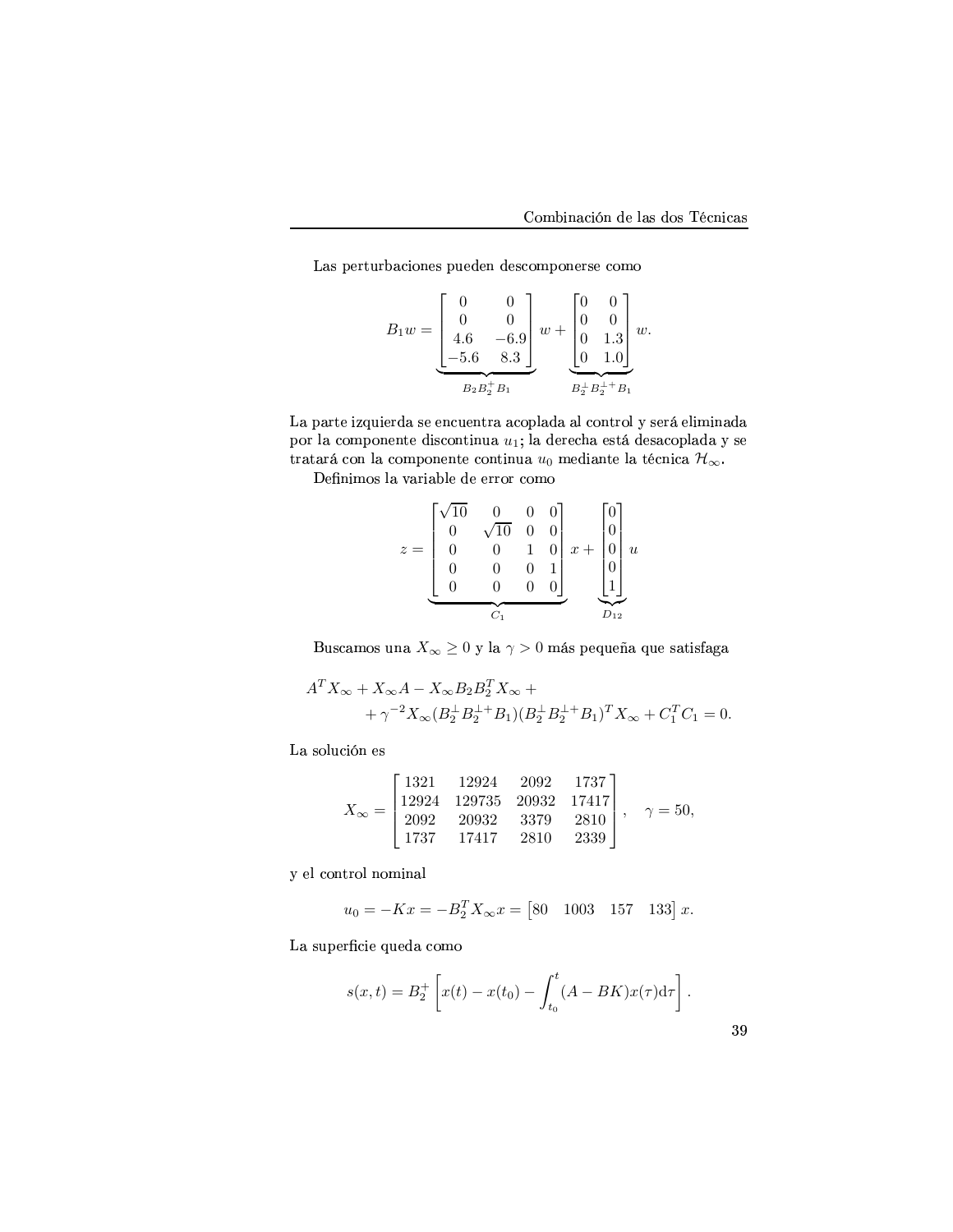# 3. MODOS DESLIZANTES CON CRITERIO  $\mathcal{H}_{\infty}$

La figura 3.2 representa la respuesta del sistema cuando  $\theta_1(0)$  =  $\theta_2(0) = 0.1, \ \dot{\theta}_1(0) = \dot{\theta}_2(0) = 0$  y  $\delta_1 = \delta_2 = 0.5$  sen(5t). El control discontinuo se regularizó de la siguiente forma:

$$
u_1 = -\rho(x) \frac{s}{|s| + 0.0008}
$$

 $\rho(x)$  se estableció "experimentalmente" en  $\rho(x) = 5$ . En la figura se puede observar que  $B_2u_1$  es igual a la perturbación acoplada, esto es,

$$
B_2 u_1 = \begin{bmatrix} 0 \\ 0 \\ 4.6 \\ -5.6 \end{bmatrix} w_1 + \begin{bmatrix} 0 \\ 0 \\ -6.9 \\ 8.3 \end{bmatrix} w_2
$$
  
=  $B_2(-0.243 \sin(5t) + \mathcal{O}_2(\theta)(u + \delta)).$ 

La respuesta del sistema presenta oscilaciones debido a que el control nominal no elimina completamente el efecto de las perturbaciones desacopladas, simplemente lo acota.

## Retro de salida sin condición de acoplamiento

En general, al diseñar un control por modos deslizantes se asume que las mediciones del sistema corresponden al estado completo. Cuando no es posible medir todo el estado, podría pensarse en utilizar un estimador en serie con el controlador. El siguiente análisis muestra porque ese enfoque no funcionaría.

Consideremos el sistema perturbado

$$
\dot{x} = Ax + B_1 w + B_2 u \qquad (3.9a)
$$

$$
z = C_1 x + D_{12} u \t\t(3.9b)
$$

$$
y = C_2 x. \t\t(3.9c)
$$

Supongamos que se implementa un observador de Luenberger (se podría hacer un análisis similar para otro tipo de estimador)

$$
\dot{\hat{x}} = A\hat{x} + B_2u - L_2C_2e, \quad e = x - \hat{x}.
$$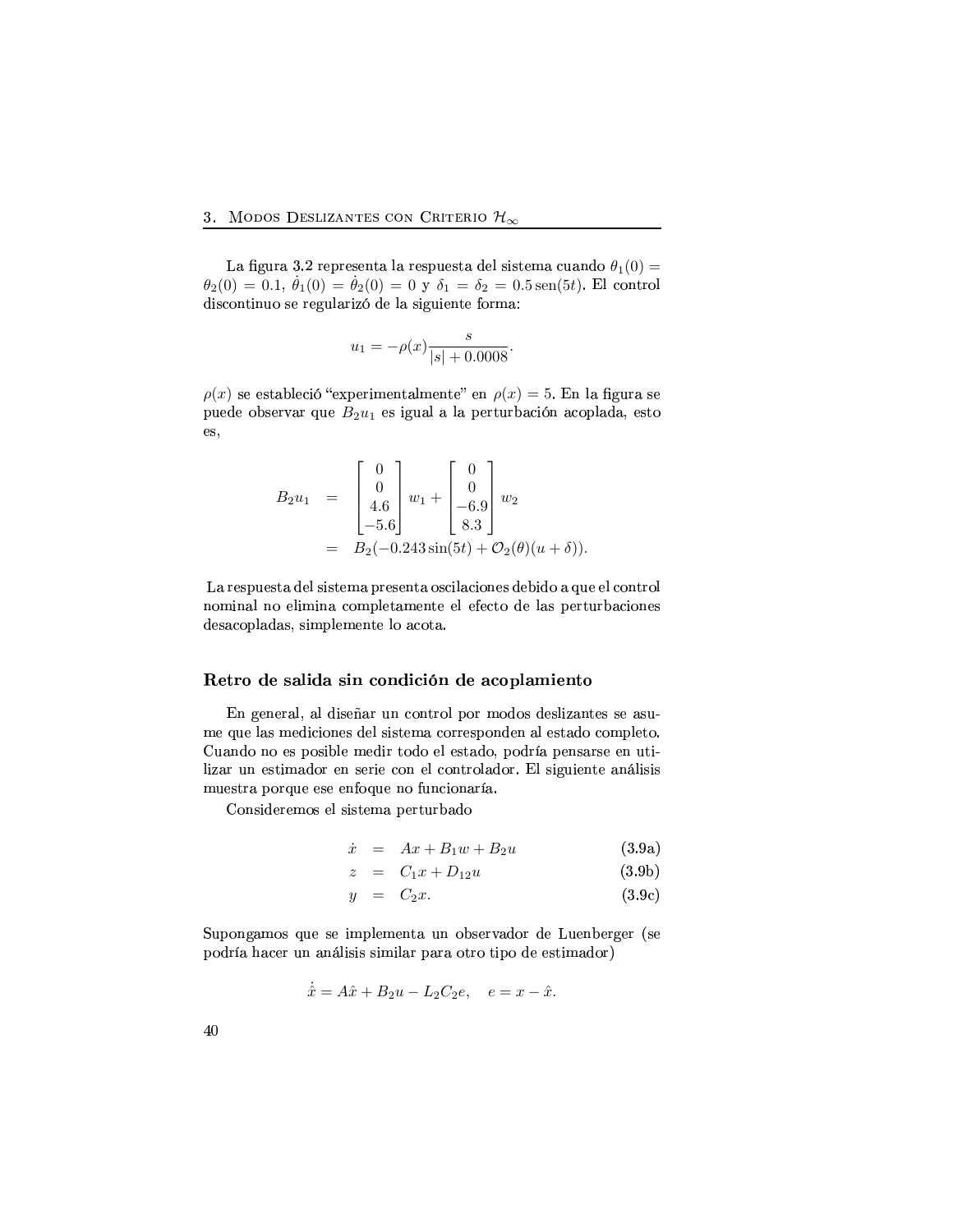Combinación de las dos Técnicas



Figura 3.2: Respuesta del sistema usando modos deslizantes integrales y $\mathcal{H}_{\infty}.$ 

Para un control por modos deslizantes integrales tenemos

$$
s = B_2^+ \left[ \hat{x}(t) - \hat{x}(t_0) - \int_{t_0}^t (A\hat{x} + B_2 u_0) d\tau \right]
$$
  
\n
$$
\dot{s} = B_2^+ [A\hat{x} + B_2(u_0 + u_1) - L_2 C_2 e - A\hat{x} - B_2 u_0]
$$
  
\n
$$
= B_2^+ [B_2 u_1 - L_2 C_2 e]
$$

y el control equivalente

$$
u_{1\text{eq}} = -B_2^+ L_2 C_2 e.
$$

Podemos observar que el control equivalente ni siquiera contiene la perturbación  $w$ , ya que ha sido filtrada por el estimador. El resultado es que la perturbación se mantiene intacta, como podemos comprobar al sustituir el control equivalente en las ecuaciones de movimiento

$$
\dot{x} = Ax + B_1 w + B_2 u_0 - B_2 B_2^+ L_2 C_2 e.
$$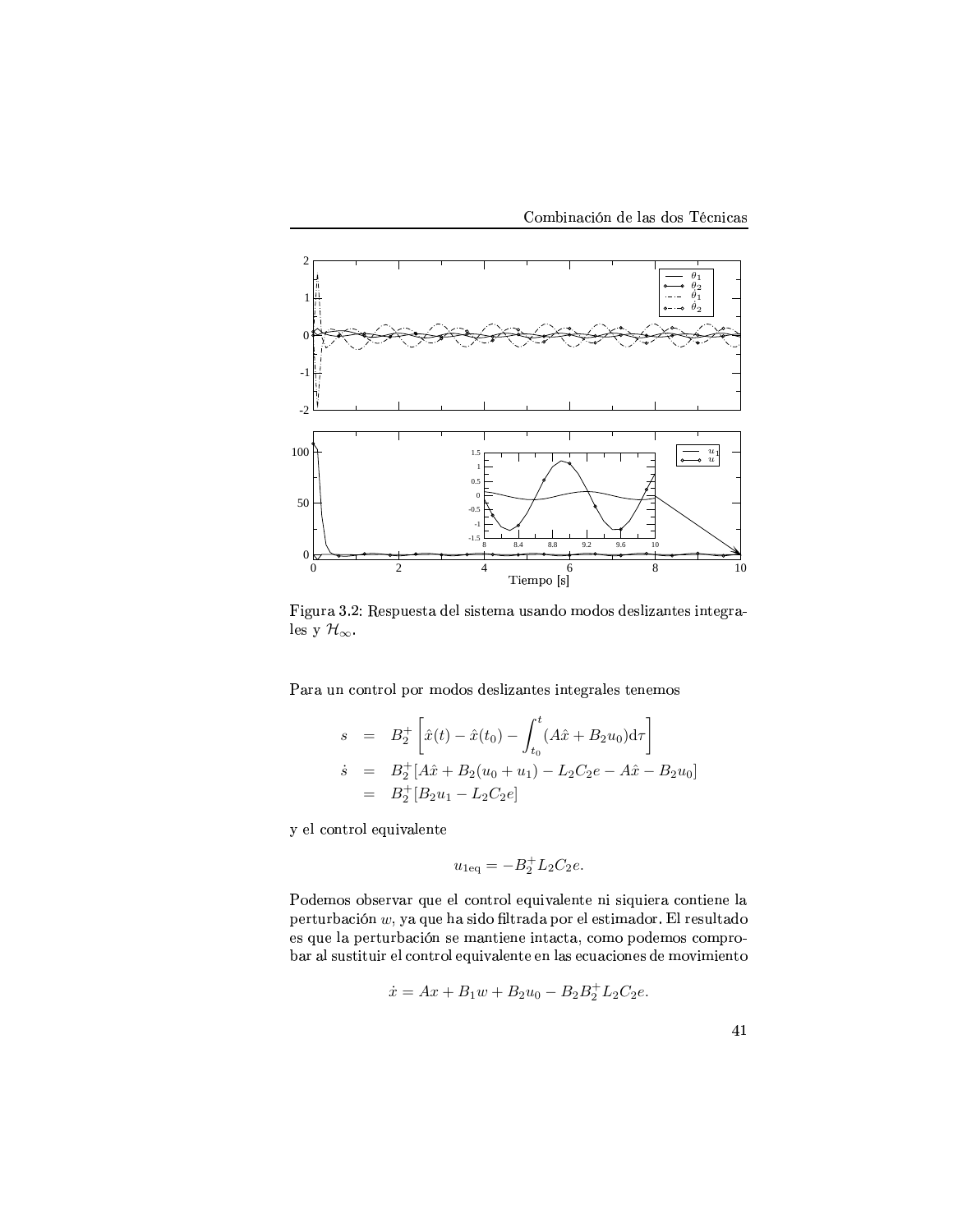# 3. MODOS DESLIZANTES CON CRITERIO  $\mathcal{H}_{\infty}$



Figura 3.3: Retro de salida sin condición de acoplamiento.

Simplemente hemos introducido el error de estimación. Un resultado similar se obtiene cuando se utilizan modos deslizantes convencionales.

Existen algunos casos particulares en los que sí se pueden aplicar las técnicas por modos deslizantes cuando se tienen únicamente mediciones parciales. En [3], por ejemplo, se explora este problema suponiendo que rank $(C_2B_2) = m$  y que la condición de Kimura-Davison [18, 7] se satisface. En esta sección se asume también que rank $(C_2B_2) = m$ , pero se sigue un camino distinto.

Una forma de interpretar rank $(C_2B_2)=m$  es que, si bien no es posible medir todo el estado, es posible medir la componente acoplada al control. La idea es descomponer la salida en dos partes, una que corresponde a la parte acoplada y otra a la desacoplada. La parte acoplada se usa directamente en el controlador por modos deslizantes y la desacoplada se utiliza como entrada para un control  $\mathcal{H}_{\infty}$ . Con la salida del controlador  $\mathcal{H}_{\infty}$  se calcula el valor de la superficie deslizante  $s$  (ver figura 3.3).

Usando la transformación no-singular

$$
\begin{bmatrix} v_1 \\ v_2 \end{bmatrix} = Tx, \quad T := \begin{bmatrix} B_2^{\perp +} \\ (C_2 B_2)^+ C_2 \end{bmatrix},
$$

cuya inversa está dada por

$$
T^{-1} = [(I - B_2(C_2B_2)^+ C_2) B_2^{\perp} \quad B_2]
$$

(nótese que rank $(C_2B_2) = m$  implica que  $(C_2B_2)^+$  existe), el sistema (3.9) queda expresado en la forma regular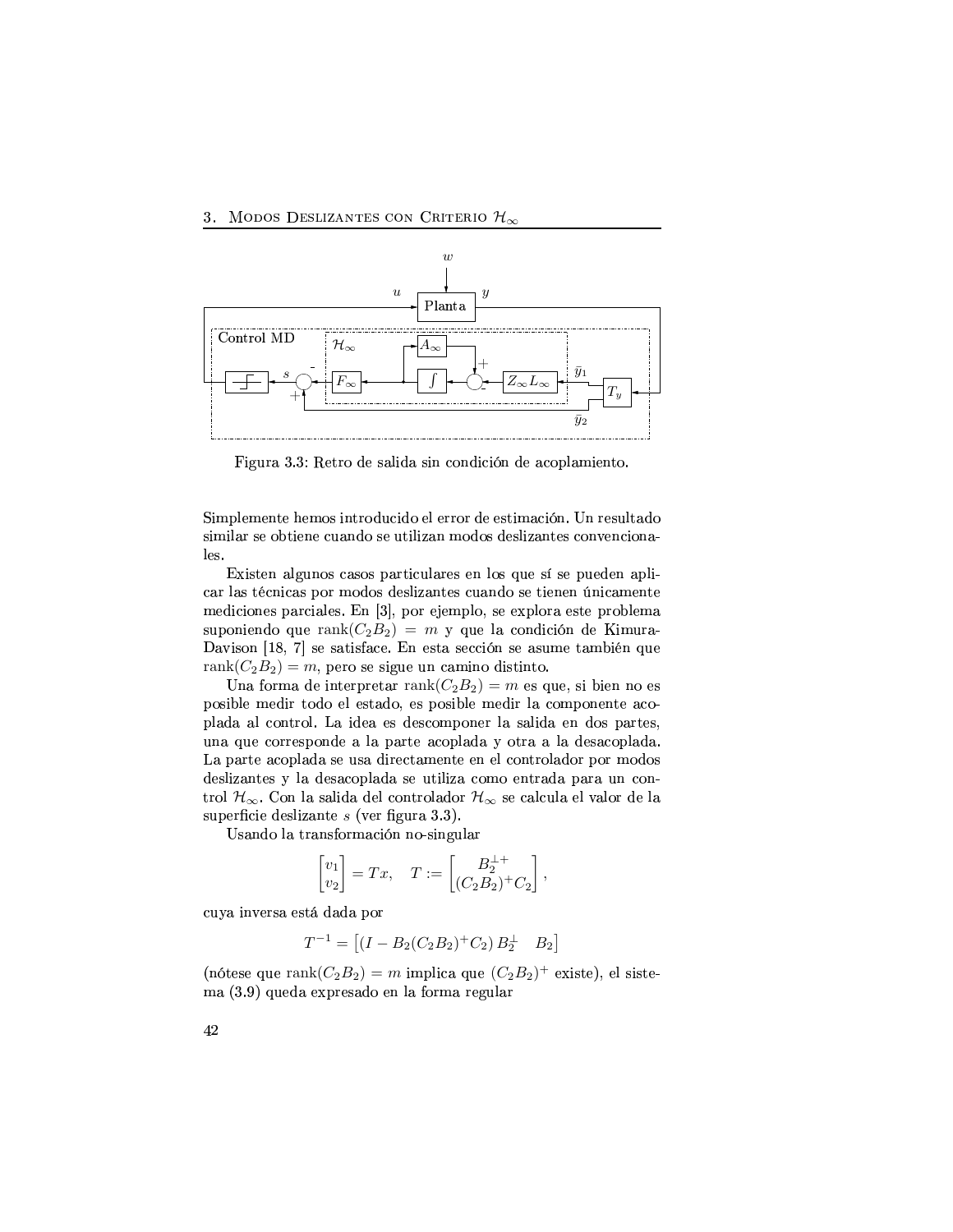$$
\begin{bmatrix} \dot{v}_1 \\ \dot{v}_2 \end{bmatrix} = \begin{bmatrix} A_{11} & A_{12} \\ A_{21} & A_{22} \end{bmatrix} \begin{bmatrix} v_1 \\ v_2 \end{bmatrix} + \begin{bmatrix} B_2^{\perp +} B_1 w \\ u + (C_2 B_2)^+ C_2 B_1 w \end{bmatrix}
$$
  

$$
y = \begin{bmatrix} (I - C_2 B_2 (C_2 B_2)^+) C_2 B_2^{\perp} & C_2 B_2 \end{bmatrix} \begin{bmatrix} v_1 \\ v_2 \end{bmatrix}.
$$

La transformación

$$
\bar{y} = T_y y, \quad T_y := \begin{bmatrix} (C_2 B_2)^{\perp +} \\ (C_2 B_2)^{\perp} \end{bmatrix}
$$

en la  $\it{salida}$ nos lleva a

$$
\begin{array}{rcl}\n\bar{y} & = & \begin{bmatrix} (C_2 B_2)^{\perp +} \\ (C_2 B_2)^{\perp} \end{bmatrix} \begin{bmatrix} (I - C_2 B_2 (C_2 B_2)^+) C_2 B_2^{\perp} & C_2 B_2 \end{bmatrix} \begin{bmatrix} v_1 \\ v_2 \end{bmatrix} \\
& = & \begin{bmatrix} \bar{C} & 0 \\ 0 & I \end{bmatrix} \begin{bmatrix} v_1 \\ v_2 \end{bmatrix}\n\end{array}
$$

con

$$
\bar{C} = (C_2 B_2)^{\perp +} C_2 B_2^{\perp}.
$$

Esta forma en particular permite usar  $v_2$  como control virtual para el sistema de orden reducido

$$
\dot{v}_1 = A_{11}v_1 + A_{12}v_2 + B_2^{\perp +}B_1w; \tag{3.10}
$$

 $v_2$  puede obtenerse mediante una simple transformación en las variables de medición  $(v_2 = \bar{y}_2 = (C_2 B_2)^+ y)$ , por lo que sólo es necesario estimar  $v_1$ .

Supongamos que las condiciones del teorema 1 se cumplen con

$$
B_{1r} \leftarrow B_2^{\perp +} B_1 \quad C_{1r} \leftarrow I \quad A_r \leftarrow A_{11}
$$
  

$$
B_{2r} \leftarrow A_{12} \quad C_{2r} \leftarrow \bar{C}
$$

Podemos estimar $v_1$ como

$$
\dot{\hat{v}}_1 = A_{11}\hat{v}_1 + A_{12}v_2 + B_{1r}\hat{w}_{\text{worst}} + Z_{\infty}L_{\infty}(\bar{C}\hat{v}_1 - \bar{y}_1)
$$

usar la ley de control virtual

$$
v_2 = \bar{y}_2 = F_{\infty} \hat{v}_1,
$$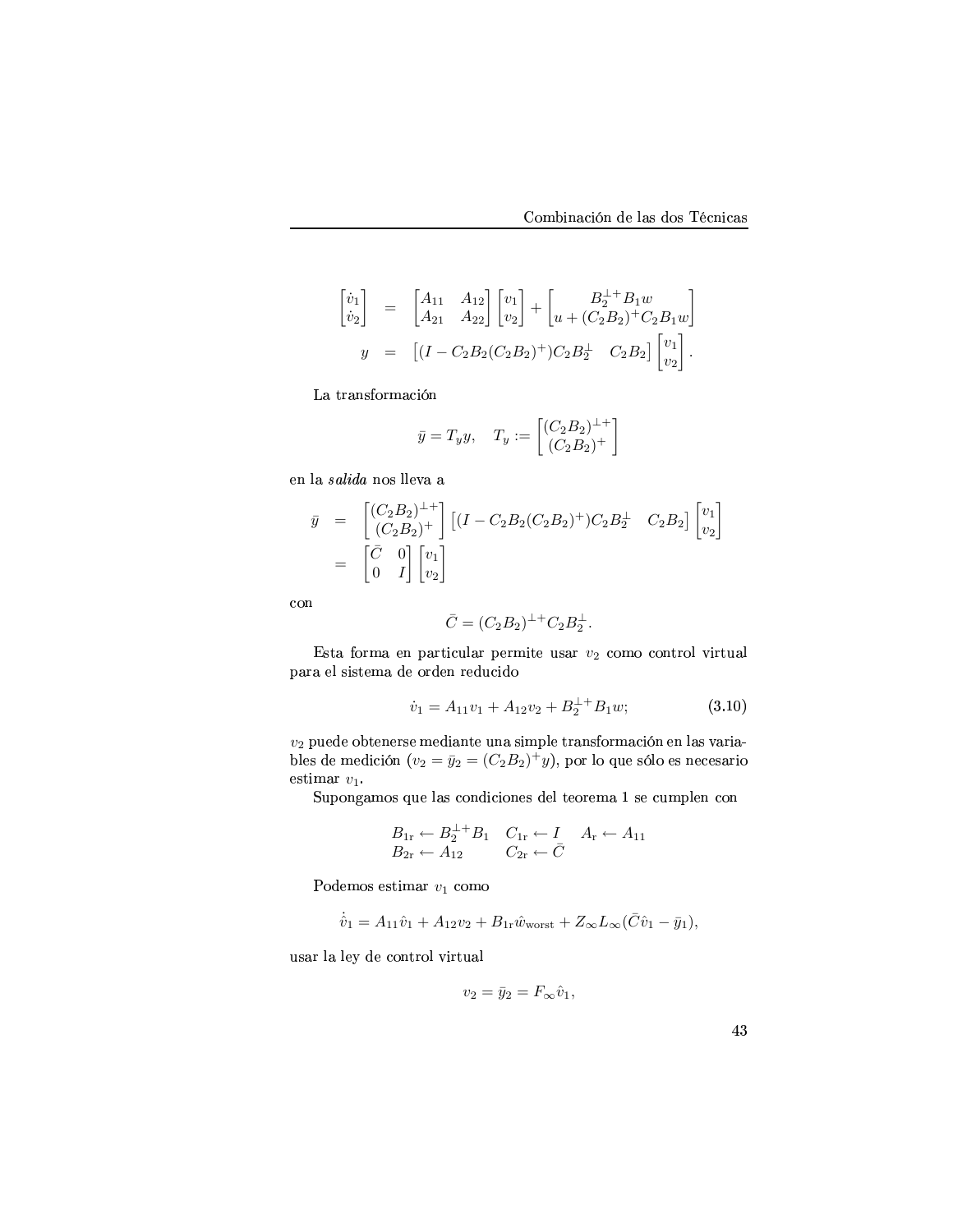y determinar la superficie deslizante (dinámica) como

$$
s = \begin{bmatrix} -F_{\infty} & I \end{bmatrix} \begin{bmatrix} \hat{v}_1 \\ \bar{y}_2 \end{bmatrix} = 0.
$$
 (3.11)

Para determinar la dinámica en la superficie deslizante aplicamos el método del control equivalente,

$$
\dot{s} = -F_{\infty}\dot{\hat{v}}_1 + \dot{\bar{y}}_2 = -F_{\infty}\dot{\hat{v}}_1 + \dot{v}_2
$$
  
\n
$$
= -F_{\infty}\dot{\hat{v}}_1 + A_{21}v_1 + A_{22}v_2 + (C_2B_2)^+C_2B_1w + u
$$
  
\n
$$
u_{\text{eq}} = -(A_{21}v_1 + A_{22}v_2 + (C_2B_2)^+C_2B_1w) + F_{\infty}\dot{\hat{v}}_1.
$$

La dinámica en la superficie deslizante es

$$
\dot{v}_1 = A_{11}v_1 + A_{12}v_2 + B_2^{++}B_1w
$$
  
\n
$$
\dot{v}_2 = A_{21}v_1 + A_{22}v_2 + (C_2B_2)^+C_2B_1w + u_{eq},
$$

es decir,

$$
\dot{v}_1 = A_{11}v_1 + A_{12}F_{\infty}\hat{v}_1 + B_2^{\perp +}B_1w
$$
  

$$
\dot{v}_2 = F_{\infty}\dot{\hat{v}}_1,
$$

de donde se puede observar que la perturbación acoplada ha sido eliminada satisfactoriamente.

# Ejemplo

Supongamos que para el pendubot descrito en (3.8), sólo es posible medir las siguientes variables

$$
y = \underbrace{\begin{bmatrix} 1 & 0 & 0 & 0 \\ 0 & 1 & 1 & 0 \\ 0 & 0 & 0 & 1 \end{bmatrix}}_{C_2} x.
$$

La transformación

$$
\begin{bmatrix} v_{1,1} \\ v_{1,2} \\ v_{1,3} \\ v_2 \end{bmatrix} = \underbrace{\begin{bmatrix} 0 & 1 & 0 & 0 \\ -0.637 & 0 & 0.596 & 0.491 \\ 0.779 & 0 & 0.491 & 0.404 \\ 0 & 0.088 & 0.088 & -0.106 \end{bmatrix}}_{T} x,
$$

 $4<sup>4</sup>$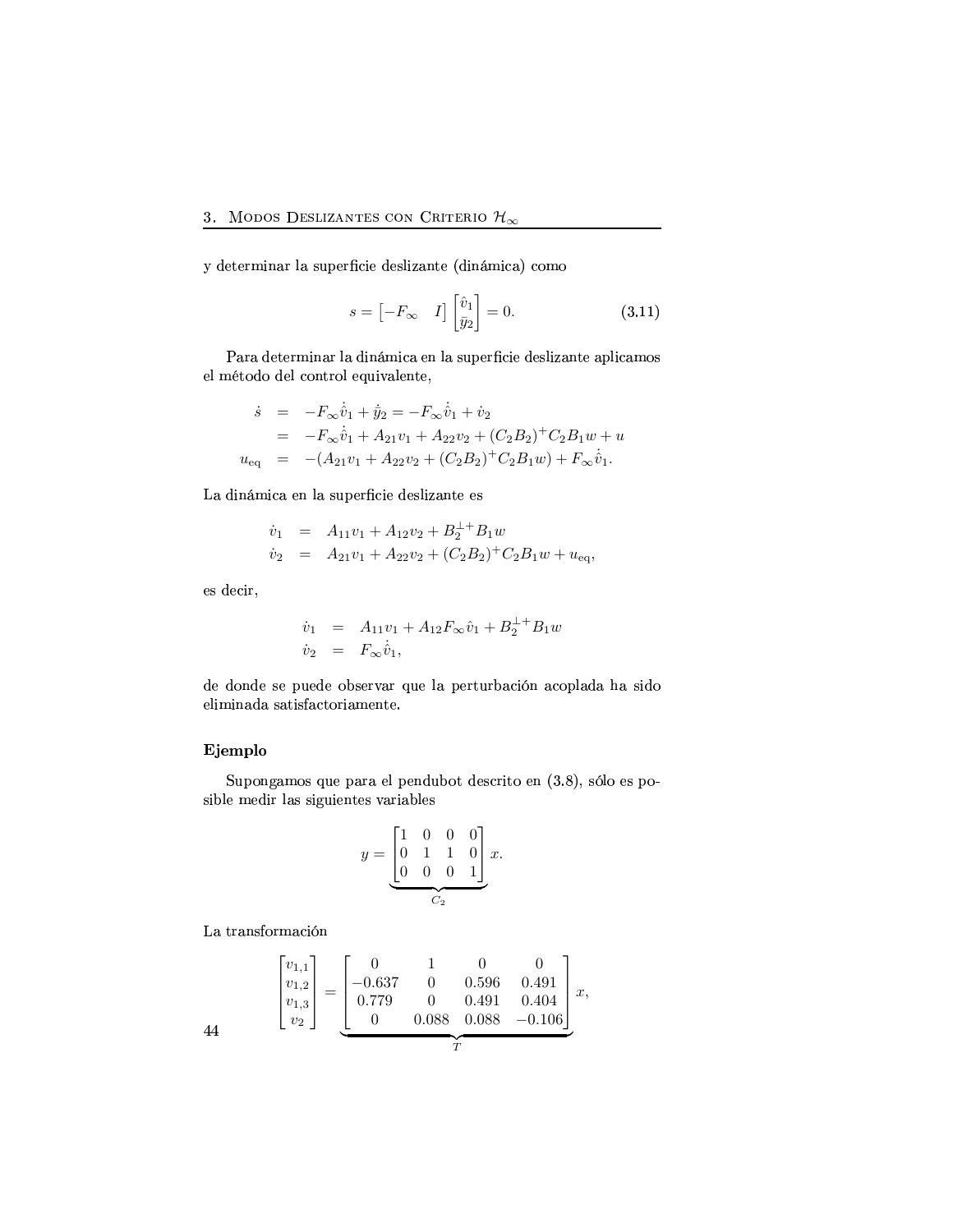R1h(Y+RSP+F-F]TjD?P\*jBkPfDPvC+R8jkF-R8K TFBIY\*jkF

$$
\begin{bmatrix}\n\dot{v}_{1,1} \\
\dot{v}_{1,2} \\
\dot{v}_{1,3} \\
\dot{v}_{2}\n\end{bmatrix} = \begin{bmatrix}\n0.491 & 0.491 & 0.404 & -5.602 \\
1.607 & -1.976 & -1.627 & 15.301 \\
0.800 & -0.855 & -0.704 & 18.578 \\
-7.950 & -5.442 & 7.401 & -9.010\n\end{bmatrix}\n\begin{bmatrix}\nv_{1,1} \\
v_{1,2} \\
v_{2}\n\end{bmatrix} + \begin{bmatrix}\n0 & 0 \\
0 & 1.252 \\
0 & 1.031 \\
1 & -1.486\n\end{bmatrix}\n\begin{bmatrix}\n\delta_1 + \mathcal{O}_2(\theta)(u + \delta) \\
\delta_2 + \mathcal{O}_2(\theta)(u + \delta)\n\end{bmatrix} + \begin{bmatrix}\n0 \\
0 \\
0 \\
1\n\end{bmatrix} u
$$
\n
$$
\begin{bmatrix}\n\bar{y}_1 \\
\bar{y}_2\n\end{bmatrix} = \begin{bmatrix}\n0.596 & 1 & 0 & 0 \\
0.491 & 0 & 1 & 0 \\
0 & 0 & 0 & 1\n\end{bmatrix}\n\begin{bmatrix}\nv_1 \\
v_2\n\end{bmatrix}.
$$

El sistema de orden reducido es

$$
\dot{v}_1 = \underbrace{\begin{bmatrix} 0.491 & 0.491 & 0.404 \\ 1.607 & -1.976 & -1.627 \\ 0.800 & -0.855 & -0.704 \end{bmatrix}}_{A_r} v_1 + \underbrace{\begin{bmatrix} 0 \\ 1.25 \\ 1.03 \end{bmatrix}}_{B_{1r}} w_2 + \underbrace{\begin{bmatrix} -5.60 \\ 15.30 \\ 18.58 \end{bmatrix}}_{B_{2r}} v_2
$$
\n
$$
\bar{y}_1 = \underbrace{\begin{bmatrix} 0.596 & 1 & 0 \\ 0.491 & 0 & 1 \end{bmatrix}}_{C_{2r}} v_1.
$$

Las condiciones del teorema 1 se satisfacen con

$$
X_{\infty} = \begin{bmatrix} 328 & 36 & 68 \\ 36 & 4.4 & 7.2 \\ 68 & 7 & 14 \end{bmatrix}, \quad Y_{\infty} = \begin{bmatrix} 1.04 & 0.42 & 0.21 \\ 0.42 & 0.48 & 0.12 \\ 0.21 & 0.12 & 0.53 \end{bmatrix}, \quad \gamma = 22.
$$

El estimador  $\mathcal{H}_\infty$  para el sistema de orden reducido es, después de algunas manipulaciones -ver  $(3.4)$ -

$$
\dot{\hat{v}}_1 = \begin{bmatrix} -142 & -23 & -26 \\ 368 & 38 & 54 \\ 445 & 48 & 66 \end{bmatrix} \hat{v}_1 + \begin{bmatrix} 8.55 & -6.15 \\ 1.57 & 0.93 \\ 1.79 & 1.75 \end{bmatrix} \bar{y}_1
$$

$$
= \begin{bmatrix} -142 & -23 & -26 \\ 368 & 38 & 54 \\ 445 & 48 & 66 \end{bmatrix} \hat{v}_1 + \begin{bmatrix} -0.68 & 8.11 & 6.68 \\ -0.28 & 1.39 & 1.14 \\ 0.21 & 1.92 & 1.58 \end{bmatrix} y
$$

$$
\overbrace{\hat{A}_{r\infty}}^{A_{r\infty}} \overbrace{\hat{A}_{r\infty}}^{}
$$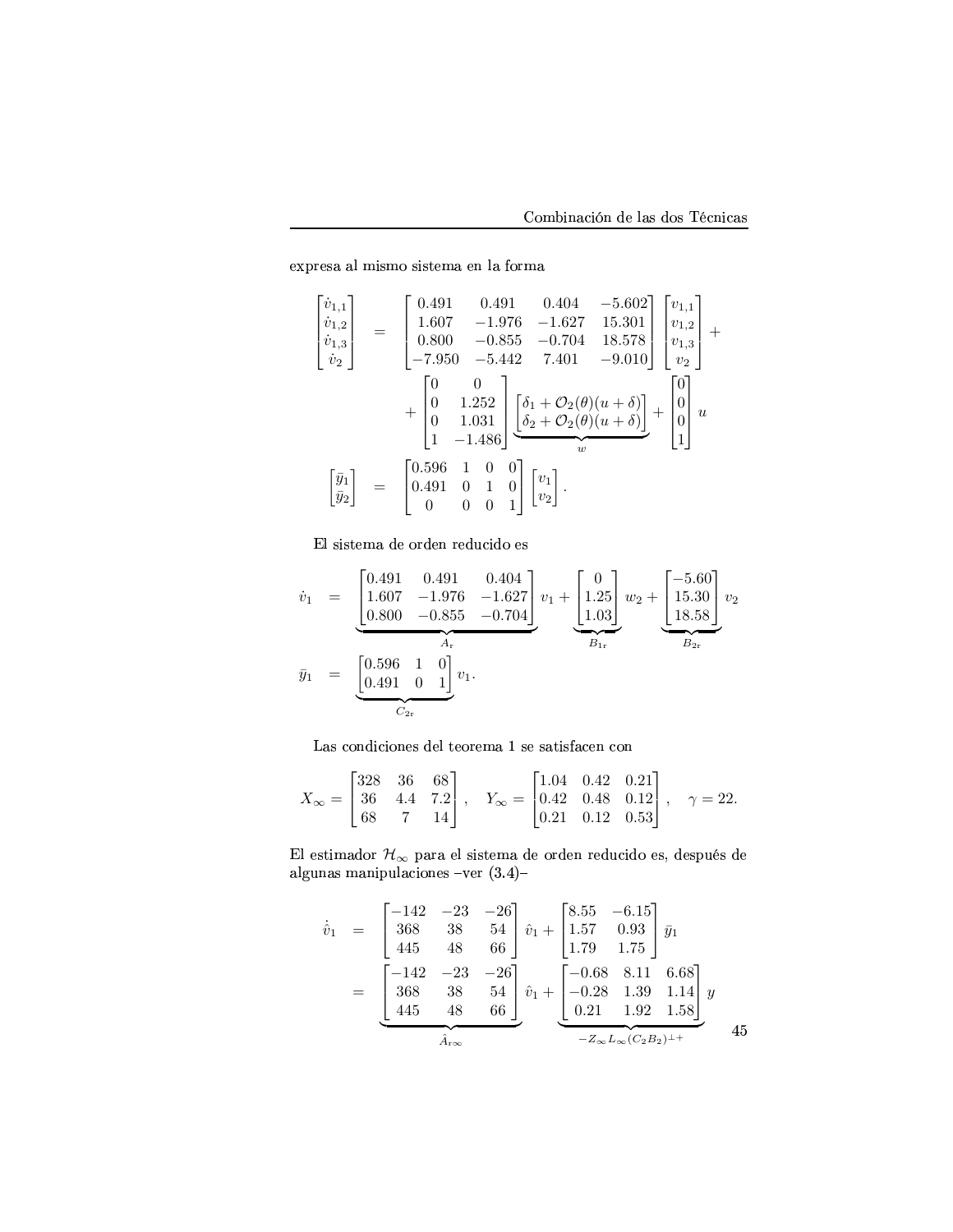$\mathbf y$ la superficie

$$
s = -[24 \quad 2.71 \quad 3.66] \hat{v}_1 + \bar{y}_2 = 0
$$
  
= -[24 \quad 2.71 \quad 3.66] \hat{v}\_1 + [0 \quad 0.08 \quad -0.11] \text{ y} = 0.

 ${\rm Se}$  propone un control

$$
u = \rho(y, \hat{v}_1) \operatorname{sign} s,
$$

y para estimar la ganancia, usamos la función de Lyapunov  $V(s) =$  $s^2/2$ .

La derivada de  $s$  con respecto al tiempo es

$$
\dot{s} = -F_{\infty}\dot{\hat{v}}_1 + \dot{v}_2 \n= -F_{\infty}\hat{A}_{r\infty}\hat{v}_1 + F_{\infty}Z_{\infty}L_{\infty}(C_2B_2)^{\perp +}y + \dot{v}_2 \n= -F_{\infty}\hat{A}_{r\infty}\hat{v}_1 + F_{\infty}Z_{\infty}L_{\infty}(C_2B_2)^{\perp +}y + \n+ A_{21}(\hat{v}_1 + \tilde{v}_1) + A_{22}(C_2B_2)^{\perp}y - \rho(y, \hat{v}_1)\text{sign}(s).
$$

donde $\tilde{v}_1 = v_1 - \hat{v}_1$ es el error de estimación.

La derivada de  $V(s)$  es

$$
\dot{V} = s \left[ A_{21} \tilde{v}_1 + \underbrace{(A_{21} - F_{\infty} \hat{A}_{r\infty})}_{\Lambda_1} \hat{v}_1 \right] + \n+ s \left[ \underbrace{(A_{22}(C_2 B_2)^+ + F_{\infty} Z_{\infty} L_{\infty} (C_2 B_2)^+ +}_{\Lambda_2} y \right] - \rho |s| \n\leq |s| [\|\Lambda_1\| \|\hat{v}_1\| + \|\Lambda_2\| \|y\| + \|A_{21} \tilde{v}_1\| - \rho].
$$

Por lo que si

$$
\rho(\hat{v}_1, y) > ||\Lambda_1|| ||\hat{v}_1|| + ||\Lambda_2|| ||y|| + ||A_{21}\tilde{v}_1||
$$
  
> 860||\hat{v}|| + 266||y|| + 12||\tilde{v}\_1||

R8K\$C+BKdH8RSPRSTiP\*D?PfC\*RSjkF F]TH8FK(VSFY+gR8T jB1O1BwO1R0PfT?DUV0F]K\$C\*R R8KAC+DURSj-h!B <K(DC+Bd> La ganancia usada en la simulación fue

$$
\rho(\hat{v}_1, y) = 150 \|\hat{v}\| + 80\|y\| + 20,
$$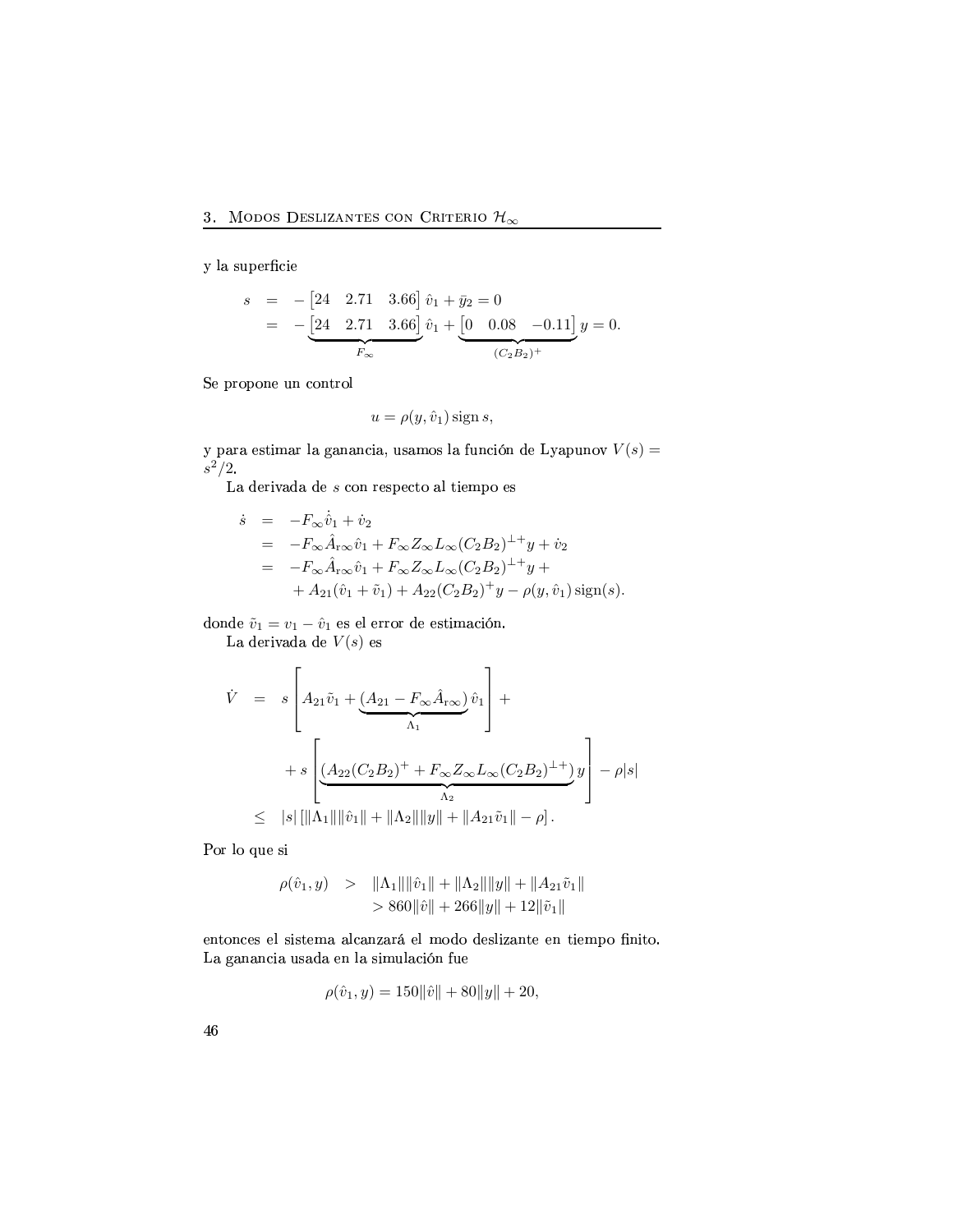las condiciones iniciales

$$
\theta_1 = \theta_2 = 0.05
$$
,  $\dot{\theta}_1 = \dot{\theta}_2 = 0$ ,  $\hat{v}_{1,1} = \hat{v}_{1,2} = \hat{v}_{1,3} = 0$ ,

las perturbaciones

$$
\delta_1 = \delta_2 = 0.1 \sin(5t)
$$

y el control se regularizó como

$$
u = -\rho(\hat{v}_1, y) \frac{s}{|s| + 0.01}
$$

Los resultados se muestran en la figura 3.4. Se puede ver que la respuesta del sistema se encuentra acotada. El control presenta un pico muy grande aproximadamente a los dos segundos, pero cuando el sistema se aproxima al punto de equilibrio, el control tiende a la perturbación acoplada.

Es importante mencionar que aunque  $\mathcal{H}_{\infty}$  es una técnica lineal, en la perturbación  $w$  se incluyeron los términos no-lineales que resultan de la expansión en serie de Taylor. La simulaciones, realizadas con el modelo original (no-lineal) muestran la efectividad de la técnica.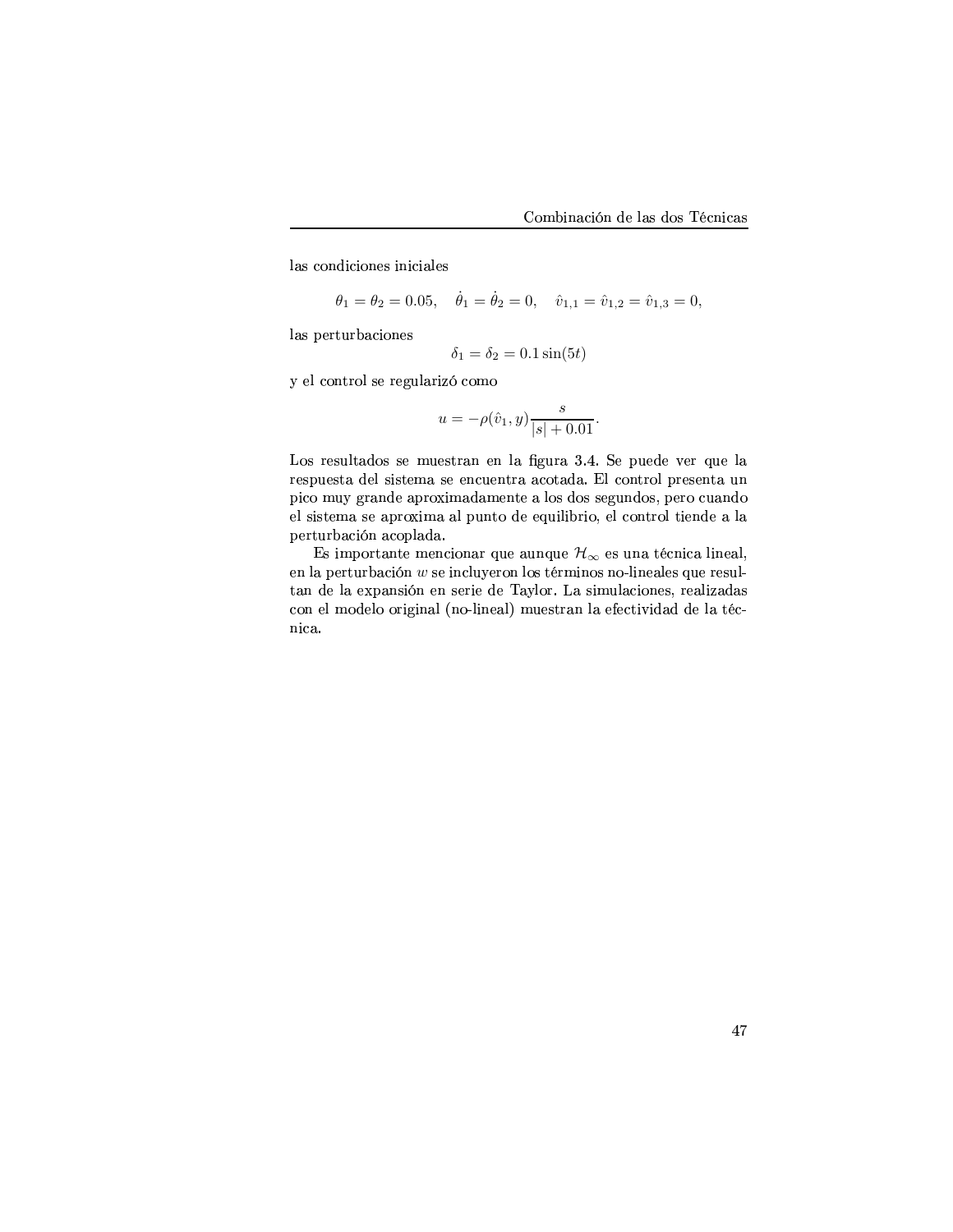

Figura 3.4: Respuesta del sistema usando modos deslizantes convencionales y $\mathcal{H}_{\infty}.$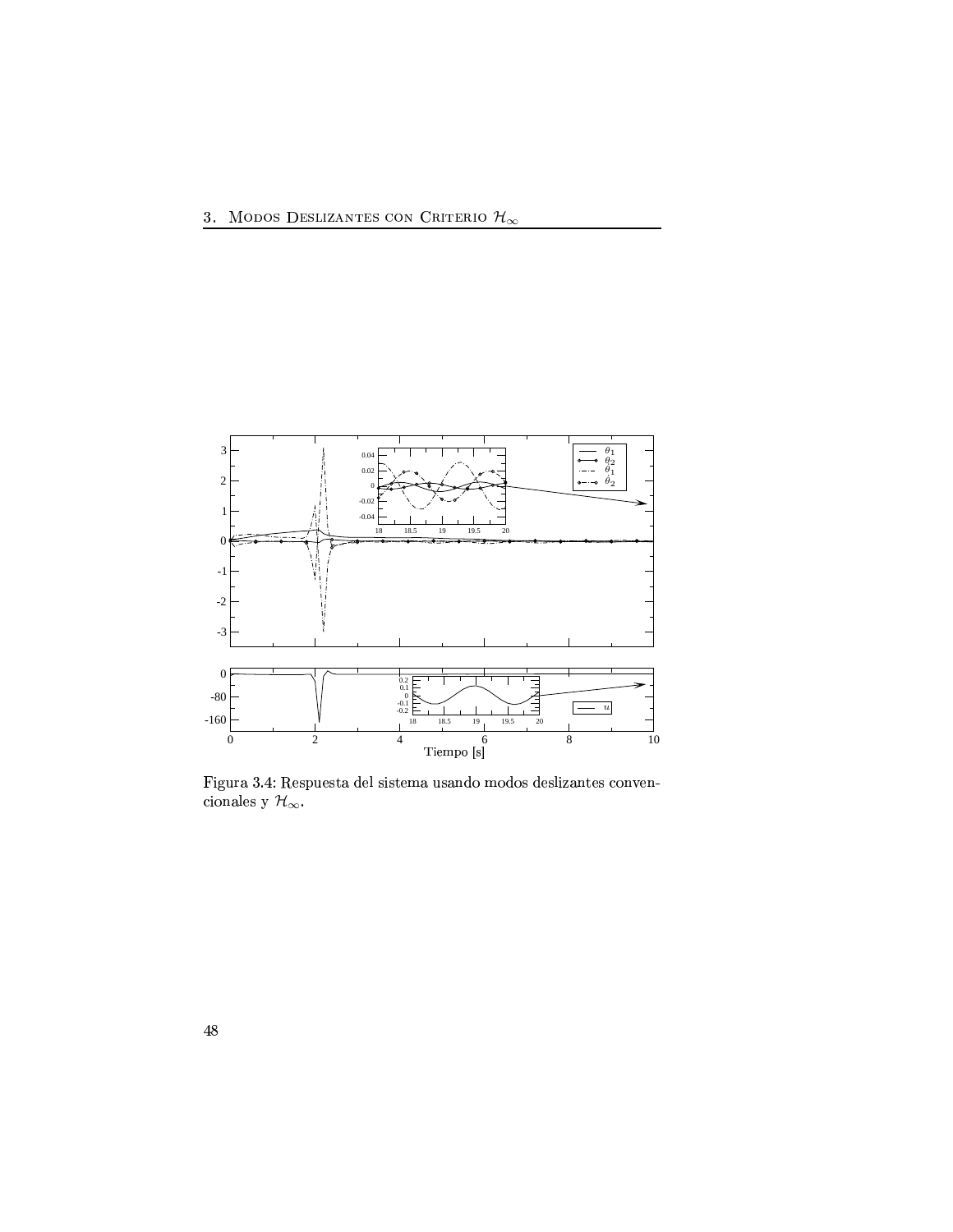# Capítulo 4

# Aplicación al Control Descentralizado

En este capítulo se plantea formalmente el problema de control descentralizado, se hace un breve análisis de la literatura y se aplican las técnicas desarrolladas en los capítulos anteriores para resolver dicho problema.

#### Motivación  $4.1.$

Los sistemas de gran escala pueden requerir el uso de control descentralizado cuando alguna o varias de las siguientes dificultades ocurren:

- 1. El sistema se encuentra ampliamente distribuido en el espacio, por lo que la transferencia de información es costosa (v.gr. sistemas de potencia);
- 2. la implementación de una ley de control centralizada es difícil, o incluso imposible debido a la estructura descentralizada del sistema (v.gr. control de tráfico aéreo y terrestre);
- 3. la complejidad en el análisis y diseño, debida al orden del sistema, puede reducirse al separar el sistema en varios subsistemas (v.gr. estructuras flexibles con muchos grados de libertad);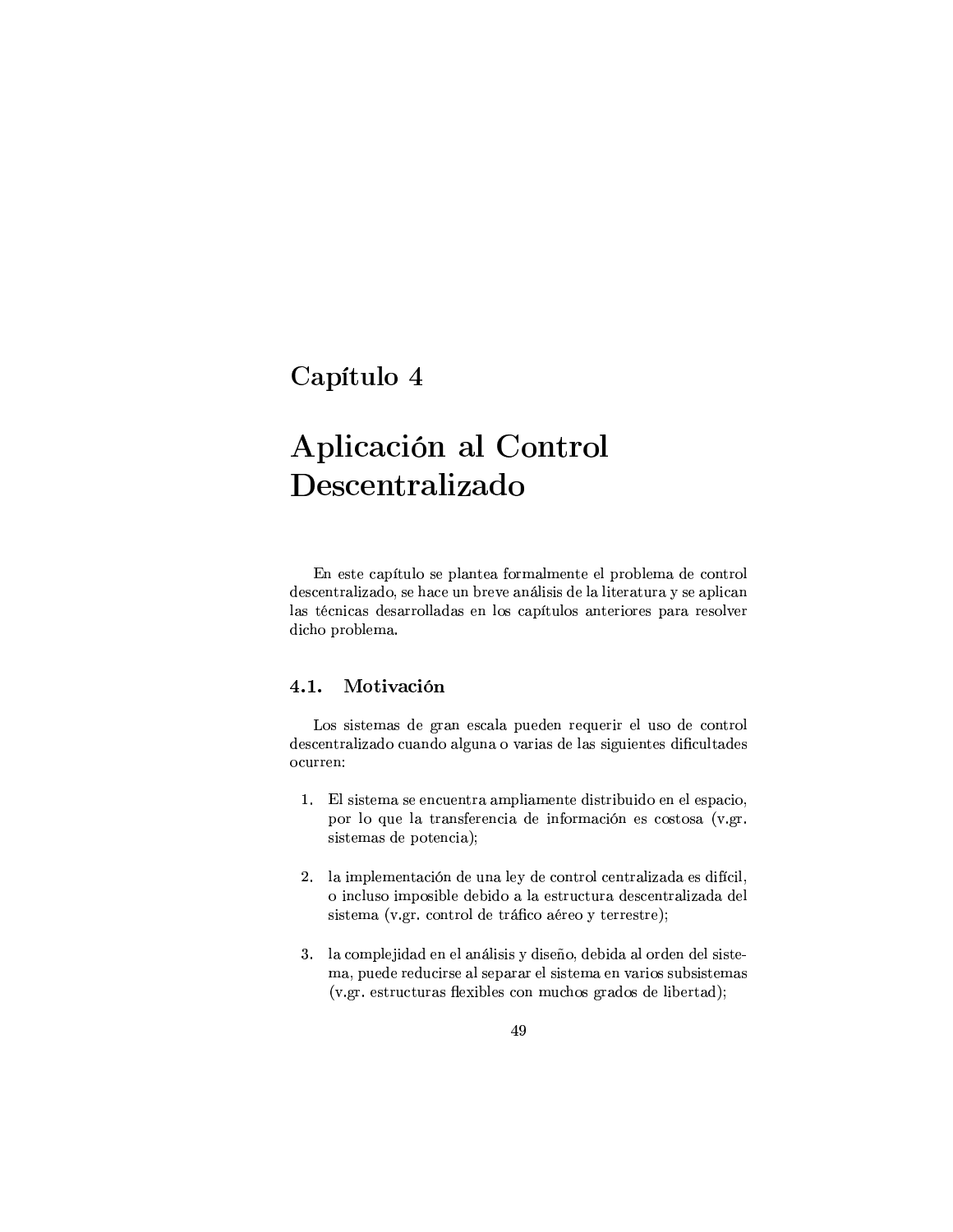4. el criterio de diseño es robustez respecto a perturbaciones estructurales, en las que los subsistemas se desconectan y vuelven a conectar mientras el sistema se encuentra en operación.

En términos generales, el problema de control descentralizado es el de encontrar un conjunto de controladores en los que la información está sujeta a una restricción: la información disponible en cada estación de control es sólo un subconjunto de las variables de estado. Los controladores se diseñan para estabilizar un conjunto de subsistemas interconectados, los cuales componen el sistema total.

#### Planteamiento del Problema  $4.2.$

Consideremos un sistema descentralizado, lineal e invariante en el tiempo, con  $\nu$  estaciones de control

$$
\dot{x}_i(t) = A_i x_i(t) + B_i u_i(y_i, t) + \sum_{i=1}^{\nu} A_{ij} x_j(t) \qquad (4.1a)
$$

$$
y_i(t) = C_i x_i(t), \quad i = 1, 2, \dots, \nu,
$$
\n(4.1b)

donde  $x_i(t) \in \mathbb{R}^{n_i}$  es el vector de estado,  $y_i(t) \in \mathbb{R}^{p_i}$  son las variables de medición y  $u_i(x_i, t) \in \mathbb{R}^{m_i}$  es la acción de control de la *i*-ésima estación en el tiempo  $t \in \mathbb{R}$ .  $A_i$ ,  $B_i$  y  $C_i$  son matrices de dimensión apropiada.  $\sum_{j\neq i}^{\nu} A_{ij} x_j$  representa la influencia de las otras estaciones, donde las  $A_{ij}$  son, una vez más, matrices de dimensión apropiada. En lo subsecuente, cuando aparezca el subíndice  $i$ , se asume que el enunciado es válido para todo  $i = 1, 2, ..., \nu$ .

El objetivo es diseñar cada una de las leyes de control  $u_i$  tal que el sistema (4.1) sea semi-global y asintóticamente estable.

Suponemos que la información disponible para la i-ésima estación de control en el tiempo  $t$  está representada por

$$
I_i(t) = \{ y_i(\xi), u_i(\zeta) | \xi \in [0, t], \zeta \in [0, t] \}. \tag{4.2}
$$

Se asume también que la entrada de control  $u_i(t)$  sólo puede calcularse a partir de  $I_i(t)$ , es decir,

$$
u_i(t) = F_i(I_i(t), t), \qquad (4.3)
$$

donde  $F_i(t)$  es una función de  $I_i(t)$  y del tiempo t.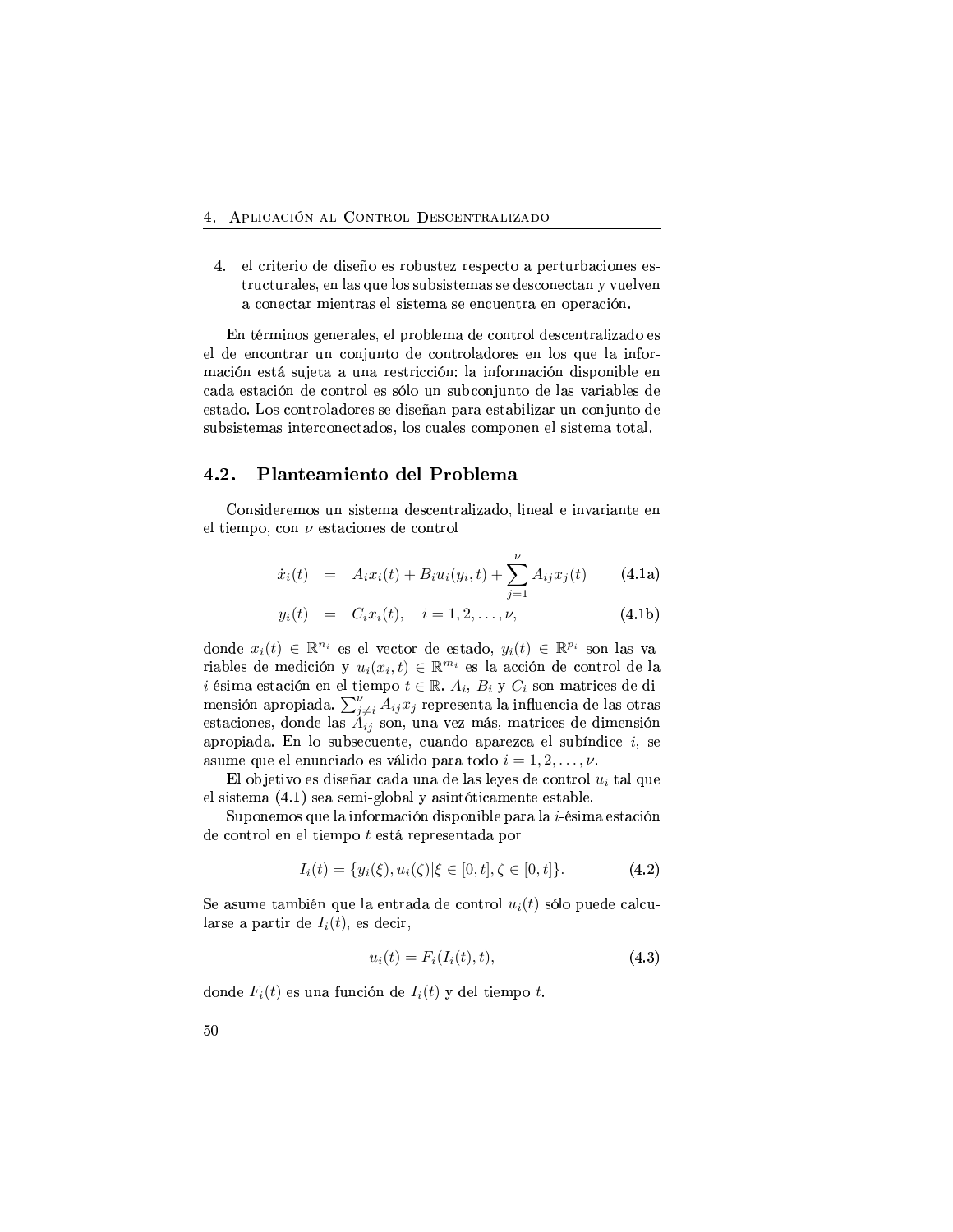### Resultados Previos (Análisis de la 4.3. Literatura)

Desde el punto de vista histórico, el desarrollo de las técnicas para el análisis y el diseño de sistemas de control descentralizado sigue un patrón similar al del control centralizado. La primera pregunta que surge es: ¿bajo qué condiciones es posible estabilizar un sistema descentralizado? Este problema fue planteado y -casi- resuelto en [29]. Otra pregunta, intimamente relacionada con la anterior es: ¿cuándo (y cómo) es posible asignar arbitrariamente los polos de un sistema de esta naturaleza? La respuesta puede encontrarse en [6]. El reto posterior es el diseño de una ley de control que minimice cierto funcional, es decir, la resolución del problema de control óptimo descentralizado. En [24] se presenta una revisión de la literatura que abarca la asignación de polos y plantea algunas de las dificultades clave que pueden encontrarse al momento de resolver el problema de optimización.

Tanto la asignación de polos, como el control óptimo descentralizado se enfocan al diseño de un control que satisfaga la restricción de información establecida en  $(4.2)$  y  $(4.3)$ . Esto resuelve las dificultades 1 y 2 de la página 49, pero no las 3 y 4; es decir, no necesariamente se reduce la complejidad en el análisis y el diseño del sistema, ni se garantiza la robustez en presencia de perturbaciones estructurales. Para resolver las últimas dos dificultades, se requiere plantear el problema desde el punto de vista del control robusto. Es en este contexto en donde se sitúa una de las contribuciones de este trabajo.

# La Estabilización de Sistemas de Control Descentralizado

En lo que sigue, se presenta brevemente el resultado obtenido en [29], concerniente a la posibilidad de estabilizar un sistema por medio de un control descentralizado. En [29] se describe al sistema como

$$
\dot{x}(t) = Ax(t) + \sum_{i=1}^{\nu} B_i u_i(t)
$$
\n(4.4a)

$$
y_i(t) = C_i x(t). \tag{4.4b}
$$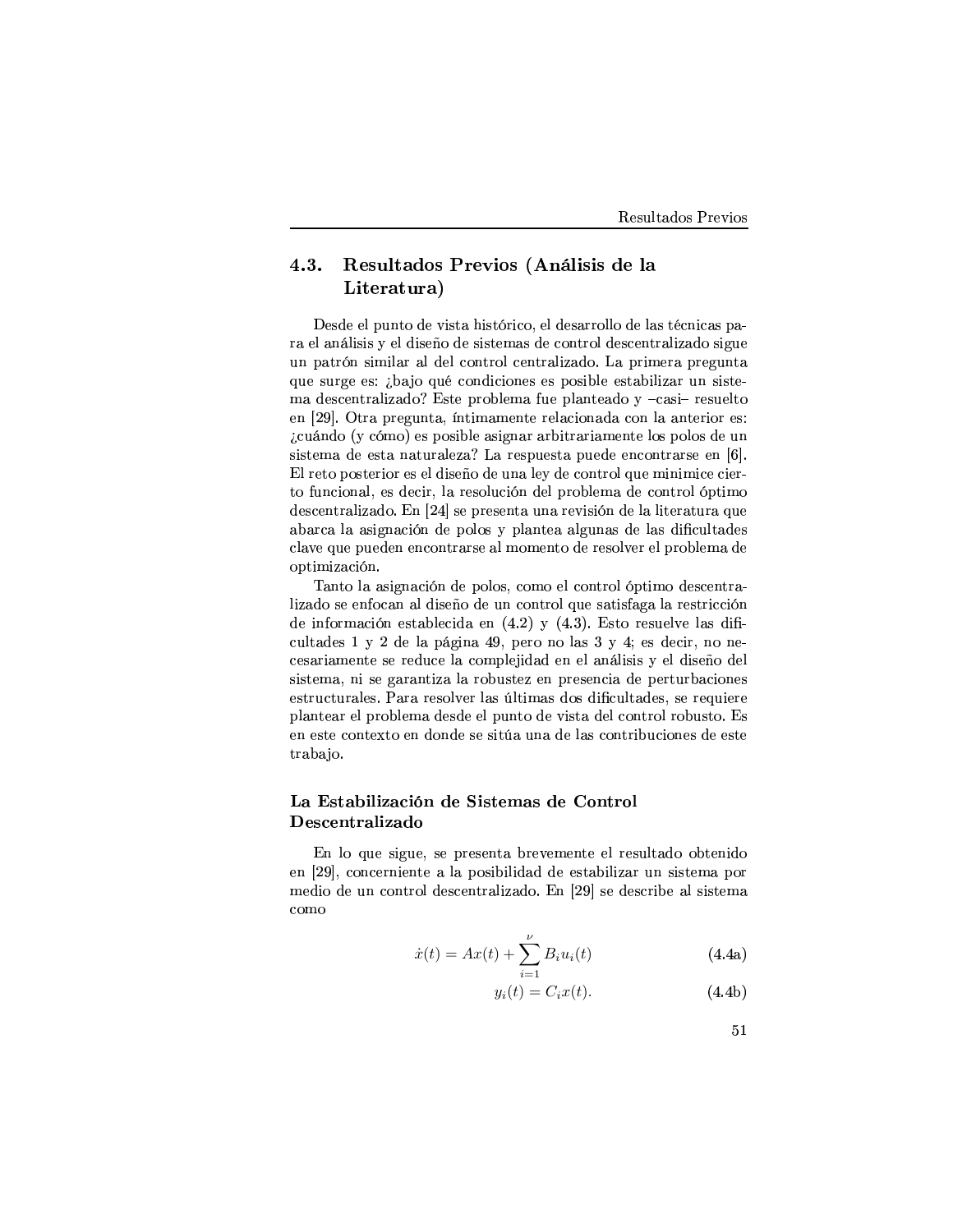Dicho sistema es más general que el representado por (4.1), ya que el dominio de las matrices  $C_i$  no necesariamente tiene que coincidir con el co-dominio de las matrices  $B_i$ . Cabe mencionar que, aunque el sistema (4.1) es un poco más restrictivo, representa una gran cantidad de problemas físicos.

Dado que el sistema es lineal e invariante en el tiempo, la primera tentativa es proponer un controlador lineal e invariante en el tiempo

$$
\dot{z}_i(t) = S_i z_i + R_i y_i(t) \tag{4.5a}
$$

$$
u_i(t) = Q_i z_i + K_i y_i(t) + v_i(t),
$$
\n(4.5b)

donde  $z_i(t) \in \mathbb{R}^{n_i}$  es el estado del *i*-ésimo controlador,  $v_i(t) \in \mathbb{R}^{m_i}$ es la *i*-ésima entrada externa local, y  $S_i$ ,  $R_i$ ,  $Q_i$  y  $K_i$  son matrices reales, constantes y de tamaño apropiado. La representación (4.5) es bastante amplia, incluye cualquier controlador lineal e invariante en el tiempo, estático o dinámico. La ecuación (4.5) puede escribirse de manera más compacta como

$$
\dot{z}(t) = Sz(t) + Ry(t) \tag{4.6a}
$$

$$
u(t) = Qz(t) + Ky(t) + v(t)
$$
\n(4.6b)

donde

$$
S \triangleq \text{diag}(S_1, \ldots, S_\nu), \qquad R \triangleq \text{diag}(R_1, \ldots, R_\nu)
$$
  
\n
$$
Q \triangleq \text{diag}(Q_1, \ldots, Q_\nu), \qquad K \triangleq \text{diag}(K_1, \ldots, K_\nu)
$$
  
\n
$$
z(t) \triangleq \text{col}(z_1, \ldots, z_\nu), \qquad y(t) \triangleq \text{col}(y_1, \ldots, y_\nu)
$$
  
\n
$$
u(t) \triangleq \text{col}(u_1, \ldots, u_\nu), \qquad z(t) \triangleq \text{col}(z_1, \ldots, z_\nu).
$$

Cuando la ley de control (4.6) se aplica al sistema (4.4), resulta el siguiente sistema en lazo cerrado

$$
\begin{bmatrix} \dot{x}(t) \\ \dot{z}(t) \end{bmatrix} = \begin{bmatrix} A + BKC & BQ \\ RC & S \end{bmatrix} \begin{bmatrix} x(t) \\ z(t) \end{bmatrix} + \begin{bmatrix} B \\ 0 \end{bmatrix} v(t) \tag{4.7}
$$

donde

$$
B = \begin{bmatrix} B_1 & \cdots & B_\nu \end{bmatrix} \quad \text{y} \quad C = \begin{bmatrix} C_1 \\ \vdots \\ C_\nu \end{bmatrix} . \tag{4.8}
$$

 $\sim$   $\sim$ 

Lo que se busca entonces son condiciones para que un controlador de la forma  $(4.5)$  estabilice al sistema  $(4.4)$ .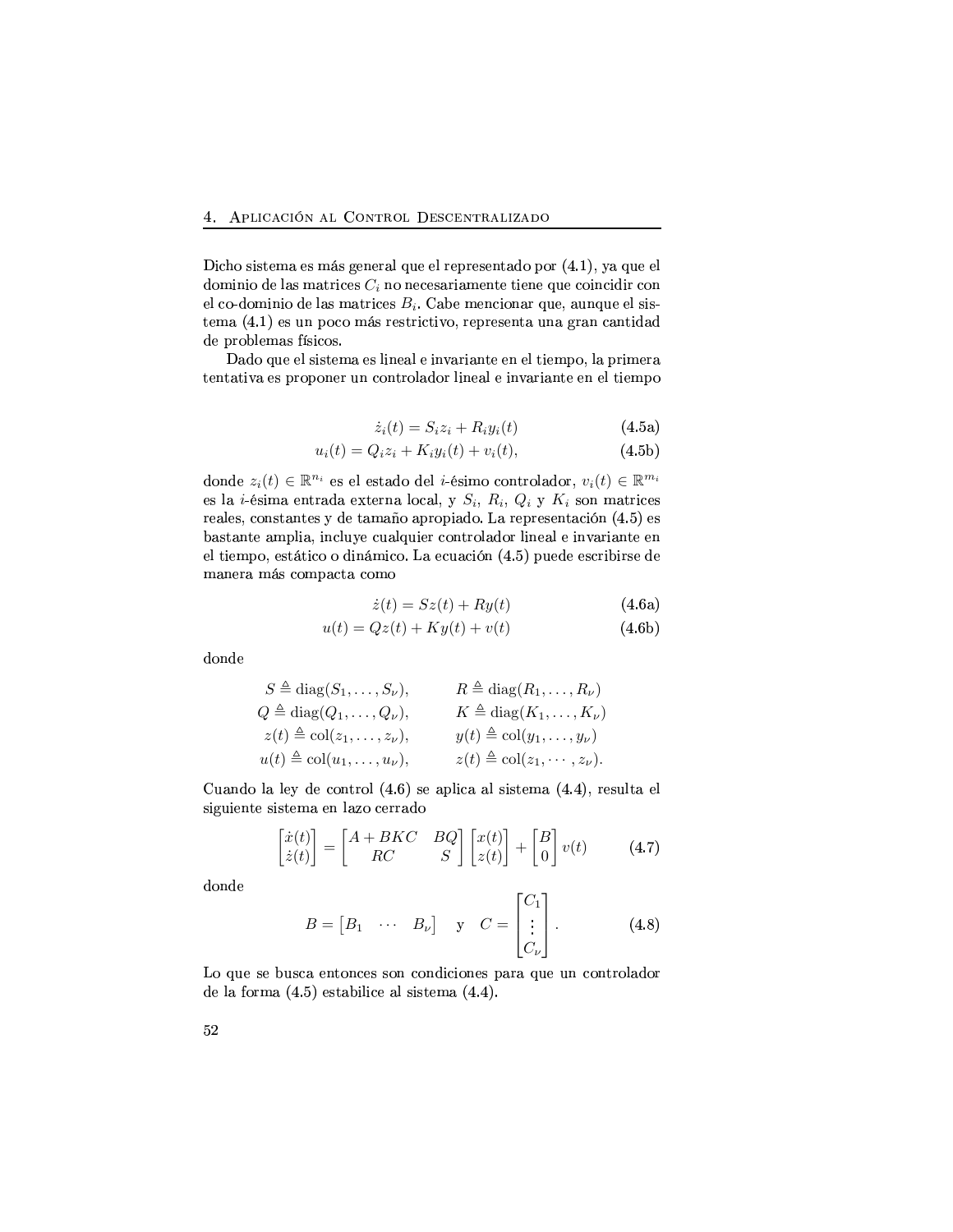Definición 2 (Polinomio fijo) Considérese la terna  $\{C, A, B\} \in$  $\mathbb{R}^{p \times n} \times \mathbb{R}^{n \times n} \times \mathbb{R}^{n \times m}$  y los dos conjuntos de enteros  $m_1, \dots, m_\nu$  y  $p_1, \cdots, p_{\nu}, \text{ con } m = \sum_{i=1}^{\nu} m_i \text{ } y \text{ } p = \sum_{i=1}^{\nu} p_i \text{ } que \text{ definen al siste-}$  $ma$  (4.4). Sea K el conjunto de todas las matrices de bloques diagoanala a componenti con un construction de la construction de la construction de la construction de la construc

$$
\mathcal{K} = \{K | K = \text{diag}(K_1, \dots, K_\nu), \quad K_i \in \mathbb{R}^{m_i \times p_i} \}
$$
(4.9)

 0
L >@L LDH <sup>F</sup> >@L C5L <sup>F</sup> BL L <sup>L</sup> >AHA
> CGFIH <sup>C</sup> >L  $de (A+BKC)$ , para toda  $K \in \mathcal{K}$ , se denomina el polinomio fijo de la terna  $\{C, A, B\}$  con respecto a K, denotado por  $\psi(\lambda; C, A, B, \mathcal{K}),$  $\it{es~decir.}$ 

$$
\psi(\lambda; C, A, B, \mathcal{K}) = \text{mcd}_{K \in \mathcal{K}} \{ \det(\lambda I - A - BKC) \}
$$

~"DP\*RLPfD?jh(TUD<HSFT?F-T?R O1RH8BK\$C\*Y+BT .od>apmF-c(KdFO1RLTFBY+jF

$$
u(t) = Ky(t) \tag{4.10}
$$

donde  $K$  tiene la forma descrita en  $(4.9)$ , la matriz del sistema en lazo cerrado es  $A + BKC.$  Como el polinomio fijo es común para todas las  $K \in \mathcal{K}$ , no importa que K se utilice, las raíces de dicho http://web.arrapidube.com/profiles/arrapidus-fytherrspfc.com/profiles/arrapidus-files/arrapidus-files/arrapidu siguiente definición.

**Definición 3 (Modos fijos)** Para una terna  $\{C, A, B\} \in \mathbb{R}^{p \times n} \times$  $\mathbb{R}^{n \times n} \times \mathbb{R}^{n \times m}$  y un conjunto K de matrices de bloques diagonales definidas en la ecuación  $(4.9)$ , el conjunto de modos fijos de  $\{C, A, B\}$  $\emph{con}$  respecto a K se define de la siguiente forma:

$$
\Lambda(C,A,B,\mathcal{K})=\bigcap_{K\in\mathcal{K}}\sigma[A+BKC]
$$

 $\emph{donde} \ \sigma[A+BKC]$  es el conjunto de valores característicos de  $(A+$  $BKC$ ). De manera equivalente,  $\Lambda(C, A, B, \mathcal{K})$  puede definirse de la garage formers

$$
\Lambda(C, A, B, \mathcal{K}) = \{\lambda | \lambda \in \mathbb{C}, \quad \psi(\lambda; C, A, B, \mathcal{K}) = 0\}
$$

Los modos fijos son entonces, aquellos que no pueden modificarse por medio de la ley de control  $(4.10)$ .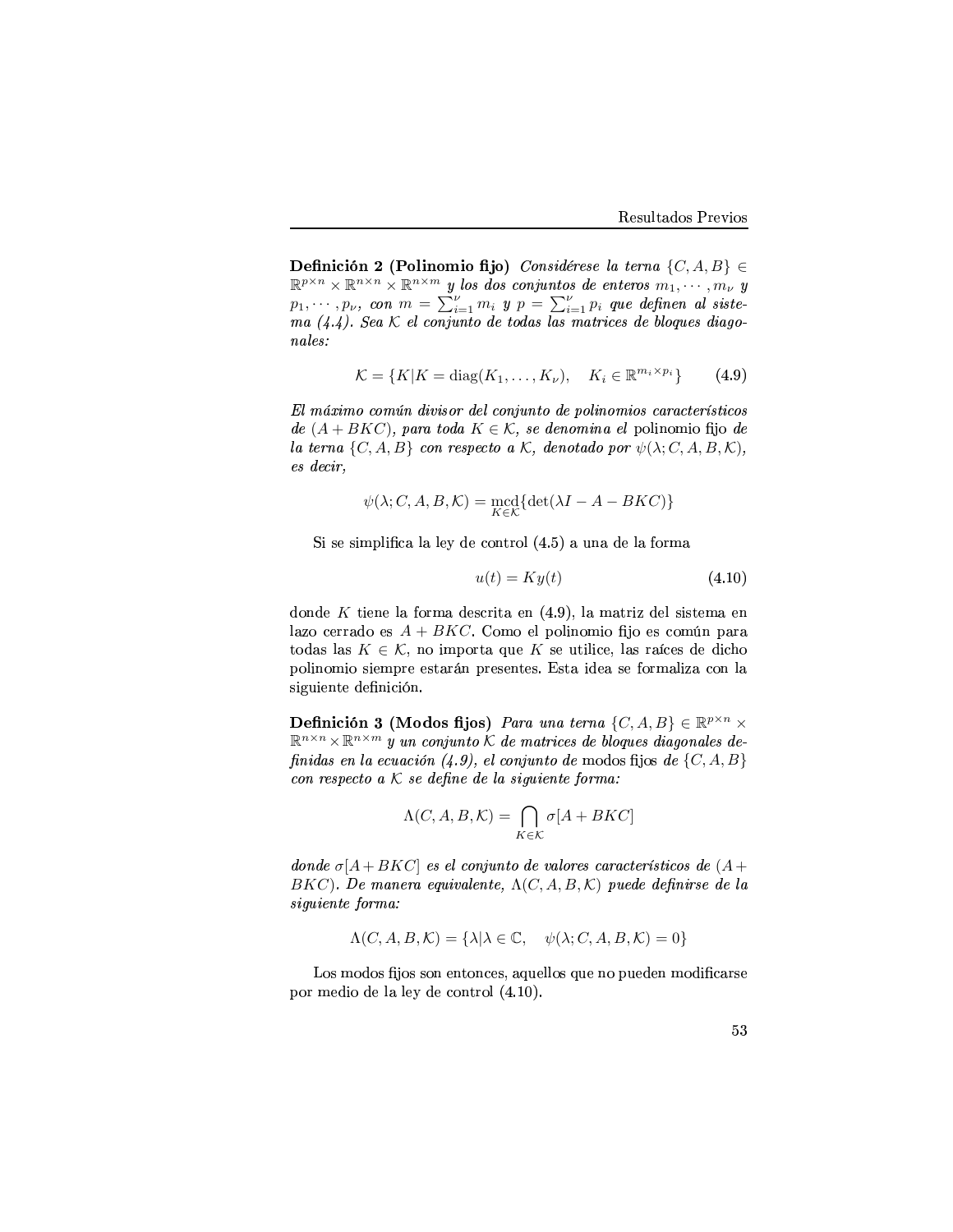**Teorema 4** Considérese el sistema  $\{C, A, B\}$  descrito por  $(4.4)$ ,  $\emph{con } B$  y  $C$  definidos en (4.8). Sea K el conjunto de matrices de bloques diagonales definido en  $(4.9)$ . Una condición necesaria y suficiente para la existencia de un conjunto de leyes de control  $(4.6)$ CGA -F <sup>F</sup> CGFA0FA <sup>L</sup> >@FIHHA <sup>L</sup> F@A0A CC >@AFCGF <sup>F</sup> CGA  F

$$
\Lambda(C,A,B,\mathcal{K})\subset\mathbb{C}^-
$$

 $\emph{donde } \mathbb{C}^-$  es el semi-plano izquierdo complejo abierto

La prueba de este teorema puede encontrarse en [29], así como el harsoches in the contract of the contract of the contract of the contract of the contract of the contract of the contract of the contract of the contract of the contract of the contract of the contract of the contract of t

Una manera de interpretar este teorema es: los modos fijos que  $\mathbf{N} = \mathbf{N}$  is the problem of the state  $\mathbf{N}$  is the state of the state of the state  $\mathbf{N}$  $t$ ampoco a través de  $(4.5)$ .

En los sistemas de control descentralizado hay una característica interesante que va contra la intuición. Si un sistema de control centralizado, lineal e invariante en el tiempo no puede ser estabilizado por una ley de control lineal e invariante en el tiempo (estática o On the second control of the second control results and the second control results of the second control results of the second control results of the second control results of the second control results of the second contr se muestra que en el caso del control descentralizado hay algunos the according to the state of the contract results and the contract of the contract of the contract of the contract of the contract of the contract of the contract of the contract of the contract of the contract of the con lineal pero variante en el tiempo (periódica).

~"DQR1DPvC+R8Kj-B1O1B\$P]uvBIP \$c(R K(B h(c(RSO(R8K RSTUD?jDUK<F]Y\PfRgh<BIYj-R0O1D?B O1R una ley de control invariante en el tiempo pero sí pueden eliminarse por medio de una variante en el tiempo, podríamos preguntarnos: SR1DPvC+DUY\]KjB1O1B\$PuvBIP \$c(R KdB h(cdRSO(FK R8T?D?j-D?KdFY+P\*R h!BYjRSO1D?B O1R cdK control periódico pero sí por medio de otra ley, digamos no-lineal?  $\mathbf F$  use the correct representation of  $\mathcal H$  and  $\mathcal H$  are presented by  $\mathcal H$ sistema descentralizado no puede estabilizarse con una ley periódica, entonces no puede estabilizarse con ninguna otra, ya sea lineal o no-T?Duk(R0F)T 1E&F}Y+D?FKIC+RMB-E&F}Y+D?FKIC+RMB-E&F}Y+D?FKIC+RMB-E&F{IC+RMB-E&F}Y+D?FKIC+RMB-E&F{IC+RMB-E&F{IC+RMB-E&F}

## Control óptimo

Para resolver el problema de control descentralizado óptimo se dFK Y+RSF); D?PIPPIN(RSPFC+FIP/R8jh(Transformation); D.P. 1http://www.information.com/ jR8Y+B
\$c(RLKdB<FkDUK\$C\*RSY+H8BK(R1DUBIK(RSP R8K\$C+Y\*RMT?BIPmPfcdbdPfDPfC\*R8jkFIP1R0PvC\F-P\*c(h!BIP\*D HD?JK lIFY+FKIC+DUV0F
\$c(RNR8T9HBIK\$C\*Y+BT!Jh1C+DUjB-RSPmO1DF]lBIKdF]T >"Z[R0Pfh(cdSPmPfRMH8FT?H8c(TF R8TRSY\*Y+BYQO1RSb(DO1BkFT?F-D?KIC+R8Y\HBIK(R1D?JK O(RLTUB\$PQPfc(b<PfDPvC+R8jkFPS>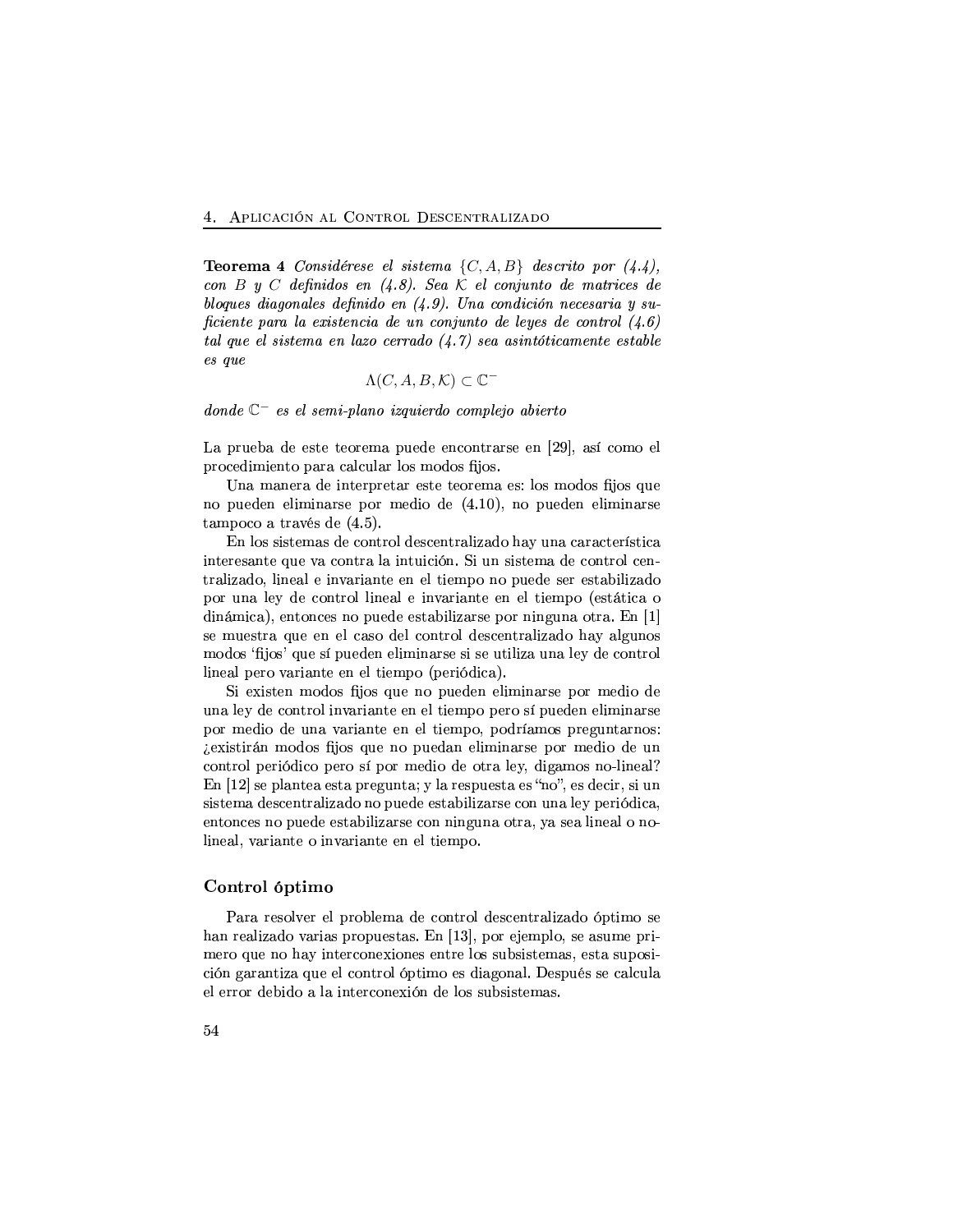En [15] se caracteriza, a partir de la forma de las matrices de interconexión  $A_{ij}$ , una clase de sistemas (4.1) para los cuales el índice de desempeño

$$
J = \int_0^\infty (x^T Q x + u^T R u) dt, \quad x \triangleq \text{col}(x_1, \dots, x_\nu)
$$

puede minimizarse usando una ley de control diagonal

$$
u = Kx, \quad K = \text{diag}(K_1, \dots, K_\nu)
$$

En [14] dicha clase se define en términos de modos fijos. Como ejemplo de aplicación tenemos [20], en donde se aplica un control descentralizado óptimo para la estabilización de un edificio. En [25] se aplica el principio máximo de Pontryagin y se expresan las restricciones de información como ecuaciones diferenciales

$$
\frac{\partial u_i(x_i, t)}{\partial x^{\bar{i}}} = 0,
$$

donde  $x^{\bar{i}}$  es el estado completo del sistema, pero excluyendo  $x_i$ 

$$
x^i = \text{col}(x_1, \ldots, x_{\nu}, \langle x_i \rangle).
$$

# Control robusto

Desde la perspectiva del control robusto, el término de interconexión  $\ddot{\phantom{a}}$ 

$$
\sum_{i=1}^{\nu} A_{ij} x_j
$$

en (4.1a) puede verse como una perturbación  $\phi_i(x)$ , es decir

$$
\dot{x}_i = A_i x_i + B_i u_i + \phi_i(x)
$$

$$
\phi_i(x) = \sum_{i=1}^{\nu} A_{ij} x_j = A^i x, \quad A^i = [A_{i1} \quad \cdots \quad A_{i\nu}]. \tag{4.11}
$$

Con esta consideración en mente, el problema de estabilizar el sistema (4.1) puede plantearse como el problema de encontrar un conjunto de leyes de control  $u_i$ , para los subsistemas nominales

$$
\dot{x}_i(t) = A_i x_i(t) + B_i u_i(y_i, t)
$$
  

$$
y_i(t) = C_i x_i(t),
$$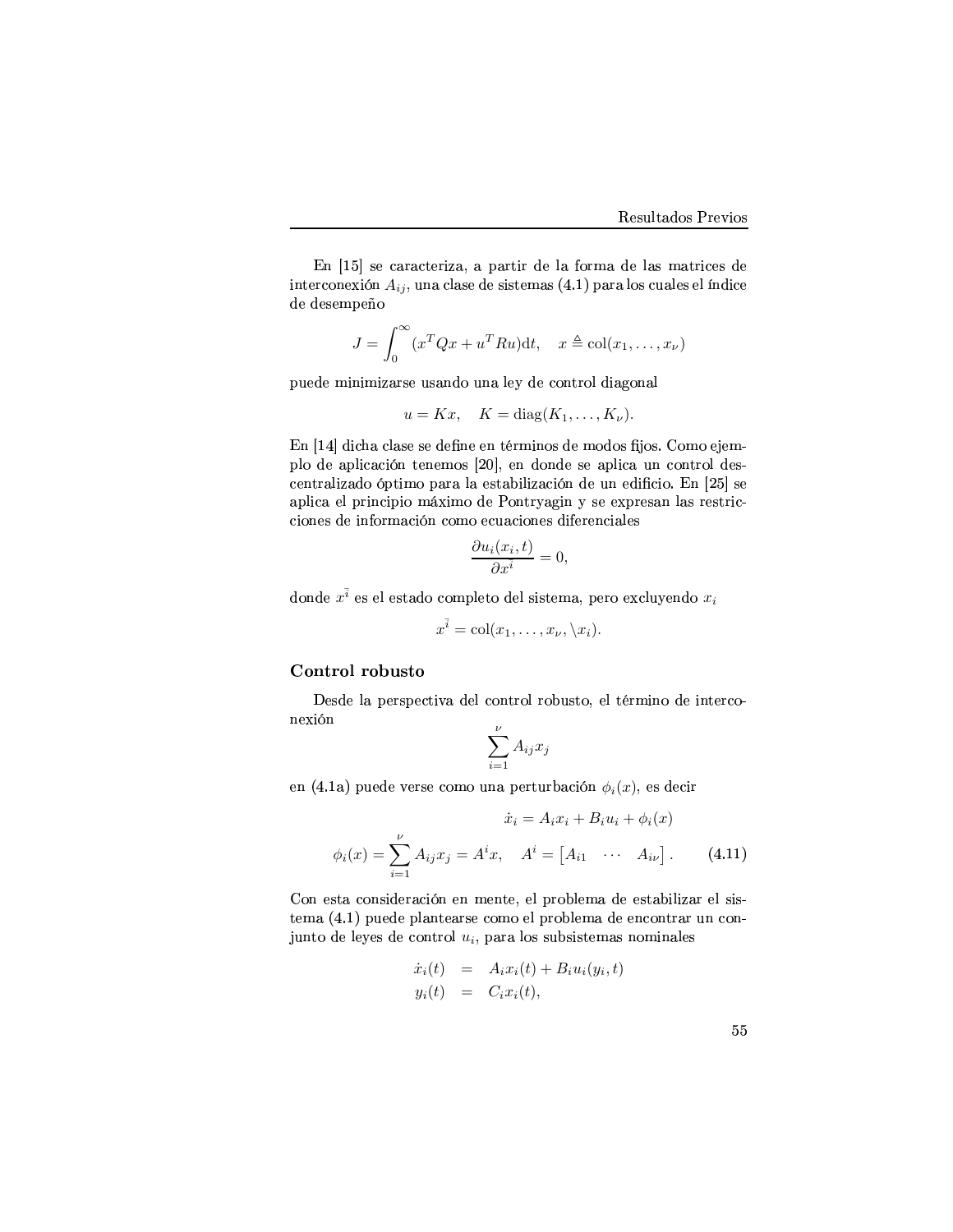tal que las perturbaciones  $\phi_i(x)$  no afecten la estabilidad de los subsistemas.

Como se vio en los capítulos anteriores, el control por modos deslizantes es una técnica robusta, capaz de eliminar las perturbaciones de tipo acoplado. En [23, 21], por ejemplo, se utilizan los modos deslizantes para eliminar el efecto de las interconexiones; en [10, 5] se combinan las modos deslizantes con técnicas de control adaptable para llevar a cabo el mismo propósito. Hay dos problemas fundamentales en las referencias que acaban de mencionarse; el primero es que se asume que las interconexiones satisfacen la condición de acoplamiento, lo cual resulta muy restrictivo; el segundo es que se asume que se dispone de todo el estado  $(y_i = x_i)$ . En [31] sí se consideran interconexiones de tipo desacoplado y se considera también la retro-alimentación de la salida  $(y_i = C_i x_i)$ ; la desventaja es que se asume de antemano que la componente acoplada del estado puede estabilizarse por medio de una retro-alimentación estática de la salida.

#### $4.4.$ Contribución

Con las técnicas desarrolladas en los capítulos anteriores, es relativamente fácil establecer condiciones de suficiencia para la resolución del problema de control descentralizado. Con esas técnicas podemos eliminar la parte acoplada de la interconexión; podemos tratar la parte no acoplada y en algunos casos estimar el estado cuando no es posible medirlo en su totalidad. Otra ventaja es que contamos con una función candidata de Lyapunov para cada subsistema.

Para garantizar la estabilidad del sistema interconectado, podemos definir una nueva función candidata de Lyapunov. Como en [17], planteamos dicha función como la suma de las funciones de cada subsistema

$$
V = \sum_{i=1}^{V} V_i(x_i).
$$
 (4.12)

El sistema interconectado es asintóticamente estable si

$$
V < 0 \quad \forall \, x \neq 0
$$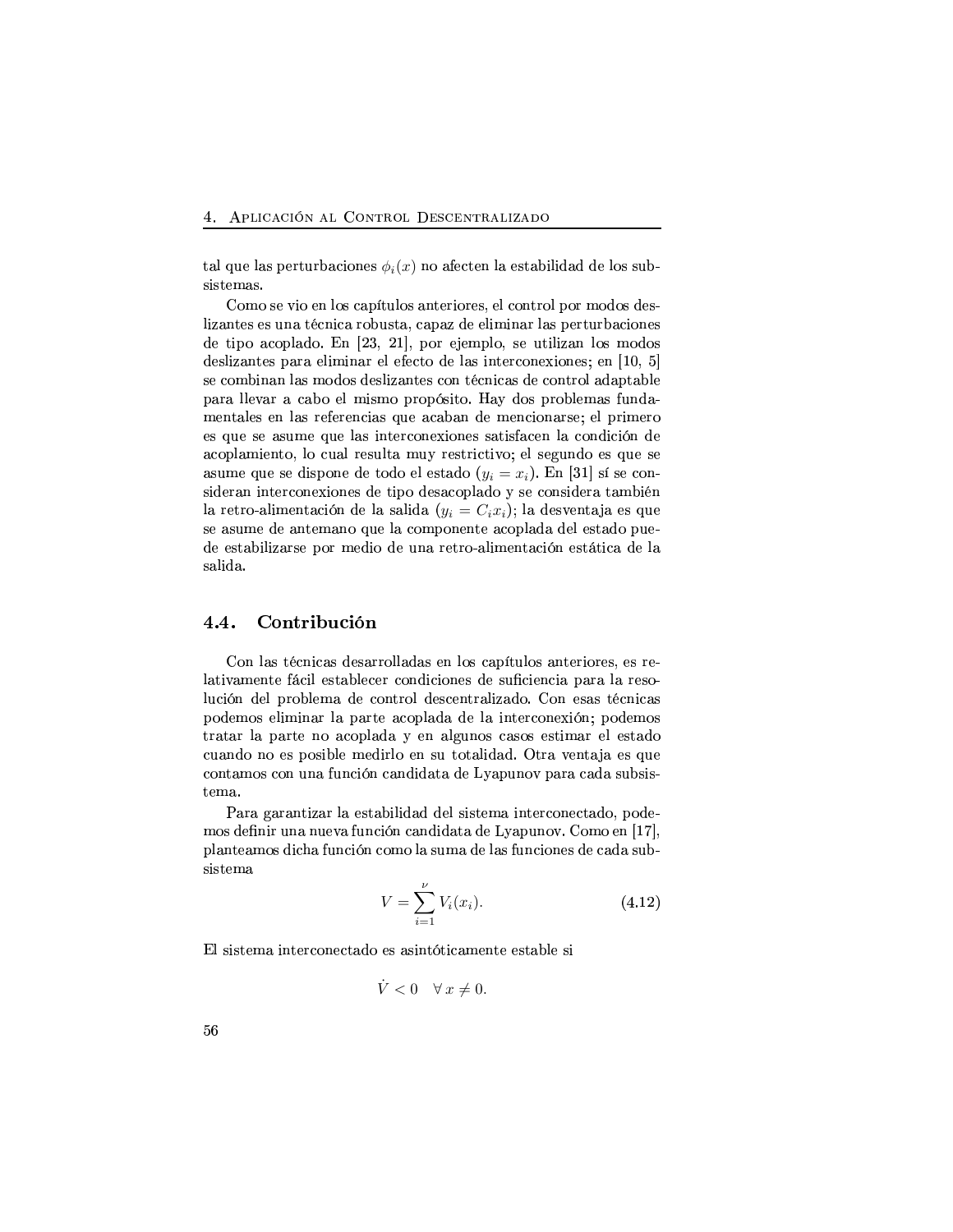# Retro de estado con condición de acoplamiento

Cuando los términos de interconexión (4.11) cumplen con la condición de acoplamiento

$$
\phi_i(x) = B_i \delta_i(x)
$$

y se puede medir todo el estado

$$
C_i = I,
$$

el diseño de una ley descentralizada es simple, sólo se requiere la controlabilidad de  $\{A_i, B_i\}$ . Como en el capítulo 3, usamos un control por modos deslizantes integrales. Los controles discontinuos  $u_{i1}$ eliminan completamente el efecto de las interconexiones  $B_i \delta_i(x)$ . Los controles continuos  $u_{i0}$  pueden diseñarse de tal forma que los subsistemas sean asintóticamente estables; usando un control LQR por ejemplo. Si los estados  $x_i$  convergen asintóticamente al punto de equilibrio, entonces el estado completo  $x = col(x_1, ..., x_{\nu})$  también convergerá asintóticamente al punto de equilibrio.

# Ejemplo

Como sistema nominal, consideremos un péndulo simple, como el que se presenta en la figura 4.1. Su dinámica está dada por

$$
ml^2\ddot{\theta} + c_f\dot{\theta} - mgl \operatorname{sen}\theta = \tau,\tag{4.13}
$$

donde m es la masa, l la longitud de la barra,  $\theta$  el ángulo con respecto a la vertical,  $g$  la aceleración gravitacional,  $c_f$  el coeficiente de fricción rotacional y  $\tau$  la torca aplicada en la articulación del péndulo. Supongamos que el sistema se controla por medio de un motor de CD, como el de la figura 4.2. La torca es proporcional a la corriente que circula por el motor

$$
\tau = k_{\tau} i_{\rm a},
$$

y la corriente está dada por

$$
i_{\rm a} = \frac{v - v_{\rm a}}{R_{\rm s}} = \frac{v - k_{\rm v} \omega - r_{\rm a} i_{\rm a}}{R_{\rm s}}, \quad \omega = \dot{\theta}
$$
  

$$
(R_{\rm s} + r_{\rm a})i_{\rm a} = v - k_{\rm v} \omega
$$
  

$$
i_{\rm a} = \frac{v - k_{\rm v} \omega}{R_{\rm s} + r_{\rm a}},
$$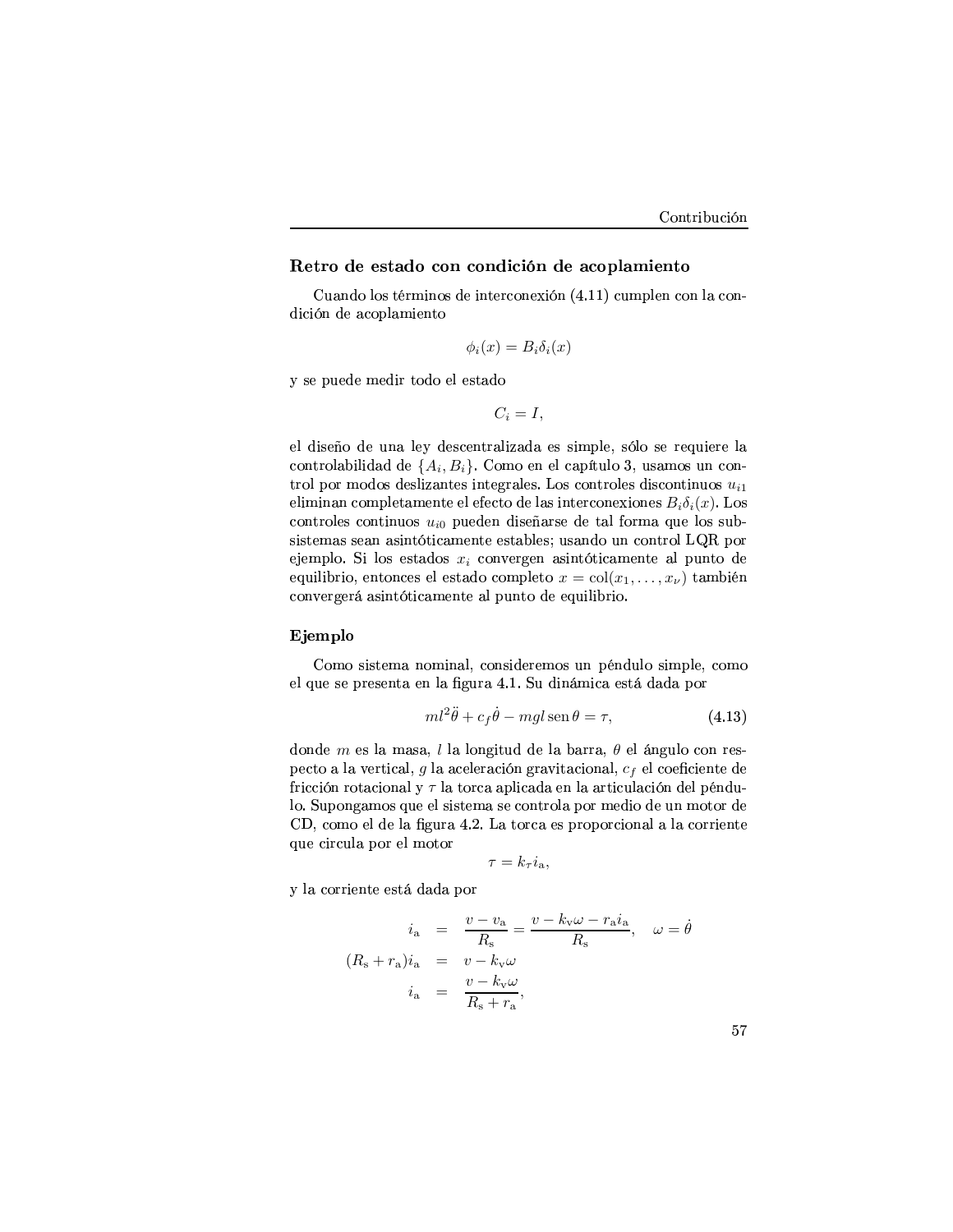

Figura 4.1: Péndulo Simple.



Figura 4.2: Motor de CD (izquierda) y su circuito equivalente (derecha) simplificado.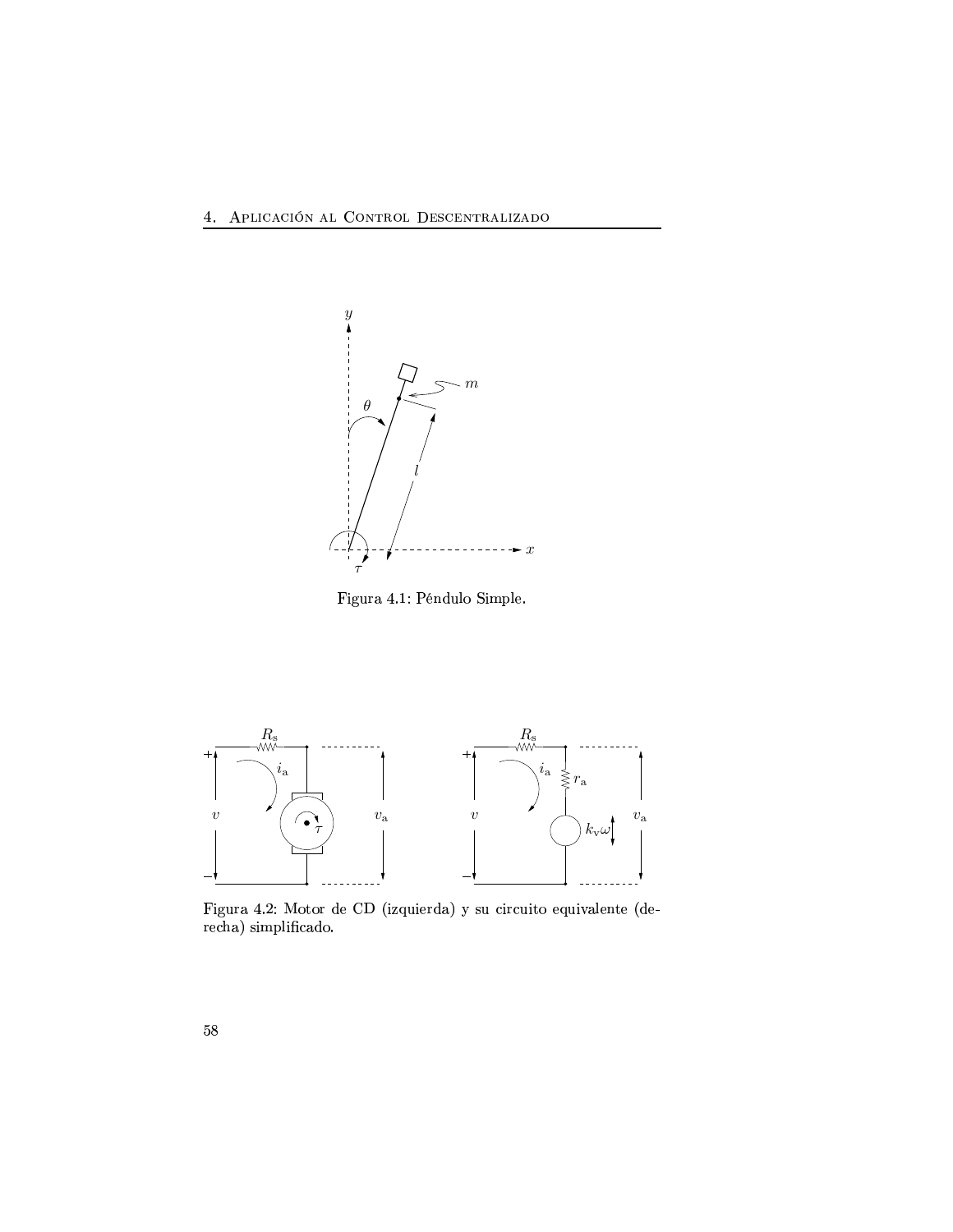por lo que la relación entre la torca y es voltaje es

$$
\tau = -\frac{k_{\tau}k_{\rm v}}{R_{\rm s} + r_{\rm a}}\omega + \frac{k_{\tau}}{R_{\rm s} + r_{\rm a}}v.
$$
 (4.14)

Combinando  $(4.13)$  y  $(4.14)$  obtenemos

$$
ml^2\ddot{\theta} = mgl \operatorname{sen}\theta - \left(c_f + \frac{k_{\tau}k_{\nu}}{R_{\rm s} + r_{\rm a}}\right)\dot{\theta} + \frac{k_{\tau}}{R_{\rm s} + r_{\rm a}}v,
$$

que linealizada alrededor del origen puede escribirse como

$$
J\ddot{\theta} = a_0\theta - a_1\dot{\theta} + b_1v + \mathcal{O}_2(\theta), \qquad (4.15)
$$

con

$$
a_0 = mgl
$$
,  $a_1 = c_f + \frac{k_{\tau}k_{\nu}}{R_s + r_a}$ ,  $b_1 = \frac{k_{\tau}}{R_s + r_a}$ ,  $J = ml^2$ ;

o en forma canónica como

$$
\begin{bmatrix} \dot{\theta} \\ \dot{\omega} \end{bmatrix} = \begin{bmatrix} 0 & 1 \\ \frac{a_0}{J} & -\frac{a_1}{J} \end{bmatrix} \begin{bmatrix} \theta \\ \omega \end{bmatrix} + \begin{bmatrix} 0 \\ \frac{b_1}{J} \end{bmatrix} v + \begin{bmatrix} 0 \\ \mathcal{O}_2(\theta) \end{bmatrix}.
$$
 (4.16)

Consideremos ahora dos péndulos idénticos, interconectados por medio de un diferencial y un tercer péndulo, como el que se muestra en la figura 4.3. El ángulo del tercer péndulo está dado por

$$
\theta_3 = k_a(\theta_1 - \theta_2) + \theta_0
$$
,  $\theta_0 = \text{const.}$ 

Usando el método del Lagrangiano llegamos al siguiente par de ecuaciones de movimiento

$$
(J + J_a)\ddot{\theta}_1 - J_a\ddot{\theta}_2 - a_0 \operatorname{sen}\theta_1 + m_a g l_a k_a \operatorname{sen}\theta_3 = \tau_1 - c_f \dot{\theta}_1 \tag{4.17}
$$
  

$$
(J + J_a)\ddot{\theta}_2 - J_a\ddot{\theta}_1 - a_0 \operatorname{sen}\theta_2 - m_a g l_a k_a \operatorname{sen}\theta_3 = \tau_2 - c_f \dot{\theta}_2, \tag{4.18}
$$

$$
(J + J_a)\ddot{\theta}_2 - J_a\ddot{\theta}_1 - a_0 \operatorname{sen}\theta_2 - m_a g l_a k_a \operatorname{sen}\theta_3 = \tau_2 - c_f \dot{\theta}_2, \tag{4.1}
$$

con  $J_a = m_a l_a^2 k_a^2$ .

Escribiendo las ecuaciones (4.17) y (4.18) en forma matricial y utilizando la relación (4.14) tenemos que

$$
\begin{bmatrix} J+J_{\rm a} & -J_{\rm a} \\ -J_{\rm a} & J+J_{\rm a} \end{bmatrix} \begin{bmatrix} \ddot{\theta}_{1} \\ \ddot{\theta}_{2} \end{bmatrix} = \begin{bmatrix} a_{0}\theta_{1} - a_{1}\dot{\theta}_{1} \\ a_{0}\theta_{2} - a_{1}\dot{\theta}_{2} \end{bmatrix} + \begin{bmatrix} b_{1}v_{1} \\ b_{1}v_{2} \end{bmatrix} + \begin{bmatrix} -a_{\rm a}\theta_{1} + a_{\rm a}\theta_{2} \\ a_{\rm a}\theta_{1} - a_{\rm a}\theta_{2} \end{bmatrix} + \begin{bmatrix} \mathcal{O}_{2}(\theta_{1}, \theta_{3}) \\ \mathcal{O}_{2}(\theta_{1}, \theta_{3}) \end{bmatrix}, \quad (4.19)
$$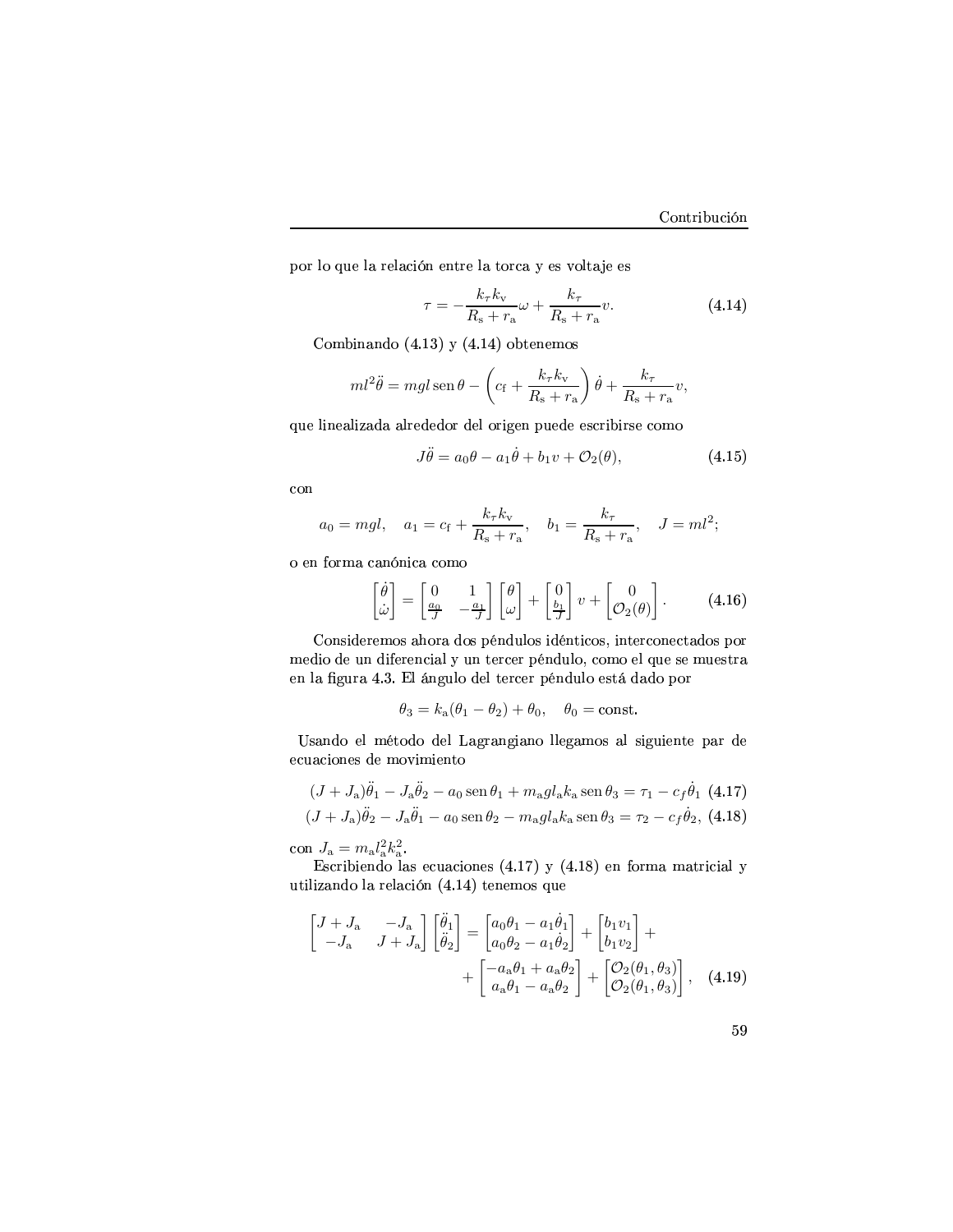# 4. APLICACIÓN AL CONTROL DESCENTRALIZADO



Figura 4.3: Dos péndulos interconectados.

# $\label{eq:con} \begin{array}{c} \mbox{con}~ a_{\rm a} = m_{\rm a} g l_{\rm a} k_{\rm a}^2. \\ \mbox{Después de despejar}~\ddot{\theta}_1~\mbox{se obtiene} \end{array}$

$$
\begin{bmatrix} \dot{\theta}_1 \\ \dot{\omega}_1 \end{bmatrix} = \begin{bmatrix} 0 & 1 \\ \frac{a_0}{J} & -\frac{a_1}{J} \end{bmatrix} \begin{bmatrix} \theta_1 \\ \omega_1 \end{bmatrix} + \begin{bmatrix} 0 \\ \frac{b_1}{J} \end{bmatrix} v_1 + \alpha \begin{bmatrix} 0 & 0 \\ J_a a_0 - J a_a & -J_a a_1 \end{bmatrix} \begin{bmatrix} \theta_1 \\ \omega_1 \end{bmatrix} + \alpha \begin{bmatrix} 0 \\ -J_a a_0 + J a_a & J_a a_1 \end{bmatrix} \begin{bmatrix} \theta_2 \\ \omega_2 \end{bmatrix} + \alpha \begin{bmatrix} 0 \\ J_a b_1 (v_1 + v_2) + \mathcal{O}_2(\theta_1, \theta_3) \end{bmatrix},
$$

donde

$$
\alpha = \frac{1}{J(J+2J_{\rm a})}
$$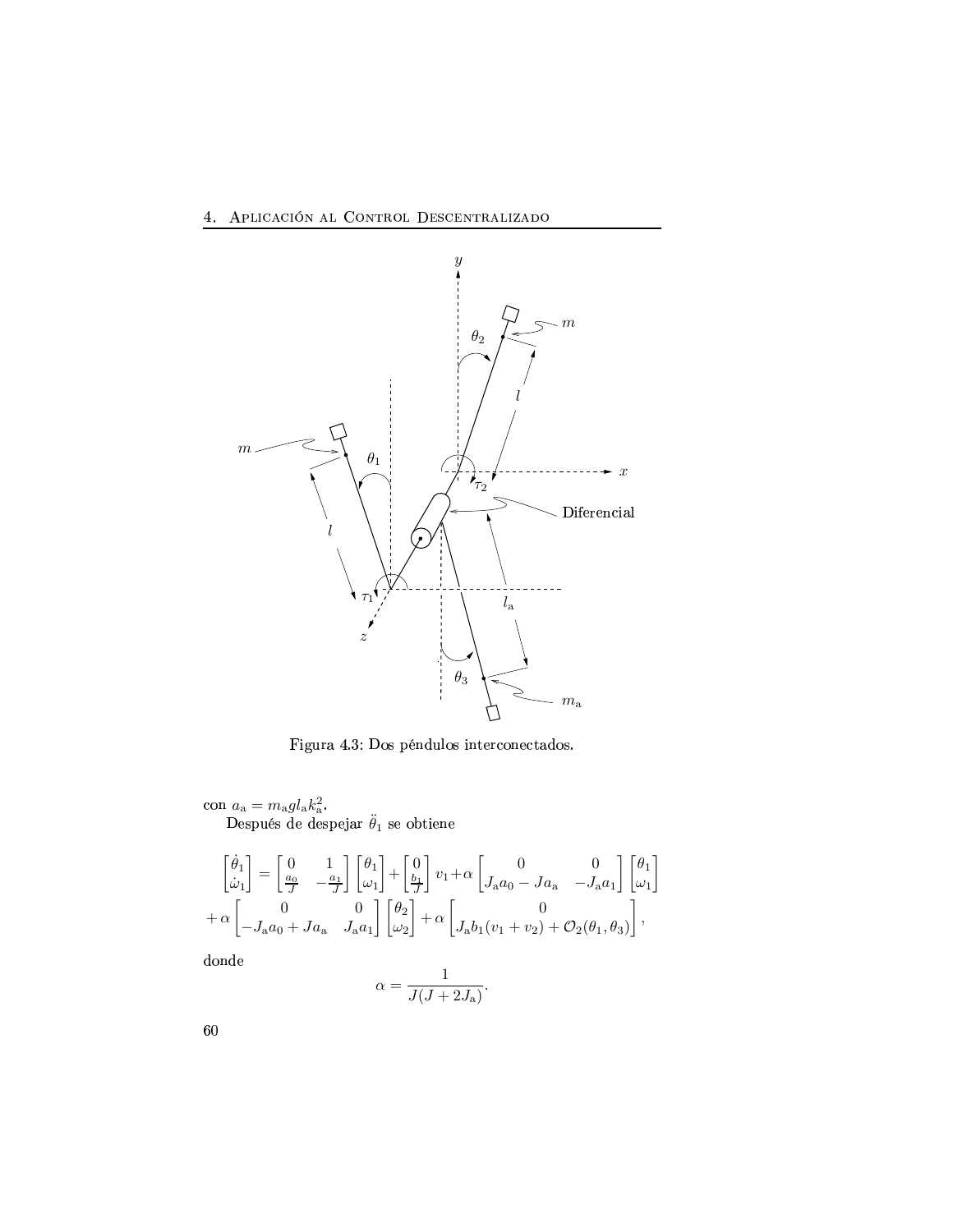Y después de despejar $\ddot{\theta}_2$ 

$$
\begin{bmatrix}\n\dot{\theta}_2 \\
\dot{\omega}_2\n\end{bmatrix} = \begin{bmatrix}\n0 & 1 \\
\frac{a_0}{J} & -\frac{a_1}{J}\n\end{bmatrix}\n\begin{bmatrix}\n\theta_2 \\
\omega_2\n\end{bmatrix} + \begin{bmatrix}\n0 \\
\frac{b_1}{J}\n\end{bmatrix} v_2 + \alpha \begin{bmatrix}\n0 & 0 \\
-J_a a_0 + Ja_a & J_a a_1\n\end{bmatrix}\n\begin{bmatrix}\n\theta_1 \\
\omega_1\n\end{bmatrix} + \alpha \begin{bmatrix}\n0 & 0 \\
J_a a_0 - Ja_a & -J_a a_1\n\end{bmatrix}\n\begin{bmatrix}\n\theta_2 \\
\omega_2\n\end{bmatrix} + \alpha \begin{bmatrix}\n0 \\
J_a b_1 (v_1 + v_2) + \mathcal{O}_2(\theta_1, \theta_3)\n\end{bmatrix}.
$$

Supongamos que se tienen los siguientes parámetros:

| Parámetro      | Valor       |                                         |  |
|----------------|-------------|-----------------------------------------|--|
| m              | 0.05        | kg                                      |  |
| l              | $\rm 0.30$  | $\lceil m \rceil$                       |  |
| $\mathfrak{g}$ | 9.81        | $\rm [m/s^2]$                           |  |
| J              | $0.0045\,$  | $\left[\text{kg}\cdot\text{m}^2\right]$ |  |
| $a_0$          | 0.14715     | $N \cdot m$                             |  |
| $m_a$          | 0.10        | kg                                      |  |
| $l_a$          | $\rm 0.25$  | $\lceil m \rceil$                       |  |
| $k_a$          | 0.8         |                                         |  |
| $J_{\rm a}$    | 0.0040      | $\left[\text{kg}\cdot\text{m}^2\right]$ |  |
| $a_{\rm a}$    | ${0.15696}$ | $[N \cdot m]$                           |  |
| $\alpha$       | 17,778      | $[1/\text{kg}^2 \cdot \text{m}^4]$      |  |
| $c_{\rm f}$    | 0.5         | $[N \cdot m \cdot s]$                   |  |
| $k_{\rm v}$    | $1.2\,$     | $ V \cdot s $                           |  |
| $k_{\tau}$     | $\rm 0.45$  | $[N \cdot m/A]$                         |  |
| $R_{\rm s}$    | 100         | $ \Omega $                              |  |
| $r_{\rm a}$    | 2           | $[\Omega]$                              |  |
| a <sub>1</sub> | 0.50529     | $[N \cdot m \cdot s]$                   |  |
| $b_1$          | 0.00441     | $ N \cdot m/V $                         |  |

Entonces el primer subsistema puede representarse como

$$
\begin{bmatrix} \dot{\theta}_1 \\ \dot{\omega}_1 \end{bmatrix} = \underbrace{\begin{bmatrix} 0 & 1 \\ 32.7 & -112.3 \end{bmatrix} \begin{bmatrix} \theta_1 \\ \omega_1 \end{bmatrix} + \begin{bmatrix} 0 \\ 0.98 \end{bmatrix} v_1}_{\text{Subsistema nominal}} + \underbrace{\begin{bmatrix} 0 & 0 \\ -2.1 & -36 \end{bmatrix} \begin{bmatrix} \theta_1 \\ \omega_1 \end{bmatrix}}_{A_{11}} + \underbrace{\begin{bmatrix} 0 & 0 \\ 2.1 & 36 \end{bmatrix} \begin{bmatrix} \theta_2 \\ \omega_2 \end{bmatrix} + \begin{bmatrix} 0 \\ 0.31(v_1 + v_2) + \mathcal{O}_2(\theta_1, \theta_2, \theta_3) \end{bmatrix}}_{A_{12}},
$$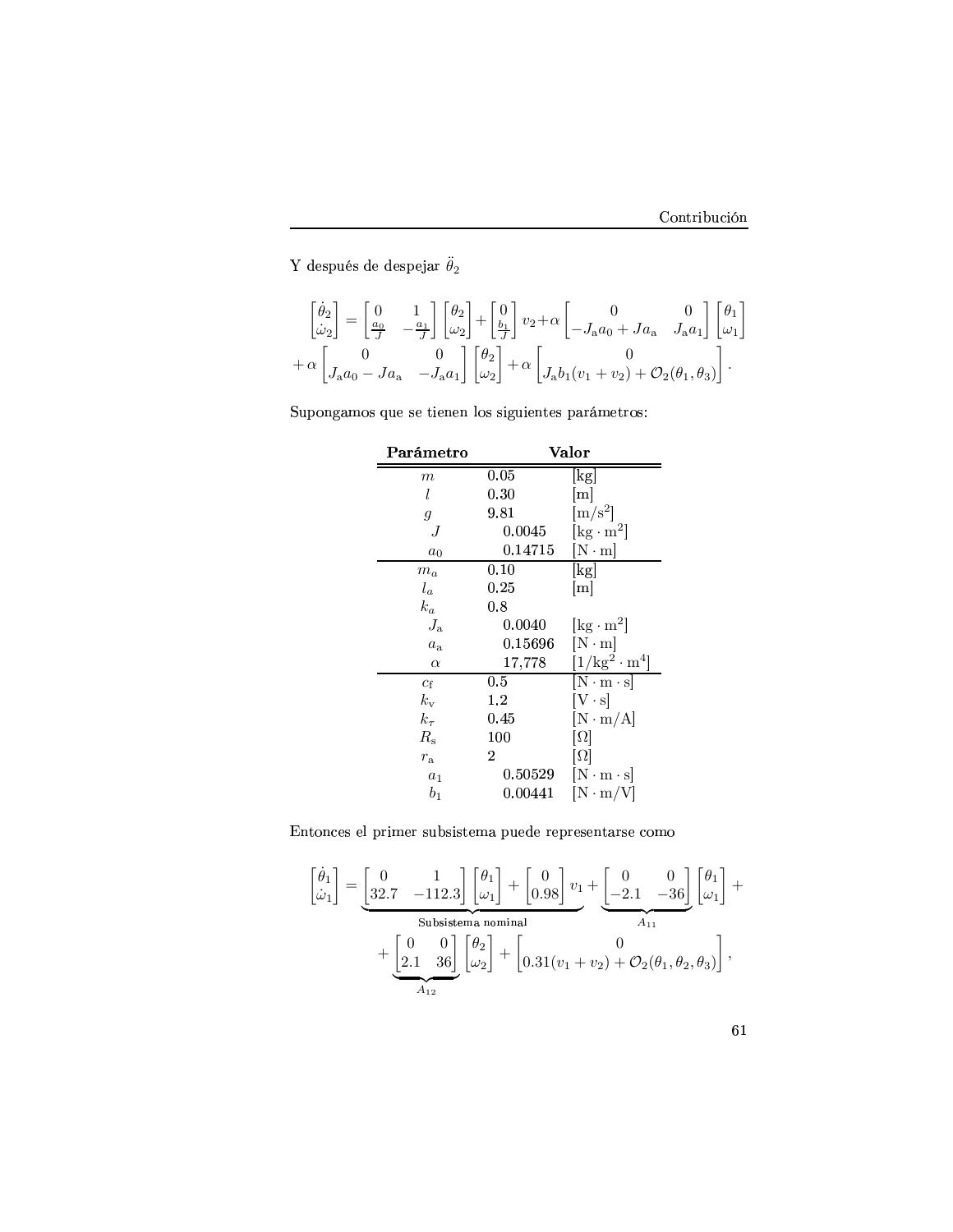y el segundo como

$$
\begin{bmatrix} \dot{\theta}_2 \\ \dot{\omega}_2 \end{bmatrix} = \underbrace{\begin{bmatrix} 0 & 1 \\ 32.7 & -112.3 \end{bmatrix} \begin{bmatrix} \theta_1 \\ \omega_1 \end{bmatrix} + \begin{bmatrix} 0 \\ 0.98 \end{bmatrix} v_2}_{\text{Subsistema nominal}} + \underbrace{\begin{bmatrix} 0 & 0 \\ 2.1 & 36 \end{bmatrix} \begin{bmatrix} \theta_1 \\ \omega_1 \end{bmatrix}}_{A_{21}} + \underbrace{\begin{bmatrix} 0 & 0 \\ -2.1 & -36 \end{bmatrix} \begin{bmatrix} \theta_2 \\ \omega_2 \end{bmatrix} + \begin{bmatrix} 0 \\ 0.31(v_1 + v_2) + \mathcal{O}_2(\theta_1, \theta_2, \theta_3) \end{bmatrix}}
$$

Para controlar los subsistemas nominales utilizamos un control LQR. Con

$$
Q = \begin{bmatrix} 10 & 0 \\ 0 & 1 \end{bmatrix}, \quad \text{y} \quad R = 1,
$$

tenemos

$$
v_i = \begin{bmatrix} -66.9 & -0.60 \end{bmatrix} \begin{bmatrix} \theta_i \\ \omega_i \end{bmatrix}.
$$

En la figura 4.4a, se muestra la respuesta del sistema cuando los péndulos se encuentran desacoplados y se tienen las siguientes condiciones iniciales:  $\theta_1 = 1, \theta_2 = 0.8$  y  $\omega_1 = \omega_2 = 0$ . En la figura 4.4b se puede ver la respuesta del sistema cuando los péndulos se interconectan a través del tercer péndulo. Para la simulación se utilizó  $\theta_0 = 1.5$ . Se observa que el punto de equilibrio ya no es el cero. En la figura 4.4c, se puede observar la respuesta cuando se utilizan modos deslizantes integrales. El control utilizado fue

$$
v_i = [-66.9 \ -0.60] \begin{bmatrix} \theta_i \\ \omega_i \end{bmatrix} - 35 \text{ sign}(s_i)
$$
  
\n
$$
s_i = [0 \ 1.02] \begin{bmatrix} x_i(t) - x_i(0) - \int_0^\infty \begin{bmatrix} 0 & 1 \\ -32.8 & -112.9 \end{bmatrix} x(\tau) d\tau \end{bmatrix}.
$$

# Retro de estado sin condición de acoplamiento

Cuando las interconexiones contienen componentes no acopladas

$$
\phi_i(x) = B_i \delta_i(x) + B_i^{\perp} \eta_i(x),
$$

y se dispone de todo el estado

$$
C_i = I,
$$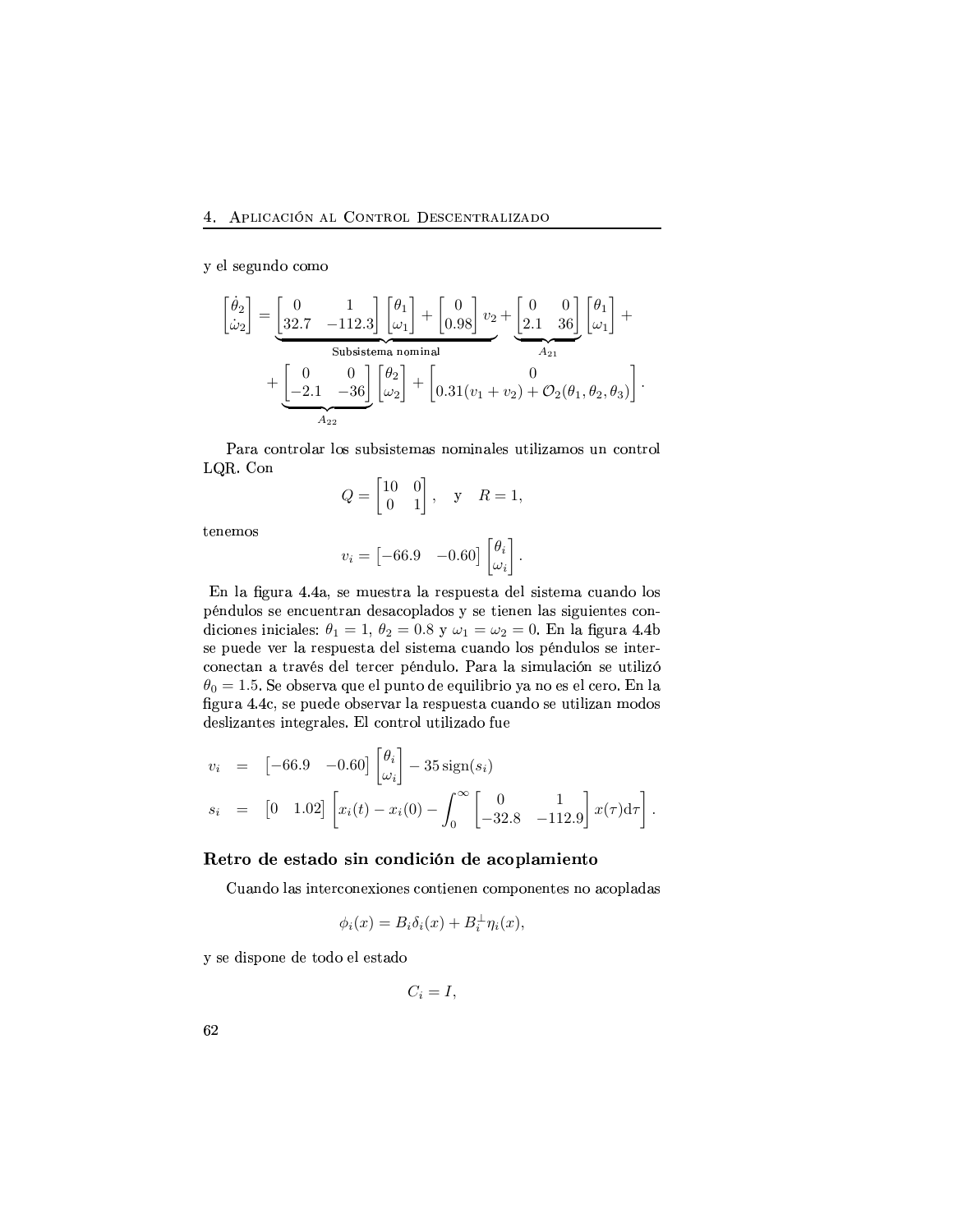

Figura 4.4: a) Péndulos desconectados con control lineal. b) Péndulos interconectados con control lineal. c) Péndulos interconectados con control por modos deslizantes integrales.

entonces combinamos los modos deslizantes integrales con $\mathcal{H}_{\infty}.$  Los controles  $u_{i1}$ eliminan las componentes acopladas $B_i\delta_i(x)$ y la desacopladas  $B_i^{\perp} \eta_i(x)$  se tratan con los controles continuos  $u_{i0}$ .

La dinámica de los subsistemas en las superficies deslizantes  $s_i(x_i) = 0$  está dada por -ver (3.7)-

$$
\dot{x}_i = A_i x_i + B_i u_{i0} + B_i^{\perp} B_i^{\perp +} A^i x,
$$

que en notación  $\mathcal{H}_{\infty}$ pueden escribirse como

$$
\dot{x}_i = A_i x_i + B_{i1} w + B_{i2} u_{i0}, \quad B_{i1} = B_i^{\perp} B_i^{\perp +} A^i, \quad w = x
$$
  
\n
$$
z_i = C_{i1} x_i + D_{i12} u_{i0}
$$
  
\n
$$
y_i = x_i
$$

Si se satisfacen las condiciones del teorema 1 para toda  $i = 1, \ldots, \nu$ ,  $entonces\; se\; satisfacen\; las\; siguientes\; relaciones$ 

$$
V_i(x_i) = x_i^T X_{i\infty} x_i, \quad V_i \leq -\|C_{i2} x_i\|^2 - \|u_{i0}\|^2 + \gamma_i^2 \|x\|^2.
$$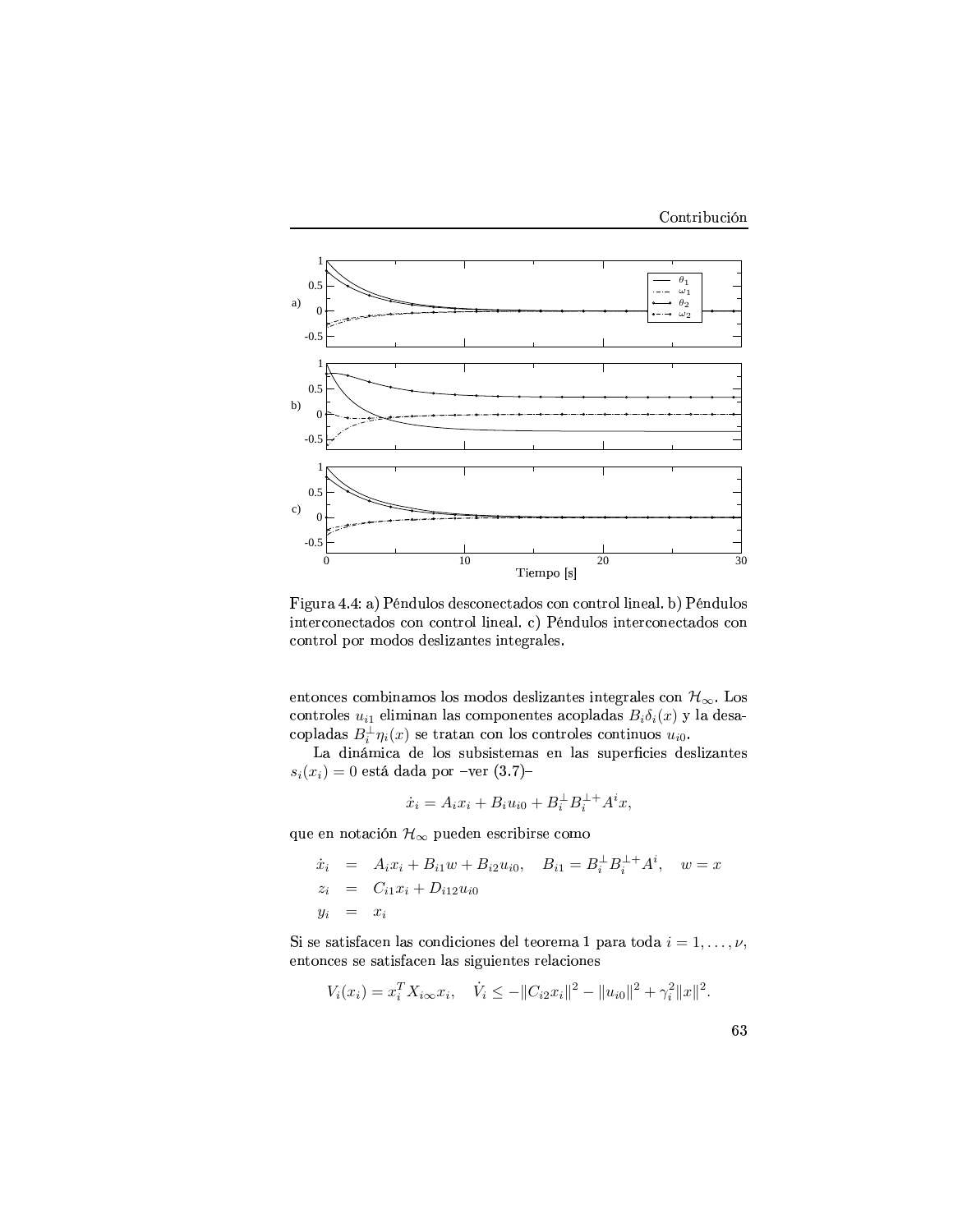Haciendo  $C_{i1} = I$  podemos ver que la función de Lyapunov (4.12) cumple con

$$
\dot{V} \leq -\sum_{i=1}^{\nu} (||x_i||^2 + ||u_{i0}||^2 - \gamma_i^2 ||x||^2)
$$
  
=  $-||x||^2 - ||u_0||^2 + ||x||^2 \sum_{i=1}^{\nu} \gamma_i^2$ ,  $u_0 \triangleq \text{col}(u_{10}, \dots, u_{\nu 0})$   
=  $-||x||^2 (1 - ||\gamma||^2) - ||u_0||^2$ ,  $\gamma \triangleq \text{col}(\gamma_1, \dots, \gamma_{\nu})$ .

Es es fácil ver que  $\dot{V}<0 \quad \forall\,x\neq 0$ si

$$
\|\gamma\|<1.
$$

# Ejemplo

Considérense dos sistemas idénticos e interconectados

$$
\begin{bmatrix} \dot{x}_{i1} \\ \dot{x}_{i2} \\ \dot{x}_{i3} \end{bmatrix} = \begin{bmatrix} 0 & 1 & 0 \\ -2 & -3 & 4 \\ -11 & -6 & -1 \end{bmatrix} \begin{bmatrix} x_{i1} \\ x_{i2} \\ x_{i3} \end{bmatrix} + \begin{bmatrix} 0 \\ 2 \\ 3 \end{bmatrix} u_i + + \begin{bmatrix} 0.05 & 0.11 & -0.02 \\ 1.65 & -1.19 & 7.98 \\ 2.45 & -1.84 & 11.98 \end{bmatrix} \begin{bmatrix} x_{j1} \\ x_{j2} \\ x_{j3} \end{bmatrix}, (4.20) j \neq i, \quad i, j = 1, 2.
$$

El sistema en la superficie deslizante está dado por

$$
\begin{bmatrix} \dot{x}_{i1} \\ \dot{x}_{i2} \\ \dot{x}_{i3} \end{bmatrix} = \begin{bmatrix} 0 & 1 & 0 \\ -2 & -3 & 4 \\ -11 & -6 & -1 \end{bmatrix} \begin{bmatrix} x_{i1} \\ x_{i2} \\ x_{i3} \end{bmatrix} + \begin{bmatrix} 0 \\ 2 \\ 3 \end{bmatrix} u_{i0} + \\ + \begin{bmatrix} 0.050 & 0.110 & -0.020 \\ 0.012 & 0.025 & -0.005 \\ -0.008 & -0.017 & 0.003 \end{bmatrix} \begin{bmatrix} x_{j1} \\ x_{j2} \\ x_{j3} \end{bmatrix}.
$$

Las condiciones del teorema 1 se satisfacen con

 $\overline{a}$ 

$$
X_{i\infty} = \begin{bmatrix} 12.29 & 3.95 & 0.51 \\ 3.95 & 1.61 & 0.04 \\ 0.51 & 0.04 & 0.49 \end{bmatrix}, \quad \gamma_i = 0.15
$$

 $\sim$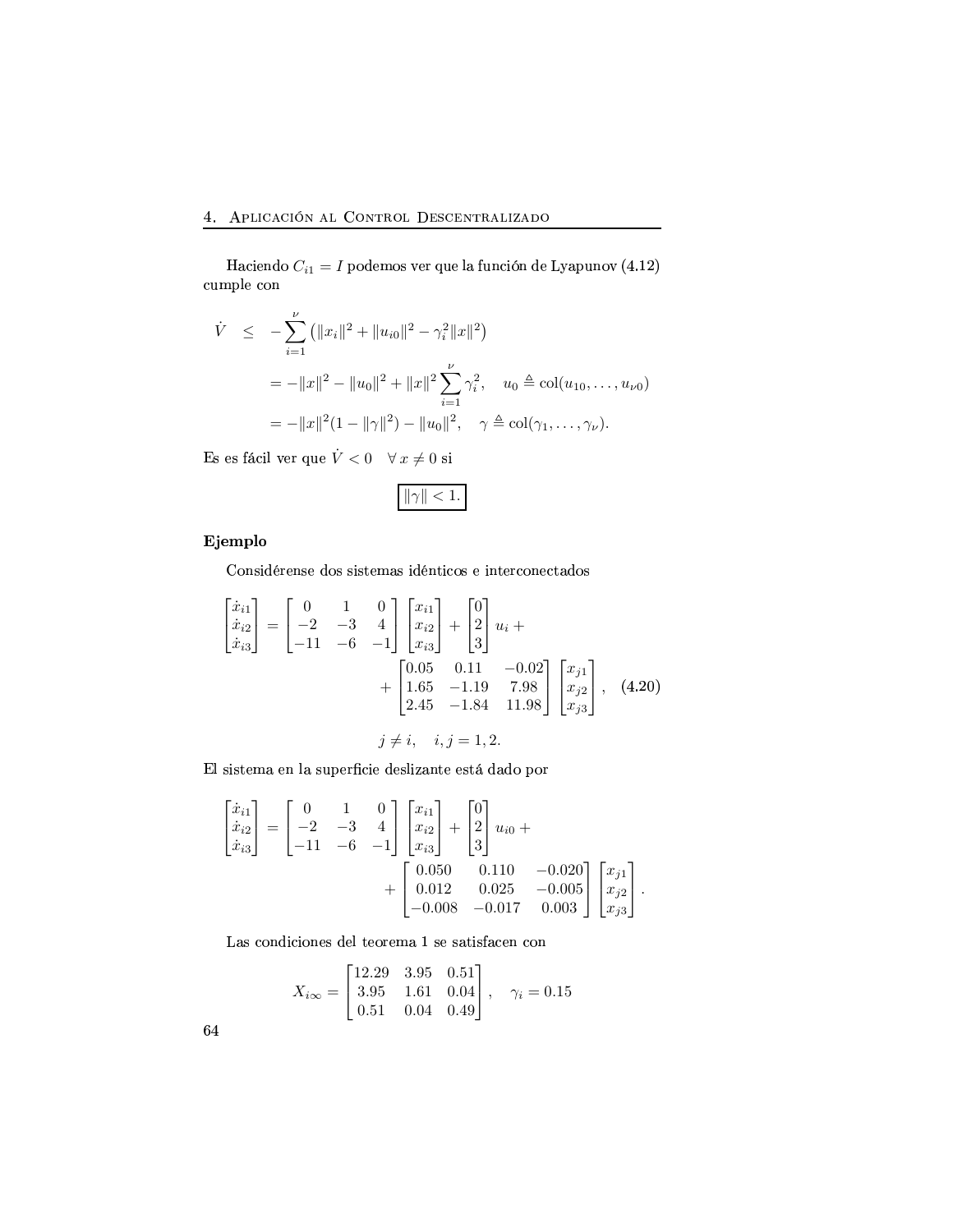Como  $\|\gamma\|^2 = 0.045$ , la condición para la estabilidad del sistema interconectado se satisface. Los controles continuos están dados por

$$
u_{i0} = \underbrace{[-9.42 - 3.34 - 1.56]}_{F_{i\infty} = -B_i^T X_{i\infty}} x_i
$$

y las superficies deslizantes por

$$
s_i = \underbrace{[0 \quad 0.15 \quad 0.23]}_{B_i^+} \left[ x(t) - x(t_0) - \int_{t_0}^t (A_i + B_i F_i) x(\tau) d\tau \right].
$$

Para la respuesta del sistema que se ilustra en la figura 4.5 se utilizó el control discontinuo

$$
u_{i1} = -2.5 \frac{s_i}{|s_i| + 0.001}
$$

y el conjunto de condiciones iniciales  $x_{i1}(0) = 0.1, x_{i2}(0) = 0.5,$  $x_{i3}(0) = 2$ . Con la figura puede verificarse la estabilidad del sistema interconectado.

# Retro de Salida sin Condición de Acoplamiento

Para el caso de retro-alimentación de salida definimos un conjunto de transformaciones no singulares

$$
T_i = \begin{bmatrix} B_i^{\perp +} \\ (C_i B_i)^{\perp} C_i \end{bmatrix} \quad \text{y} \quad T_{iy} = \begin{bmatrix} (C_i B_i)^{\perp +} \\ (C_i B_i)^{\perp} \end{bmatrix}
$$

en el estado y en la salida respectivamente. Los subsistemas de orden reducido son -ver  $(3.10)$ -

$$
\dot{v}_{i1} = A_{i11}v_{i1} + A_{i22}v_{i2} + B_i^{\perp +} A^i x \n\bar{y}_{i1} = (C_i B_i)^{\perp +} C_i B_i^{\perp} v_{i1},
$$

que en notación  $\mathcal{H}_{\infty}$ pueden escribirse como

$$
\dot{v}_{i1} = A_{i11}v_{i1} + B_{i1}w + B_{i2}v_{i2}
$$

con  $B_{i1} = B_i^{\perp +} A^i$ ,  $B_{i2} = A_{i12}$  y  $w = x$ .

$$
z_i = C_{i1}v_{i1} + D_{i12}v_{i2}
$$
  
\n
$$
\bar{y}_{i1} = C_{i2}v_{i1}, \quad C_{i2} = (C_iB_i)^{\perp + C_iB_i^{\perp}v_{i1}.
$$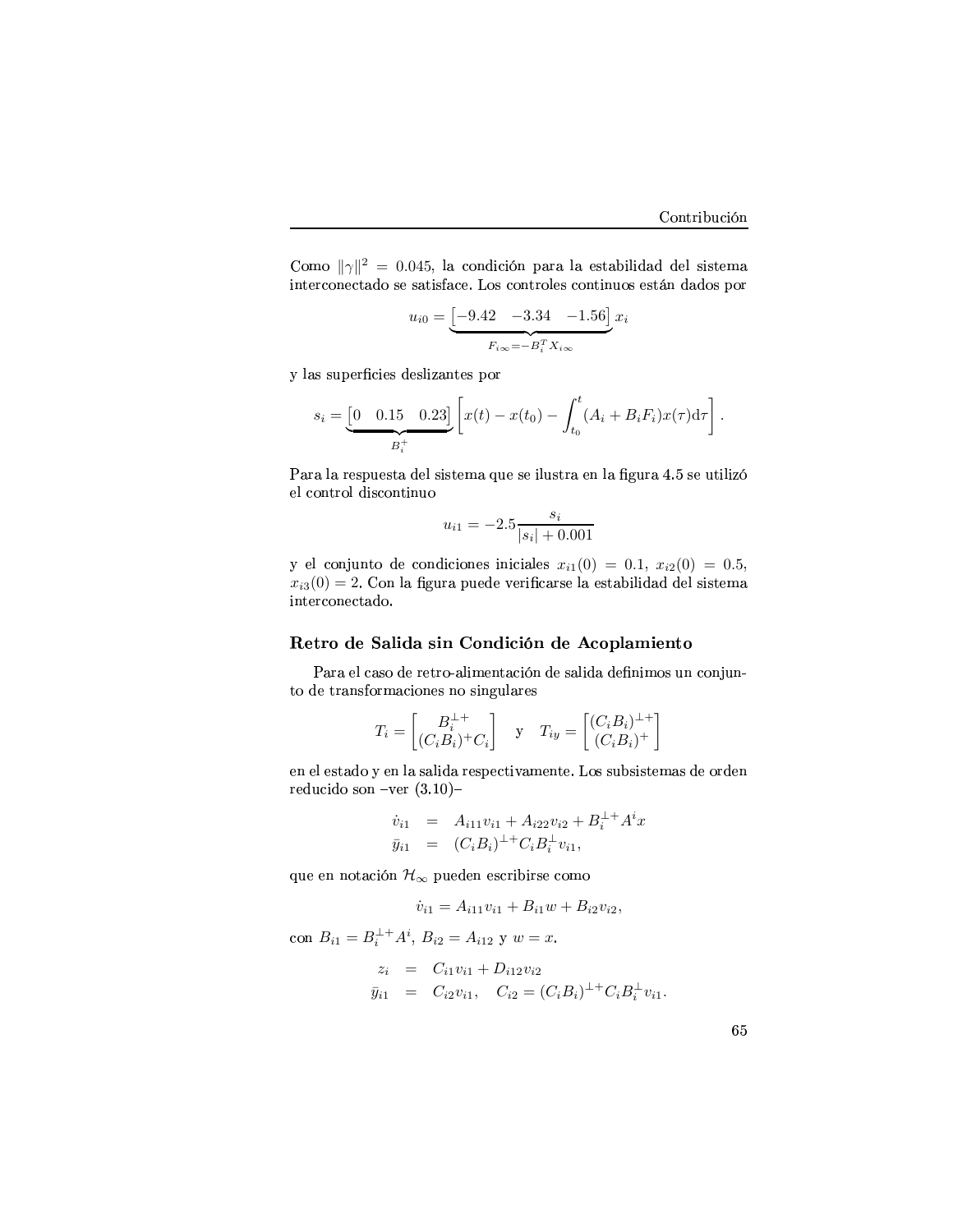

Figura 4.5: Respuesta de uno de los subsistemas usando modos deslizantes integrales y  $\mathcal{H}_{\infty}$ 

Si se satisfacen las condiciones del teorema 1 para toda  $i = 1, ..., \nu$ , entonces se satisfacen las siguientes relaciones

$$
V_i(v_i) = v_{i1}^T X_{i\infty} v_{i1}, \quad \dot{V}_i \le -||C_{i2} v_{i1}||^2 - ||v_{i2}||^2 + \gamma_i^2 ||x||^2.
$$

Haciendo $C_{i1}=I$ podemos ver que la función de Lyapunov $\left( 4.12\right)$  $\operatorname{cumple\;con}$ 

$$
\dot{V} \leq -\sum_{i=1}^{\nu} (||v_{i1}||^{2} + ||v_{i2}||^{2} - \gamma_{i}^{2}||x||^{2})
$$
\n
$$
= -||T_{i}x_{i}||^{2} + ||x||^{2} \sum_{i=1}^{\nu} \gamma_{i}^{2}
$$
\n
$$
= -||Tx||^{2} + ||x||^{2} \sum_{i=1}^{\nu} \gamma_{i}^{2}, \quad T \triangleq \text{diag}(T_{1}, ..., T_{\nu})
$$
\n
$$
\leq = -||x||^{2} (\lambda_{m}(T^{T}T) - ||\gamma||^{2}),
$$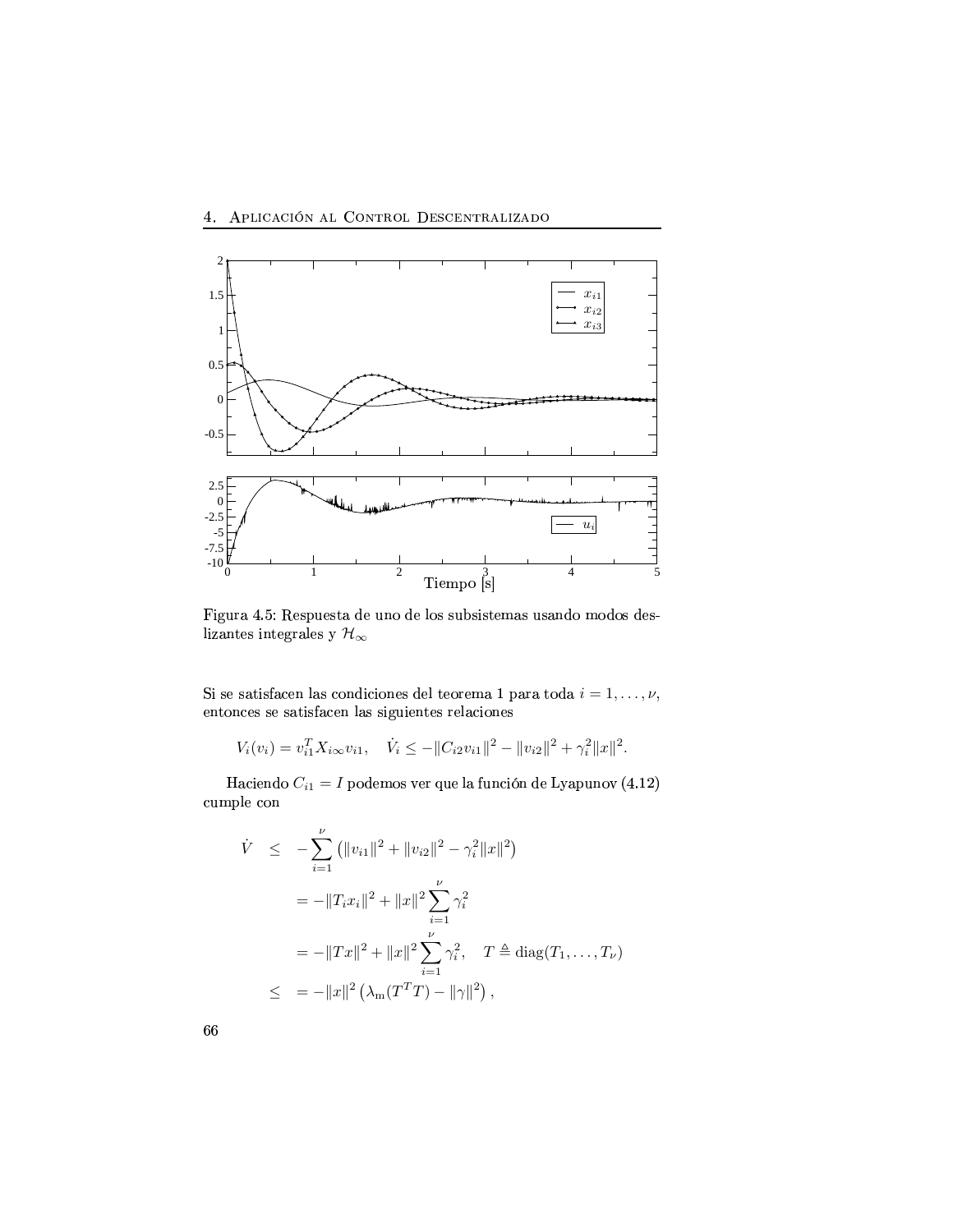donde  $\lambda_\text{m}(T^TT)$  es el mínimo eigen-valor de  $T^TT.$  Es es fácil ver que  $\dot{V} < 0 \quad \forall x \neq 0 \text{ si}$ 

$$
\|\gamma\|^2 < \lambda_m(T^TT).
$$

## Ejemplo

 $\mathcal{S}$  and the interval of the interval of the interval of the interval of the interval of the interval of the interval of the interval of the interval of the interval of the interval of the interval of the interval of están disponibles las salidas

$$
y_i = \begin{bmatrix} 5 & 2 & 1 \\ 2 & 3 & 1 \end{bmatrix}.
$$

 $\rm\,Las~transformaciones$ 

$$
v_i = \underbrace{\begin{bmatrix} -1 & 0 & 0 \\ 0 & -0.83 & 0.55 \\ 0.41 & 0.32 & 0.12 \end{bmatrix}}_{T_i} x_i \quad \text{y} \quad \bar{y}_i = \underbrace{\begin{bmatrix} -0.79 & 0.61 \\ 0.05 & 0.07 \end{bmatrix}}_{T_{iy}} y_i
$$

 $expressan$  los sistemas  $(4.20)$  como

$$
\begin{bmatrix} \dot{v}_{i1} \\ \dot{v}_{i2} \end{bmatrix} = \begin{bmatrix} -0.82 & 0.44 \\ 0.37 & -2.78 \end{bmatrix} \begin{bmatrix} v_{i1} \\ v_{i2} \end{bmatrix} + \begin{bmatrix} -2 \\ -9.98 \end{bmatrix} v_{i3} + \\ + \begin{bmatrix} -0.05 & -0.11 & 0.02 \\ -0.01 & -0.03 & 0.01 \end{bmatrix} \begin{bmatrix} x_{j1} \\ x_{j2} \\ x_{j3} \end{bmatrix}
$$
(4.21a)

$$
\bar{y}_1 = [2.72 \quad -0.32] \begin{bmatrix} v_{i1} \\ v_{i2} \end{bmatrix} \tag{4.21b}
$$

 $\mathbf{y}$ 

$$
\dot{v}_{i3} = [2.64 \quad 2.14] \begin{bmatrix} v_{i1} \\ v_{i2} \end{bmatrix} + 1.6v_{i3} + u +
$$
  
+ 
$$
[0.84 \quad -0.56 \quad 3.98] \begin{bmatrix} x_{j1} \\ x_{j2} \\ x_{j3} \end{bmatrix}
$$
 (4.22a)

$$
\bar{y}_2 = v_{i3}. \t\t(4.22b)
$$

Para los subsistemas de orden reducido (4.21), las condiciones del teorema $1$ se satisfacen con

$$
X_{i\infty} = \begin{bmatrix} 0.49 & -0.04 \\ -0.04 & 0.08 \end{bmatrix}, \quad Y_{i\infty} = \begin{bmatrix} 0.020 & 0.004 \\ 0.004 & 0.001 \end{bmatrix}, \quad \gamma_i = 0.158
$$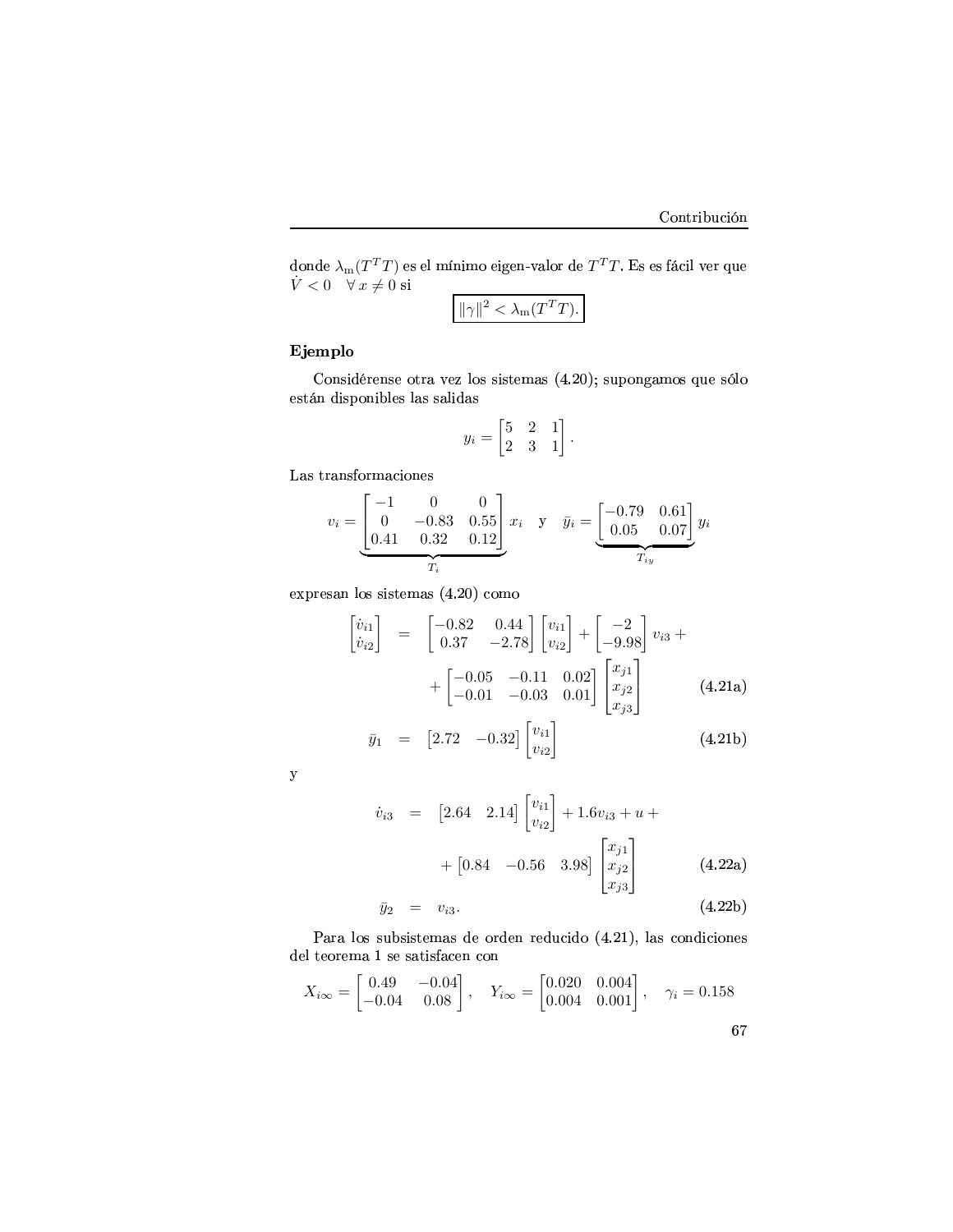### $\lambda$   $\lambda$  prior or  $\delta$  is the Country Deconvertising

Como  $\lambda_{\rm m}(T^T T) = 0.063$  y  $\|\gamma\|^2 = 0.050$ , la condición para la estabilidad del sistema interconectado se satisface. Los estimadores se diseñan entonces como

$$
\begin{bmatrix} \dot{\hat{v}}_{i1} \\ \dot{\hat{v}}_{i2} \end{bmatrix} = \underbrace{\begin{bmatrix} -1.86 & -0.98 \\ -5.12 & -9.94 \end{bmatrix}}_{\hat{A}_{i\infty}} \begin{bmatrix} \hat{v}_{i1} \\ \hat{v}_{i2} \end{bmatrix} + \underbrace{\begin{bmatrix} -0.065 & 0.051 \\ -0.013 & 0.010 \end{bmatrix}}_{-Z_{i\infty}L_{i\infty}(C_iB_i)^{\perp +}}
$$

y las superficies deslizantes como

$$
s_i = \underbrace{[0.553 \quad 0.717]}_{-F_{i\infty}} \left[\begin{matrix} \hat{v}_{i1} \\ \hat{v}_{i2} \end{matrix}\right] + \underbrace{[0.054 \quad 0.069]}_{(C_i B_i)^+} y_i.
$$

Para la simulación de la figura (4.6), se utilizaron los controles

$$
u_i = -7.5 \frac{s_i}{|s_i| + 0.005}
$$

y el conjunto de condiciones iniciales  $x_{i1}(0) = 0.1, x_{i2}(0) = 0.5,$  $x_{i3}(0) = 2$ . Se puede ver que el sistema interconectado es estable.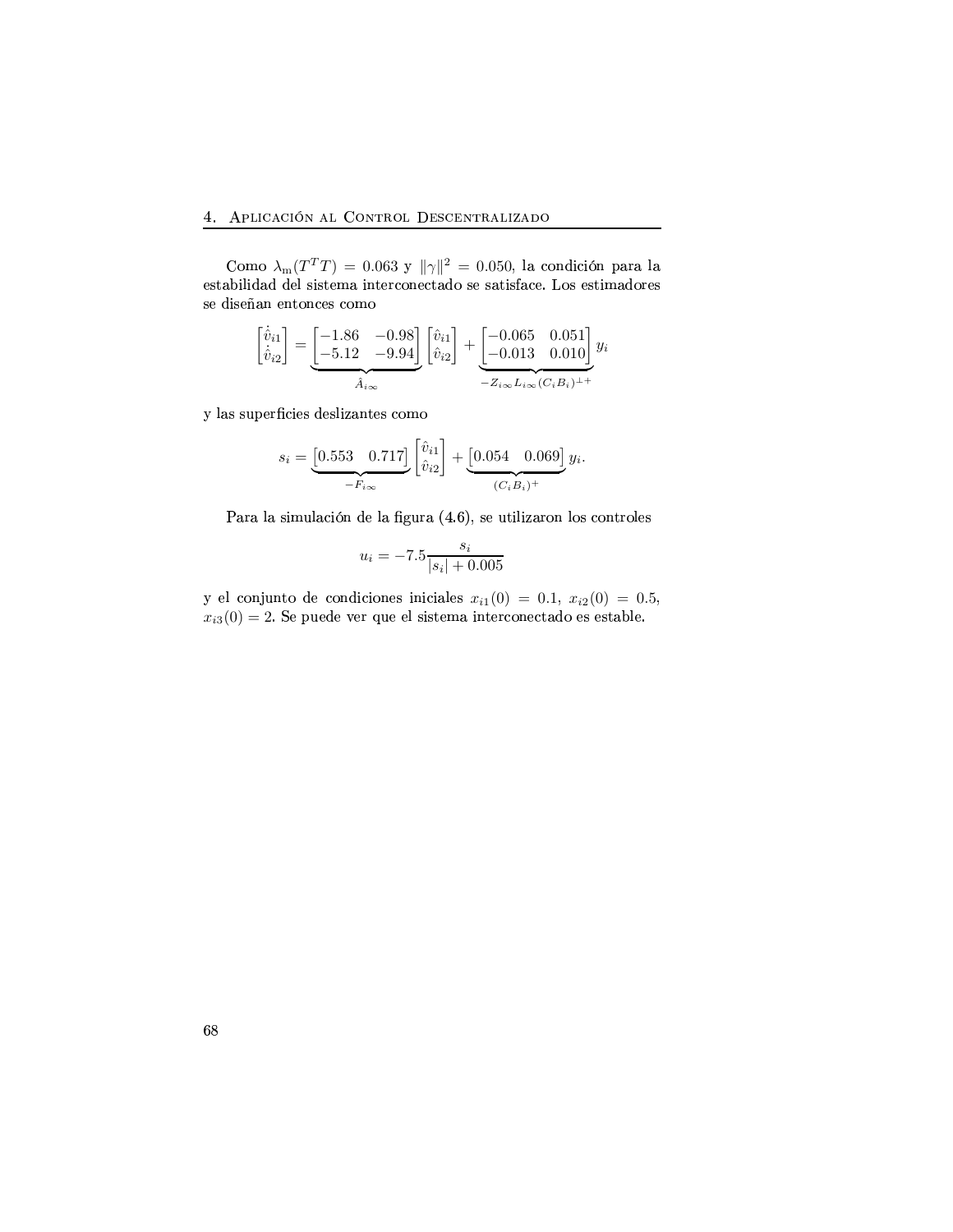

Figura 4.6: Respuesta de uno de los subsistemas usando modos deslizantes convencionales y $\mathcal{H}_{\infty}$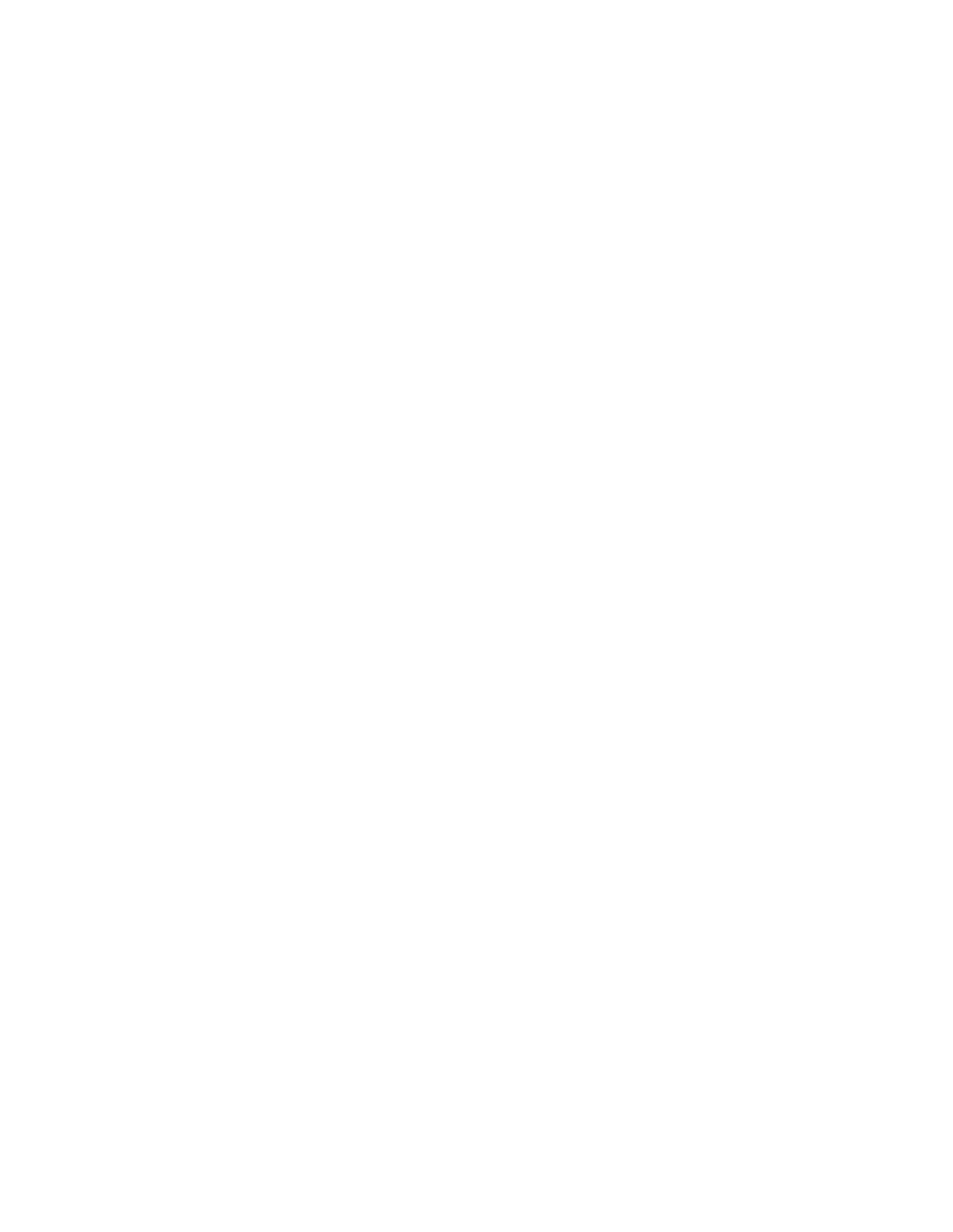## Capítulo 5

# Conclusiones

#### $5.1.$ **Resultados Generales**

En el capítulo 2 se presentaron dos algoritmos de control basados en modos deslizantes: uno por modos deslizantes convencionales y otro por modos deslizantes integrales. Los modos deslizantes integrales, aunque no reducen el orden del sistema, garantizan la robustez desde el primer instante de tiempo y proporcionan un grado extra de libertad en el diseño de la superficie. Las proposiciones 1 y 2 proporcionan un criterio claro y conciso para aprovechar ese grado extra de libertad. Dicho criterio se basa en la minimización del efecto de las perturbaciones no acopladas -el cual ha sido ignorado por la mayor parte de la literatura sobre modos deslizantes. Este criterio tiene sentido cuando, debido a la presencia de perturbaciones que no se encuentran acopladas al control, se desea combinar los modos deslizantes integrales con alguna otra técnica robusta.

#### $5.2.$ Modos Deslizantes y  $\mathcal{H}_{\infty}$

En el capítulo 3 se hizo una breve introducción al problema de control  $\mathcal{H}_{\infty}$ . Este problema, planteado y resuelto desde la perspectiva del espacio de estados, presenta una estructura tipo estimadorretro de estado (similar a la que se encuentra en un controlador LQG), la cual permite combinar los modos deslizantes con el control  $\mathcal{H}_{\infty}$ . Dicha combinación resulta útil, ya que los modos deslizantes eliminan las perturbaciones acopladas y el control $\mathcal{H}_{\infty}$ acota el estado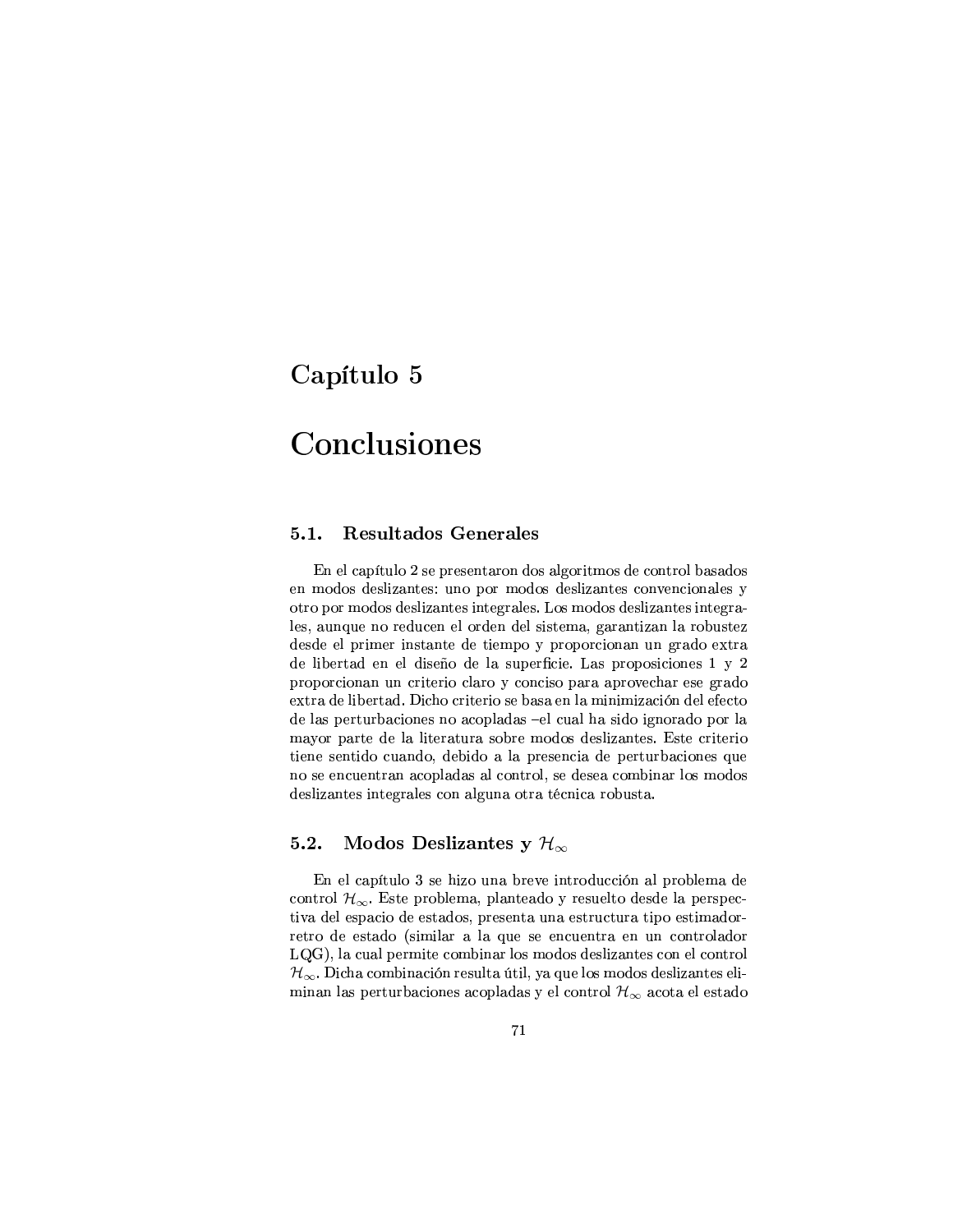en presencia de perturbaciones desacopladas. Otra ventaja es que, en algunos casos, es posible resolver el problema de retro-alimentación O1RMP\*FTUDO(F j-R0O1DF]K\$C\*RNc(KdFC\*Y\F]KdP BY+jkFHD?JKkRSK TFPmHB"BIY+O1RSKdFOdFPO1RST9PfDPfC\*R ma. Una ventaja más, es la obtención de una función candidata de Lyapunov, lo cual es útil cuando el sistema de control forma parte de un sistema más complejo y se desea realizar un análisis de estabilidad. Los ejemplos presentados, junto con las simulaciones realizadas, jcdRSPfC\*Y\F]KgT?F-RR0HsC+DUE"DO(FOgO1RLTF jR8C\*B1O1BT?Bl?F h(Y+Bh(cdRSPfC+F(>

### 5.3. Aplicación al Control Descentralizado

Las funciones candidatas de Lyapunov, obtenidas mediante las técnicas de  $\mathcal{H}_{\infty}$  permiten establecer condiciones de suficiencia simh(T?RSPLh<F]Y\F TFY+RSP\*BT?cdHD?JK O1RSTh(Y+Bb(T?R8jkFO1R H8BK\$C\*Y+BTO1R0P\*H8R8K\$C\*Y\F]T?D?VSFO(Bd>~"D b(D?R8K
O1DHdFPkH8BKdO(D?H8DUBIK(RSPkP\*BK c(Kh<B1H8B H8BKdP\*R8Y+E&FO1BIY+FIPR8T[h(Y\*B1H8RSP\*B O1R diseño se simplifica considerablemente y el control resultante es rohttps://www.archive.com/distribute.com/distribute.com/distribute.com/distribute.com/distribute.com/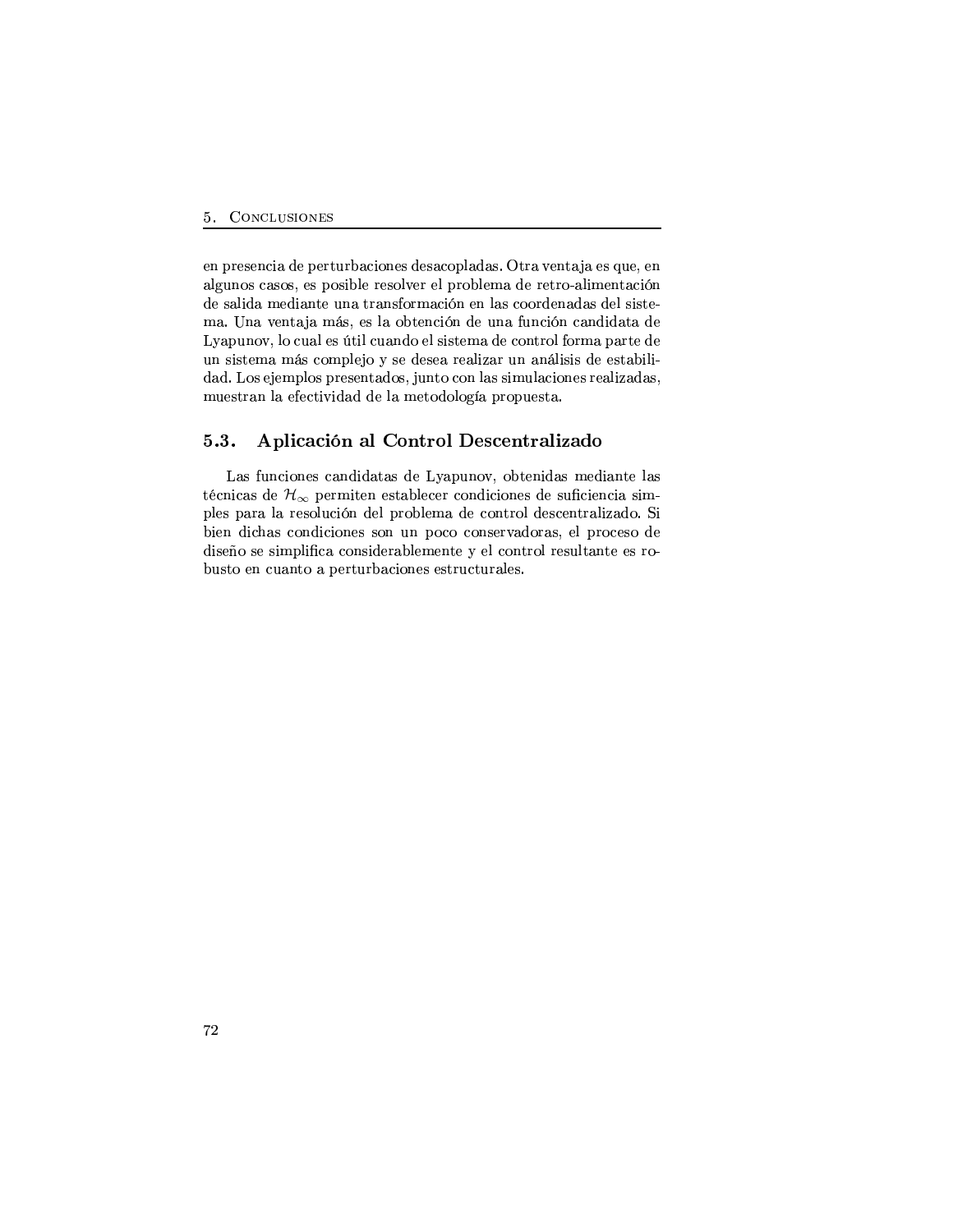# **Bibliografía**

- [1] B. D. O. Anderson and J. B. Moore, "Time-varying feedback TFP BYNO1RSH8R8K\$C\*Y\F]T?D?V8RSO H8BK\$C\*Y+BT % HA CGLADC LCEH vol. 26, pp. 1133-1139, Oct. 1981.
- $|2| \quad \text{---}$ , *Optimal Control, Linear Quadratic Methods.* Englewood Cliffs, New Jersey: Prentice Hall, 1990.
- [3] S. K. Bag, S. K. Spurgeon, and C. Edwards, "Output feedback sliding mode design for linear uncertain systems," IEE Proc.  $Control$  Theory Appl., vol. 144, pp. 209-216, May 1997.
- [4]  $\,$  H, H, Choi, "An LMI-based switching surface design method for a class of mismatched uncertain systems," IEEE Trans.  $Auto$ mat. Contr., vol. 48, pp. 1634-1638, Sept. 2003.
- $\mathbb{R}$  and  $\mathbb{R}$  and  $\mathbb{R}$  and  $\mathbb{R}$  and  $\mathbb{R}$  and  $\mathbb{R}$  and  $\mathbb{R}$  $\mathcal{L}=\mathcal{L}=\mathcal{L}=\mathcal{L}=\mathcal{L}=\mathcal{L}=\mathcal{L}=\mathcal{L}=\mathcal{L}=\mathcal{L}=\mathcal{L}=\mathcal{L}=\mathcal{L}=\mathcal{L}=\mathcal{L}=\mathcal{L}=\mathcal{L}=\mathcal{L}=\mathcal{L}=\mathcal{L}=\mathcal{L}=\mathcal{L}=\mathcal{L}=\mathcal{L}=\mathcal{L}=\mathcal{L}=\mathcal{L}=\mathcal{L}=\mathcal{L}=\mathcal{L}=\mathcal{L}=\mathcal{L}=\mathcal{L}=\mathcal{L}=\mathcal{L}=\mathcal{L}=\mathcal{$ *Trans. Automat. Contr., vol.* 48, pp. 1213–1217, July 2003.
- $\begin{array}{ccc} \text{Fall} & \text{T} & \text{F.} \end{array}$ jcdTC+DUE&F]Y+DF]b(T?R P1PvC+R8jkP C5LAC >@AIEIBT >d=0` h(h>Io1&"oI\$p 1=S"&d>
- q ><>0ZNFGE"D?P\*BK @MKh!BT?RiFP\*D?lK(jR8K\$CDUK TUD?K(RSFYP1PvC+R8jkP QDUC-D?KdHBIj plete state feedback," IEEE Trans. Automat. Contr., vol. 15, pp. 348-351, June 1970.
- [8] J. C. Doyle, B. A. Francis, and A. R. Tannenbaum, Feedback  $Control$  Theory. New York: Macmillan Publishing Company. 1992.
- [9] J. C. Doyle, P. P. Khargonekar, and B. A. Francis, "State-space solutions to  $\mathcal{H}_2$  and  $\mathcal{H}_{\infty}$  control problems," IEEE Trans. Auto-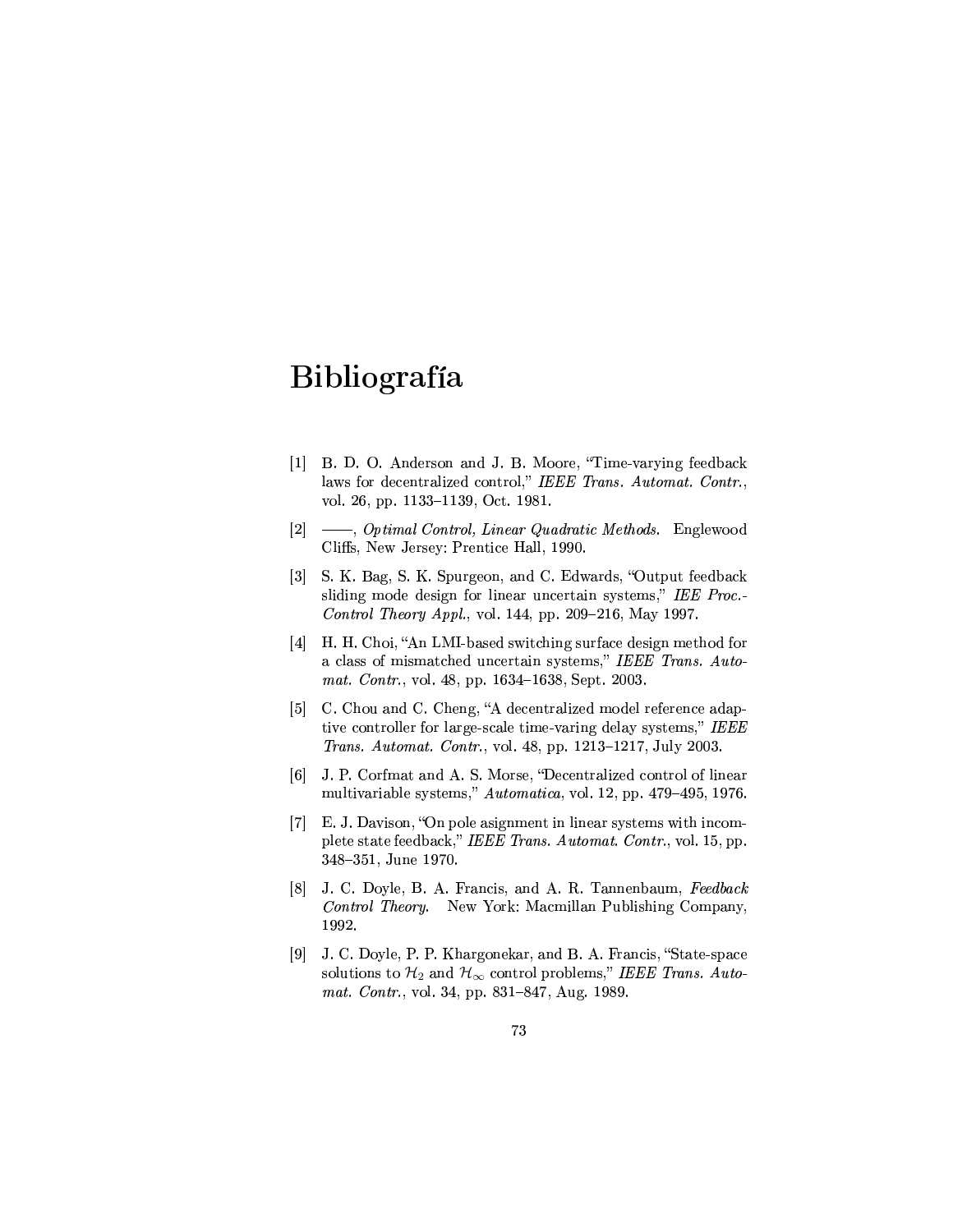- [10] G. Feng and Y. A. Jiang, "Variable structure based decentralised adaptive control," IEE Proc. Control Theory Appl., vol. 142, pp. 439-443, Sept. 1995.
- [11] A. F. Filippov, Differential Equations with Discontinuous Righthand Sides. Dordrecht, The Netherlands: Kluwer Academic Publishers, 1988.
- [12] Z. Gong and M. Aldeen, "Stabilization of decentralized control systems," Journal of Mathematical Systems, Estimation and Control, vol. 7, pp. 1-16, 1997.
- [13] A. Iftar and  $\ddot{U}$ . Özgüner, "Local LQG/LTR controller design for decentralized systems," IEEE Trans. Automat. Contr., vol. 32, pp. 962-930, Oct. 1987.
- $[14]$  —, "An optimal control approach to the decentralized robust servomechanism problem," IEEE Trans. Automat. Contr., vol. 39, pp. 1268–1271, Dec. 1989.
- [15] M. Ikeda, D. D. Siljak, and K. Yasuda, "Optimality of decentralized control for large-scale systems," Automatica, vol. 12, pp. 309-316, 1983.
- [16] A. Isidori and A. Astolfi, "Disturbance attenuation and  $\mathcal{H}_{\infty}$ control via measurement feedback in nonlinear systems," IEEE *Trans. Automat. Contr., vol.* 37, pp. 1283–1293, Sept. 1992.
- [17] H. K. Khalil, Nonlinear Systems. Upper Saddle River, New Jersey: Prentice Hall, 1996.
- [18] H. Kimura, "Pole assignment by gain output feedback," IEEE Trans. Automat. Contr., vol. 20, pp. 509-516, Aug. 1975.
- [19] D. G. Luenberger, *Optimization by Vector Space Methods*. New York: John Wiley & Sons, Inc., 1969.
- [20] J. P. Lynch and K. H. Law, "Decentralized control techniques for large-scale civil structural systems," in Proc. of the 20th International Modal Analysis Conference, Los Angeles, California, Feb. 2002.